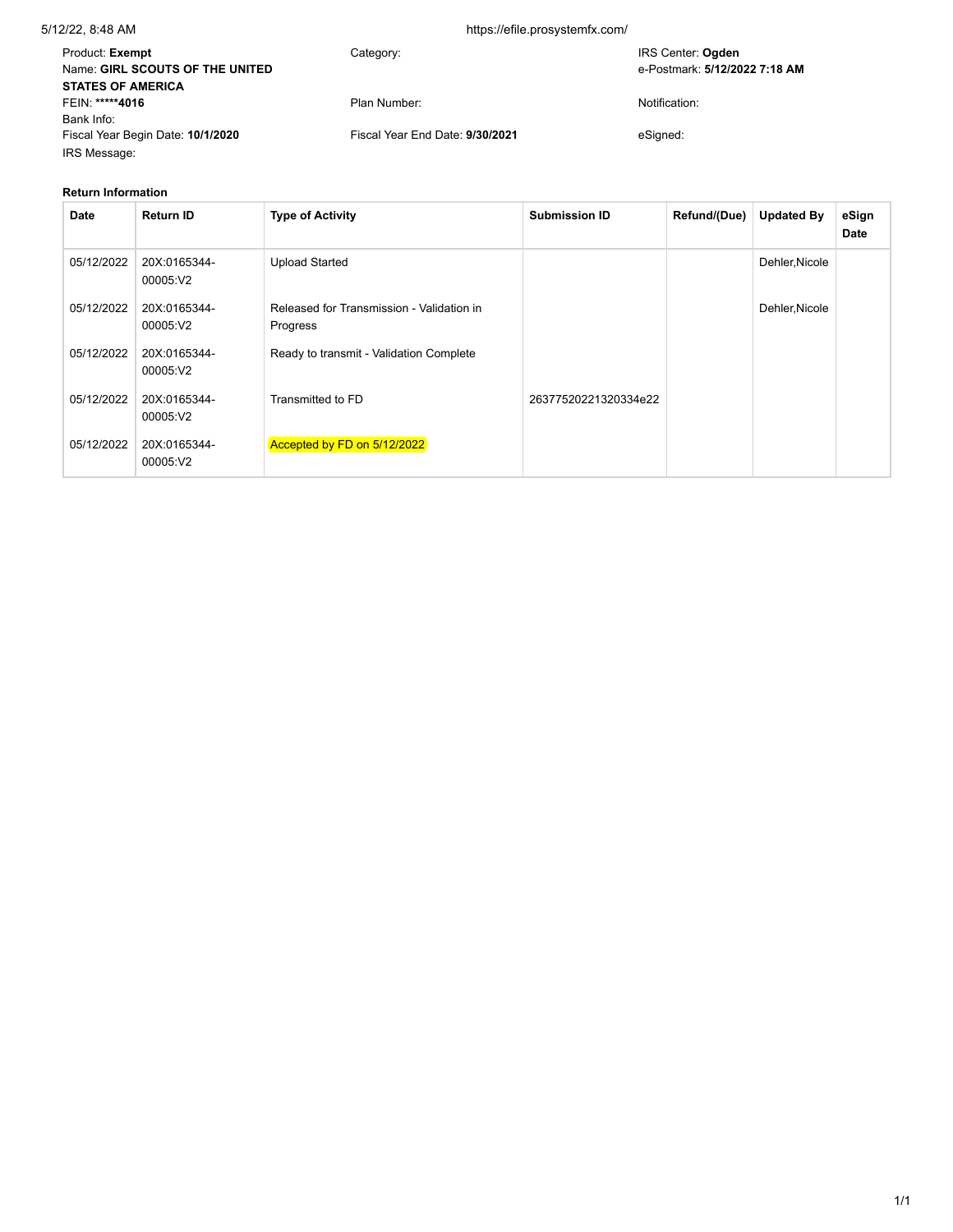| Form 8879-EO                                                       | <b>IRS e-file Signature Authorization</b><br>for an Exempt Organization                                                                                                                                                                                                                                                                                                                                                                                                                                                                                                                                                                                                                                                                                                                                                                           |            | OMB No. 1545-0047                     |
|--------------------------------------------------------------------|---------------------------------------------------------------------------------------------------------------------------------------------------------------------------------------------------------------------------------------------------------------------------------------------------------------------------------------------------------------------------------------------------------------------------------------------------------------------------------------------------------------------------------------------------------------------------------------------------------------------------------------------------------------------------------------------------------------------------------------------------------------------------------------------------------------------------------------------------|------------|---------------------------------------|
|                                                                    | For calendar year 2020, or fiscal year beginning OCT 1 2020, and ending SEP 30                                                                                                                                                                                                                                                                                                                                                                                                                                                                                                                                                                                                                                                                                                                                                                    | , 2021     |                                       |
|                                                                    | Do not send to the IRS. Keep for your records.                                                                                                                                                                                                                                                                                                                                                                                                                                                                                                                                                                                                                                                                                                                                                                                                    |            | 2020                                  |
| Department of the Treasury<br>Internal Revenue Service             | Go to www.irs.gov/Form8879EO for the latest information.                                                                                                                                                                                                                                                                                                                                                                                                                                                                                                                                                                                                                                                                                                                                                                                          |            |                                       |
| Name of exempt organization or person subject to tax               |                                                                                                                                                                                                                                                                                                                                                                                                                                                                                                                                                                                                                                                                                                                                                                                                                                                   |            | <b>Taxpayer identification number</b> |
| GIRL SCOUTS OF THE UNITED STATES OF                                |                                                                                                                                                                                                                                                                                                                                                                                                                                                                                                                                                                                                                                                                                                                                                                                                                                                   |            |                                       |
| AMERICA                                                            |                                                                                                                                                                                                                                                                                                                                                                                                                                                                                                                                                                                                                                                                                                                                                                                                                                                   | 13-1624016 |                                       |
| Name and title of officer or person subject to tax<br>ANGELA OLDEN |                                                                                                                                                                                                                                                                                                                                                                                                                                                                                                                                                                                                                                                                                                                                                                                                                                                   |            |                                       |
| CFO                                                                |                                                                                                                                                                                                                                                                                                                                                                                                                                                                                                                                                                                                                                                                                                                                                                                                                                                   |            |                                       |
| <b>Part I</b>                                                      | Type of Return and Return Information (Whole Dollars Only)                                                                                                                                                                                                                                                                                                                                                                                                                                                                                                                                                                                                                                                                                                                                                                                        |            |                                       |
|                                                                    | Check the box for the return for which you are using this Form 8879-EO and enter the applicable amount, if any, from the return. If you<br>check the box on line 1a, 2a, 3a, 4a, 5a, 6a, or 7a below, and the amount on that line for the return being filed with this form was<br>blank, then leave line 1b, 2b, 3b, 4b, 5b, 6b, or 7b, whichever is applicable, blank (do not enter -0-). But, if you entered -0- on the<br>return, then enter -0- on the applicable line below. Do not complete more than one line in Part I.                                                                                                                                                                                                                                                                                                                  |            |                                       |
|                                                                    |                                                                                                                                                                                                                                                                                                                                                                                                                                                                                                                                                                                                                                                                                                                                                                                                                                                   |            |                                       |
| Form 990-EZ check here $\blacktriangleright$                       |                                                                                                                                                                                                                                                                                                                                                                                                                                                                                                                                                                                                                                                                                                                                                                                                                                                   |            |                                       |
| Form 1120-POL check here                                           |                                                                                                                                                                                                                                                                                                                                                                                                                                                                                                                                                                                                                                                                                                                                                                                                                                                   |            |                                       |
| 4a Form 990-PF check here                                          | b Tax based on investment income (Form 990-PF, Part VI, line 5)  4b                                                                                                                                                                                                                                                                                                                                                                                                                                                                                                                                                                                                                                                                                                                                                                               |            |                                       |
| 5a Form 8868 check here<br>6a Form 990-T check here                |                                                                                                                                                                                                                                                                                                                                                                                                                                                                                                                                                                                                                                                                                                                                                                                                                                                   |            |                                       |
| 7a Form 4720 check here                                            |                                                                                                                                                                                                                                                                                                                                                                                                                                                                                                                                                                                                                                                                                                                                                                                                                                                   |            |                                       |
| Part II                                                            | Declaration and Signature Authorization of Officer or Person Subject to Tax                                                                                                                                                                                                                                                                                                                                                                                                                                                                                                                                                                                                                                                                                                                                                                       |            |                                       |
|                                                                    | Under penalties of perjury, I declare that $\lfloor \frac{X}{2} \rfloor$ I am an officer of the above organization or $\lfloor \frac{1}{2} \rfloor$ I am a person subject to tax with respect to                                                                                                                                                                                                                                                                                                                                                                                                                                                                                                                                                                                                                                                  |            |                                       |
| (name of organization)                                             |                                                                                                                                                                                                                                                                                                                                                                                                                                                                                                                                                                                                                                                                                                                                                                                                                                                   |            |                                       |
| PIN: check one box only                                            | Agent to initiate an electronic funds withdrawal (direct debit) entry to the financial institution account indicated in the tax preparation<br>software for payment of the federal taxes owed on this return, and the financial institution to debit the entry to this account. To revoke<br>a payment, I must contact the U.S. Treasury Financial Agent at 1-888-353-4537 no later than 2 business days prior to the payment<br>(settlement) date. I also authorize the financial institutions involved in the processing of the electronic payment of taxes to receive<br>confidential information necessary to answer inquiries and resolve issues related to the payment. I have selected a personal<br>identification number (PIN) as my signature for the electronic return and, if applicable, the consent to electronic funds withdrawal. |            |                                       |
|                                                                    |                                                                                                                                                                                                                                                                                                                                                                                                                                                                                                                                                                                                                                                                                                                                                                                                                                                   |            | 26234                                 |
|                                                                    | I authorize GRANT THORNTON LLP<br>and to enter my PIN<br><b>ERO firm name</b>                                                                                                                                                                                                                                                                                                                                                                                                                                                                                                                                                                                                                                                                                                                                                                     |            | <b>Enter five numbers, but</b>        |
|                                                                    |                                                                                                                                                                                                                                                                                                                                                                                                                                                                                                                                                                                                                                                                                                                                                                                                                                                   |            | do not enter all zeros                |
|                                                                    | as my signature on the tax year 2020 electronically filed return. If I have indicated within this return that a copy of the return is being filed with<br>a state agency(ies) regulating charities as part of the IRS Fed/State program, I also authorize the aforementioned ERO to enter my<br>PIN on the return's disclosure consent screen.<br>As an officer or person subject to tax with respect to the organization, I will enter my PIN as my signature on the tax year 2020                                                                                                                                                                                                                                                                                                                                                               |            |                                       |
|                                                                    | electronically filed return. If I have indicated within this return that a copy of the return is being filed with a state agency(ies)<br>regulating charities as part of the IRS Fed/State program, I will enter my PIN on the return's disclosure consent screen.                                                                                                                                                                                                                                                                                                                                                                                                                                                                                                                                                                                |            |                                       |
| Signature of officer or person subject to tax<br>Part III          | <b>Certification and Authentication</b>                                                                                                                                                                                                                                                                                                                                                                                                                                                                                                                                                                                                                                                                                                                                                                                                           |            | Date $5 - 11 - 2022$                  |
|                                                                    | ERO's EFIN/PIN. Enter your six-digit electronic filing identification                                                                                                                                                                                                                                                                                                                                                                                                                                                                                                                                                                                                                                                                                                                                                                             |            |                                       |
|                                                                    | 26377536605<br>number (EFIN) followed by your five-digit self-selected PIN.<br>Do not enter all zeros                                                                                                                                                                                                                                                                                                                                                                                                                                                                                                                                                                                                                                                                                                                                             |            |                                       |
| IRS e-file Providers for Business Returns.                         | I certify that the above numeric entry is my PIN, which is my signature on the 2020 electronically filed return indicated above. I confirm<br>that I am submitting this return in accordance with the requirements of Pub. 4163, Modernized e-File (MeF) Information for Authorized                                                                                                                                                                                                                                                                                                                                                                                                                                                                                                                                                               |            |                                       |
| ERO's signature > Seth Shampton                                    | Date 5/12/2022                                                                                                                                                                                                                                                                                                                                                                                                                                                                                                                                                                                                                                                                                                                                                                                                                                    |            |                                       |
|                                                                    | <b>ERO Must Retain This Form - See Instructions</b><br>Do Not Submit This Form to the IRS Unless Requested To Do So                                                                                                                                                                                                                                                                                                                                                                                                                                                                                                                                                                                                                                                                                                                               |            |                                       |
|                                                                    | LHA For Paperwork Reduction Act Notice, see instructions.                                                                                                                                                                                                                                                                                                                                                                                                                                                                                                                                                                                                                                                                                                                                                                                         |            | Form 8879-EO (2020)                   |
| 023051 11-03-20                                                    |                                                                                                                                                                                                                                                                                                                                                                                                                                                                                                                                                                                                                                                                                                                                                                                                                                                   |            |                                       |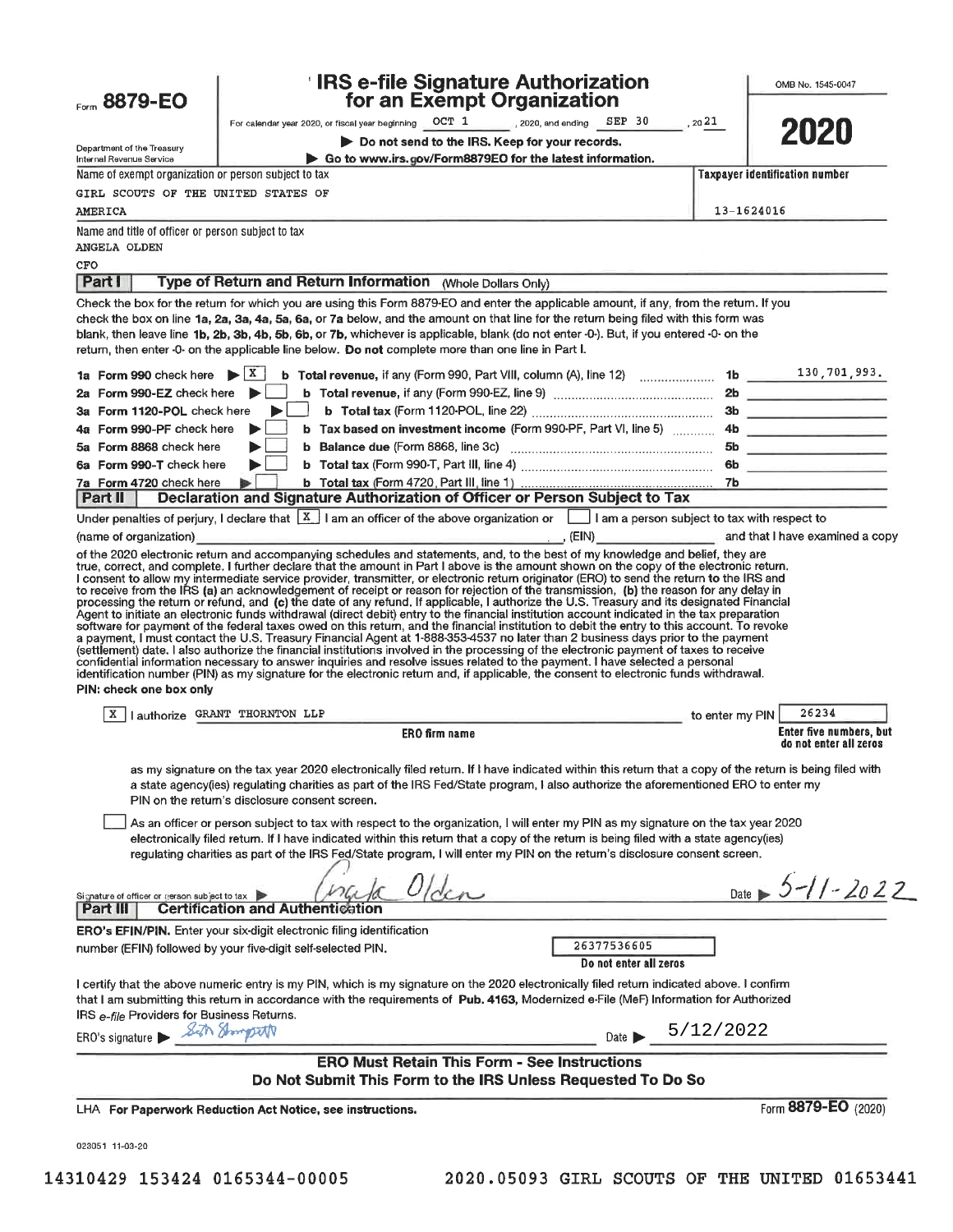| Form |  |  |
|------|--|--|

# **Return of Organization Exempt From Income Tax** \*\* PUBLIC DISCLOSURE COPY \*\*

**Under section 501(c), 527, or 4947(a)(1) of the Internal Revenue Code (except private foundations) 2020**

**| Do not enter social security numbers on this form as it may be made public.**

Department of the Treasury Internal Revenue Service

|  |  | Go to www.irs.gov/Form990 for instructions and the latest information. |                |  | <b>OPEIL TO LAD</b><br>Inspection |
|--|--|------------------------------------------------------------------------|----------------|--|-----------------------------------|
|  |  |                                                                        | $\blacksquare$ |  |                                   |

|                         |                         | OCT 1, 2020<br>A For the 2020 calendar year, or tax year beginning                                                                                                |            | and ending SEP 30, 2021                             |                                          |
|-------------------------|-------------------------|-------------------------------------------------------------------------------------------------------------------------------------------------------------------|------------|-----------------------------------------------------|------------------------------------------|
| в                       | Check if<br>applicable: | <b>C</b> Name of organization<br>GIRL SCOUTS OF THE UNITED STATES OF                                                                                              |            | D Employer identification number                    |                                          |
|                         | Address<br>change       | AMERICA                                                                                                                                                           |            |                                                     |                                          |
|                         | Name<br>change          | Doing business as                                                                                                                                                 |            | 13-1624016                                          |                                          |
|                         | Initial<br>return       | Number and street (or P.O. box if mail is not delivered to street address)                                                                                        | Room/suite | <b>E</b> Telephone number                           |                                          |
|                         | Final<br>return/        | 420 FIFTH AVENUE                                                                                                                                                  |            | $212 - 852 - 8000$                                  |                                          |
|                         | termin-<br>ated         | City or town, state or province, country, and ZIP or foreign postal code                                                                                          |            | G Gross receipts \$                                 | 288,076,919.                             |
|                         | Amended<br>return       | NEW YORK, NY 10018                                                                                                                                                |            | $H(a)$ is this a group return                       |                                          |
|                         | Applica-<br>tion        | F Name and address of principal officer: SOFIA CHANG                                                                                                              |            | for subordinates? [                                 | $\sqrt{}$ Yes $\sqrt{X}$ No              |
|                         | pending                 | 420 FIFTH AVENUE, NEW YORK, NY 10018                                                                                                                              |            | $H(b)$ Are all subordinates included? $\Box$ Yes    | No                                       |
|                         |                         | <b>I</b> Tax-exempt status: $\boxed{\text{X}}$ 501(c)(3)<br>$501(c)$ (<br>$4947(a)(1)$ or<br>$\blacktriangleleft$ (insert no.)                                    | 527        |                                                     | If "No," attach a list. See instructions |
|                         |                         | J Website: WWW.GIRLSCOUTS.ORG                                                                                                                                     |            | $H(c)$ Group exemption number $\blacktriangleright$ |                                          |
|                         |                         | <b>K</b> Form of organization: $\boxed{\textbf{X}}$ Corporation<br>Trust<br>Other $\blacktriangleright$<br>Association                                            |            | <b>L</b> Year of formation: $1915$                  | <b>M</b> State of legal domicile: $DC$   |
|                         | Part I                  | Summary                                                                                                                                                           |            |                                                     |                                          |
| Activities & Governance | 1                       | Briefly describe the organization's mission or most significant activities: GIRL SCOUTING BUILDS GIRLS OF<br>COURAGE, CONFIDENCE, AND CHARACTER (SEE SCHEDULE O). |            |                                                     |                                          |
|                         | $\mathbf{2}$            | Check this box $\blacktriangleright$ $\blacksquare$ if the organization discontinued its operations or disposed of more than 25% of its net assets.               |            |                                                     |                                          |
|                         | З                       | Number of voting members of the governing body (Part VI, line 1a)                                                                                                 |            | 3                                                   | 29                                       |
|                         | 4                       |                                                                                                                                                                   |            | $\overline{\mathbf{4}}$                             | 29                                       |
|                         | 5                       |                                                                                                                                                                   |            | 5                                                   | 478                                      |
|                         |                         |                                                                                                                                                                   |            | 6                                                   | 380000                                   |
|                         |                         |                                                                                                                                                                   |            | 7a                                                  | 1,943,178.                               |
|                         |                         |                                                                                                                                                                   |            | 7b                                                  | $\mathbf{0}$ .                           |
|                         |                         |                                                                                                                                                                   |            | <b>Prior Year</b>                                   | <b>Current Year</b>                      |
|                         | 8                       | Contributions and grants (Part VIII, line 1h)                                                                                                                     |            | 8,054,845.                                          | 25,861,993.                              |
| Revenue                 | 9                       | Program service revenue (Part VIII, line 2g)                                                                                                                      |            | 58,874,607.                                         | 43,706,039.                              |
|                         | 10                      |                                                                                                                                                                   |            | 19,924,217.                                         | 35, 447, 850.                            |
|                         | 11                      | Other revenue (Part VIII, column (A), lines 5, 6d, 8c, 9c, 10c, and 11e)                                                                                          |            | 25, 369, 191.                                       | 25,686,111.                              |
|                         | 12                      | Total revenue - add lines 8 through 11 (must equal Part VIII, column (A), line 12)                                                                                |            | 112, 222, 860.                                      | 130,701,993.                             |
|                         | 13                      | Grants and similar amounts paid (Part IX, column (A), lines 1-3)                                                                                                  |            | 3, 232, 296.                                        | 9,257,286.                               |
|                         | 14                      |                                                                                                                                                                   |            | 260,660.                                            | 314,887.                                 |
|                         | 15                      | Salaries, other compensation, employee benefits (Part IX, column (A), lines 5-10)                                                                                 |            | 58,625,584.                                         | 42,098,574.                              |
| Expenses                |                         |                                                                                                                                                                   |            | 626,642.                                            | 360,000.                                 |
|                         |                         | 3,625,675.<br><b>b</b> Total fundraising expenses (Part IX, column (D), line 25)<br>$\blacktriangleright$ $\_\_$                                                  |            |                                                     |                                          |
|                         |                         |                                                                                                                                                                   |            | 60,024,941.                                         | 58,982,962.                              |
|                         | 18                      | Total expenses. Add lines 13-17 (must equal Part IX, column (A), line 25)                                                                                         |            | 122, 770, 123.                                      | 111,013,709.                             |
|                         | 19                      |                                                                                                                                                                   |            | $-10, 547, 263$ .                                   | 19,688,284.                              |
| ಕ್ಷ                     |                         |                                                                                                                                                                   |            | <b>Beginning of Current Year</b>                    | <b>End of Year</b>                       |
| <b>Assets</b><br>Ralan  |                         | 20 Total assets (Part X, line 16)                                                                                                                                 |            | 258,877,900.                                        | 294, 411, 077.                           |
|                         |                         | 21 Total liabilities (Part X, line 26)                                                                                                                            |            | 79,796,900.                                         | 75, 633, 281.                            |
|                         | 22                      |                                                                                                                                                                   |            | 179,081,000.                                        | 218, 777, 796.                           |
|                         |                         | <b>Part II   Signature Block</b>                                                                                                                                  |            |                                                     |                                          |

Under penalties of perjury, I declare that I have examined this return, including accompanying schedules and statements, and to the best of my knowledge and belief, it is true, correct, and complete. Declaration of preparer (other than officer) is based on all information of which preparer has any knowledge.

| Sign            | Signature of officer                                                            |                      |                        | Date            |                 |    |
|-----------------|---------------------------------------------------------------------------------|----------------------|------------------------|-----------------|-----------------|----|
| Here            | ANGELA OLDEN, CFO                                                               |                      |                        |                 |                 |    |
|                 | Type or print name and title                                                    |                      |                        |                 |                 |    |
|                 | Print/Type preparer's name                                                      | Preparer's signature | Date                   | Check           | <b>PTIN</b>     |    |
| Paid            | SCOTT THOMPSETT                                                                 | Seth Shompsett       | 5/12/2022              | self-emploved   | P00741490       |    |
| Preparer        | <b>GRANT THORNTON LLP</b><br>Firm's name                                        |                      |                        | Firm's $EIN$    | $36 - 6055558$  |    |
| Use Only        | 757 THIRD AVENUE, 3RD FLOOR<br>Firm's address $\blacktriangleright$             |                      |                        |                 |                 |    |
|                 | NEW YORK, NY 10017-2013                                                         |                      | Phone no. 212-599-0100 |                 |                 |    |
|                 | May the IRS discuss this return with the preparer shown above? See instructions |                      |                        |                 | X<br><b>Yes</b> | No |
| 032001 12-23-20 | LHA For Paperwork Reduction Act Notice, see the separate instructions.          |                      |                        | Form 990 (2020) |                 |    |

SEE SCHEDULE O FOR ORGANIZATION MISSION STATEMENT CONTINUATION

OMB No. 1545-0047

**Open to Public**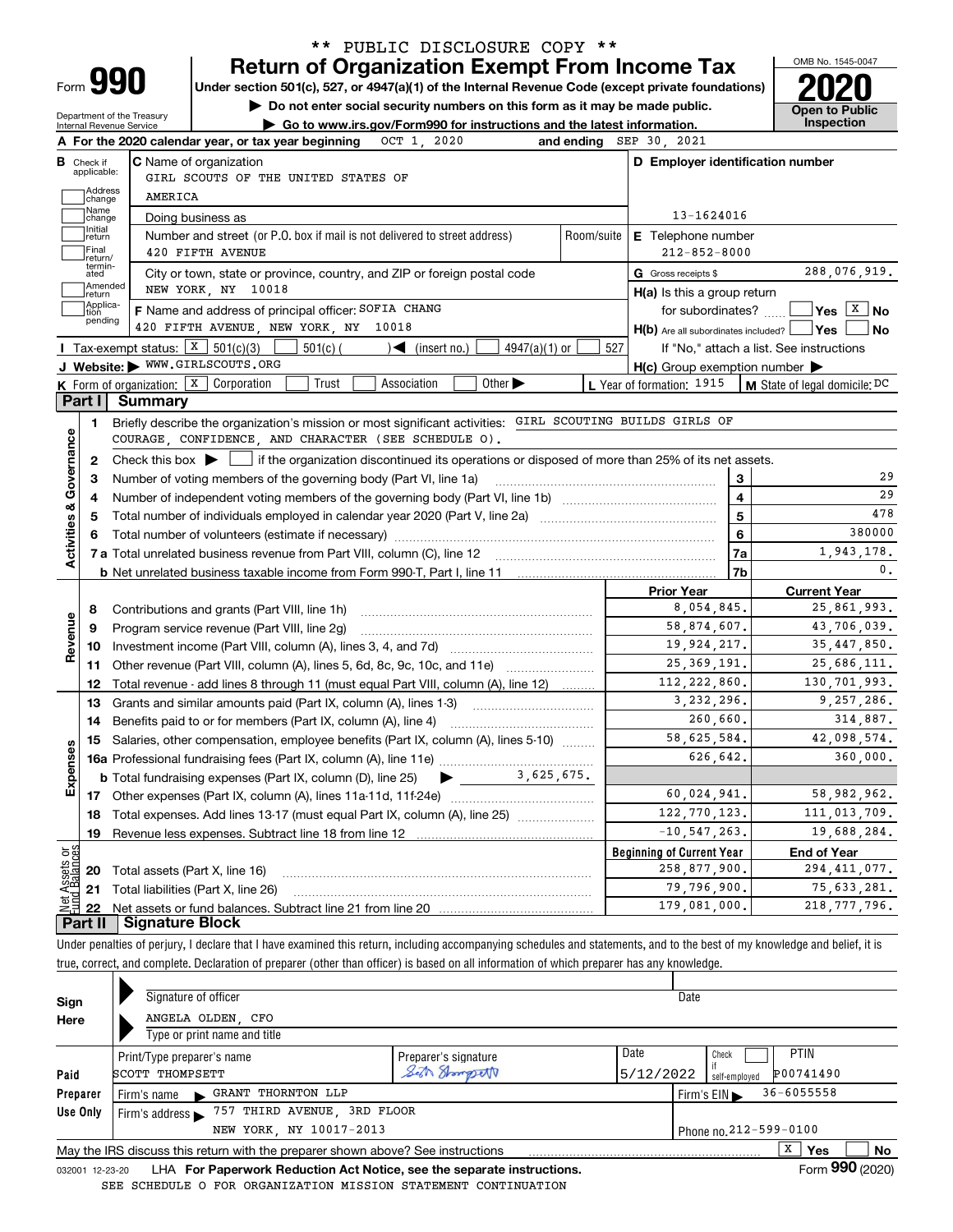(Rev. January 2020)

# **Application for Automatic Extension of Time To File an Exempt Organization Return**

Department of the Treasury Internal Revenue Service

**| File a separate application for each return.**

**| Go to www.irs.gov/Form8868 for the latest information.**

**Electronic filing (e-file).**  You can electronically file Form 8868 to request a 6-month automatic extension of time to file any of the filing of this form, visit www.irs.gov/e-file-providers/e-file-for-charities-and-non-profits. forms listed below with the exception of Form 8870, Information Return for Transfers Associated With Certain Personal Benefit Contracts, for which an extension request must be sent to the IRS in paper format (see instructions). For more details on the electronic

#### **Automatic 6-Month Extension of Time.** Only submit original (no copies needed).

All corporations required to file an income tax return other than Form 990-T (including 1120-C filers), partnerships, REMICs, and trusts must use Form 7004 to request an extension of time to file income tax returns.

| Type or<br>print                                          | Name of exempt organization or other filer, see instructions.<br>GIRL SCOUTS OF THE UNITED STATES OF                                                    |        |                                                                                |              |    | Taxpayer identification number (TIN)         |
|-----------------------------------------------------------|---------------------------------------------------------------------------------------------------------------------------------------------------------|--------|--------------------------------------------------------------------------------|--------------|----|----------------------------------------------|
|                                                           | AMERICA                                                                                                                                                 |        |                                                                                |              |    | 13-1624016                                   |
| File by the<br>due date for<br>filing your<br>return. See | Number, street, and room or suite no. If a P.O. box, see instructions.<br>420 FIFTH AVENUE                                                              |        |                                                                                |              |    |                                              |
| instructions.                                             | City, town or post office, state, and ZIP code. For a foreign address, see instructions.<br>NEW YORK, NY 10018                                          |        |                                                                                |              |    |                                              |
|                                                           | Enter the Return Code for the return that this application is for (file a separate application for each return)                                         |        |                                                                                |              |    | $\mathbf 0$<br>1                             |
| <b>Application</b>                                        |                                                                                                                                                         | Return | Application                                                                    |              |    | Return                                       |
| Is For                                                    |                                                                                                                                                         | Code   | Is For                                                                         |              |    | Code                                         |
|                                                           | Form 990 or Form 990-EZ                                                                                                                                 | 01     | Form 990-T (corporation)                                                       |              |    | 07                                           |
| Form 990-BL                                               |                                                                                                                                                         | 02     | Form 1041-A                                                                    |              |    | 08                                           |
|                                                           | Form 4720 (individual)                                                                                                                                  | 03     | Form 4720 (other than individual)                                              |              |    | 09                                           |
| Form 990-PF                                               |                                                                                                                                                         | 04     | Form 5227                                                                      |              |    | 10                                           |
|                                                           | Form 990-T (sec. 401(a) or 408(a) trust)                                                                                                                | 05     | Form 6069                                                                      |              |    | 11                                           |
|                                                           | Form 990-T (trust other than above)                                                                                                                     | 06     | Form 8870                                                                      |              |    | 12                                           |
|                                                           | ANGELA OLDEN                                                                                                                                            |        |                                                                                |              |    |                                              |
|                                                           | • The books are in the care of > 420 FIFTH AVENUE - NEW YORK, NY 10018                                                                                  |        |                                                                                |              |    |                                              |
|                                                           | Telephone No. 212-852-8000                                                                                                                              |        | Fax No. $\blacktriangleright$                                                  |              |    |                                              |
|                                                           |                                                                                                                                                         |        |                                                                                |              |    |                                              |
|                                                           | • If this is for a Group Return, enter the organization's four digit Group Exemption Number (GEN) _________. If this is for the whole group, check this |        |                                                                                |              |    |                                              |
| $box \blacktriangleright$                                 | . If it is for part of the group, check this box $\blacktriangleright$                                                                                  |        | and attach a list with the names and TINs of all members the extension is for. |              |    |                                              |
|                                                           |                                                                                                                                                         |        |                                                                                |              |    |                                              |
| 1.                                                        | I request an automatic 6-month extension of time until                                                                                                  |        | AUGUST 15, 2022                                                                |              |    | , to file the exempt organization return for |
|                                                           | the organization named above. The extension is for the organization's return for:                                                                       |        |                                                                                |              |    |                                              |
|                                                           | calendar year or                                                                                                                                        |        |                                                                                |              |    |                                              |
|                                                           | $\blacktriangleright$ $\lfloor x \rfloor$ tax year beginning OCT 1, 2020                                                                                |        | $,$ and ending $SEP$ 30, 2021                                                  |              |    |                                              |
|                                                           |                                                                                                                                                         |        |                                                                                |              |    |                                              |
| $\mathbf{2}$                                              | If the tax year entered in line 1 is for less than 12 months, check reason:                                                                             |        | Initial return                                                                 | Final return |    |                                              |
|                                                           | Change in accounting period                                                                                                                             |        |                                                                                |              |    |                                              |
|                                                           |                                                                                                                                                         |        |                                                                                |              |    |                                              |
| За                                                        | If this application is for Forms 990-BL, 990-PF, 990-T, 4720, or 6069, enter the tentative tax, less                                                    |        |                                                                                |              |    |                                              |
|                                                           | any nonrefundable credits. See instructions.                                                                                                            |        |                                                                                | За           | \$ | 0.                                           |
| b                                                         | If this application is for Forms 990-PF, 990-T, 4720, or 6069, enter any refundable credits and                                                         |        |                                                                                |              |    |                                              |
|                                                           | estimated tax payments made. Include any prior year overpayment allowed as a credit.                                                                    |        |                                                                                | 3b           | \$ | 0.                                           |
| c                                                         | <b>Balance due.</b> Subtract line 3b from line 3a. Include your payment with this form, if required, by                                                 |        |                                                                                |              |    |                                              |
|                                                           | using EFTPS (Electronic Federal Tax Payment System). See instructions.                                                                                  |        |                                                                                | 3c           | \$ | 0.                                           |
| instructions.                                             | Caution: If you are going to make an electronic funds withdrawal (direct debit) with this Form 8868, see Form 8453-EO and Form 8879-EO for payment      |        |                                                                                |              |    |                                              |
| LHA                                                       | For Privacy Act and Paperwork Reduction Act Notice, see instructions.                                                                                   |        |                                                                                |              |    | Form 8868 (Rev. 1-2020)                      |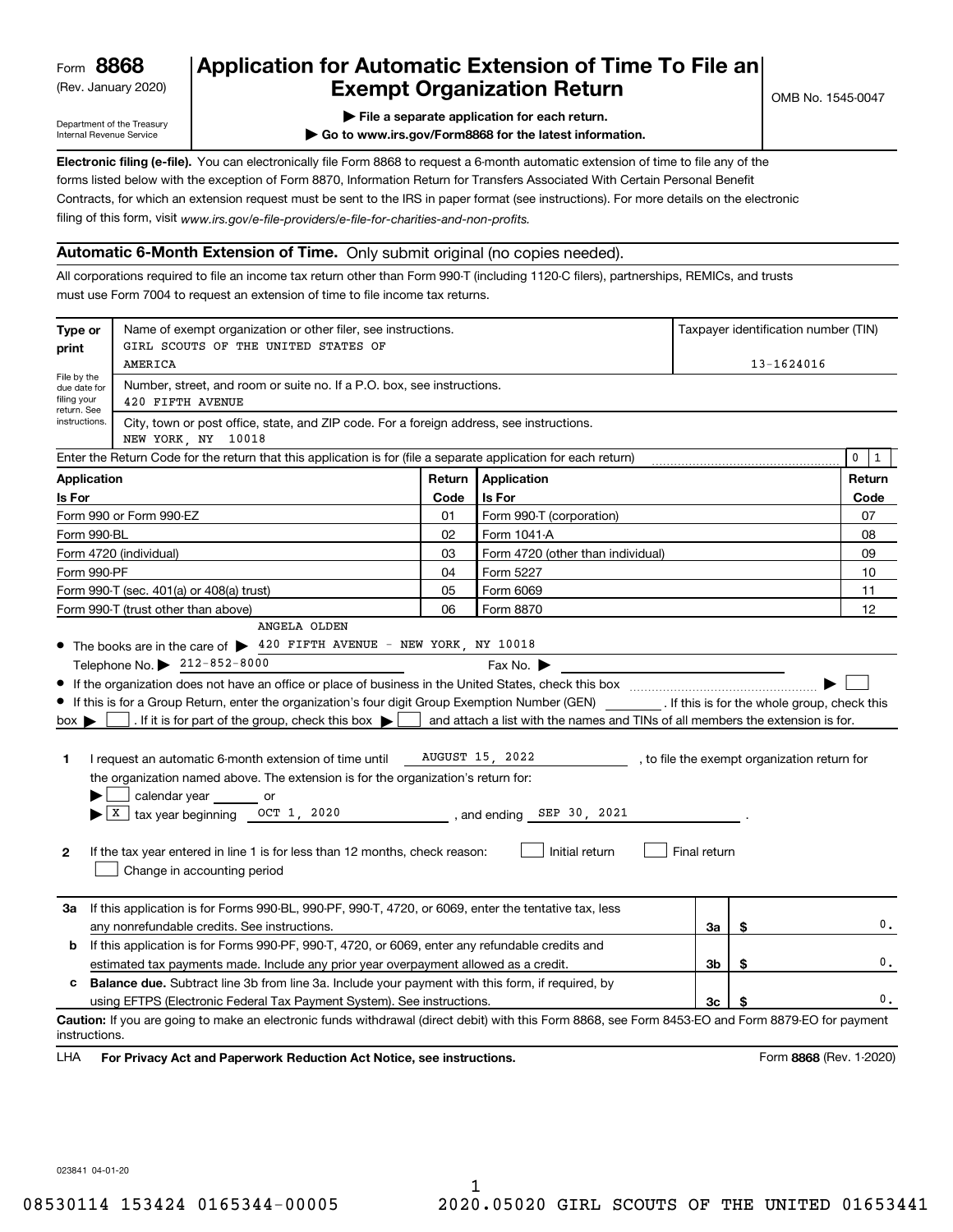|              | GIRL SCOUTS OF THE UNITED STATES OF<br>AMERICA<br>Form 990 (2020)                                                                            | 13-1624016                   | Page 2                              |
|--------------|----------------------------------------------------------------------------------------------------------------------------------------------|------------------------------|-------------------------------------|
|              | Part III   Statement of Program Service Accomplishments                                                                                      |                              |                                     |
|              |                                                                                                                                              |                              | X                                   |
| 1            | Briefly describe the organization's mission:                                                                                                 |                              |                                     |
|              | GIRL SCOUTS OF THE UNITED STATES OF AMERICA (GSUSA), HEADQUARTERED IN                                                                        |                              |                                     |
|              | NEW YORK CITY, IS A NATIONAL NONPROFIT ORGANIZATION WITH THE MISSION                                                                         |                              |                                     |
|              | TO BUILD GIRLS OF COURAGE, CONFIDENCE, AND CHARACTER WHO MAKE THE                                                                            |                              |                                     |
|              | WORLD A BETTER PLACE. (SEE SCHEDULE O)                                                                                                       |                              |                                     |
| $\mathbf{2}$ | Did the organization undertake any significant program services during the year which were not listed on the                                 |                              |                                     |
|              | prior Form 990 or 990-EZ?                                                                                                                    |                              | $\sqrt{}$ Yes $\boxed{\text{x}}$ No |
|              | If "Yes," describe these new services on Schedule O.                                                                                         |                              |                                     |
| 3            | Did the organization cease conducting, or make significant changes in how it conducts, any program services?                                 |                              | $\sqrt{}$ Yes $\sqrt{X}$ No         |
|              | If "Yes," describe these changes on Schedule O.                                                                                              |                              |                                     |
| 4            | Describe the organization's program service accomplishments for each of its three largest program services, as measured by expenses.         |                              |                                     |
|              | Section 501(c)(3) and 501(c)(4) organizations are required to report the amount of grants and allocations to others, the total expenses, and |                              |                                     |
|              | revenue, if any, for each program service reported.                                                                                          |                              |                                     |
| 4a l         | (Code: 13, 250, 089. including grants of \$2, 657, 262. ) (Revenue \$2, 446, 170. )                                                          |                              |                                     |
|              | GIRL PROGRAM DEVELOPMENT AND ADULT LEARNING OPPORTUNITIES (SEE SCHEDULE                                                                      |                              |                                     |
|              | $\circ$ )                                                                                                                                    |                              |                                     |
|              |                                                                                                                                              |                              |                                     |
|              |                                                                                                                                              |                              |                                     |
|              |                                                                                                                                              |                              |                                     |
|              |                                                                                                                                              |                              |                                     |
|              |                                                                                                                                              |                              |                                     |
|              |                                                                                                                                              |                              |                                     |
|              |                                                                                                                                              |                              |                                     |
|              |                                                                                                                                              |                              |                                     |
|              |                                                                                                                                              |                              |                                     |
|              |                                                                                                                                              |                              |                                     |
| 4b           |                                                                                                                                              |                              |                                     |
|              | COMPREHENSIVE COUNCIL SUPPORT (SEE SCHEDULE 0)                                                                                               |                              |                                     |
|              |                                                                                                                                              |                              |                                     |
|              |                                                                                                                                              |                              |                                     |
|              |                                                                                                                                              |                              |                                     |
|              |                                                                                                                                              |                              |                                     |
|              |                                                                                                                                              |                              |                                     |
|              |                                                                                                                                              |                              |                                     |
|              |                                                                                                                                              |                              |                                     |
|              |                                                                                                                                              |                              |                                     |
|              |                                                                                                                                              |                              |                                     |
|              |                                                                                                                                              |                              |                                     |
|              |                                                                                                                                              |                              |                                     |
|              |                                                                                                                                              |                              |                                     |
| 4с           | $\frac{15,692,334}{$ including grants of \$ $\frac{15,692,334}{$                                                                             | $0.$ (Revenue \$ 6,268,981.) |                                     |
|              | BRAND PROMOTION AND EXTERNAL ENGAGEMENT (SEE SCHEDULE O)                                                                                     |                              |                                     |
|              |                                                                                                                                              |                              |                                     |
|              |                                                                                                                                              |                              |                                     |
|              |                                                                                                                                              |                              |                                     |
|              |                                                                                                                                              |                              |                                     |
|              |                                                                                                                                              |                              |                                     |
|              |                                                                                                                                              |                              |                                     |
|              |                                                                                                                                              |                              |                                     |
|              |                                                                                                                                              |                              |                                     |
|              |                                                                                                                                              |                              |                                     |
|              |                                                                                                                                              |                              |                                     |
|              |                                                                                                                                              |                              |                                     |
|              | <b>4d</b> Other program services (Describe on Schedule O.)                                                                                   |                              |                                     |
|              | (Expenses \$<br>including grants of \$<br>(Revenue \$                                                                                        |                              |                                     |
|              | 98, 159, 323.<br><b>4e</b> Total program service expenses $\blacktriangleright$                                                              |                              |                                     |
|              |                                                                                                                                              |                              | Form 990 (2020)                     |
|              | 032002 12-23-20                                                                                                                              |                              |                                     |
|              | 3                                                                                                                                            |                              |                                     |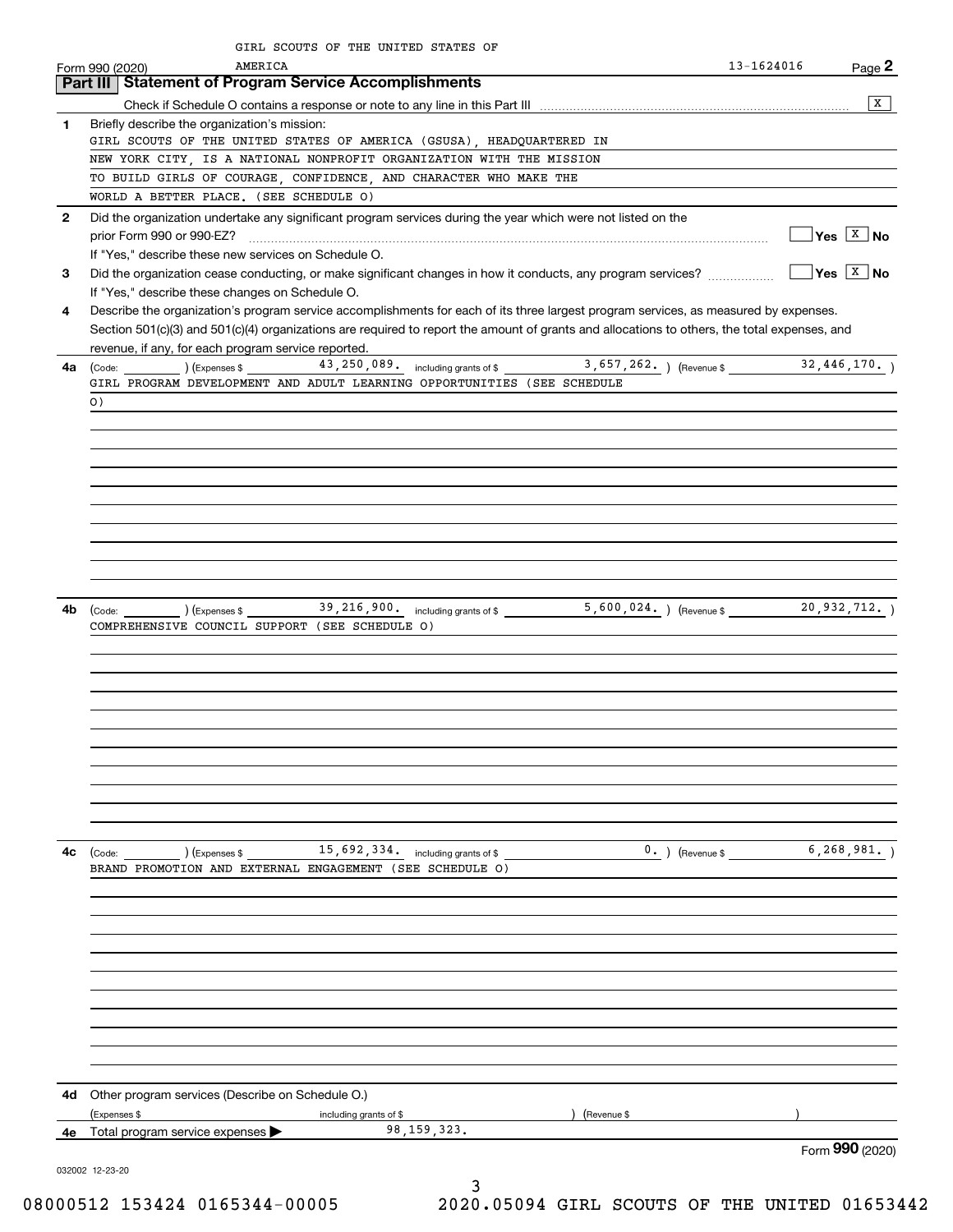|     | AMERICA<br>Form 990 (2020)                       | 13-1624016                                                                                                                            |                 |     | $Page$ 3 |
|-----|--------------------------------------------------|---------------------------------------------------------------------------------------------------------------------------------------|-----------------|-----|----------|
|     | <b>Part IV   Checklist of Required Schedules</b> |                                                                                                                                       |                 |     |          |
|     |                                                  |                                                                                                                                       |                 | Yes | No       |
| 1.  |                                                  | Is the organization described in section 501(c)(3) or 4947(a)(1) (other than a private foundation)?                                   |                 |     |          |
|     |                                                  |                                                                                                                                       | 1               | х   |          |
| 2   |                                                  |                                                                                                                                       | $\mathbf{2}$    | х   |          |
| 3   |                                                  | Did the organization engage in direct or indirect political campaign activities on behalf of or in opposition to candidates for       |                 |     |          |
|     |                                                  |                                                                                                                                       | 3               |     | х        |
| 4   |                                                  | Section 501(c)(3) organizations. Did the organization engage in lobbying activities, or have a section 501(h) election in effect      |                 |     |          |
|     |                                                  |                                                                                                                                       | 4               | х   |          |
| 5   |                                                  | Is the organization a section 501(c)(4), 501(c)(5), or 501(c)(6) organization that receives membership dues, assessments, or          |                 |     |          |
|     |                                                  |                                                                                                                                       | 5               |     | х        |
| 6   |                                                  | Did the organization maintain any donor advised funds or any similar funds or accounts for which donors have the right to             |                 |     |          |
|     |                                                  | provide advice on the distribution or investment of amounts in such funds or accounts? If "Yes," complete Schedule D, Part I          | 6               |     | х        |
| 7   |                                                  | Did the organization receive or hold a conservation easement, including easements to preserve open space,                             |                 |     |          |
|     |                                                  |                                                                                                                                       | 7               |     | х        |
| 8   |                                                  | Did the organization maintain collections of works of art, historical treasures, or other similar assets? If "Yes," complete          |                 |     |          |
|     |                                                  |                                                                                                                                       | 8               | х   |          |
| 9   |                                                  | Did the organization report an amount in Part X, line 21, for escrow or custodial account liability, serve as a custodian for         |                 |     |          |
|     |                                                  | amounts not listed in Part X; or provide credit counseling, debt management, credit repair, or debt negotiation services?             |                 |     |          |
|     |                                                  |                                                                                                                                       | 9               |     | х        |
| 10  |                                                  | Did the organization, directly or through a related organization, hold assets in donor-restricted endowments                          |                 |     |          |
|     |                                                  |                                                                                                                                       | 10              | х   |          |
| 11  |                                                  | If the organization's answer to any of the following questions is "Yes," then complete Schedule D, Parts VI, VII, VIII, IX, or X      |                 |     |          |
|     | as applicable.                                   |                                                                                                                                       |                 |     |          |
|     |                                                  | a Did the organization report an amount for land, buildings, and equipment in Part X, line 10? If "Yes," complete Schedule D,         |                 |     |          |
|     |                                                  |                                                                                                                                       | 11a             | х   |          |
|     |                                                  | <b>b</b> Did the organization report an amount for investments - other securities in Part X, line 12, that is 5% or more of its total |                 |     |          |
|     |                                                  |                                                                                                                                       | 11 <sub>b</sub> | х   |          |
|     |                                                  | c Did the organization report an amount for investments - program related in Part X, line 13, that is 5% or more of its total         |                 |     |          |
|     |                                                  |                                                                                                                                       | 11c             |     | x        |
|     |                                                  | d Did the organization report an amount for other assets in Part X, line 15, that is 5% or more of its total assets reported in       |                 |     |          |
|     |                                                  |                                                                                                                                       | 11d             |     | х        |
|     |                                                  | e Did the organization report an amount for other liabilities in Part X, line 25? If "Yes," complete Schedule D, Part X               | 11e             | х   |          |
| f   |                                                  | Did the organization's separate or consolidated financial statements for the tax year include a footnote that addresses               |                 |     |          |
|     |                                                  | the organization's liability for uncertain tax positions under FIN 48 (ASC 740)? If "Yes," complete Schedule D, Part X                | 11f             | х   |          |
|     |                                                  | 12a Did the organization obtain separate, independent audited financial statements for the tax year? If "Yes." complete               |                 |     |          |
|     |                                                  |                                                                                                                                       | 12a             |     | x        |
|     |                                                  | <b>b</b> Was the organization included in consolidated, independent audited financial statements for the tax year?                    |                 |     |          |
|     |                                                  |                                                                                                                                       | 12 <sub>b</sub> | х   |          |
|     |                                                  | If "Yes," and if the organization answered "No" to line 12a, then completing Schedule D, Parts XI and XII is optional                 | 13              |     | х        |
| 13  |                                                  |                                                                                                                                       |                 | х   |          |
| 14a |                                                  | Did the organization maintain an office, employees, or agents outside of the United States?                                           | 14a             |     |          |
|     | b                                                | Did the organization have aggregate revenues or expenses of more than \$10,000 from grantmaking, fundraising, business,               |                 |     |          |
|     |                                                  | investment, and program service activities outside the United States, or aggregate foreign investments valued at \$100,000            |                 | х   |          |
|     |                                                  |                                                                                                                                       | 14b             |     |          |
| 15  |                                                  | Did the organization report on Part IX, column (A), line 3, more than \$5,000 of grants or other assistance to or for any             |                 | Х   |          |
|     |                                                  |                                                                                                                                       | 15              |     |          |
| 16  |                                                  | Did the organization report on Part IX, column (A), line 3, more than \$5,000 of aggregate grants or other assistance to              |                 |     |          |
|     |                                                  |                                                                                                                                       | 16              |     | x        |
| 17  |                                                  | Did the organization report a total of more than \$15,000 of expenses for professional fundraising services on Part IX,               |                 |     |          |
|     |                                                  |                                                                                                                                       | 17              | х   |          |
| 18  |                                                  | Did the organization report more than \$15,000 total of fundraising event gross income and contributions on Part VIII, lines          |                 |     |          |
|     |                                                  |                                                                                                                                       | 18              |     | x        |
| 19  |                                                  | Did the organization report more than \$15,000 of gross income from gaming activities on Part VIII, line 9a? If "Yes."                |                 |     |          |
|     |                                                  |                                                                                                                                       | 19              |     | х        |
| 20a |                                                  |                                                                                                                                       | 20a             |     | х        |
| b   |                                                  |                                                                                                                                       | 20b             |     |          |
| 21  |                                                  | Did the organization report more than \$5,000 of grants or other assistance to any domestic organization or                           |                 |     |          |
|     |                                                  |                                                                                                                                       | 21              | х   |          |

032003 12-23-20

4

08000512 153424 0165344-00005 2020.05094 GIRL SCOUTS OF THE UNITED 01653442

Form (2020) **990**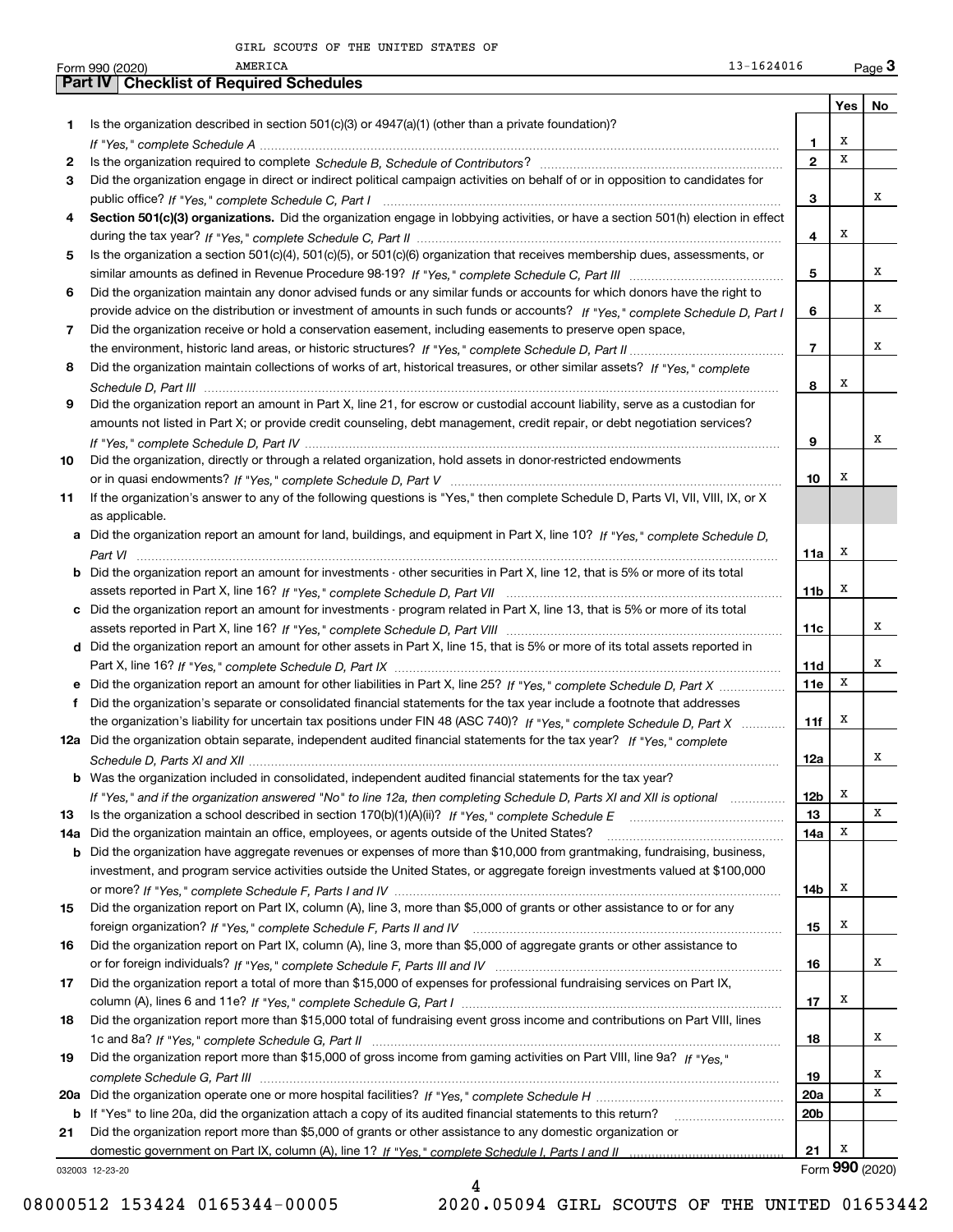|        | AMERICA<br>13-1624016<br>Form 990 (2020)                                                                                     |            |     | Page 4          |
|--------|------------------------------------------------------------------------------------------------------------------------------|------------|-----|-----------------|
|        | <b>Part IV   Checklist of Required Schedules (continued)</b>                                                                 |            |     |                 |
|        |                                                                                                                              |            | Yes | No              |
| 22     | Did the organization report more than \$5,000 of grants or other assistance to or for domestic individuals on                |            |     |                 |
|        |                                                                                                                              | 22         | х   |                 |
| 23     | Did the organization answer "Yes" to Part VII, Section A, line 3, 4, or 5 about compensation of the organization's current   |            |     |                 |
|        | and former officers, directors, trustees, key employees, and highest compensated employees? If "Yes," complete               |            |     |                 |
|        |                                                                                                                              | 23         | X   |                 |
|        | 24a Did the organization have a tax-exempt bond issue with an outstanding principal amount of more than \$100,000 as of the  |            |     |                 |
|        | last day of the year, that was issued after December 31, 2002? If "Yes," answer lines 24b through 24d and complete           |            |     |                 |
|        |                                                                                                                              | 24a        |     | х               |
|        |                                                                                                                              | 24b        |     |                 |
|        | c Did the organization maintain an escrow account other than a refunding escrow at any time during the year to defease       |            |     |                 |
|        |                                                                                                                              | 24c        |     |                 |
|        |                                                                                                                              | 24d        |     |                 |
|        | 25a Section 501(c)(3), 501(c)(4), and 501(c)(29) organizations. Did the organization engage in an excess benefit             |            |     |                 |
|        |                                                                                                                              | 25a        |     | х               |
|        | b Is the organization aware that it engaged in an excess benefit transaction with a disqualified person in a prior year, and |            |     |                 |
|        | that the transaction has not been reported on any of the organization's prior Forms 990 or 990-EZ? If "Yes," complete        |            |     |                 |
|        | Schedule L, Part I                                                                                                           | 25b        |     | х               |
| 26     | Did the organization report any amount on Part X, line 5 or 22, for receivables from or payables to any current              |            |     |                 |
|        | or former officer, director, trustee, key employee, creator or founder, substantial contributor, or 35%                      |            |     |                 |
|        |                                                                                                                              | 26         |     | х               |
| 27     | Did the organization provide a grant or other assistance to any current or former officer, director, trustee, key employee,  |            |     |                 |
|        | creator or founder, substantial contributor or employee thereof, a grant selection committee member, or to a 35% controlled  |            |     |                 |
|        | entity (including an employee thereof) or family member of any of these persons? If "Yes," complete Schedule L, Part III     | 27         |     | х               |
|        | Was the organization a party to a business transaction with one of the following parties (see Schedule L, Part IV            |            |     |                 |
| 28     | instructions, for applicable filing thresholds, conditions, and exceptions):                                                 |            |     |                 |
|        | a A current or former officer, director, trustee, key employee, creator or founder, or substantial contributor? If           |            |     |                 |
|        |                                                                                                                              |            |     | х               |
|        |                                                                                                                              | 28a        |     | x               |
|        |                                                                                                                              | 28b        |     |                 |
|        | c A 35% controlled entity of one or more individuals and/or organizations described in lines 28a or 28b? If                  |            |     | х               |
|        |                                                                                                                              | 28c        | X   |                 |
| 29     |                                                                                                                              | 29         |     |                 |
| 30     | Did the organization receive contributions of art, historical treasures, or other similar assets, or qualified conservation  |            |     | х               |
|        |                                                                                                                              | 30         |     | x               |
| 31     | Did the organization liquidate, terminate, or dissolve and cease operations? If "Yes," complete Schedule N, Part I           | 31         |     |                 |
|        | Did the organization sell, exchange, dispose of, or transfer more than 25% of its net assets? If "Yes," complete             |            |     | x               |
|        |                                                                                                                              | 32         |     |                 |
| 33     | Did the organization own 100% of an entity disregarded as separate from the organization under Regulations                   |            |     |                 |
|        |                                                                                                                              | 33         | Х   |                 |
| 34     | Was the organization related to any tax-exempt or taxable entity? If "Yes," complete Schedule R, Part II, III, or IV, and    |            |     |                 |
|        |                                                                                                                              | 34         | х   |                 |
|        | 35a Did the organization have a controlled entity within the meaning of section 512(b)(13)?                                  | <b>35a</b> | Х   |                 |
|        | b If "Yes" to line 35a, did the organization receive any payment from or engage in any transaction with a controlled entity  |            |     |                 |
|        |                                                                                                                              | 35b        |     | x               |
| 36     | Section 501(c)(3) organizations. Did the organization make any transfers to an exempt non-charitable related organization?   |            |     |                 |
|        |                                                                                                                              | 36         |     | х               |
| 37     | Did the organization conduct more than 5% of its activities through an entity that is not a related organization             |            |     |                 |
|        |                                                                                                                              | 37         |     | x               |
| 38     | Did the organization complete Schedule O and provide explanations in Schedule O for Part VI, lines 11b and 19?               |            |     |                 |
|        | Note: All Form 990 filers are required to complete Schedule O                                                                | 38         | х   |                 |
| Part V | <b>Statements Regarding Other IRS Filings and Tax Compliance</b>                                                             |            |     |                 |
|        | Check if Schedule O contains a response or note to any line in this Part V                                                   |            |     |                 |
|        |                                                                                                                              |            | Yes | No              |
|        | 130<br>1a                                                                                                                    |            |     |                 |
|        | <b>b</b> Enter the number of Forms W-2G included in line 1a. Enter -0- if not applicable<br>1b                               | 0          |     |                 |
|        | c Did the organization comply with backup withholding rules for reportable payments to vendors and reportable gaming         |            |     |                 |
|        | (gambling) winnings to prize winners?                                                                                        | 1c         | x   |                 |
|        | 032004 12-23-20                                                                                                              |            |     | Form 990 (2020) |
|        | 5                                                                                                                            |            |     |                 |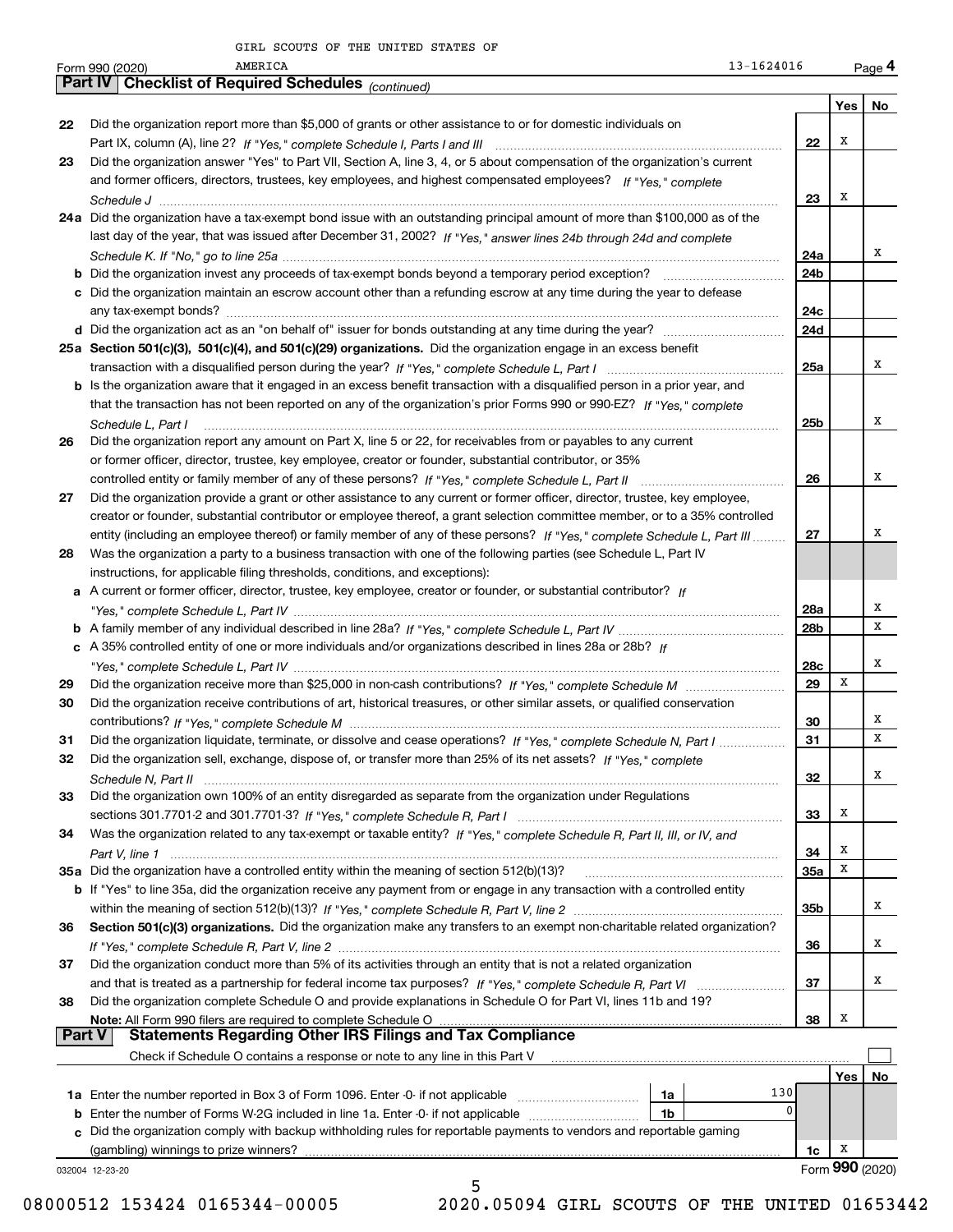|               | 13-1624016<br>AMERICA<br>Form 990 (2020)                                                                                                        |                |     | $_{\text{Page}}$ 5  |  |
|---------------|-------------------------------------------------------------------------------------------------------------------------------------------------|----------------|-----|---------------------|--|
| <b>Part V</b> | Statements Regarding Other IRS Filings and Tax Compliance (continued)                                                                           |                |     |                     |  |
|               |                                                                                                                                                 |                | Yes | No                  |  |
|               | <b>2a</b> Enter the number of employees reported on Form W-3, Transmittal of Wage and Tax Statements,                                           |                |     |                     |  |
|               | 478<br>filed for the calendar year ending with or within the year covered by this return <i>manumumumum</i><br>2a                               |                |     |                     |  |
|               |                                                                                                                                                 | 2 <sub>b</sub> | х   |                     |  |
|               | <b>Note:</b> If the sum of lines 1a and 2a is greater than 250, you may be required to $e$ -file (see instructions) <i>manimummmmmm</i>         |                |     |                     |  |
|               | 3a Did the organization have unrelated business gross income of \$1,000 or more during the year?                                                | 3a             | х   |                     |  |
|               | <b>b</b> If "Yes," has it filed a Form 990 T for this year? If "No" to line 3b, provide an explanation on Schedule O                            | 3b             | х   |                     |  |
|               | 4a At any time during the calendar year, did the organization have an interest in, or a signature or other authority over, a                    |                |     |                     |  |
|               |                                                                                                                                                 | 4a             |     | x                   |  |
|               | <b>b</b> If "Yes," enter the name of the foreign country $\triangleright$                                                                       |                |     |                     |  |
|               | See instructions for filing requirements for FinCEN Form 114, Report of Foreign Bank and Financial Accounts (FBAR).                             |                |     |                     |  |
|               | 5a Was the organization a party to a prohibited tax shelter transaction at any time during the tax year?                                        | 5a             |     | x                   |  |
| b             |                                                                                                                                                 | 5b             |     | х                   |  |
|               |                                                                                                                                                 | 5c             |     |                     |  |
|               | 6a Does the organization have annual gross receipts that are normally greater than \$100,000, and did the organization solicit                  |                |     |                     |  |
|               | any contributions that were not tax deductible as charitable contributions?                                                                     | 6a             |     | x                   |  |
|               | <b>b</b> If "Yes," did the organization include with every solicitation an express statement that such contributions or gifts                   |                |     |                     |  |
|               | were not tax deductible?                                                                                                                        | 6b             |     |                     |  |
| 7             | Organizations that may receive deductible contributions under section 170(c).                                                                   |                |     |                     |  |
| a             | Did the organization receive a payment in excess of \$75 made partly as a contribution and partly for goods and services provided to the payor? | 7a             |     | x                   |  |
|               | <b>b</b> If "Yes," did the organization notify the donor of the value of the goods or services provided?                                        | 7b             |     |                     |  |
|               | c Did the organization sell, exchange, or otherwise dispose of tangible personal property for which it was required                             |                |     | х                   |  |
|               | to file Form 8282?                                                                                                                              | 7c             |     |                     |  |
|               | d If "Yes," indicate the number of Forms 8282 filed during the year<br>7d                                                                       |                |     | x                   |  |
| е             | Did the organization receive any funds, directly or indirectly, to pay premiums on a personal benefit contract?                                 | 7е             |     | х                   |  |
| f             | Did the organization, during the year, pay premiums, directly or indirectly, on a personal benefit contract?                                    | 7f<br>7g       |     |                     |  |
| g             | If the organization received a contribution of qualified intellectual property, did the organization file Form 8899 as required?                |                |     |                     |  |
|               | If the organization received a contribution of cars, boats, airplanes, or other vehicles, did the organization file a Form 1098-C?<br>h.        |                |     |                     |  |
| 8             | Sponsoring organizations maintaining donor advised funds. Did a donor advised fund maintained by the                                            |                |     |                     |  |
| 9             | sponsoring organization have excess business holdings at any time during the year?                                                              | 8              |     |                     |  |
|               | Sponsoring organizations maintaining donor advised funds.<br>Did the sponsoring organization make any taxable distributions under section 4966? | 9a             |     |                     |  |
| а             | <b>b</b> Did the sponsoring organization make a distribution to a donor, donor advisor, or related person?                                      | 9b             |     |                     |  |
| 10            | Section 501(c)(7) organizations. Enter:                                                                                                         |                |     |                     |  |
|               | 10a<br>a Initiation fees and capital contributions included on Part VIII, line 12                                                               |                |     |                     |  |
|               | b Gross receipts, included on Form 990, Part VIII, line 12, for public use of club facilities<br>10 <sub>b</sub>                                |                |     |                     |  |
| 11            | Section 501(c)(12) organizations. Enter:                                                                                                        |                |     |                     |  |
| a             | 11a                                                                                                                                             |                |     |                     |  |
|               | <b>b</b> Gross income from other sources (Do not net amounts due or paid to other sources against                                               |                |     |                     |  |
|               | 11b                                                                                                                                             |                |     |                     |  |
|               | 12a Section 4947(a)(1) non-exempt charitable trusts. Is the organization filing Form 990 in lieu of Form 1041?                                  | 12a            |     |                     |  |
|               | 12b<br><b>b</b> If "Yes," enter the amount of tax-exempt interest received or accrued during the year                                           |                |     |                     |  |
| 13            | Section 501(c)(29) qualified nonprofit health insurance issuers.                                                                                |                |     |                     |  |
|               | <b>a</b> Is the organization licensed to issue qualified health plans in more than one state?                                                   | 13а            |     |                     |  |
|               | Note: See the instructions for additional information the organization must report on Schedule O.                                               |                |     |                     |  |
|               | <b>b</b> Enter the amount of reserves the organization is required to maintain by the states in which the                                       |                |     |                     |  |
|               | 13b                                                                                                                                             |                |     |                     |  |
|               | 13с                                                                                                                                             |                |     |                     |  |
| 14a           | Did the organization receive any payments for indoor tanning services during the tax year?                                                      | 14a            |     | x                   |  |
|               |                                                                                                                                                 | 14b            |     |                     |  |
| 15            | Is the organization subject to the section 4960 tax on payment(s) of more than \$1,000,000 in remuneration or                                   |                |     |                     |  |
|               |                                                                                                                                                 | 15             | x   |                     |  |
|               | If "Yes," see instructions and file Form 4720, Schedule N.                                                                                      |                |     |                     |  |
| 16            | Is the organization an educational institution subject to the section 4968 excise tax on net investment income?<br>.                            | 16             |     | х                   |  |
|               | If "Yes," complete Form 4720, Schedule O.                                                                                                       |                |     |                     |  |
|               |                                                                                                                                                 |                |     | $000 \text{ years}$ |  |

6

Form (2020) **990**

032005 12-23-20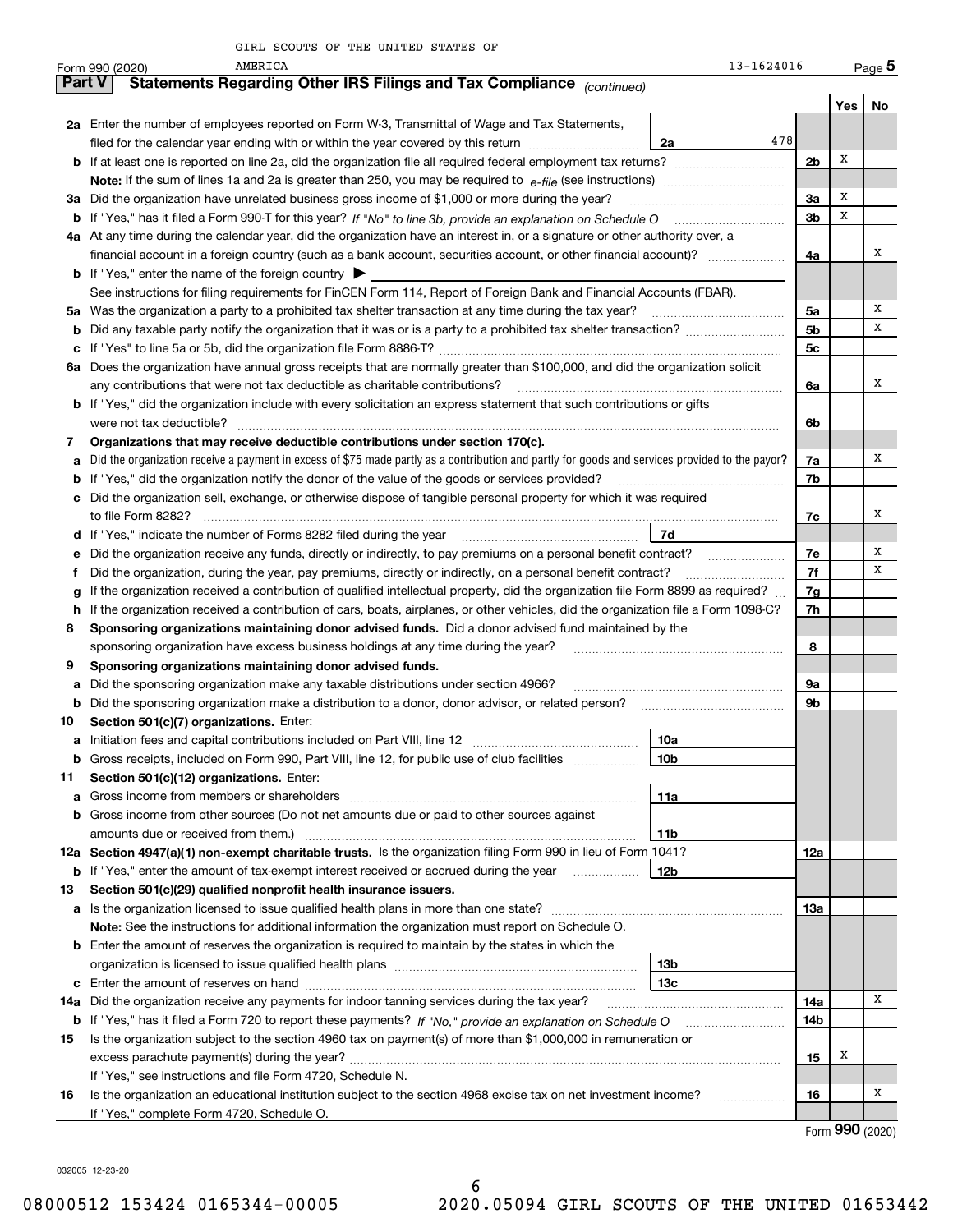|    | $13 - 1624016$<br>AMERICA<br>Form 990 (2020)                                                                                                                                                                                             |                 |     | <u>Page</u> 6   |
|----|------------------------------------------------------------------------------------------------------------------------------------------------------------------------------------------------------------------------------------------|-----------------|-----|-----------------|
|    | Governance, Management, and Disclosure For each "Yes" response to lines 2 through 7b below, and for a "No" response<br>Part VI                                                                                                           |                 |     |                 |
|    | to line 8a, 8b, or 10b below, describe the circumstances, processes, or changes on Schedule O. See instructions.                                                                                                                         |                 |     |                 |
|    | Check if Schedule O contains a response or note to any line in this Part VI                                                                                                                                                              |                 |     | $\mathbf{x}$    |
|    | <b>Section A. Governing Body and Management</b>                                                                                                                                                                                          |                 |     |                 |
|    | 29                                                                                                                                                                                                                                       |                 | Yes | No              |
|    | 1a Enter the number of voting members of the governing body at the end of the tax year<br>1a<br>.                                                                                                                                        |                 |     |                 |
|    | If there are material differences in voting rights among members of the governing body, or if the governing<br>body delegated broad authority to an executive committee or similar committee, explain on Schedule O.                     |                 |     |                 |
| b  | 29<br>Enter the number of voting members included on line 1a, above, who are independent <i>manumum</i><br>1b                                                                                                                            |                 |     |                 |
| 2  | Did any officer, director, trustee, or key employee have a family relationship or a business relationship with any other                                                                                                                 |                 |     |                 |
|    | officer, director, trustee, or key employee?                                                                                                                                                                                             | 2               |     | x               |
| 3  | Did the organization delegate control over management duties customarily performed by or under the direct supervision                                                                                                                    |                 |     |                 |
|    | of officers, directors, trustees, or key employees to a management company or other person?                                                                                                                                              | 3               |     | х               |
| 4  | Did the organization make any significant changes to its governing documents since the prior Form 990 was filed?                                                                                                                         | 4               | X   |                 |
| 5  | Did the organization become aware during the year of a significant diversion of the organization's assets?                                                                                                                               | 5               |     | x               |
| 6  | Did the organization have members or stockholders?                                                                                                                                                                                       | 6               | х   |                 |
| 7a | Did the organization have members, stockholders, or other persons who had the power to elect or appoint one or                                                                                                                           |                 |     |                 |
|    | more members of the governing body?                                                                                                                                                                                                      | 7a              | х   |                 |
|    | <b>b</b> Are any governance decisions of the organization reserved to (or subject to approval by) members, stockholders, or                                                                                                              |                 |     |                 |
|    | persons other than the governing body?                                                                                                                                                                                                   | 7b              | х   |                 |
| 8  | Did the organization contemporaneously document the meetings held or written actions undertaken during the year by the following:                                                                                                        |                 |     |                 |
| a  |                                                                                                                                                                                                                                          | 8a              | х   |                 |
| b  | Each committee with authority to act on behalf of the governing body?                                                                                                                                                                    | 8b              | X   |                 |
| 9  | Is there any officer, director, trustee, or key employee listed in Part VII, Section A, who cannot be reached at the                                                                                                                     | 9               |     | x               |
|    | Section B. Policies (This Section B requests information about policies not required by the Internal Revenue Code.)                                                                                                                      |                 |     |                 |
|    |                                                                                                                                                                                                                                          |                 | Yes | No              |
|    |                                                                                                                                                                                                                                          | 10a             |     | х               |
|    | b If "Yes," did the organization have written policies and procedures governing the activities of such chapters, affiliates,                                                                                                             |                 |     |                 |
|    | and branches to ensure their operations are consistent with the organization's exempt purposes?                                                                                                                                          | 10 <sub>b</sub> |     |                 |
|    | 11a Has the organization provided a complete copy of this Form 990 to all members of its governing body before filing the form?                                                                                                          | 11a             | Х   |                 |
| b  | Describe in Schedule O the process, if any, used by the organization to review this Form 990.                                                                                                                                            |                 |     |                 |
|    |                                                                                                                                                                                                                                          | 12a             | х   |                 |
| b  |                                                                                                                                                                                                                                          | 12 <sub>b</sub> | х   |                 |
|    | c Did the organization regularly and consistently monitor and enforce compliance with the policy? If "Yes," describe                                                                                                                     |                 |     |                 |
|    | in Schedule O how this was done manufactured and contain an according of the state of the state of the state o                                                                                                                           | 12c             | х   |                 |
| 13 | Did the organization have a written whistleblower policy?                                                                                                                                                                                | 13              | x   |                 |
| 14 | Did the organization have a written document retention and destruction policy? manufactured and the organization have a written document retention and destruction policy?                                                               | 14              | х   |                 |
| 15 | Did the process for determining compensation of the following persons include a review and approval by independent<br>persons, comparability data, and contemporaneous substantiation of the deliberation and decision?                  |                 |     |                 |
| a  | The organization's CEO, Executive Director, or top management official [111] [12] manuscription or continuum manuscription or the organization's CEO, Executive Director, or top management official [12] manuscription or con           | 15a             | х   |                 |
| b  | Other officers or key employees of the organization [11] continuum material continuum material contracts or key employees of the organization [11] continuum material contracts of the organization [11] contracts with the st           | 15b             | x   |                 |
|    | If "Yes" to line 15a or 15b, describe the process in Schedule O (see instructions).                                                                                                                                                      |                 |     |                 |
|    | 16a Did the organization invest in, contribute assets to, or participate in a joint venture or similar arrangement with a                                                                                                                |                 |     |                 |
|    | taxable entity during the year?                                                                                                                                                                                                          | 16a             |     | х               |
|    | <b>b</b> If "Yes," did the organization follow a written policy or procedure requiring the organization to evaluate its participation                                                                                                    |                 |     |                 |
|    | in joint venture arrangements under applicable federal tax law, and take steps to safequard the organization's                                                                                                                           |                 |     |                 |
|    |                                                                                                                                                                                                                                          | 16b             |     |                 |
|    | <b>Section C. Disclosure</b>                                                                                                                                                                                                             |                 |     |                 |
| 17 | List the states with which a copy of this Form 990 is required to be filed SEE SCHEDULE O                                                                                                                                                |                 |     |                 |
| 18 | Section 6104 requires an organization to make its Forms 1023 (1024 or 1024-A, if applicable), 990, and 990-T (Section 501(c)(3)s only) available                                                                                         |                 |     |                 |
|    | for public inspection. Indicate how you made these available. Check all that apply.                                                                                                                                                      |                 |     |                 |
| 19 | $X$ Own website<br>$X$ Another's website<br>X Upon request<br>Other (explain on Schedule O)<br>Describe on Schedule O whether (and if so, how) the organization made its governing documents, conflict of interest policy, and financial |                 |     |                 |
|    | statements available to the public during the tax year.                                                                                                                                                                                  |                 |     |                 |
| 20 | State the name, address, and telephone number of the person who possesses the organization's books and records                                                                                                                           |                 |     |                 |
|    | ANGELA OLDEN - 212-852-8000                                                                                                                                                                                                              |                 |     |                 |
|    | 420 FIFTH AVENUE, NEW YORK, NY<br>10018                                                                                                                                                                                                  |                 |     |                 |
|    | 032006 12-23-20                                                                                                                                                                                                                          |                 |     | Form 990 (2020) |
|    | 7                                                                                                                                                                                                                                        |                 |     |                 |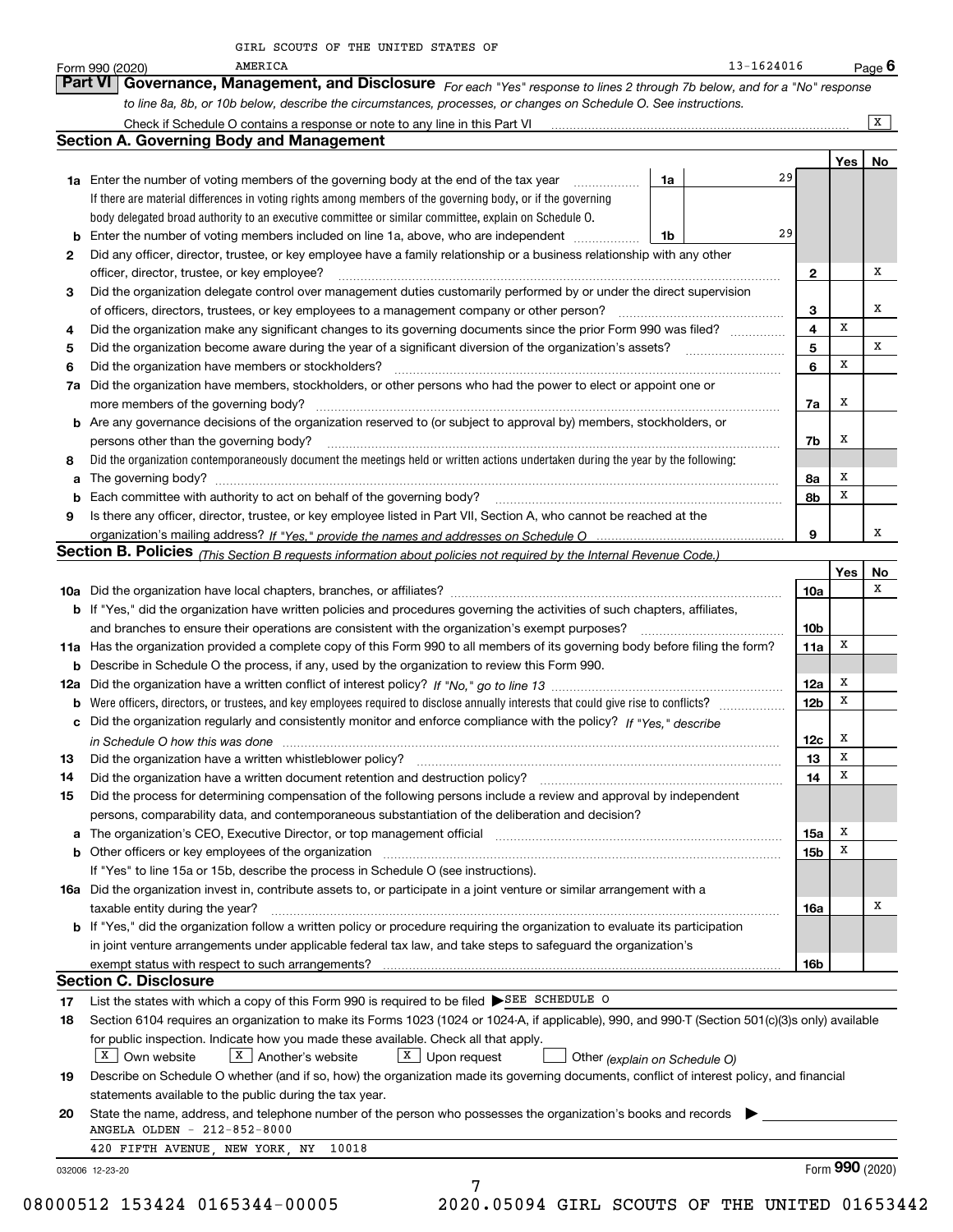| Form 990 (2020) | AMERICA                                                                      | $13 - 1624016$                                                                             | Page |
|-----------------|------------------------------------------------------------------------------|--------------------------------------------------------------------------------------------|------|
|                 |                                                                              | Part VII Compensation of Officers, Directors, Trustees, Key Employees, Highest Compensated |      |
|                 | <b>Employees, and Independent Contractors</b>                                |                                                                                            |      |
|                 | Check if Schedule O contains a response or note to any line in this Part VII |                                                                                            |      |

**Section A. Officers, Directors, Trustees, Key Employees, and Highest Compensated Employees**

**1a**  Complete this table for all persons required to be listed. Report compensation for the calendar year ending with or within the organization's tax year. **•** List all of the organization's current officers, directors, trustees (whether individuals or organizations), regardless of amount of compensation.

Enter -0- in columns (D), (E), and (F) if no compensation was paid.

AMERICA

 $\bullet$  List all of the organization's  $\,$ current key employees, if any. See instructions for definition of "key employee."

**•** List the organization's five current highest compensated employees (other than an officer, director, trustee, or key employee) who received reportable compensation (Box 5 of Form W-2 and/or Box 7 of Form 1099-MISC) of more than \$100,000 from the organization and any related organizations.

**•** List all of the organization's former officers, key employees, and highest compensated employees who received more than \$100,000 of reportable compensation from the organization and any related organizations.

**former directors or trustees**  ¥ List all of the organization's that received, in the capacity as a former director or trustee of the organization, more than \$10,000 of reportable compensation from the organization and any related organizations.

See instructions for the order in which to list the persons above.

Check this box if neither the organization nor any related organization compensated any current officer, director, or trustee.  $\mathcal{L}^{\text{max}}$ 

| (A)                                  | (B)                                                                          |                               |                            |         | (C)          |                                                                                                 |        | (D)                                            | (E)                                              | (F)                                                                               |  |  |
|--------------------------------------|------------------------------------------------------------------------------|-------------------------------|----------------------------|---------|--------------|-------------------------------------------------------------------------------------------------|--------|------------------------------------------------|--------------------------------------------------|-----------------------------------------------------------------------------------|--|--|
| Name and title                       | Average<br>hours per                                                         |                               |                            |         | Position     | (do not check more than one<br>box, unless person is both an<br>officer and a director/trustee) |        | Reportable<br>compensation                     | Reportable<br>compensation                       | Estimated<br>amount of                                                            |  |  |
|                                      | week<br>(list any<br>hours for<br>related<br>organizations<br>below<br>line) | ndividual trustee or director | trustee<br>Institutional t | Officer | Key employee | Highest compensated<br>employee                                                                 | Former | from<br>the<br>organization<br>(W-2/1099-MISC) | from related<br>organizations<br>(W-2/1099-MISC) | other<br>compensation<br>from the<br>organization<br>and related<br>organizations |  |  |
| SYLVIA ACEVEDO<br>(1)                | 0.00                                                                         |                               |                            |         |              |                                                                                                 |        |                                                |                                                  |                                                                                   |  |  |
| FORMER CEO & EX OFFICIO BD           | 0.00                                                                         |                               |                            |         |              |                                                                                                 | х      | 1,223,998.                                     | 0.                                               | 352,927.                                                                          |  |  |
| ANGELA OLDEN<br>(2)                  | 35,00                                                                        |                               |                            |         |              |                                                                                                 |        |                                                |                                                  |                                                                                   |  |  |
| CHIEF FINANCIAL OFFICER              | 0.00                                                                         |                               |                            | X       |              |                                                                                                 |        | 400,541.                                       | $\mathbf{0}$ .                                   | 51,652.                                                                           |  |  |
| (3) LYNELLE MCKAY (THRU 12/2020)     | 35.00                                                                        |                               |                            |         |              |                                                                                                 |        |                                                |                                                  |                                                                                   |  |  |
| CHIEF CUSTOMER OFFICER               | 0.00                                                                         |                               |                            |         | X            |                                                                                                 |        | 387,511                                        | $\mathbf{0}$ .                                   | 47,383.                                                                           |  |  |
| (4) BARRY HOROWITZ (THRU 05/2021)    | 35.00                                                                        |                               |                            |         |              |                                                                                                 |        |                                                |                                                  |                                                                                   |  |  |
| CHIEF REVENUE OFFICER                | 0.00                                                                         |                               |                            |         | X            |                                                                                                 |        | 376,928.                                       | 0.                                               | 35,739.                                                                           |  |  |
| (5) ANNETTE FREYTAG                  | 0.00                                                                         |                               |                            |         |              |                                                                                                 |        |                                                |                                                  |                                                                                   |  |  |
| FORMER CHIEF OF STAFF                | 0.00                                                                         |                               |                            |         |              |                                                                                                 | X      | 387,033.                                       | 0.                                               | 21,594.                                                                           |  |  |
| <b>JENNIFER ROCHON</b><br>(6)        | 35.00                                                                        |                               |                            |         |              |                                                                                                 |        |                                                |                                                  |                                                                                   |  |  |
| GENERAL COUNSEL                      | 0.00                                                                         |                               |                            |         |              | X                                                                                               |        | 350,945.                                       | 0.                                               | 50,415.                                                                           |  |  |
| SAPREET KAUR SALUJA<br>(7)           | 35.00                                                                        |                               |                            |         |              |                                                                                                 |        |                                                |                                                  |                                                                                   |  |  |
| CHIEF STR PSHIP/NEW VENT OFFICER     | 0.00                                                                         |                               |                            |         | X            |                                                                                                 |        | 345,489.                                       | 0.                                               | 34,454.                                                                           |  |  |
| (8) MAUREEN MCNERNEY                 | 35.00                                                                        |                               |                            |         |              |                                                                                                 |        |                                                |                                                  |                                                                                   |  |  |
| CHIEF PEOPLE OFFICER                 | 0.00                                                                         |                               |                            |         |              | X                                                                                               |        | 295,670.                                       | 0.                                               | 50,902.                                                                           |  |  |
| $(9)$ ROBERT O'CONNOR (THRU 09/2020) | 35.00                                                                        |                               |                            |         |              |                                                                                                 |        |                                                |                                                  |                                                                                   |  |  |
| SR DIRECTOR, TECH OPERATIONS         | 0.00                                                                         |                               |                            |         |              | X                                                                                               |        | 266,968.                                       | 0.                                               | 23,510.                                                                           |  |  |
| (10) AMY BODIN                       | 35.00                                                                        |                               |                            |         |              |                                                                                                 |        |                                                |                                                  |                                                                                   |  |  |
| CHIEF ADMIN OFFICER                  | 0.00                                                                         |                               |                            |         | X            |                                                                                                 |        | 238,071.                                       | 0.                                               | 33,027.                                                                           |  |  |
| (11) PHILIP KAGAN                    | 35.00                                                                        |                               |                            |         |              |                                                                                                 |        |                                                |                                                  |                                                                                   |  |  |
| EXECUTIVE, IT & SECURITY OFFICER     | 0.00                                                                         |                               |                            |         |              | Х                                                                                               |        | 249,891                                        | 0.                                               | 9,782.                                                                            |  |  |
| (12) DANIEL SCHULTZE (THRU 09/2020)  | 35.00                                                                        |                               |                            |         |              |                                                                                                 |        |                                                |                                                  |                                                                                   |  |  |
| SR. DR, PRODUCTS, PLATFORMS, & SVCS  | 0.00                                                                         |                               |                            |         |              | Х                                                                                               |        | 241,564.                                       | $\mathbf{0}$                                     | 16,078.                                                                           |  |  |
| (13) WENDY LOU (AS OF 05/2021)       | 35.00                                                                        |                               |                            |         |              |                                                                                                 |        |                                                |                                                  |                                                                                   |  |  |
| CHIEF REVENUE OFFICER                | 0.00                                                                         |                               |                            |         | X            |                                                                                                 |        | 213,744.                                       | $\mathbf{0}$ .                                   | 9,493.                                                                            |  |  |
| (14) JUDITH N. BATTY                 | 35.00                                                                        |                               |                            |         |              |                                                                                                 |        |                                                |                                                  |                                                                                   |  |  |
| INTERIM CEO & EX OFFICIO BD          | 0.00                                                                         |                               |                            | х       |              |                                                                                                 |        | 218,734.                                       | 0.                                               | 471.                                                                              |  |  |
| (15) AMY BERKOWITZ                   | 0.00                                                                         |                               |                            |         |              |                                                                                                 |        |                                                |                                                  |                                                                                   |  |  |
| FORMER CHIEF INFORMATION OFFICER     | 0.00                                                                         |                               |                            |         |              |                                                                                                 | х      | 213,459.                                       | $\mathbf{0}$ .                                   | 0.                                                                                |  |  |
| (16) ANTHONY DOYE                    | 0.00                                                                         |                               |                            |         |              |                                                                                                 |        |                                                |                                                  |                                                                                   |  |  |
| FORMER CHIEF OPERATING OFFICER       | 0.00                                                                         |                               |                            |         |              |                                                                                                 | х      | 141,230,                                       | 0.                                               | 9,198.                                                                            |  |  |
| (17) KATHY HOPINKAH HANNAN           | 10.00                                                                        |                               |                            |         |              |                                                                                                 |        |                                                |                                                  |                                                                                   |  |  |
| NATIONAL PRESIDENT (THRU 10/2020)    | 0.00                                                                         | х                             |                            | x       |              |                                                                                                 |        | 0.                                             | 0.                                               | 0.                                                                                |  |  |

032007 12-23-20

08000512 153424 0165344-00005 2020.05094 GIRL SCOUTS OF THE UNITED 01653442

Form (2020) **990**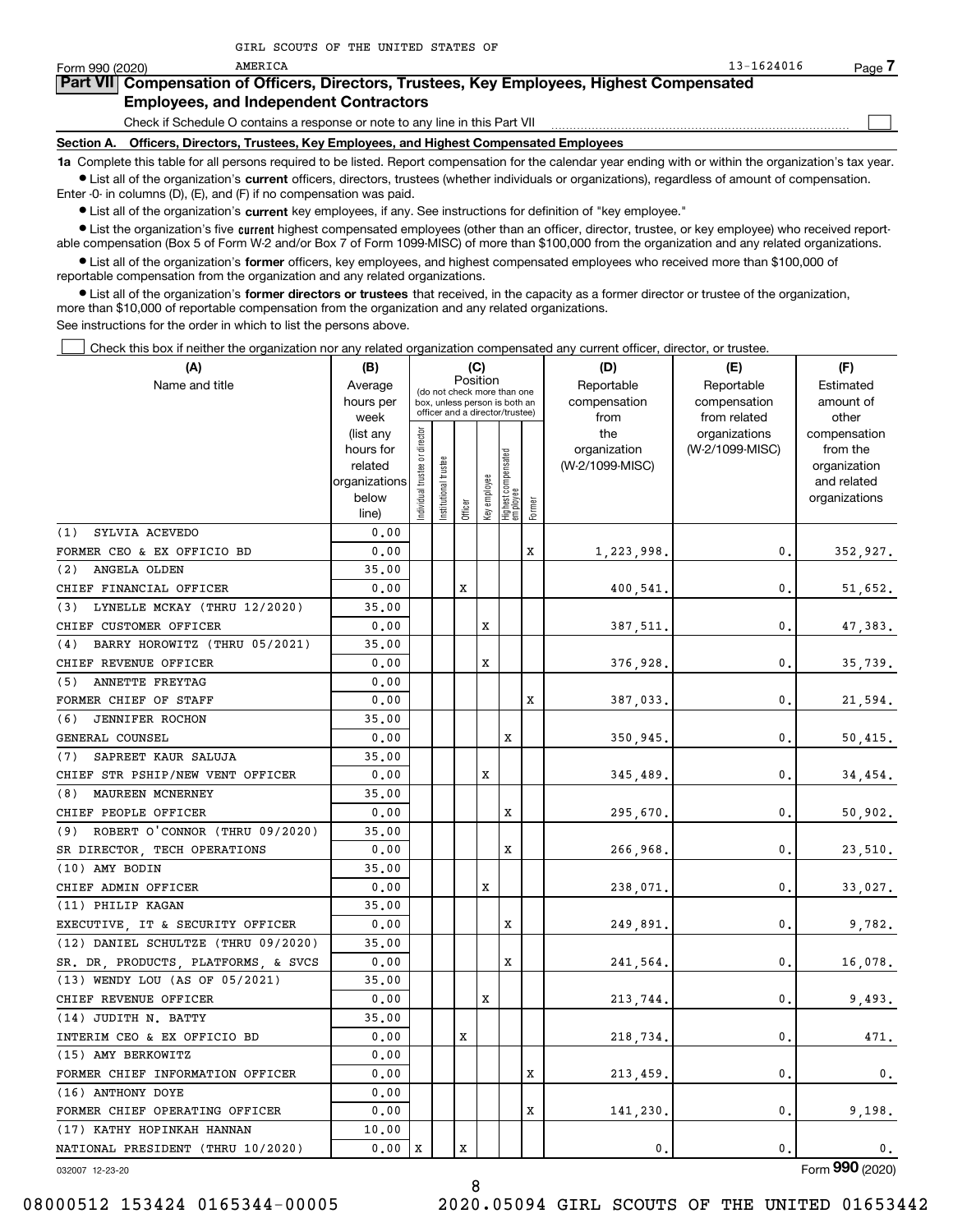| AMERICA<br>Form 990 (2020)                                                                                                                      |                                                                      |                                                                                                             |                      |         |              |                                 |        |                                        | 13-1624016                                 |   |                                                                          | Page 8         |
|-------------------------------------------------------------------------------------------------------------------------------------------------|----------------------------------------------------------------------|-------------------------------------------------------------------------------------------------------------|----------------------|---------|--------------|---------------------------------|--------|----------------------------------------|--------------------------------------------|---|--------------------------------------------------------------------------|----------------|
| <b>Part VII</b><br>Section A. Officers, Directors, Trustees, Key Employees, and Highest Compensated Employees (continued)                       |                                                                      |                                                                                                             |                      |         |              |                                 |        |                                        |                                            |   |                                                                          |                |
| (A)                                                                                                                                             | (B)                                                                  |                                                                                                             |                      |         | (C)          |                                 |        | (D)                                    | (E)                                        |   | (F)                                                                      |                |
| Name and title                                                                                                                                  | Average<br>hours per<br>week                                         | Position<br>(do not check more than one<br>box, unless person is both an<br>officer and a director/trustee) |                      |         |              |                                 |        | Reportable<br>compensation<br>from     | Reportable<br>compensation<br>from related |   | Estimated<br>amount of<br>other                                          |                |
|                                                                                                                                                 | (list any<br>hours for<br>related<br>organizations<br>below<br>line) | ndividual trustee or director                                                                               | nstitutional trustee | Officer | Key employee | Highest compensated<br>employee | Former | the<br>organization<br>(W-2/1099-MISC) | organizations<br>(W-2/1099-MISC)           |   | compensation<br>from the<br>organization<br>and related<br>organizations |                |
| (18) KAREN P. LAYNG                                                                                                                             | 10.00                                                                |                                                                                                             |                      |         |              |                                 |        |                                        |                                            |   |                                                                          |                |
| NATIONAL PRESIDENT (AS OF 10/2020)                                                                                                              | 0.00                                                                 | x                                                                                                           |                      | x       |              |                                 |        | 0.                                     | 0.                                         |   |                                                                          | 0.             |
| (19) SHARON HOSKIN MATTHEWS                                                                                                                     | 10.00                                                                |                                                                                                             |                      |         |              |                                 |        |                                        |                                            |   |                                                                          |                |
| FIRST VICE PRESIDENT (THRU 10/2020)                                                                                                             | 0.00                                                                 | X                                                                                                           |                      | x       |              |                                 |        | 0.                                     | 0.                                         |   |                                                                          | 0.             |
| (20) JEANNE KWONG BICKFORD                                                                                                                      | 10.00                                                                |                                                                                                             |                      |         |              |                                 |        |                                        |                                            |   |                                                                          |                |
| FIRST VICE PRESIDENT (AS OF 10/2020)                                                                                                            | 0.00                                                                 | X                                                                                                           |                      | x       |              |                                 |        | 0.                                     | 0.                                         |   |                                                                          | 0.             |
| (21) NOORAIN KHAN                                                                                                                               | 10.00                                                                |                                                                                                             |                      |         |              |                                 |        |                                        |                                            |   |                                                                          |                |
| SECOND VICE PRESIDENT(AS OF 10/2020)                                                                                                            | 0.00                                                                 | x                                                                                                           |                      | x       |              |                                 |        | 0.                                     | 0.                                         |   |                                                                          | 0.             |
| (22) JEANMARIE C GRISI                                                                                                                          | 10.00                                                                |                                                                                                             |                      |         |              |                                 |        |                                        |                                            |   |                                                                          |                |
| TREASURER (THRU 10/2020)                                                                                                                        | 0.00                                                                 | X                                                                                                           |                      | x       |              |                                 |        | 0.                                     | 0.                                         |   |                                                                          | $\mathbf 0$ .  |
| (23) VALARIE A. GELB                                                                                                                            | 10.00                                                                |                                                                                                             |                      |         |              |                                 |        |                                        |                                            |   |                                                                          |                |
| TREASURER (AS OF 10/2020)                                                                                                                       | 0.00                                                                 | X                                                                                                           |                      | x       |              |                                 |        | 0.                                     | 0.                                         |   |                                                                          | 0.             |
| (24) RACHEL ROCHE WALTON                                                                                                                        | 10.00                                                                |                                                                                                             |                      |         |              |                                 |        |                                        |                                            |   |                                                                          |                |
| SECRETARY (AS OF 10/2020)                                                                                                                       | 0.00                                                                 | X                                                                                                           |                      | x       |              |                                 |        | 0.                                     | 0.                                         |   |                                                                          | 0.             |
| (25) JENNY ALONZO<br>BOARD MEMBER (THRU 10/2020)                                                                                                | 5,00<br>0.00                                                         | x                                                                                                           |                      |         |              |                                 |        | 0.                                     | 0.                                         |   |                                                                          |                |
| (26) MARY ANN ALTERGOTT                                                                                                                         | 5,00                                                                 |                                                                                                             |                      |         |              |                                 |        |                                        |                                            |   |                                                                          | 0.             |
| <b>BOARD MEMBER</b>                                                                                                                             | 0.00                                                                 | x                                                                                                           |                      |         |              |                                 |        | 0.                                     | $\mathbf 0$ .                              |   |                                                                          | 0.             |
|                                                                                                                                                 |                                                                      |                                                                                                             |                      |         |              |                                 |        | 5.551.776.                             | 0.                                         |   | 746,625.                                                                 |                |
| 1b Subtotal                                                                                                                                     |                                                                      |                                                                                                             |                      |         |              |                                 | ▶      | 0.                                     | 0.                                         |   |                                                                          | $\mathbf{0}$ . |
|                                                                                                                                                 |                                                                      |                                                                                                             |                      |         |              |                                 | ▶      | 5, 551, 776.                           | $\mathbf{0}$ .                             |   | 746,625.                                                                 |                |
| Total number of individuals (including but not limited to those listed above) who received more than \$100,000 of reportable<br>$\mathbf{2}$    |                                                                      |                                                                                                             |                      |         |              |                                 |        |                                        |                                            |   |                                                                          |                |
| compensation from the organization $\blacktriangleright$                                                                                        |                                                                      |                                                                                                             |                      |         |              |                                 |        |                                        |                                            |   |                                                                          | 191            |
|                                                                                                                                                 |                                                                      |                                                                                                             |                      |         |              |                                 |        |                                        |                                            |   | <b>Yes</b>                                                               | No             |
| 3<br>Did the organization list any former officer, director, trustee, key employee, or highest compensated employee on                          |                                                                      |                                                                                                             |                      |         |              |                                 |        |                                        |                                            |   |                                                                          |                |
| line 1a? If "Yes," complete Schedule J for such individual manufactured contained and the 1a? If "Yes," complete Schedule J for such individual |                                                                      |                                                                                                             |                      |         |              |                                 |        |                                        |                                            | 3 | х                                                                        |                |
| For any individual listed on line 1a, is the sum of reportable compensation and other compensation from the organization<br>4                   |                                                                      |                                                                                                             |                      |         |              |                                 |        |                                        |                                            |   |                                                                          |                |

**5** Did any person listed on line 1a receive or accrue compensation from any unrelated organization or individual for services **45***If "Yes," complete Schedule J for such individual* and related organizations greater than \$150,000? ~~~~~~~~~~~~~ *If "Yes," complete Schedule J for such person* rendered to the organization?

**Section B. Independent Contractors**

**1**Complete this table for your five highest compensated independent contractors that received more than \$100,000 of compensation from the organization. Report compensation for the calendar year ending with or within the organization's tax year.

| (A)                                                                                                                   | (B)                     | (C)             |
|-----------------------------------------------------------------------------------------------------------------------|-------------------------|-----------------|
| Name and business address                                                                                             | Description of services | Compensation    |
| SALESFORCE.ORG FDN, P.O. BOX 39000, SAN                                                                               |                         |                 |
| FRANCISCO, CA 94139-0001                                                                                              | TECHNICAL SERVICES      | 4,668,192.      |
| ERNST & YOUNG U.S. LLP                                                                                                |                         |                 |
| P.O. BOX 640382, PITTSBURGH, PA 15264-0382                                                                            | IT DEVELOPMENT          | 2,542,800.      |
| DORSEY & WHITNEY, 51 WEST 52ND STREET, NEW                                                                            |                         |                 |
| YORK, NY 10019-6119                                                                                                   | LEGAL SERVICES          | 1,787,922.      |
| ADOBE SYSTEMS, INC.                                                                                                   |                         |                 |
| 29322 NETWORK PLACE, CHICAGO, IL 60673                                                                                | IT DEVELOPMENT          | 1,567,795.      |
| VISIONIT, INC.                                                                                                        |                         |                 |
| 3031 W. GRAND BLVD, DETROIT, MI 48202                                                                                 | IT DEVELOPMENT          | 1,479,337.      |
| Total number of independent contractors (including but not limited to those listed above) who received more than<br>2 |                         |                 |
| 119<br>$$100,000$ of compensation from the organization $\triangleright$                                              |                         |                 |
| SEE PART VII, SECTION A CONTINUATION SHEETS                                                                           |                         | Form 990 (2020) |

032008 12-23-20

9

X

X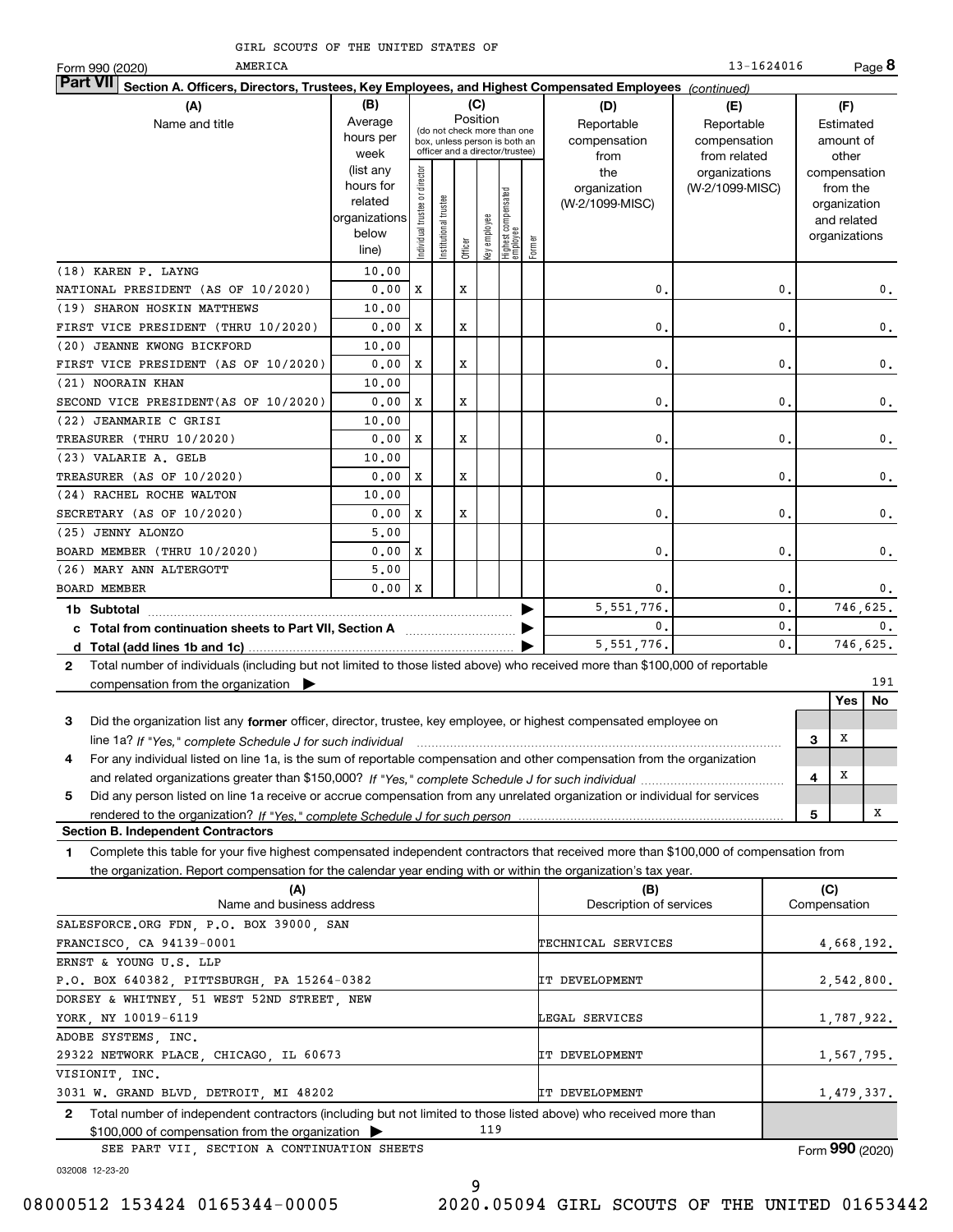AMERICA

13-1624016

| AMERICA<br>Form 990                                                                                                       |                      |                                |                 |         |                        |                              |        |                 | 13-1624016      |                             |
|---------------------------------------------------------------------------------------------------------------------------|----------------------|--------------------------------|-----------------|---------|------------------------|------------------------------|--------|-----------------|-----------------|-----------------------------|
| <b>Part VII</b><br>Section A. Officers, Directors, Trustees, Key Employees, and Highest Compensated Employees (continued) |                      |                                |                 |         |                        |                              |        |                 |                 |                             |
| (A)                                                                                                                       | (B)                  |                                |                 |         | (C)                    |                              |        | (D)             | (E)             | (F)                         |
| Name and title                                                                                                            | Average              |                                |                 |         | Position               |                              |        | Reportable      | Reportable      | Estimated                   |
|                                                                                                                           | hours                |                                |                 |         | (check all that apply) |                              |        | compensation    | compensation    | amount of                   |
|                                                                                                                           | per                  |                                |                 |         |                        |                              |        | from            | from related    | other                       |
|                                                                                                                           | week                 |                                |                 |         |                        |                              |        | the             | organizations   | compensation                |
|                                                                                                                           | (list any            |                                |                 |         |                        |                              |        | organization    | (W-2/1099-MISC) | from the                    |
|                                                                                                                           | hours for<br>related |                                |                 |         |                        |                              |        | (W-2/1099-MISC) |                 | organization<br>and related |
|                                                                                                                           | organizations        |                                | trustee         |         |                        |                              |        |                 |                 | organizations               |
|                                                                                                                           | below                | Individual trustee or director |                 |         | Key employee           | Highest compensated employee |        |                 |                 |                             |
|                                                                                                                           | line)                |                                | Institutional t | Officer |                        |                              | Former |                 |                 |                             |
| (27) MARY STENGEL AUSTEN                                                                                                  | 5,00                 |                                |                 |         |                        |                              |        |                 |                 |                             |
| BOARD MEMBER (THRU 10/2020)                                                                                               | 0.00                 | X                              |                 |         |                        |                              |        | $\mathbf{0}$    | $\mathbf{0}$ .  | 0.                          |
| (28) BETH BOVIS                                                                                                           | 5,00                 |                                |                 |         |                        |                              |        |                 |                 |                             |
| BOARD MEMBER (AS OF 10/2020)                                                                                              | 0.00                 | X                              |                 |         |                        |                              |        | $\mathbf 0$ .   | $\mathbf{0}$ .  | $\mathbf 0$ .               |
| (29) EILEEN DRAKE                                                                                                         | 5,00                 |                                |                 |         |                        |                              |        |                 |                 |                             |
| <b>BOARD MEMBER</b>                                                                                                       | 0.00                 | X                              |                 |         |                        |                              |        | $\mathbf 0$ .   | $\mathbf{0}$ .  | $\mathbf 0$ .               |
| (30) WENDY DRUMMOND                                                                                                       | 5,00                 |                                |                 |         |                        |                              |        |                 |                 |                             |
| <b>BOARD MEMBER</b>                                                                                                       | 0.00                 | X                              |                 |         |                        |                              |        | $\mathbf 0$ .   | $\mathbf{0}$ .  | $\mathbf 0$ .               |
| (31) CHARLES GARCIA JR                                                                                                    | 5,00                 |                                |                 |         |                        |                              |        |                 |                 |                             |
| BOARD MEMBER (THRU 10/2020)                                                                                               | 0.00                 | X                              |                 |         |                        |                              |        | $\mathbf 0$ .   | $\mathbf{0}$ .  |                             |
| (32) VICKI GARDNER                                                                                                        |                      |                                |                 |         |                        |                              |        |                 |                 | $\mathbf 0$ .               |
|                                                                                                                           | 5,00<br>0.00         | X                              |                 |         |                        |                              |        | $\mathbf 0$ .   | $\mathbf{0}$ .  |                             |
| <b>BOARD MEMBER</b>                                                                                                       |                      |                                |                 |         |                        |                              |        |                 |                 | $\mathbf 0$ .               |
| (33) LORRAINE HACK                                                                                                        | 5,00                 |                                |                 |         |                        |                              |        |                 |                 |                             |
| BOARD MEMBER (AS OF 10/2020)                                                                                              | 0.00                 | X                              |                 |         |                        |                              |        | $\mathbf 0$ .   | $\mathbf{0}$ .  | $\mathbf 0$ .               |
| (34) HEATHER HIGGINBOTTOM                                                                                                 | 5,00                 |                                |                 |         |                        |                              |        |                 |                 |                             |
| BOARD MEMBER (THRU 10/2020)                                                                                               | 0.00                 | X                              |                 |         |                        |                              |        | $\mathbf 0$ .   | $\mathbf{0}$ .  | $\mathbf 0$ .               |
| (35) VIEVETTE HENRY                                                                                                       | 5,00                 |                                |                 |         |                        |                              |        |                 |                 |                             |
| BOARD MEMBER (AS OF 10/2020)                                                                                              | 0.00                 | X                              |                 |         |                        |                              |        | $\mathbf 0$ .   | $\mathbf{0}$ .  | $\mathbf 0$ .               |
| (36) VIDYA KRISHNAN                                                                                                       | 5,00                 |                                |                 |         |                        |                              |        |                 |                 |                             |
| BOARD MEMBER (AS OF 10/2020)                                                                                              | 0.00                 | X                              |                 |         |                        |                              |        | $\mathbf 0$ .   | 0.              | $\mathbf 0$ .               |
| (37) ROSE LITTLEJOHN                                                                                                      | 5,00                 |                                |                 |         |                        |                              |        |                 |                 |                             |
| <b>BOARD MEMBER</b>                                                                                                       | 0.00                 | X                              |                 |         |                        |                              |        | 0.              | 0.              | $\mathbf 0$ .               |
| (38) SUSAN MAJOR                                                                                                          | 5,00                 |                                |                 |         |                        |                              |        |                 |                 |                             |
| <b>BOARD MEMBER</b>                                                                                                       | 0.00                 | X                              |                 |         |                        |                              |        | 0.              | 0.              | $\mathbf 0$ .               |
| (39) LYDIA MALLETT                                                                                                        | 5,00                 |                                |                 |         |                        |                              |        |                 |                 |                             |
| BOARD MEMBER (AS OF 10/2020)                                                                                              | 0.00                 | $\mathbf X$                    |                 |         |                        |                              |        | $\mathbf 0$ .   | $\mathfrak o$ . | $\mathbf{0}$ .              |
| (40) RUMI MORALES                                                                                                         | 5,00                 |                                |                 |         |                        |                              |        |                 |                 |                             |
| BOARD MEMBER (AS OF 10/2020)                                                                                              | 0.00                 | X                              |                 |         |                        |                              |        | 0.              | 0.              | $\mathbf 0$ .               |
| (41) BRIT MORIN                                                                                                           | 5,00                 |                                |                 |         |                        |                              |        |                 |                 |                             |
| BOARD MEMBER (THRU 07/2021)                                                                                               | 0.00 X               |                                |                 |         |                        |                              |        | 0.              | 0.              | $\mathbf{0}$ .              |
| (42) ILEANA MUSA                                                                                                          | 5,00                 |                                |                 |         |                        |                              |        |                 |                 |                             |
| BOARD MEMBER                                                                                                              | 0.00                 | ΙX                             |                 |         |                        |                              |        | 0.              | 0.              | $\mathbf{0}$ .              |
| (43) MINA NGUYEN                                                                                                          | 5,00                 |                                |                 |         |                        |                              |        |                 |                 |                             |
| BOARD MEMBER (THRU 10/2020)                                                                                               | 0.00                 | X                              |                 |         |                        |                              |        | 0.              | 0.              | $\mathbf{0}$ .              |
| (44) DEBRA NIELSON                                                                                                        | 5,00                 |                                |                 |         |                        |                              |        |                 |                 |                             |
| BOARD MEMBER                                                                                                              | 0.00                 | X                              |                 |         |                        |                              |        | 0.              | 0.              | 0.                          |
| (45) MARCUS PEACOCK                                                                                                       | 5,00                 |                                |                 |         |                        |                              |        |                 |                 |                             |
| BOARD MEMBER (AS OF 10/2020)                                                                                              | 0.00                 | X                              |                 |         |                        |                              |        | 0.              | 0.              | 0.                          |
| (46) EDMUND RASTRELLI                                                                                                     | 5,00                 |                                |                 |         |                        |                              |        |                 |                 |                             |
| BOARD MEMBER (AS OF 10/2020)                                                                                              | 0.00                 | x                              |                 |         |                        |                              |        | 0.              | $\mathbf{0}$ .  | 0.                          |
|                                                                                                                           |                      |                                |                 |         |                        |                              |        |                 |                 |                             |
| Total to Part VII, Section A, line 1c                                                                                     |                      |                                |                 |         |                        |                              |        |                 |                 |                             |
|                                                                                                                           |                      |                                |                 |         |                        |                              |        |                 |                 |                             |

032201 04-01-20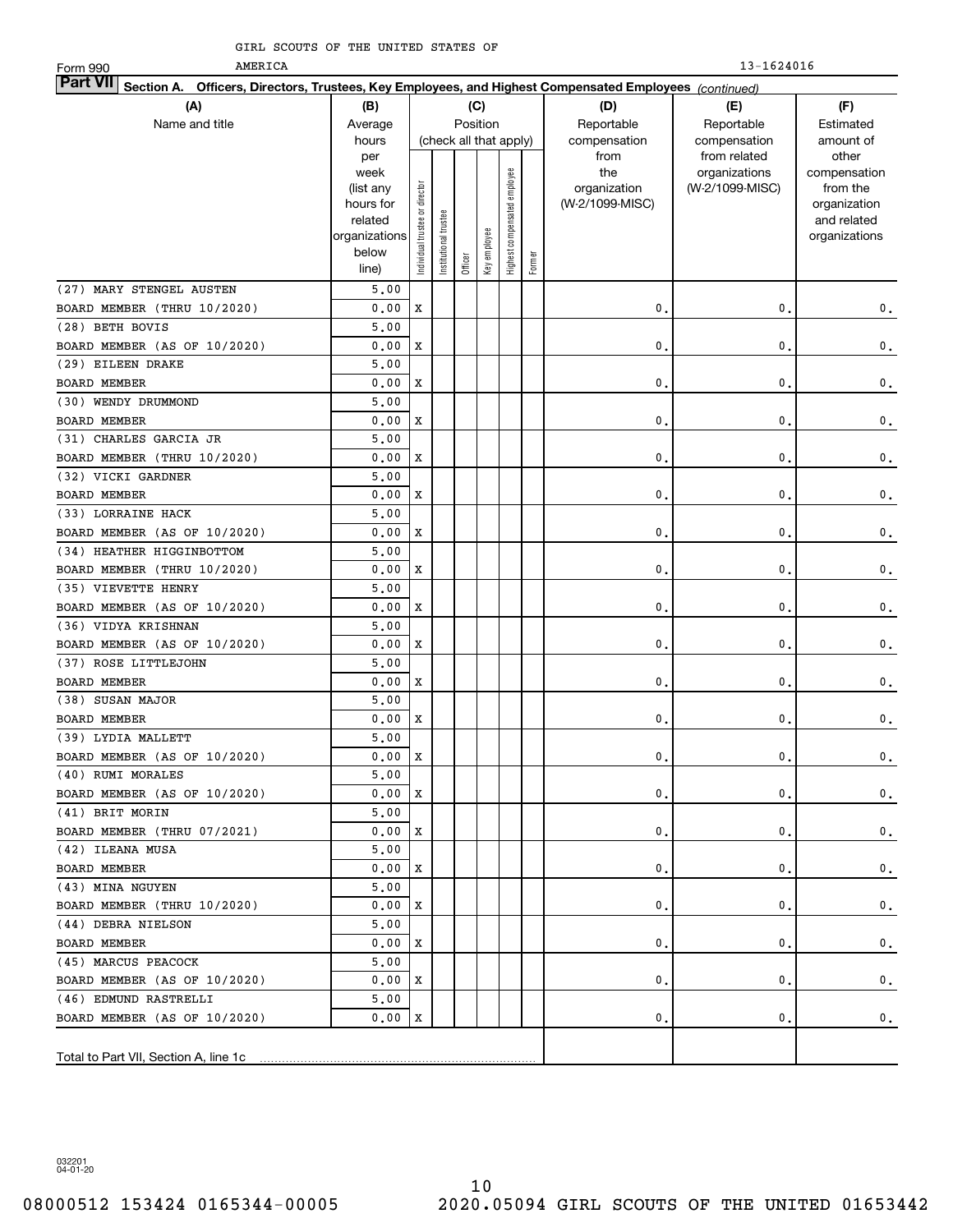AMERICA

| AMERICA<br>Form 990                                                                                                       |                          |                                |                       |         |              |                              |        |                            | $13 - 1624016$             |                              |
|---------------------------------------------------------------------------------------------------------------------------|--------------------------|--------------------------------|-----------------------|---------|--------------|------------------------------|--------|----------------------------|----------------------------|------------------------------|
| <b>Part VII</b><br>Section A. Officers, Directors, Trustees, Key Employees, and Highest Compensated Employees (continued) |                          |                                |                       |         |              |                              |        |                            |                            |                              |
| (A)                                                                                                                       | (B)                      |                                |                       |         | (C)          |                              |        | (D)                        | (E)                        | (F)                          |
| Name and title                                                                                                            | Average                  |                                |                       |         | Position     |                              |        | Reportable<br>compensation | Reportable<br>compensation | Estimated                    |
|                                                                                                                           | hours                    |                                |                       |         |              | (check all that apply)       |        |                            |                            | amount of                    |
|                                                                                                                           | per                      |                                |                       |         |              |                              |        | from                       | from related               | other                        |
|                                                                                                                           | week                     |                                |                       |         |              |                              |        | the                        | organizations              | compensation                 |
|                                                                                                                           | (list any                |                                |                       |         |              |                              |        | organization               | (W-2/1099-MISC)            | from the                     |
|                                                                                                                           | hours for                |                                |                       |         |              |                              |        | (W-2/1099-MISC)            |                            | organization                 |
|                                                                                                                           | related<br>organizations |                                |                       |         |              |                              |        |                            |                            | and related<br>organizations |
|                                                                                                                           | below                    | Individual trustee or director | Institutional trustee |         |              |                              |        |                            |                            |                              |
|                                                                                                                           | line)                    |                                |                       | Officer | Key employee | Highest compensated employee | Former |                            |                            |                              |
| (47) ERIKA ROTTENBERG                                                                                                     | $5 \,$ , $0 \, 0$        |                                |                       |         |              |                              |        |                            |                            |                              |
| <b>BOARD MEMBER</b>                                                                                                       | 0.00                     | $\mathbf X$                    |                       |         |              |                              |        | 0.                         | 0.                         | $\mathbf 0$ .                |
| (48) TROOPER SANDERS                                                                                                      | 5,00                     |                                |                       |         |              |                              |        |                            |                            |                              |
| <b>BOARD MEMBER</b>                                                                                                       | 0.00                     | X                              |                       |         |              |                              |        | 0.                         | $\mathbf{0}$ .             | $\mathbf 0$ .                |
| (49) BECKY SCHMITT                                                                                                        | 5,00                     |                                |                       |         |              |                              |        |                            |                            |                              |
| BOARD MEMBER (THRU 10/2020)                                                                                               | 0.00                     | $\mathbf x$                    |                       |         |              |                              |        | 0.                         | $\mathbf 0$ .              | $\mathbf 0$ .                |
| (50) EARL SIMPKINS JR.                                                                                                    | 5,00                     |                                |                       |         |              |                              |        |                            |                            |                              |
| BOARD MEMBER                                                                                                              | 0.00                     | $\mathbf x$                    |                       |         |              |                              |        | 0.                         | $\mathbf 0$ .              | $\mathbf 0$ .                |
| (51) ZETA SMITH                                                                                                           | 5,00                     |                                |                       |         |              |                              |        |                            |                            |                              |
| BOARD MEMBER (AS OF 10/2020)                                                                                              | 0.00                     | $\mathbf x$                    |                       |         |              |                              |        | 0.                         | $\mathbf{0}$ .             | $\mathbf 0$ .                |
| (52) LESLEE TEMPLE                                                                                                        | 5,00                     |                                |                       |         |              |                              |        |                            |                            |                              |
| BOARD MEMBER (AS OF 10/2020)                                                                                              | 0.00                     | X                              |                       |         |              |                              |        | 0.                         | $\mathbf{0}$ .             | $\mathbf 0$ .                |
| (53) CYNTHIA TENIENTE-MATSON                                                                                              | 5,00                     |                                |                       |         |              |                              |        |                            |                            |                              |
| BOARD MEMBER (AS OF 10/2020)                                                                                              | 0.00                     | $\mathbf x$                    |                       |         |              |                              |        | 0.                         | $\mathbf{0}$ .             | $\mathbf 0$ .                |
| (54) DIANE TIPTON                                                                                                         | 5.00                     |                                |                       |         |              |                              |        |                            |                            |                              |
| BOARD MEMBER                                                                                                              | 0.00                     | $\mathbf x$                    |                       |         |              |                              |        | 0.                         | $\mathbf{0}$ .             | $\mathbf 0$ .                |
| (55) SUZANNE WADE                                                                                                         | 5.00                     |                                |                       |         |              |                              |        |                            |                            |                              |
| BOARD MEMBER (THRU 10/2020)                                                                                               | 0.00                     | $\mathbf x$                    |                       |         |              |                              |        | 0.                         | $\mathbf{0}$ .             | $\mathbf 0$ .                |
| (56) MARYANN WARYJAS                                                                                                      | 5.00                     |                                |                       |         |              |                              |        |                            |                            |                              |
| BOARD MEMBER (AS OF 10/2020)                                                                                              | 0.00                     | $\mathbf x$                    |                       |         |              |                              |        | 0.                         | 0.                         | $\mathbf 0$ .                |
| (57) LORIA YEADON                                                                                                         | 5.00                     |                                |                       |         |              |                              |        |                            |                            |                              |
| BOARD MEMBER (THRU 10/2020)                                                                                               | 0.00                     | X                              |                       |         |              |                              |        | $\mathbf{0}$ .             | 0.                         | $\mathbf 0$ .                |
|                                                                                                                           |                          |                                |                       |         |              |                              |        |                            |                            |                              |
|                                                                                                                           |                          |                                |                       |         |              |                              |        |                            |                            |                              |
|                                                                                                                           |                          |                                |                       |         |              |                              |        |                            |                            |                              |
|                                                                                                                           |                          |                                |                       |         |              |                              |        |                            |                            |                              |
|                                                                                                                           |                          |                                |                       |         |              |                              |        |                            |                            |                              |
|                                                                                                                           |                          |                                |                       |         |              |                              |        |                            |                            |                              |
|                                                                                                                           |                          |                                |                       |         |              |                              |        |                            |                            |                              |
|                                                                                                                           |                          |                                |                       |         |              |                              |        |                            |                            |                              |
|                                                                                                                           |                          |                                |                       |         |              |                              |        |                            |                            |                              |
|                                                                                                                           |                          |                                |                       |         |              |                              |        |                            |                            |                              |
|                                                                                                                           |                          |                                |                       |         |              |                              |        |                            |                            |                              |
|                                                                                                                           |                          |                                |                       |         |              |                              |        |                            |                            |                              |
|                                                                                                                           |                          |                                |                       |         |              |                              |        |                            |                            |                              |
|                                                                                                                           |                          |                                |                       |         |              |                              |        |                            |                            |                              |
|                                                                                                                           |                          |                                |                       |         |              |                              |        |                            |                            |                              |
|                                                                                                                           |                          |                                |                       |         |              |                              |        |                            |                            |                              |
|                                                                                                                           |                          |                                |                       |         |              |                              |        |                            |                            |                              |
|                                                                                                                           |                          |                                |                       |         |              |                              |        |                            |                            |                              |
|                                                                                                                           |                          |                                |                       |         |              |                              |        |                            |                            |                              |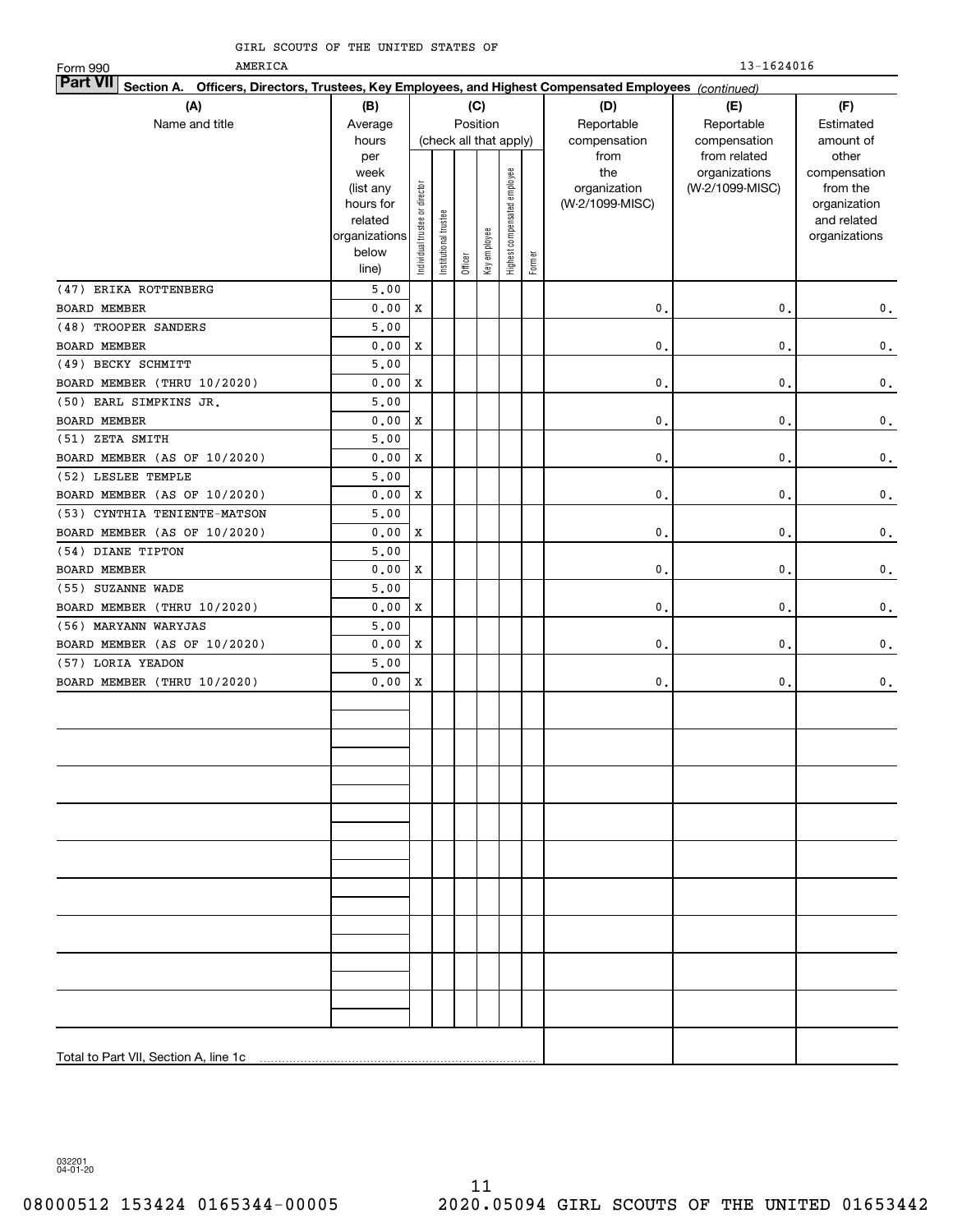|                                                           |                  |     | AMERICA<br>Form 990 (2020)                                                    |    |                                 |                |                      |                      |                                              | 13-1624016                           | Page 9                                                          |
|-----------------------------------------------------------|------------------|-----|-------------------------------------------------------------------------------|----|---------------------------------|----------------|----------------------|----------------------|----------------------------------------------|--------------------------------------|-----------------------------------------------------------------|
|                                                           | <b>Part VIII</b> |     | <b>Statement of Revenue</b>                                                   |    |                                 |                |                      |                      |                                              |                                      |                                                                 |
|                                                           |                  |     | Check if Schedule O contains a response or note to any line in this Part VIII |    |                                 |                |                      |                      |                                              |                                      |                                                                 |
|                                                           |                  |     |                                                                               |    |                                 |                |                      | (A)<br>Total revenue | (B)<br>Related or exempt<br>function revenue | (C)<br>Unrelated<br>business revenue | (D)<br>Revenue excluded<br>from tax under<br>sections 512 - 514 |
|                                                           |                  |     | 1 a Federated campaigns                                                       |    | 1a                              |                | 18,429.              |                      |                                              |                                      |                                                                 |
| Contributions, Gifts, Grants<br>and Other Similar Amounts |                  |     | <b>b</b> Membership dues                                                      |    |                                 | 1 <sub>b</sub> |                      |                      |                                              |                                      |                                                                 |
|                                                           |                  |     | c Fundraising events                                                          |    |                                 | 1 <sub>c</sub> |                      |                      |                                              |                                      |                                                                 |
|                                                           |                  |     | d Related organizations                                                       |    |                                 | 1 <sub>d</sub> |                      |                      |                                              |                                      |                                                                 |
|                                                           |                  |     | e Government grants (contributions)                                           |    |                                 | 1e             | 7,744,066.           |                      |                                              |                                      |                                                                 |
|                                                           |                  |     | f All other contributions, gifts, grants, and                                 |    |                                 |                |                      |                      |                                              |                                      |                                                                 |
|                                                           |                  |     | similar amounts not included above                                            |    | 1f                              |                | 18,099,498.          |                      |                                              |                                      |                                                                 |
|                                                           |                  |     | g Noncash contributions included in lines 1a-1f                               |    |                                 | $1g$   \$      | 416,192.             |                      |                                              |                                      |                                                                 |
|                                                           |                  |     | <b>h</b> Total. Add lines 1a-1f                                               |    |                                 |                |                      | 25,861,993.          |                                              |                                      |                                                                 |
|                                                           |                  |     |                                                                               |    |                                 |                | <b>Business Code</b> |                      |                                              |                                      |                                                                 |
|                                                           |                  | 2 a | MEMBERSHIP DUES                                                               |    |                                 |                | 624100               | 35,045,793.          | 35,045,793.                                  | 0.                                   | 0.                                                              |
|                                                           |                  |     | SOFTWARE MAINTENANCE                                                          |    |                                 |                | 518210               | 6,128,351.           | 6, 128, 351.                                 | $\mathbf{0}$ .                       | 0.                                                              |
|                                                           |                  |     | MEETING & LEARN. EVENT                                                        |    |                                 |                | 721000               | 1,744,528.           | 468,225.                                     | 1,276,303.                           | $\mathbf{0}$ .                                                  |
| Program Service<br>Revenue                                |                  |     | ONE GS MEDIA ADV. REV.                                                        |    |                                 |                | 541800               | 666,352.             | 0.                                           | 666,352.                             | 0.                                                              |
|                                                           |                  |     | USAGSO COUNCIL SERVICE                                                        |    |                                 |                | 900099               | 99,730.              | 99,730.                                      | 0                                    | $\mathbf{0}$ .                                                  |
|                                                           |                  |     | All other program service revenue                                             |    |                                 |                | 900099               | 21,285.              | 21,285.                                      |                                      |                                                                 |
|                                                           |                  |     |                                                                               |    |                                 |                |                      | 43,706,039.          |                                              |                                      |                                                                 |
|                                                           | 3                |     | Investment income (including dividends, interest, and                         |    |                                 |                |                      |                      |                                              |                                      |                                                                 |
|                                                           |                  |     |                                                                               |    |                                 |                |                      | 2,419,683.           |                                              | $-8,480.$                            | 2,428,163.                                                      |
|                                                           | 4                |     | Income from investment of tax-exempt bond proceeds                            |    |                                 |                |                      |                      |                                              |                                      |                                                                 |
|                                                           | 5                |     |                                                                               |    |                                 |                |                      | 9,605,776.           |                                              |                                      | 9,605,776.                                                      |
|                                                           |                  |     |                                                                               |    |                                 | (i) Real       | (ii) Personal        |                      |                                              |                                      |                                                                 |
|                                                           |                  |     | 6 a Gross rents<br>.                                                          | 6a |                                 |                |                      |                      |                                              |                                      |                                                                 |
|                                                           |                  |     | Less: rental expenses                                                         | 6b |                                 |                |                      |                      |                                              |                                      |                                                                 |
|                                                           |                  |     | Rental income or (loss)                                                       | 6c |                                 |                |                      |                      |                                              |                                      |                                                                 |
|                                                           |                  |     | d Net rental income or (loss)                                                 |    |                                 |                |                      |                      |                                              |                                      |                                                                 |
|                                                           |                  |     | <b>7 a</b> Gross amount from sales of                                         |    |                                 | (i) Securities | (ii) Other           |                      |                                              |                                      |                                                                 |
|                                                           |                  |     | assets other than inventory                                                   |    | $7a^{176}$ , 307, 105.          |                |                      |                      |                                              |                                      |                                                                 |
|                                                           |                  |     | <b>b</b> Less: cost or other basis                                            |    |                                 |                |                      |                      |                                              |                                      |                                                                 |
|                                                           |                  |     | and sales expenses                                                            |    | $7b$ <sup>143</sup> , 278, 938. |                |                      |                      |                                              |                                      |                                                                 |
| evenue                                                    |                  |     | c Gain or (loss)                                                              |    | $7c$ 33, 028, 167.              |                |                      |                      |                                              |                                      |                                                                 |
| č                                                         |                  |     |                                                                               |    |                                 |                |                      | 33,028,167.          |                                              |                                      | $9,003.$ 33,019,164.                                            |
| <b>Other</b>                                              |                  |     | 8 a Gross income from fundraising events (not                                 |    |                                 |                |                      |                      |                                              |                                      |                                                                 |
|                                                           |                  |     | including \$                                                                  |    |                                 | of             |                      |                      |                                              |                                      |                                                                 |
|                                                           |                  |     | contributions reported on line 1c). See                                       |    |                                 |                |                      |                      |                                              |                                      |                                                                 |
|                                                           |                  |     |                                                                               |    |                                 | 8a             |                      |                      |                                              |                                      |                                                                 |
|                                                           |                  |     |                                                                               |    |                                 | 8b             |                      |                      |                                              |                                      |                                                                 |
|                                                           |                  |     | c Net income or (loss) from fundraising events                                |    |                                 |                |                      |                      |                                              |                                      |                                                                 |
|                                                           |                  |     | 9 a Gross income from gaming activities. See                                  |    |                                 |                |                      |                      |                                              |                                      |                                                                 |
|                                                           |                  |     |                                                                               |    |                                 | 9а             |                      |                      |                                              |                                      |                                                                 |
|                                                           |                  |     | <b>b</b> Less: direct expenses <b>contained b</b> Less:                       |    |                                 | 9 <sub>b</sub> |                      |                      |                                              |                                      |                                                                 |
|                                                           |                  |     | c Net income or (loss) from gaming activities                                 |    |                                 |                |                      |                      |                                              |                                      |                                                                 |
|                                                           |                  |     | 10 a Gross sales of inventory, less returns                                   |    |                                 |                | 10a 30,037,812.      |                      |                                              |                                      |                                                                 |
|                                                           |                  |     |                                                                               |    |                                 |                | 10b 14,095,988.      |                      |                                              |                                      |                                                                 |
|                                                           |                  |     | <b>b</b> Less: cost of goods sold                                             |    |                                 |                |                      | 15,941,824.          | 15, 941, 824.                                |                                      |                                                                 |
|                                                           |                  |     | c Net income or (loss) from sales of inventory                                |    |                                 |                | <b>Business Code</b> |                      |                                              |                                      |                                                                 |
|                                                           |                  |     | 11 a REBATES                                                                  |    |                                 |                | 900099               | 102,908.             |                                              |                                      | 102,908.                                                        |
| Miscellaneous                                             |                  |     | <b>INSURANCE RECOVERY</b>                                                     |    |                                 |                | 900099               | 17,205.              |                                              |                                      | 17,205.                                                         |
| Revenue                                                   |                  | с   |                                                                               |    |                                 |                |                      |                      |                                              |                                      |                                                                 |
|                                                           |                  |     |                                                                               |    |                                 |                | 900099               | 18,398.              |                                              |                                      | 18,398.                                                         |
|                                                           |                  |     |                                                                               |    |                                 |                |                      | 138,511.             |                                              |                                      |                                                                 |
|                                                           | 12               |     | Total revenue. See instructions                                               |    |                                 |                |                      | 130, 701, 993.       | 57, 705, 208.                                | 1,943,178.                           | 45, 191, 614.                                                   |

12

032009 12-23-20

Form (2020) **990**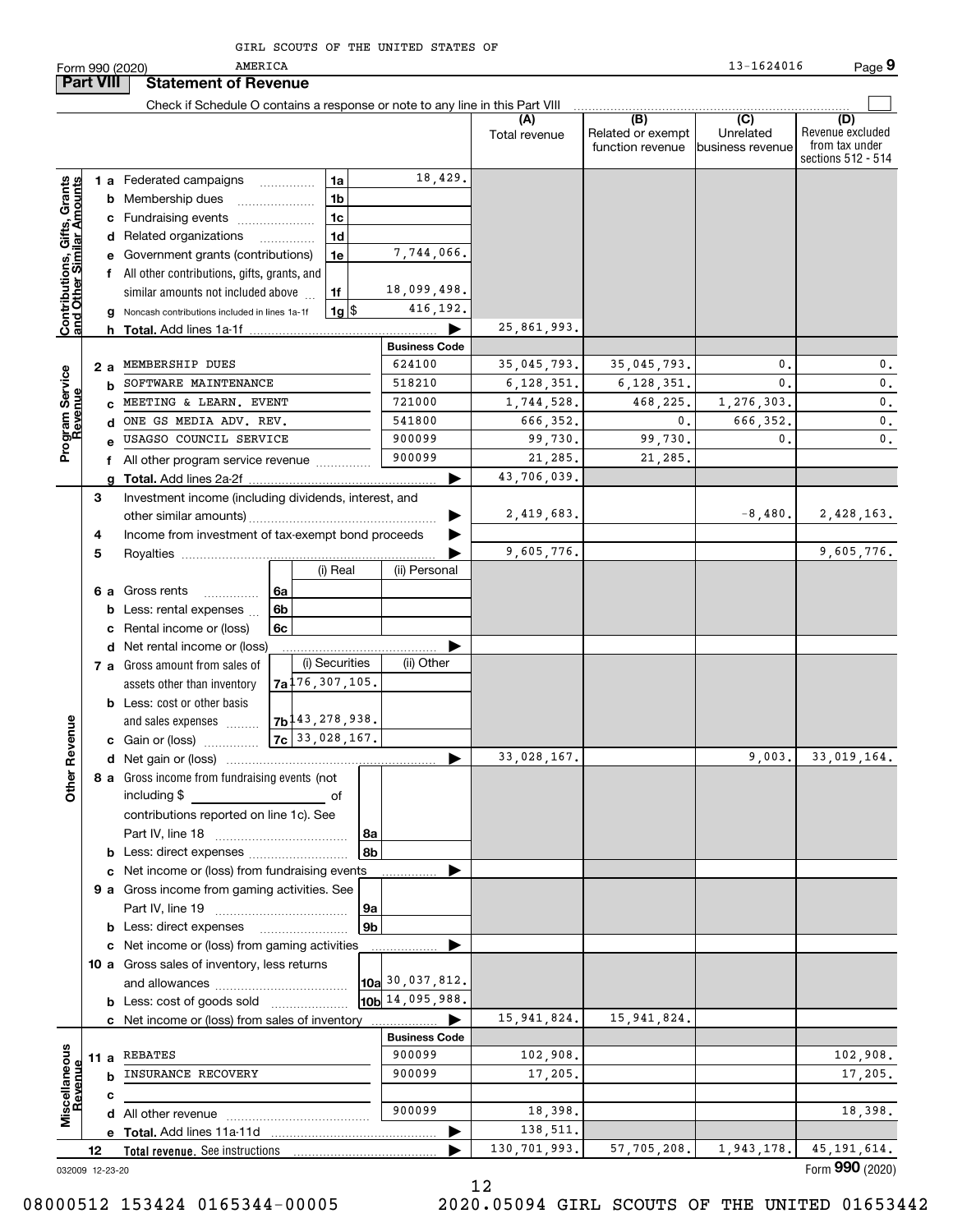**Part IX Statement of Functional Expenses**

AMERICA

Form 990 (2020)

**10** 13-1624016

*Section 501(c)(3) and 501(c)(4) organizations must complete all columns. All other organizations must complete column (A).*

|              | Check if Schedule O contains a response or note to any line in this Part IX                                                                                                                                |                       |                                    |                                           |                         |  |  |  |  |  |  |  |
|--------------|------------------------------------------------------------------------------------------------------------------------------------------------------------------------------------------------------------|-----------------------|------------------------------------|-------------------------------------------|-------------------------|--|--|--|--|--|--|--|
|              | Do not include amounts reported on lines 6b,<br>7b, 8b, 9b, and 10b of Part VIII.                                                                                                                          | (A)<br>Total expenses | (B)<br>Program service<br>expenses | (C)<br>Management and<br>general expenses | Fundraising<br>expenses |  |  |  |  |  |  |  |
| 1.           | Grants and other assistance to domestic organizations                                                                                                                                                      |                       |                                    |                                           |                         |  |  |  |  |  |  |  |
|              | and domestic governments. See Part IV, line 21                                                                                                                                                             | 9,172,976.            | 9,172,976.                         |                                           |                         |  |  |  |  |  |  |  |
| $\mathbf{2}$ | Grants and other assistance to domestic                                                                                                                                                                    |                       |                                    |                                           |                         |  |  |  |  |  |  |  |
|              | individuals. See Part IV, line 22                                                                                                                                                                          | 78,983.               | 78,983.                            |                                           |                         |  |  |  |  |  |  |  |
| 3            | Grants and other assistance to foreign                                                                                                                                                                     |                       |                                    |                                           |                         |  |  |  |  |  |  |  |
|              | organizations, foreign governments, and foreign                                                                                                                                                            |                       |                                    |                                           |                         |  |  |  |  |  |  |  |
|              | individuals. See Part IV, lines 15 and 16                                                                                                                                                                  | 5,327.                | 5,327.                             |                                           |                         |  |  |  |  |  |  |  |
| 4            | Benefits paid to or for members                                                                                                                                                                            | 314,887.              | 314,887.                           |                                           |                         |  |  |  |  |  |  |  |
| 5            | Compensation of current officers, directors,                                                                                                                                                               |                       |                                    |                                           |                         |  |  |  |  |  |  |  |
|              |                                                                                                                                                                                                            | 2,826,018.            | 1,566,003.                         | 899,623.                                  | 360,392.                |  |  |  |  |  |  |  |
| 6            | Compensation not included above to disqualified                                                                                                                                                            |                       |                                    |                                           |                         |  |  |  |  |  |  |  |
|              | persons (as defined under section 4958(f)(1)) and                                                                                                                                                          |                       |                                    |                                           |                         |  |  |  |  |  |  |  |
|              | persons described in section 4958(c)(3)(B)                                                                                                                                                                 |                       |                                    |                                           |                         |  |  |  |  |  |  |  |
| 7            |                                                                                                                                                                                                            | 33, 574, 605.         | 28,691,524.                        | 3,353,289.                                | 1,529,792.              |  |  |  |  |  |  |  |
| 8            | Pension plan accruals and contributions (include                                                                                                                                                           |                       |                                    |                                           |                         |  |  |  |  |  |  |  |
|              | section 401(k) and 403(b) employer contributions)                                                                                                                                                          |                       |                                    |                                           |                         |  |  |  |  |  |  |  |
| 9            |                                                                                                                                                                                                            | 2,935,483.            | 2,779,447.                         | 75,164.                                   | 80,872.                 |  |  |  |  |  |  |  |
| 10           |                                                                                                                                                                                                            | 2,762,468.            | 2,381,224.                         | 277,529.                                  | 103,715.                |  |  |  |  |  |  |  |
| 11           | Fees for services (nonemployees):                                                                                                                                                                          |                       |                                    |                                           |                         |  |  |  |  |  |  |  |
|              |                                                                                                                                                                                                            | 155,373.              | 155, 373.                          |                                           |                         |  |  |  |  |  |  |  |
| b            |                                                                                                                                                                                                            | 2,994,645.            | 2,830,894.                         | 143,565.                                  | 20,186.                 |  |  |  |  |  |  |  |
|              |                                                                                                                                                                                                            | 453, 577.             | 338,755.                           | 71,916.                                   | 42,906.                 |  |  |  |  |  |  |  |
|              |                                                                                                                                                                                                            | 185,749.              | 185,749.                           |                                           |                         |  |  |  |  |  |  |  |
|              | e Professional fundraising services. See Part IV, line 17                                                                                                                                                  | 360,000.              |                                    |                                           | 360,000.                |  |  |  |  |  |  |  |
|              | f Investment management fees                                                                                                                                                                               | 489,284.              |                                    | 489,284.                                  |                         |  |  |  |  |  |  |  |
|              | g Other. (If line 11g amount exceeds 10% of line 25,                                                                                                                                                       |                       |                                    |                                           |                         |  |  |  |  |  |  |  |
|              | column (A) amount, list line 11g expenses on Sch O.)                                                                                                                                                       | 10, 181, 738.         | 9,598,556.                         | 507,058.                                  | 76,124.                 |  |  |  |  |  |  |  |
| 12           |                                                                                                                                                                                                            | 3,299,918.            | 3, 147, 694.                       | 14,412.                                   | 137,812.                |  |  |  |  |  |  |  |
| 13           |                                                                                                                                                                                                            | 1, 162, 759.          | 1,075,780.                         | 50,567.                                   | 36,412.                 |  |  |  |  |  |  |  |
| 14           |                                                                                                                                                                                                            | 16,812,954.           | 14,647,179.                        | 1,674,150.                                | 491,625.                |  |  |  |  |  |  |  |
| 15           |                                                                                                                                                                                                            |                       |                                    |                                           |                         |  |  |  |  |  |  |  |
| 16           |                                                                                                                                                                                                            | 3, 235, 219.          | 2,581,006.                         | 539,733.                                  | 114,480.                |  |  |  |  |  |  |  |
| 17           | Travel                                                                                                                                                                                                     | 250,852.              | 185,799.                           | 51,196.                                   | 13,857.                 |  |  |  |  |  |  |  |
| 18           | Payments of travel or entertainment expenses                                                                                                                                                               |                       |                                    |                                           |                         |  |  |  |  |  |  |  |
|              | for any federal, state, or local public officials                                                                                                                                                          |                       |                                    |                                           |                         |  |  |  |  |  |  |  |
| 19           | Conferences, conventions, and meetings                                                                                                                                                                     |                       |                                    |                                           |                         |  |  |  |  |  |  |  |
| 20           | Interest                                                                                                                                                                                                   | 217, 342.             | 191,581.                           | 21,860.                                   | 3,901.                  |  |  |  |  |  |  |  |
| 21           |                                                                                                                                                                                                            | 1,027,949.            | 1,027,949.                         |                                           |                         |  |  |  |  |  |  |  |
| 22           | Depreciation, depletion, and amortization                                                                                                                                                                  | 10,813,603.           | 10,380,018.                        | 235, 212.                                 | 198,373.                |  |  |  |  |  |  |  |
| 23           | Insurance                                                                                                                                                                                                  | 1,278,875.            | 1,166,014.                         | 93,094.                                   | 19,767.                 |  |  |  |  |  |  |  |
| 24           | Other expenses. Itemize expenses not covered<br>above (List miscellaneous expenses on line 24e. If<br>line 24e amount exceeds 10% of line 25, column (A)<br>amount, list line 24e expenses on Schedule O.) |                       |                                    |                                           |                         |  |  |  |  |  |  |  |
| a            | COMMISSION EXPENSE                                                                                                                                                                                         | 1,338,861.            | 1,338,861.                         | 0.                                        | 0.                      |  |  |  |  |  |  |  |
|              | CREDIT CARD PROCESSING                                                                                                                                                                                     | 1,093,903.            | 1,093,903.                         | 0.                                        | $\mathbf 0$ .           |  |  |  |  |  |  |  |
|              | RECRUITMENT EXPENSE                                                                                                                                                                                        | 409,781.              | 0.                                 | 409,781.                                  | $\mathbf{0}$ .          |  |  |  |  |  |  |  |
| d            | PAYROLL FEES                                                                                                                                                                                               | 246,553.              | 0.                                 | 246,553.                                  | $\mathfrak o$ .         |  |  |  |  |  |  |  |
| е            | All other expenses                                                                                                                                                                                         | 3,334,027.            | 3, 223, 841.                       | 74,725.                                   | 35,461.                 |  |  |  |  |  |  |  |
| 25           | Total functional expenses. Add lines 1 through 24e                                                                                                                                                         | 111,013,709.          | 98, 159, 323.                      | 9,228,711.                                | 3,625,675.              |  |  |  |  |  |  |  |
| 26           | Joint costs. Complete this line only if the organization                                                                                                                                                   |                       |                                    |                                           |                         |  |  |  |  |  |  |  |
|              | reported in column (B) joint costs from a combined                                                                                                                                                         |                       |                                    |                                           |                         |  |  |  |  |  |  |  |
|              | educational campaign and fundraising solicitation.                                                                                                                                                         |                       |                                    |                                           |                         |  |  |  |  |  |  |  |
|              | Check here<br>if following SOP 98-2 (ASC 958-720)                                                                                                                                                          |                       |                                    |                                           |                         |  |  |  |  |  |  |  |

032010 12-23-20

Form (2020) **990**

08000512 153424 0165344-00005 2020.05094 GIRL SCOUTS OF THE UNITED 01653442

13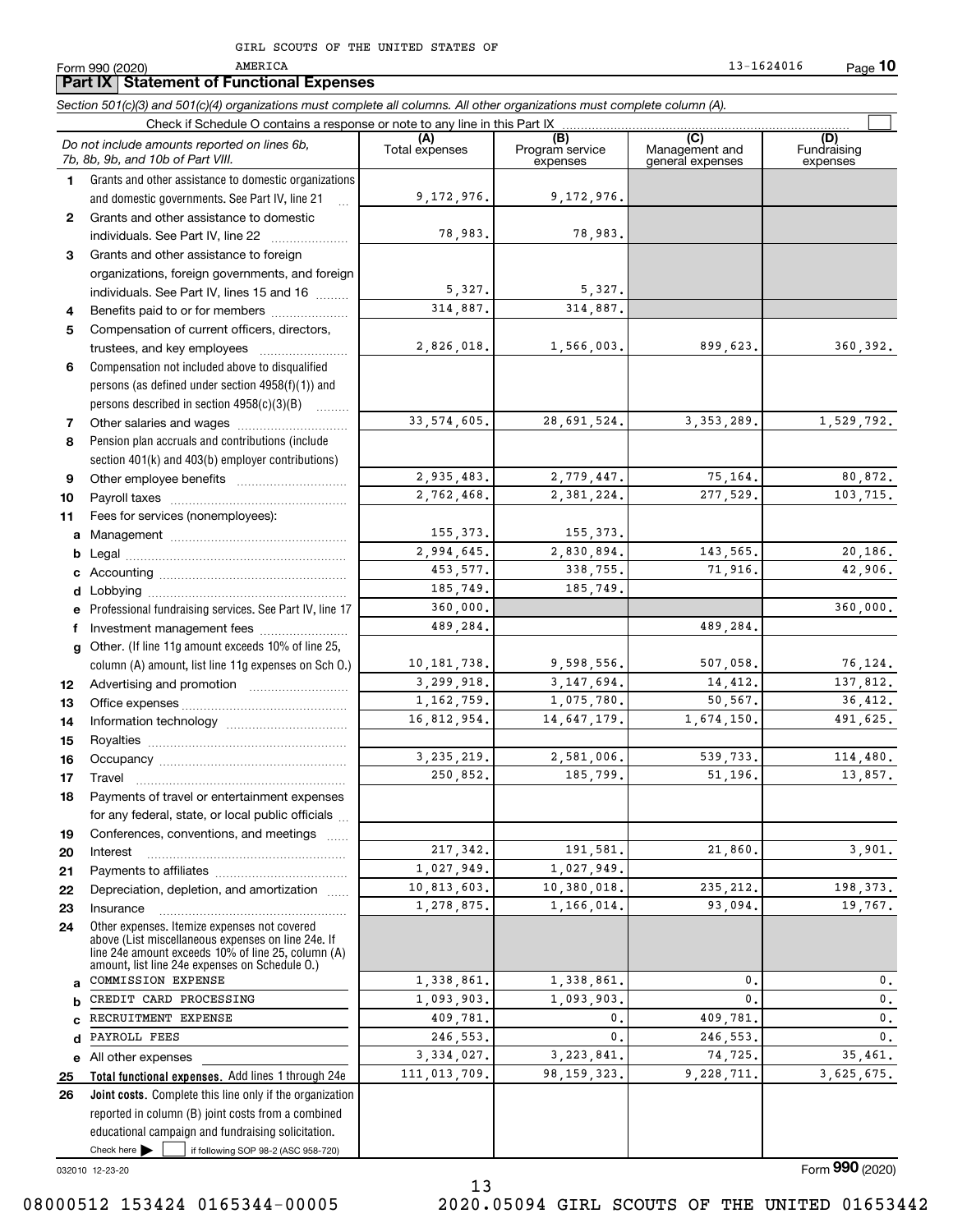AMERICA

**Part X Balance Sheet**

|                   |    | Check if Schedule O contains a response or note to any line in this Part X                      |                 |                 |                          |                |                    |
|-------------------|----|-------------------------------------------------------------------------------------------------|-----------------|-----------------|--------------------------|----------------|--------------------|
|                   |    |                                                                                                 |                 |                 | (A)<br>Beginning of year |                | (B)<br>End of year |
|                   | 1. |                                                                                                 |                 |                 | 114,306.                 | 1.             | 45, 115.           |
|                   | 2  |                                                                                                 |                 |                 | 15, 212, 764.            | $\mathbf{2}$   | 19,729,279.        |
|                   | з  |                                                                                                 |                 |                 | 3,595,775.               | 3              | 5,429,916.         |
|                   | 4  |                                                                                                 |                 |                 | 2,379,879.               | 4              | 3,770,774.         |
|                   | 5  | Loans and other receivables from any current or former officer, director,                       |                 |                 |                          |                |                    |
|                   |    | trustee, key employee, creator or founder, substantial contributor, or 35%                      |                 |                 |                          |                |                    |
|                   |    | controlled entity or family member of any of these persons                                      |                 |                 | 0.                       | 5              |                    |
|                   | 6  | Loans and other receivables from other disqualified persons (as defined                         |                 |                 |                          |                |                    |
|                   |    | under section $4958(f)(1)$ , and persons described in section $4958(c)(3)(B)$                   |                 | <b>Secure</b>   | 0.                       | 6              |                    |
|                   | 7  |                                                                                                 |                 |                 | 0.                       | $\overline{7}$ |                    |
| Assets            | 8  |                                                                                                 |                 |                 | 5,489,999.               | 8              | 6,470,011.         |
|                   | 9  | Prepaid expenses and deferred charges                                                           |                 |                 | 2,531,286.               | 9              | 1,192,871.         |
|                   |    | <b>10a</b> Land, buildings, and equipment: cost or other                                        |                 |                 |                          |                |                    |
|                   |    | basis. Complete Part VI of Schedule D                                                           | 10a             | 124, 775, 713.  |                          |                |                    |
|                   |    |                                                                                                 | 10 <sub>b</sub> | 77,052,549.     | 48,690,844.              | 10c            | 47,723,164.        |
|                   | 11 |                                                                                                 |                 |                 | 61,536,933.              | 11             | 123,863,682.       |
|                   | 12 |                                                                                                 |                 | 118,402,701.    | 12 <sup>12</sup>         | 85, 137, 011.  |                    |
|                   | 13 |                                                                                                 |                 |                 | 13                       |                |                    |
|                   | 14 |                                                                                                 |                 |                 | 14                       |                |                    |
|                   | 15 |                                                                                                 |                 |                 | 923.413.                 | 15             | 1,049,254.         |
|                   | 16 |                                                                                                 |                 |                 | 258,877,900.             | 16             | 294, 411, 077.     |
|                   | 17 |                                                                                                 |                 | 19,692,625.     | 17                       | 18,795,356.    |                    |
|                   | 18 |                                                                                                 | 0.              | 18              |                          |                |                    |
|                   | 19 |                                                                                                 | 32,819,647.     | 19              | 27, 735, 321.            |                |                    |
|                   | 20 |                                                                                                 |                 | 0.              | 20                       |                |                    |
|                   | 21 | Escrow or custodial account liability. Complete Part IV of Schedule D                           |                 | $\mathfrak o$ . | 21                       |                |                    |
|                   | 22 | Loans and other payables to any current or former officer, director,                            |                 |                 |                          |                |                    |
| Liabilities       |    | trustee, key employee, creator or founder, substantial contributor, or 35%                      |                 |                 |                          |                |                    |
|                   |    | controlled entity or family member of any of these persons                                      |                 |                 | 0.                       | 22             |                    |
|                   | 23 | Secured mortgages and notes payable to unrelated third parties                                  | .               | 7,000,000.      | 23                       | 24,000,000.    |                    |
|                   | 24 |                                                                                                 |                 |                 | 0.                       | 24             |                    |
|                   | 25 | Other liabilities (including federal income tax, payables to related third                      |                 |                 |                          |                |                    |
|                   |    | parties, and other liabilities not included on lines 17-24). Complete Part X                    |                 |                 |                          |                |                    |
|                   |    | of Schedule D                                                                                   |                 |                 | 20, 284, 628.            | 25             | 5,102,604.         |
|                   | 26 | Total liabilities. Add lines 17 through 25                                                      |                 |                 | 79,796,900.              | 26             | 75,633,281.        |
|                   |    | Organizations that follow FASB ASC 958, check here $\blacktriangleright \;$ $\lfloor x \rfloor$ |                 |                 |                          |                |                    |
| <b>Balances</b>   |    | and complete lines 27, 28, 32, and 33.                                                          |                 |                 | 114,548,692.             |                | 138, 110, 133.     |
|                   | 27 | Net assets without donor restrictions                                                           |                 |                 | 64, 532, 308.            | 27             | 80,667,663.        |
|                   | 28 |                                                                                                 |                 |                 |                          | 28             |                    |
| Fund <sup>1</sup> |    | Organizations that do not follow FASB ASC 958, check here $\blacktriangleright$ [               |                 |                 |                          |                |                    |
|                   |    | and complete lines 29 through 33.                                                               |                 |                 |                          |                |                    |
|                   | 29 |                                                                                                 |                 |                 |                          | 29             |                    |
|                   | 30 | Paid-in or capital surplus, or land, building, or equipment fund                                |                 |                 |                          | 30             |                    |
| Net Assets or     | 31 | Retained earnings, endowment, accumulated income, or other funds                                |                 | .               | 179,081,000.             | 31             | 218,777,796.       |
|                   | 32 |                                                                                                 |                 |                 | 258,877,900.             | 32             | 294, 411, 077.     |
|                   | 33 |                                                                                                 |                 |                 |                          | 33             | nnn.               |

Form (2020) **990**

032011 12-23-20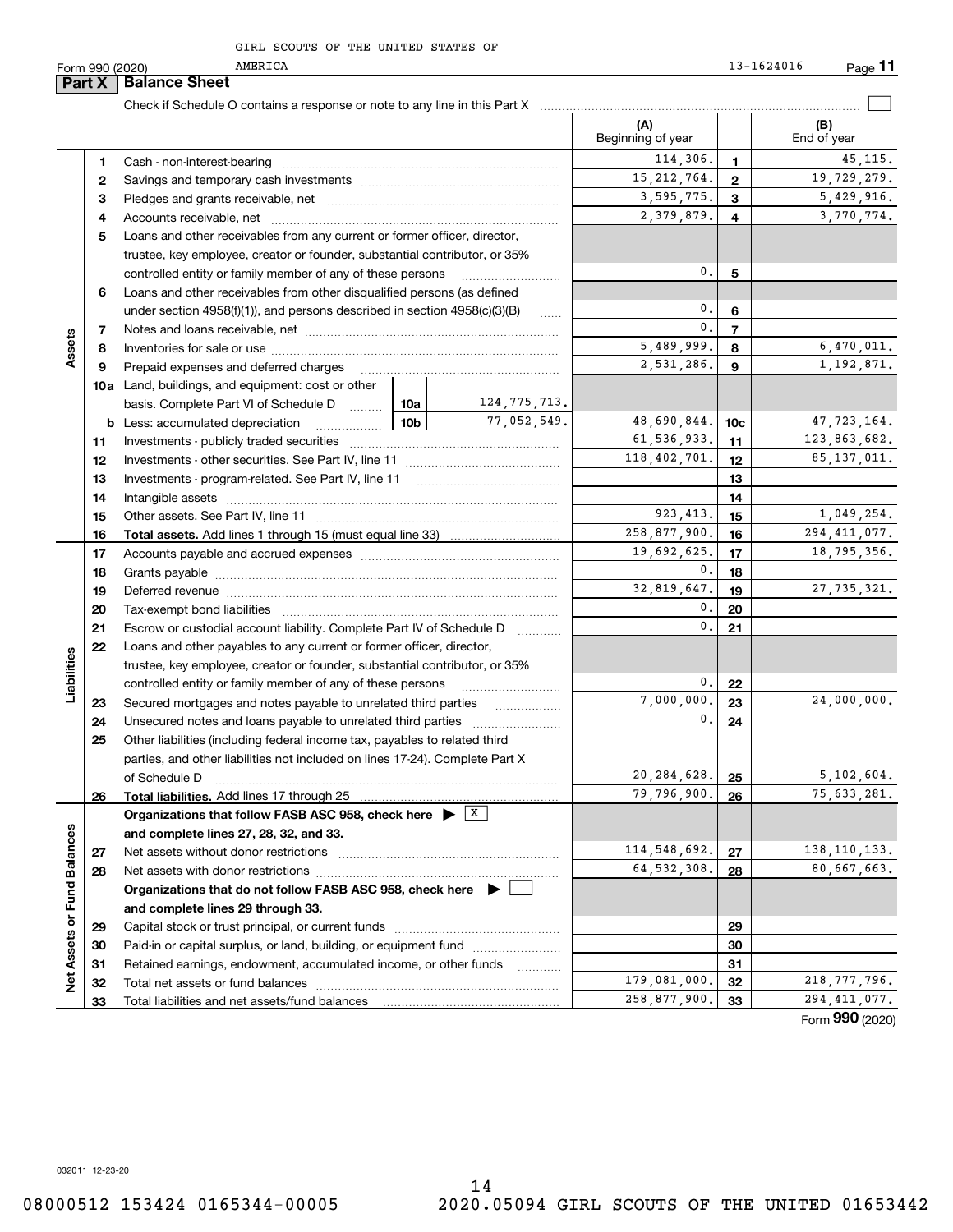|    | GIRL SCOUTS OF THE UNITED STATES OF                                                                                                                                                    |                |                |                |              |  |  |  |  |
|----|----------------------------------------------------------------------------------------------------------------------------------------------------------------------------------------|----------------|----------------|----------------|--------------|--|--|--|--|
|    | <b>AMERICA</b><br>Form 990 (2020)                                                                                                                                                      | 13-1624016     |                |                | $Page$ 12    |  |  |  |  |
|    | <b>Reconciliation of Net Assets</b><br>Part XI                                                                                                                                         |                |                |                |              |  |  |  |  |
|    |                                                                                                                                                                                        |                |                |                | $\mathbf{x}$ |  |  |  |  |
|    |                                                                                                                                                                                        |                |                |                |              |  |  |  |  |
| 1  |                                                                                                                                                                                        | $\mathbf{1}$   |                | 130,701,993.   |              |  |  |  |  |
| 2  |                                                                                                                                                                                        | $\overline{2}$ |                | 111,013,709.   |              |  |  |  |  |
| 3  | Revenue less expenses. Subtract line 2 from line 1                                                                                                                                     | 3              |                | 19,688,284.    |              |  |  |  |  |
| 4  | $\overline{\mathbf{4}}$                                                                                                                                                                |                |                |                |              |  |  |  |  |
| 5  | Net unrealized gains (losses) on investments                                                                                                                                           | 5              |                | 8,539,870.     |              |  |  |  |  |
| 6  |                                                                                                                                                                                        | 6              |                |                |              |  |  |  |  |
| 7  | Investment expenses www.communication.com/www.communication.com/www.communication.com/www.com                                                                                          | $\overline{7}$ |                |                |              |  |  |  |  |
| 8  | Prior period adjustments                                                                                                                                                               | 8              |                |                |              |  |  |  |  |
| 9  | Other changes in net assets or fund balances (explain on Schedule O)<br>and a complete the contract of the complete the complete the complete the complete the complete the complete t | 9              |                | 11,468,642.    |              |  |  |  |  |
| 10 | Net assets or fund balances at end of year. Combine lines 3 through 9 (must equal Part X, line 32,                                                                                     |                |                |                |              |  |  |  |  |
|    | column (B))                                                                                                                                                                            | 10             |                | 218, 777, 796. |              |  |  |  |  |
|    | Part XII Financial Statements and Reporting                                                                                                                                            |                |                |                |              |  |  |  |  |
|    |                                                                                                                                                                                        |                |                |                |              |  |  |  |  |
|    |                                                                                                                                                                                        |                |                | <b>Yes</b>     | No           |  |  |  |  |
| 1. | $\overline{X}$   Accrual<br>Accounting method used to prepare the Form 990: <u>[16</u> ] Cash<br>Other                                                                                 |                |                |                |              |  |  |  |  |
|    | If the organization changed its method of accounting from a prior year or checked "Other," explain in Schedule O.                                                                      |                |                |                |              |  |  |  |  |
|    | 2a Were the organization's financial statements compiled or reviewed by an independent accountant?                                                                                     |                | 2a             |                | X            |  |  |  |  |
|    | If "Yes," check a box below to indicate whether the financial statements for the year were compiled or reviewed on a                                                                   |                |                |                |              |  |  |  |  |
|    | separate basis, consolidated basis, or both:                                                                                                                                           |                |                |                |              |  |  |  |  |
|    | Separate basis<br>Consolidated basis<br>Both consolidated and separate basis                                                                                                           |                |                |                |              |  |  |  |  |
|    | <b>b</b> Were the organization's financial statements audited by an independent accountant?                                                                                            |                | 2 <sub>b</sub> | х              |              |  |  |  |  |
|    | If "Yes," check a box below to indicate whether the financial statements for the year were audited on a separate basis,                                                                |                |                |                |              |  |  |  |  |
|    | consolidated basis, or both:                                                                                                                                                           |                |                |                |              |  |  |  |  |
|    | $X$ Consolidated basis<br>Separate basis<br>Both consolidated and separate basis                                                                                                       |                |                |                |              |  |  |  |  |
|    | c If "Yes" to line 2a or 2b, does the organization have a committee that assumes responsibility for oversight of the audit,                                                            |                |                |                |              |  |  |  |  |
|    |                                                                                                                                                                                        |                | 2c             | х              |              |  |  |  |  |
|    | If the organization changed either its oversight process or selection process during the tax year, explain on Schedule O.                                                              |                |                |                |              |  |  |  |  |
|    | 3a As a result of a federal award, was the organization required to undergo an audit or audits as set forth in the Single Audit                                                        |                |                |                |              |  |  |  |  |
|    |                                                                                                                                                                                        |                | За             |                | х            |  |  |  |  |
|    | b If "Yes," did the organization undergo the required audit or audits? If the organization did not undergo the required audit                                                          |                |                |                |              |  |  |  |  |
|    |                                                                                                                                                                                        |                | 3 <sub>b</sub> |                |              |  |  |  |  |
|    |                                                                                                                                                                                        |                |                | $\Omega$       |              |  |  |  |  |

Form (2020) **990**

032012 12-23-20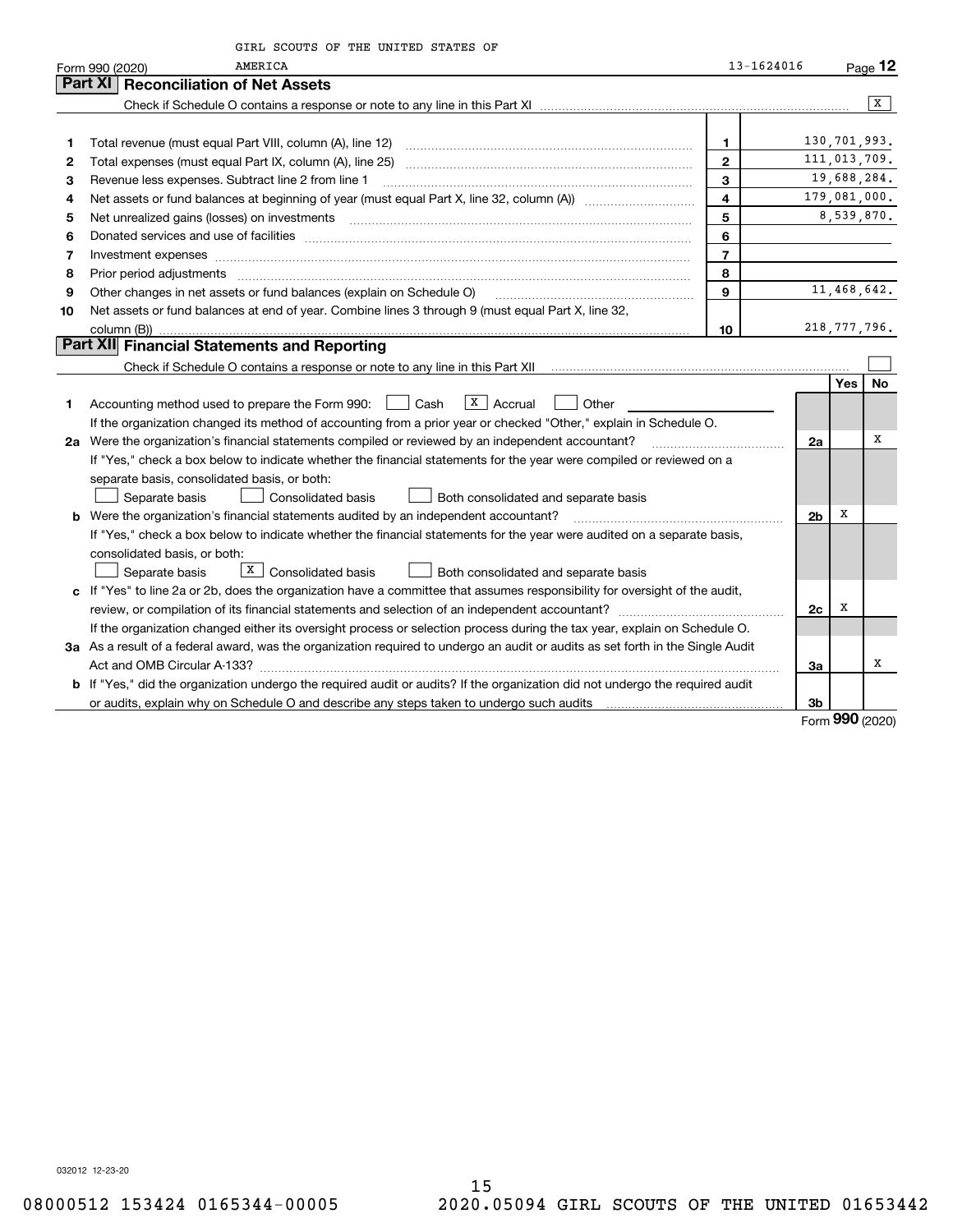| <b>SCHEDULE A</b>                                                                                         | <b>Public Charity Status and Public Support</b>                                                                                                                                                                                                                                          |                                                                                                                         |  |     |                                                                | OMB No. 1545-0047                                    |  |                                                    |
|-----------------------------------------------------------------------------------------------------------|------------------------------------------------------------------------------------------------------------------------------------------------------------------------------------------------------------------------------------------------------------------------------------------|-------------------------------------------------------------------------------------------------------------------------|--|-----|----------------------------------------------------------------|------------------------------------------------------|--|----------------------------------------------------|
| (Form 990 or 990-EZ)                                                                                      |                                                                                                                                                                                                                                                                                          |                                                                                                                         |  |     |                                                                |                                                      |  |                                                    |
|                                                                                                           |                                                                                                                                                                                                                                                                                          | Complete if the organization is a section 501(c)(3) organization or a section<br>4947(a)(1) nonexempt charitable trust. |  |     |                                                                |                                                      |  |                                                    |
| Department of the Treasury<br>Internal Revenue Service                                                    |                                                                                                                                                                                                                                                                                          | Attach to Form 990 or Form 990-EZ.                                                                                      |  |     |                                                                |                                                      |  | <b>Open to Public</b><br>Inspection                |
| Name of the organization                                                                                  |                                                                                                                                                                                                                                                                                          | Go to www.irs.gov/Form990 for instructions and the latest information.<br>GIRL SCOUTS OF THE UNITED STATES OF           |  |     |                                                                |                                                      |  | <b>Employer identification number</b>              |
|                                                                                                           | AMERICA                                                                                                                                                                                                                                                                                  |                                                                                                                         |  |     |                                                                |                                                      |  | 13-1624016                                         |
| Part I                                                                                                    | Reason for Public Charity Status. (All organizations must complete this part.) See instructions.                                                                                                                                                                                         |                                                                                                                         |  |     |                                                                |                                                      |  |                                                    |
| The organization is not a private foundation because it is: (For lines 1 through 12, check only one box.) |                                                                                                                                                                                                                                                                                          |                                                                                                                         |  |     |                                                                |                                                      |  |                                                    |
| 1                                                                                                         | A church, convention of churches, or association of churches described in section 170(b)(1)(A)(i).                                                                                                                                                                                       |                                                                                                                         |  |     |                                                                |                                                      |  |                                                    |
| 2                                                                                                         | A school described in section 170(b)(1)(A)(ii). (Attach Schedule E (Form 990 or 990-EZ).)                                                                                                                                                                                                |                                                                                                                         |  |     |                                                                |                                                      |  |                                                    |
| 3                                                                                                         | A hospital or a cooperative hospital service organization described in section 170(b)(1)(A)(iii).                                                                                                                                                                                        |                                                                                                                         |  |     |                                                                |                                                      |  |                                                    |
| 4                                                                                                         | A medical research organization operated in conjunction with a hospital described in section 170(b)(1)(A)(iii). Enter the hospital's name,                                                                                                                                               |                                                                                                                         |  |     |                                                                |                                                      |  |                                                    |
|                                                                                                           | city, and state:                                                                                                                                                                                                                                                                         |                                                                                                                         |  |     |                                                                |                                                      |  |                                                    |
| 5                                                                                                         | An organization operated for the benefit of a college or university owned or operated by a governmental unit described in<br>section 170(b)(1)(A)(iv). (Complete Part II.)                                                                                                               |                                                                                                                         |  |     |                                                                |                                                      |  |                                                    |
| 6                                                                                                         | A federal, state, or local government or governmental unit described in section 170(b)(1)(A)(v).                                                                                                                                                                                         |                                                                                                                         |  |     |                                                                |                                                      |  |                                                    |
| X <br>7                                                                                                   |                                                                                                                                                                                                                                                                                          |                                                                                                                         |  |     |                                                                |                                                      |  |                                                    |
|                                                                                                           | An organization that normally receives a substantial part of its support from a governmental unit or from the general public described in<br>section 170(b)(1)(A)(vi). (Complete Part II.)                                                                                               |                                                                                                                         |  |     |                                                                |                                                      |  |                                                    |
| 8                                                                                                         | A community trust described in section 170(b)(1)(A)(vi). (Complete Part II.)                                                                                                                                                                                                             |                                                                                                                         |  |     |                                                                |                                                      |  |                                                    |
| 9                                                                                                         | An agricultural research organization described in section 170(b)(1)(A)(ix) operated in conjunction with a land-grant college                                                                                                                                                            |                                                                                                                         |  |     |                                                                |                                                      |  |                                                    |
|                                                                                                           | or university or a non-land-grant college of agriculture (see instructions). Enter the name, city, and state of the college or                                                                                                                                                           |                                                                                                                         |  |     |                                                                |                                                      |  |                                                    |
| university:                                                                                               |                                                                                                                                                                                                                                                                                          |                                                                                                                         |  |     |                                                                |                                                      |  |                                                    |
| 10                                                                                                        | An organization that normally receives (1) more than 33 1/3% of its support from contributions, membership fees, and gross receipts from<br>activities related to its exempt functions, subject to certain exceptions; and (2) no more than 33 1/3% of its support from gross investment |                                                                                                                         |  |     |                                                                |                                                      |  |                                                    |
|                                                                                                           | income and unrelated business taxable income (less section 511 tax) from businesses acquired by the organization after June 30, 1975.                                                                                                                                                    |                                                                                                                         |  |     |                                                                |                                                      |  |                                                    |
|                                                                                                           | See section 509(a)(2). (Complete Part III.)                                                                                                                                                                                                                                              |                                                                                                                         |  |     |                                                                |                                                      |  |                                                    |
| 11                                                                                                        | An organization organized and operated exclusively to test for public safety. See section 509(a)(4).                                                                                                                                                                                     |                                                                                                                         |  |     |                                                                |                                                      |  |                                                    |
| 12                                                                                                        | An organization organized and operated exclusively for the benefit of, to perform the functions of, or to carry out the purposes of one or                                                                                                                                               |                                                                                                                         |  |     |                                                                |                                                      |  |                                                    |
|                                                                                                           | more publicly supported organizations described in section 509(a)(1) or section 509(a)(2). See section 509(a)(3). Check the box in                                                                                                                                                       |                                                                                                                         |  |     |                                                                |                                                      |  |                                                    |
|                                                                                                           | lines 12a through 12d that describes the type of supporting organization and complete lines 12e, 12f, and 12g.                                                                                                                                                                           |                                                                                                                         |  |     |                                                                |                                                      |  |                                                    |
| а                                                                                                         | Type I. A supporting organization operated, supervised, or controlled by its supported organization(s), typically by giving                                                                                                                                                              |                                                                                                                         |  |     |                                                                |                                                      |  |                                                    |
|                                                                                                           | the supported organization(s) the power to regularly appoint or elect a majority of the directors or trustees of the supporting<br>organization. You must complete Part IV, Sections A and B.                                                                                            |                                                                                                                         |  |     |                                                                |                                                      |  |                                                    |
| b                                                                                                         | Type II. A supporting organization supervised or controlled in connection with its supported organization(s), by having                                                                                                                                                                  |                                                                                                                         |  |     |                                                                |                                                      |  |                                                    |
|                                                                                                           | control or management of the supporting organization vested in the same persons that control or manage the supported                                                                                                                                                                     |                                                                                                                         |  |     |                                                                |                                                      |  |                                                    |
|                                                                                                           | organization(s). You must complete Part IV, Sections A and C.                                                                                                                                                                                                                            |                                                                                                                         |  |     |                                                                |                                                      |  |                                                    |
| с                                                                                                         | Type III functionally integrated. A supporting organization operated in connection with, and functionally integrated with,                                                                                                                                                               |                                                                                                                         |  |     |                                                                |                                                      |  |                                                    |
|                                                                                                           | its supported organization(s) (see instructions). You must complete Part IV, Sections A, D, and E.                                                                                                                                                                                       |                                                                                                                         |  |     |                                                                |                                                      |  |                                                    |
| d                                                                                                         | Type III non-functionally integrated. A supporting organization operated in connection with its supported organization(s)                                                                                                                                                                |                                                                                                                         |  |     |                                                                |                                                      |  |                                                    |
|                                                                                                           | that is not functionally integrated. The organization generally must satisfy a distribution requirement and an attentiveness                                                                                                                                                             |                                                                                                                         |  |     |                                                                |                                                      |  |                                                    |
| е                                                                                                         | requirement (see instructions). You must complete Part IV, Sections A and D, and Part V.<br>Check this box if the organization received a written determination from the IRS that it is a Type I, Type II, Type III                                                                      |                                                                                                                         |  |     |                                                                |                                                      |  |                                                    |
|                                                                                                           | functionally integrated, or Type III non-functionally integrated supporting organization.                                                                                                                                                                                                |                                                                                                                         |  |     |                                                                |                                                      |  |                                                    |
|                                                                                                           | f Enter the number of supported organizations                                                                                                                                                                                                                                            |                                                                                                                         |  |     |                                                                |                                                      |  |                                                    |
|                                                                                                           | Provide the following information about the supported organization(s).                                                                                                                                                                                                                   |                                                                                                                         |  |     |                                                                |                                                      |  |                                                    |
| (i) Name of supported<br>organization                                                                     | (ii) EIN                                                                                                                                                                                                                                                                                 | (iii) Type of organization<br>(described on lines 1-10                                                                  |  |     | (iv) Is the organization listed<br>in your governing document? | (v) Amount of monetary<br>support (see instructions) |  | (vi) Amount of other<br>support (see instructions) |
|                                                                                                           |                                                                                                                                                                                                                                                                                          | above (see instructions))                                                                                               |  | Yes | No                                                             |                                                      |  |                                                    |
|                                                                                                           |                                                                                                                                                                                                                                                                                          |                                                                                                                         |  |     |                                                                |                                                      |  |                                                    |
|                                                                                                           |                                                                                                                                                                                                                                                                                          |                                                                                                                         |  |     |                                                                |                                                      |  |                                                    |
|                                                                                                           |                                                                                                                                                                                                                                                                                          |                                                                                                                         |  |     |                                                                |                                                      |  |                                                    |
|                                                                                                           |                                                                                                                                                                                                                                                                                          |                                                                                                                         |  |     |                                                                |                                                      |  |                                                    |
|                                                                                                           |                                                                                                                                                                                                                                                                                          |                                                                                                                         |  |     |                                                                |                                                      |  |                                                    |
|                                                                                                           |                                                                                                                                                                                                                                                                                          |                                                                                                                         |  |     |                                                                |                                                      |  |                                                    |
|                                                                                                           |                                                                                                                                                                                                                                                                                          |                                                                                                                         |  |     |                                                                |                                                      |  |                                                    |
|                                                                                                           |                                                                                                                                                                                                                                                                                          |                                                                                                                         |  |     |                                                                |                                                      |  |                                                    |
| Total                                                                                                     |                                                                                                                                                                                                                                                                                          |                                                                                                                         |  |     |                                                                |                                                      |  |                                                    |
|                                                                                                           |                                                                                                                                                                                                                                                                                          |                                                                                                                         |  |     |                                                                |                                                      |  |                                                    |

LHA For Paperwork Reduction Act Notice, see the Instructions for Form 990 or 990-EZ. <sub>032021</sub> o1-25-21 Schedule A (Form 990 or 990-EZ) 2020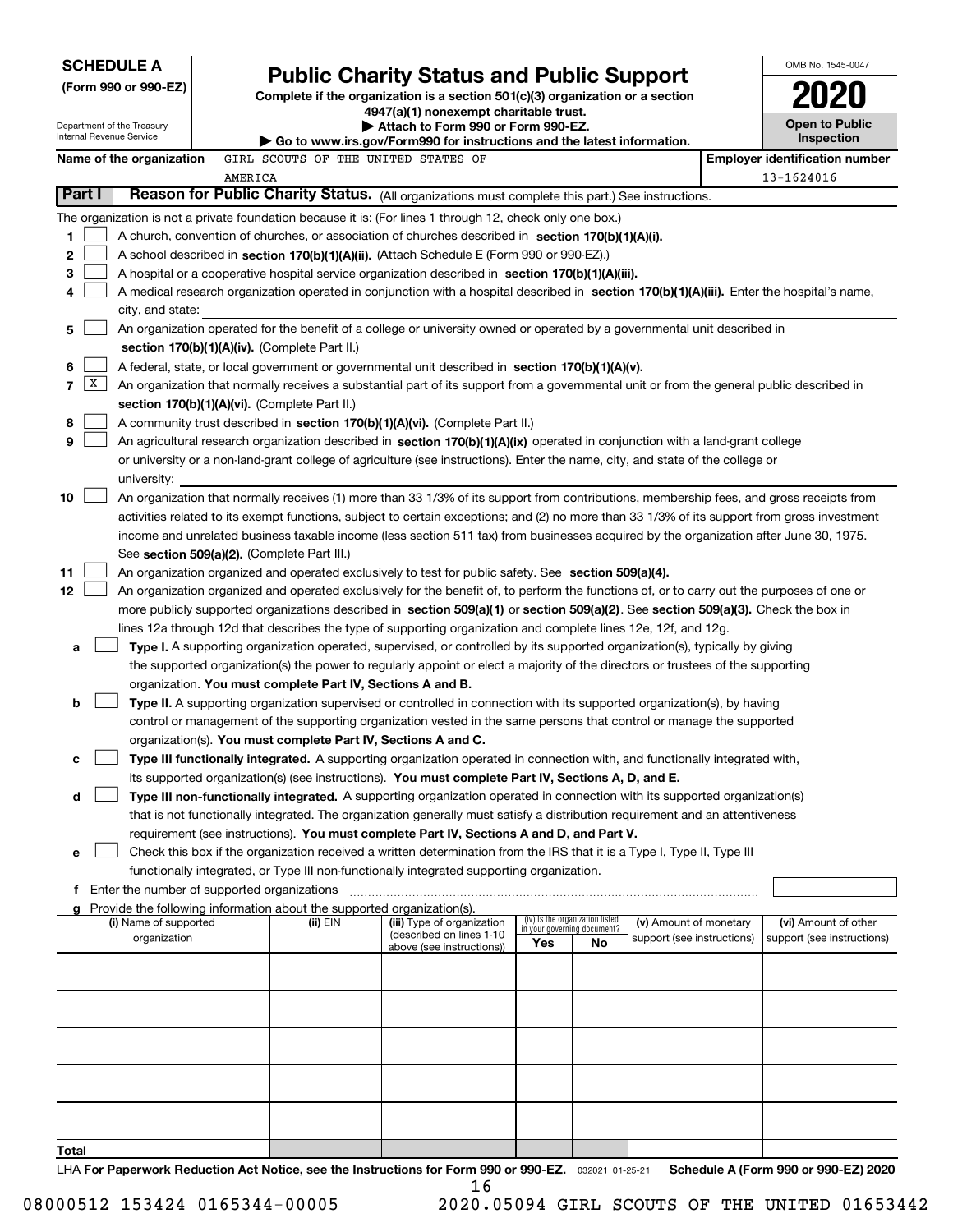| GIRL SCOUTS OF THE UNITED STATES OF |  |
|-------------------------------------|--|
|-------------------------------------|--|

#### Schedule A (Form 990 or 990-EZ) 2020 PAMERICA (State of the Schedule A (Form 13-1624016  $\,$  Page  $\,$

(Complete only if you checked the box on line 5, 7, or 8 of Part I or if the organization failed to qualify under Part III. If the organization **Part II Support Schedule for Organizations Described in Sections 170(b)(1)(A)(iv) and 170(b)(1)(A)(vi)**

fails to qualify under the tests listed below, please complete Part III.)

|   | <b>Section A. Public Support</b>                                                                                                               |               |               |               |            |             |                                          |
|---|------------------------------------------------------------------------------------------------------------------------------------------------|---------------|---------------|---------------|------------|-------------|------------------------------------------|
|   | Calendar year (or fiscal year beginning in)                                                                                                    | (a) 2016      | (b) 2017      | $(c)$ 2018    | $(d)$ 2019 | (e) 2020    | (f) Total                                |
|   | 1 Gifts, grants, contributions, and                                                                                                            |               |               |               |            |             |                                          |
|   | membership fees received. (Do not                                                                                                              |               |               |               |            |             |                                          |
|   | include any "unusual grants.")                                                                                                                 | 14, 382, 286. | 15,983,792.   | 15, 611, 118. | 8,054,845. | 25,861,993. | 79,894,034.                              |
|   | 2 Tax revenues levied for the organ-                                                                                                           |               |               |               |            |             |                                          |
|   | ization's benefit and either paid to                                                                                                           |               |               |               |            |             |                                          |
|   | or expended on its behalf                                                                                                                      |               |               |               |            |             |                                          |
|   | 3 The value of services or facilities                                                                                                          |               |               |               |            |             |                                          |
|   | furnished by a governmental unit to                                                                                                            |               |               |               |            |             |                                          |
|   | the organization without charge                                                                                                                |               |               |               |            |             |                                          |
|   | 4 Total. Add lines 1 through 3                                                                                                                 | 14, 382, 286. | 15,983,792.   | 15, 611, 118. | 8,054,845. | 25,861,993. | 79,894,034.                              |
| 5 | The portion of total contributions                                                                                                             |               |               |               |            |             |                                          |
|   | by each person (other than a                                                                                                                   |               |               |               |            |             |                                          |
|   | governmental unit or publicly                                                                                                                  |               |               |               |            |             |                                          |
|   | supported organization) included                                                                                                               |               |               |               |            |             |                                          |
|   | on line 1 that exceeds 2% of the                                                                                                               |               |               |               |            |             |                                          |
|   | amount shown on line 11,                                                                                                                       |               |               |               |            |             |                                          |
|   | column (f)                                                                                                                                     |               |               |               |            |             | 2,813,694.                               |
|   | 6 Public support. Subtract line 5 from line 4.                                                                                                 |               |               |               |            |             | 77.080.340.                              |
|   | <b>Section B. Total Support</b>                                                                                                                |               |               |               |            |             |                                          |
|   | Calendar year (or fiscal year beginning in)                                                                                                    | (a) 2016      | (b) 2017      | $(c)$ 2018    | $(d)$ 2019 | (e) 2020    | (f) Total                                |
|   | <b>7</b> Amounts from line 4                                                                                                                   | 14, 382, 286. | 15,983,792.   | 15, 611, 118. | 8,054,845. | 25,861,993. | 79,894,034.                              |
|   | 8 Gross income from interest,                                                                                                                  |               |               |               |            |             |                                          |
|   | dividends, payments received on                                                                                                                |               |               |               |            |             |                                          |
|   | securities loans, rents, royalties,                                                                                                            |               |               |               |            |             |                                          |
|   | and income from similar sources                                                                                                                | 10, 777, 779. | 11, 181, 631. | 12, 123, 359. | 9,885,855. | 12,025,459. | 55,994,083.                              |
|   | 9 Net income from unrelated business                                                                                                           |               |               |               |            |             |                                          |
|   | activities, whether or not the                                                                                                                 |               |               |               |            |             |                                          |
|   | business is regularly carried on                                                                                                               |               |               |               |            |             |                                          |
|   | 10 Other income. Do not include gain                                                                                                           |               |               |               |            |             |                                          |
|   | or loss from the sale of capital                                                                                                               |               |               |               |            |             |                                          |
|   | assets (Explain in Part VI.)                                                                                                                   | 128,739.      | 127, 271.     | 160, 407.     | 153, 522.  | 138, 511.   | 708,450.                                 |
|   | 11 Total support. Add lines 7 through 10                                                                                                       |               |               |               |            |             | 136, 596, 567.                           |
|   | 12 Gross receipts from related activities, etc. (see instructions)                                                                             |               |               |               |            | 12          | 382,040,732.                             |
|   | 13 First 5 years. If the Form 990 is for the organization's first, second, third, fourth, or fifth tax year as a section 501(c)(3)             |               |               |               |            |             |                                          |
|   | organization, check this box and stop here                                                                                                     |               |               |               |            |             |                                          |
|   | <b>Section C. Computation of Public Support Percentage</b>                                                                                     |               |               |               |            |             |                                          |
|   | 14 Public support percentage for 2020 (line 6, column (f), divided by line 11, column (f) <i>managerecommum</i>                                |               |               |               |            | 14          | 56.43<br>%                               |
|   |                                                                                                                                                |               |               |               |            | 15          | 49.19<br>%                               |
|   | 16a 33 1/3% support test - 2020. If the organization did not check the box on line 13, and line 14 is 33 1/3% or more, check this box and      |               |               |               |            |             |                                          |
|   | stop here. The organization qualifies as a publicly supported organization                                                                     |               |               |               |            |             | $\blacktriangleright$ $\boxed{\text{X}}$ |
|   | b 33 1/3% support test - 2019. If the organization did not check a box on line 13 or 16a, and line 15 is 33 1/3% or more, check this box       |               |               |               |            |             |                                          |
|   | and <b>stop here.</b> The organization qualifies as a publicly supported organization                                                          |               |               |               |            |             |                                          |
|   | 17a 10% -facts-and-circumstances test - 2020. If the organization did not check a box on line 13, 16a, or 16b, and line 14 is 10% or more,     |               |               |               |            |             |                                          |
|   | and if the organization meets the facts-and-circumstances test, check this box and stop here. Explain in Part VI how the organization          |               |               |               |            |             |                                          |
|   | meets the facts-and-circumstances test. The organization qualifies as a publicly supported organization                                        |               |               |               |            |             |                                          |
|   | <b>b 10% -facts-and-circumstances test - 2019.</b> If the organization did not check a box on line 13, 16a, 16b, or 17a, and line 15 is 10% or |               |               |               |            |             |                                          |
|   | more, and if the organization meets the facts-and-circumstances test, check this box and stop here. Explain in Part VI how the                 |               |               |               |            |             |                                          |
|   |                                                                                                                                                |               |               |               |            |             |                                          |
|   | organization meets the facts-and-circumstances test. The organization qualifies as a publicly supported organization                           |               |               |               |            |             |                                          |
|   | 18 Private foundation. If the organization did not check a box on line 13, 16a, 16b, 17a, or 17b, check this box and see instructions          |               |               |               |            |             |                                          |

**Schedule A (Form 990 or 990-EZ) 2020**

032022 01-25-21

**2**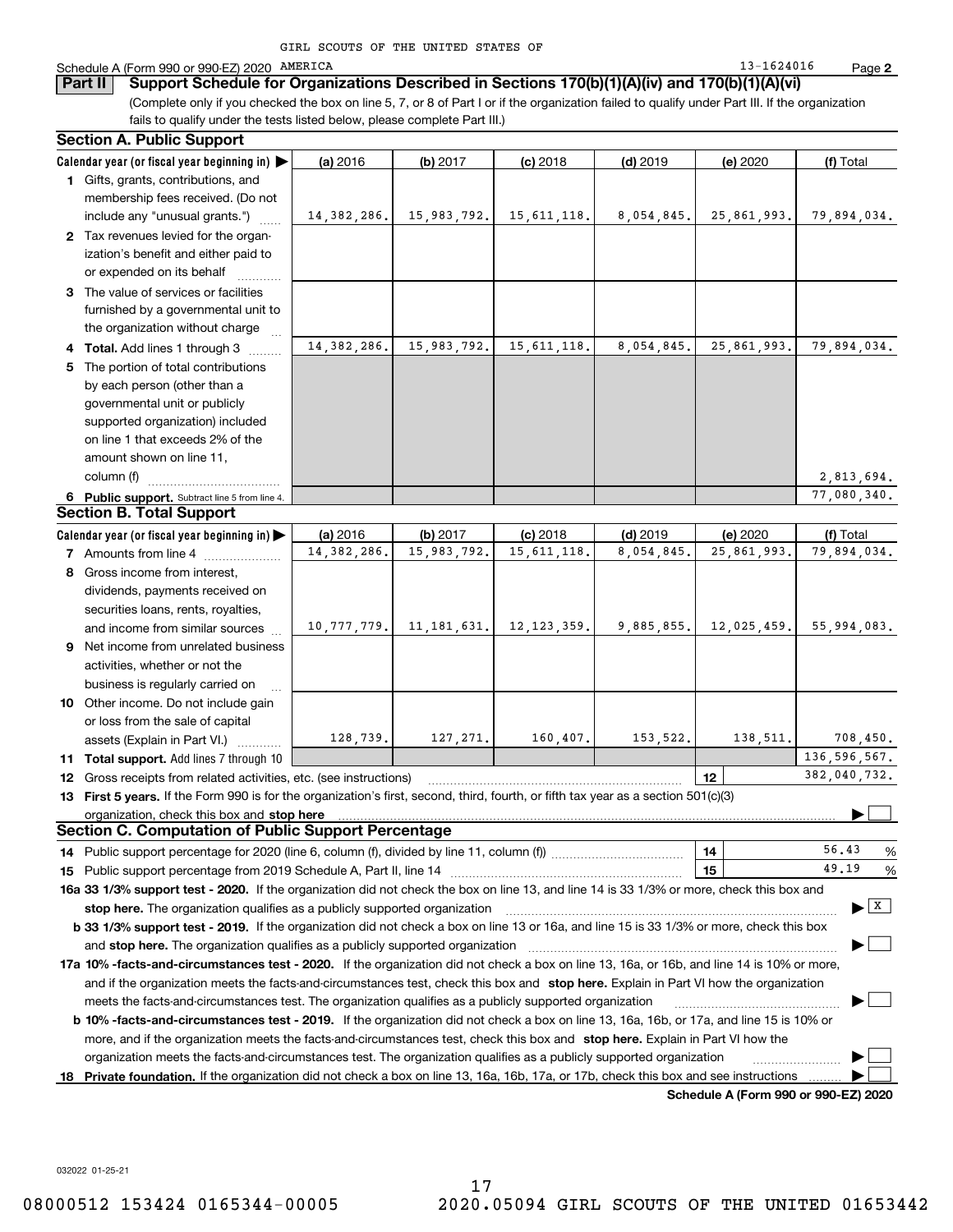#### Schedule A (Form 990 or 990-EZ) 2020 PAMERICA (State of the Schedule A (Form 13-1624016  $\,$  Page  $\,$

### **Part III Support Schedule for Organizations Described in Section 509(a)(2)**

(Complete only if you checked the box on line 10 of Part I or if the organization failed to qualify under Part II. If the organization fails to qualify under the tests listed below, please complete Part II.)

| <b>Section A. Public Support</b>                                                                                                                                                         |          |            |            |            |          |                                      |
|------------------------------------------------------------------------------------------------------------------------------------------------------------------------------------------|----------|------------|------------|------------|----------|--------------------------------------|
| Calendar year (or fiscal year beginning in)                                                                                                                                              | (a) 2016 | (b) $2017$ | $(c)$ 2018 | $(d)$ 2019 | (e) 2020 | (f) Total                            |
| 1 Gifts, grants, contributions, and                                                                                                                                                      |          |            |            |            |          |                                      |
| membership fees received. (Do not                                                                                                                                                        |          |            |            |            |          |                                      |
| include any "unusual grants.")                                                                                                                                                           |          |            |            |            |          |                                      |
| 2 Gross receipts from admissions,<br>merchandise sold or services per-<br>formed, or facilities furnished in<br>any activity that is related to the<br>organization's tax-exempt purpose |          |            |            |            |          |                                      |
| 3 Gross receipts from activities that<br>are not an unrelated trade or bus-                                                                                                              |          |            |            |            |          |                                      |
| iness under section 513                                                                                                                                                                  |          |            |            |            |          |                                      |
| 4 Tax revenues levied for the organ-<br>ization's benefit and either paid to<br>or expended on its behalf                                                                                |          |            |            |            |          |                                      |
| 5 The value of services or facilities<br>furnished by a governmental unit to                                                                                                             |          |            |            |            |          |                                      |
| the organization without charge                                                                                                                                                          |          |            |            |            |          |                                      |
| <b>6 Total.</b> Add lines 1 through 5                                                                                                                                                    |          |            |            |            |          |                                      |
| 7a Amounts included on lines 1, 2, and<br>3 received from disqualified persons                                                                                                           |          |            |            |            |          |                                      |
| <b>b</b> Amounts included on lines 2 and 3 received<br>from other than disqualified persons that<br>exceed the greater of \$5,000 or 1% of the<br>amount on line 13 for the year         |          |            |            |            |          |                                      |
| c Add lines 7a and 7b                                                                                                                                                                    |          |            |            |            |          |                                      |
| 8 Public support. (Subtract line 7c from line 6.)<br><b>Section B. Total Support</b>                                                                                                     |          |            |            |            |          |                                      |
| Calendar year (or fiscal year beginning in)                                                                                                                                              | (a) 2016 | (b) $2017$ | $(c)$ 2018 | $(d)$ 2019 | (e) 2020 | (f) Total                            |
| 9 Amounts from line 6                                                                                                                                                                    |          |            |            |            |          |                                      |
| 10a Gross income from interest,<br>dividends, payments received on<br>securities loans, rents, royalties,<br>and income from similar sources                                             |          |            |            |            |          |                                      |
| <b>b</b> Unrelated business taxable income<br>(less section 511 taxes) from businesses                                                                                                   |          |            |            |            |          |                                      |
| acquired after June 30, 1975                                                                                                                                                             |          |            |            |            |          |                                      |
| c Add lines 10a and 10b<br><b>11</b> Net income from unrelated business<br>activities not included in line 10b.<br>whether or not the business is<br>regularly carried on                |          |            |            |            |          |                                      |
| <b>12</b> Other income. Do not include gain<br>or loss from the sale of capital<br>assets (Explain in Part VI.)                                                                          |          |            |            |            |          |                                      |
| 13 Total support. (Add lines 9, 10c, 11, and 12.)                                                                                                                                        |          |            |            |            |          |                                      |
| 14 First 5 years. If the Form 990 is for the organization's first, second, third, fourth, or fifth tax year as a section 501(c)(3) organization,                                         |          |            |            |            |          |                                      |
| check this box and stop here                                                                                                                                                             |          |            |            |            |          |                                      |
| <b>Section C. Computation of Public Support Percentage</b>                                                                                                                               |          |            |            |            |          |                                      |
| 15 Public support percentage for 2020 (line 8, column (f), divided by line 13, column (f))                                                                                               |          |            |            |            | 15       | %                                    |
| 16 Public support percentage from 2019 Schedule A, Part III, line 15                                                                                                                     |          |            |            |            | 16       | %                                    |
| <b>Section D. Computation of Investment Income Percentage</b>                                                                                                                            |          |            |            |            |          |                                      |
| 18 Investment income percentage from 2019 Schedule A, Part III, line 17                                                                                                                  |          |            |            |            | 17<br>18 | %<br>%                               |
| 19a 33 1/3% support tests - 2020. If the organization did not check the box on line 14, and line 15 is more than 33 1/3%, and line 17 is not                                             |          |            |            |            |          |                                      |
| more than 33 1/3%, check this box and stop here. The organization qualifies as a publicly supported organization                                                                         |          |            |            |            |          |                                      |
| <b>b 33 1/3% support tests - 2019.</b> If the organization did not check a box on line 14 or line 19a, and line 16 is more than 33 1/3%, and                                             |          |            |            |            |          |                                      |
| line 18 is not more than 33 1/3%, check this box and stop here. The organization qualifies as a publicly supported organization                                                          |          |            |            |            |          |                                      |
| 20 Private foundation. If the organization did not check a box on line 14, 19a, or 19b, check this box and see instructions                                                              |          |            |            |            |          |                                      |
| 032023 01-25-21                                                                                                                                                                          |          |            |            |            |          | Schedule A (Form 990 or 990-EZ) 2020 |
|                                                                                                                                                                                          |          | 18         |            |            |          |                                      |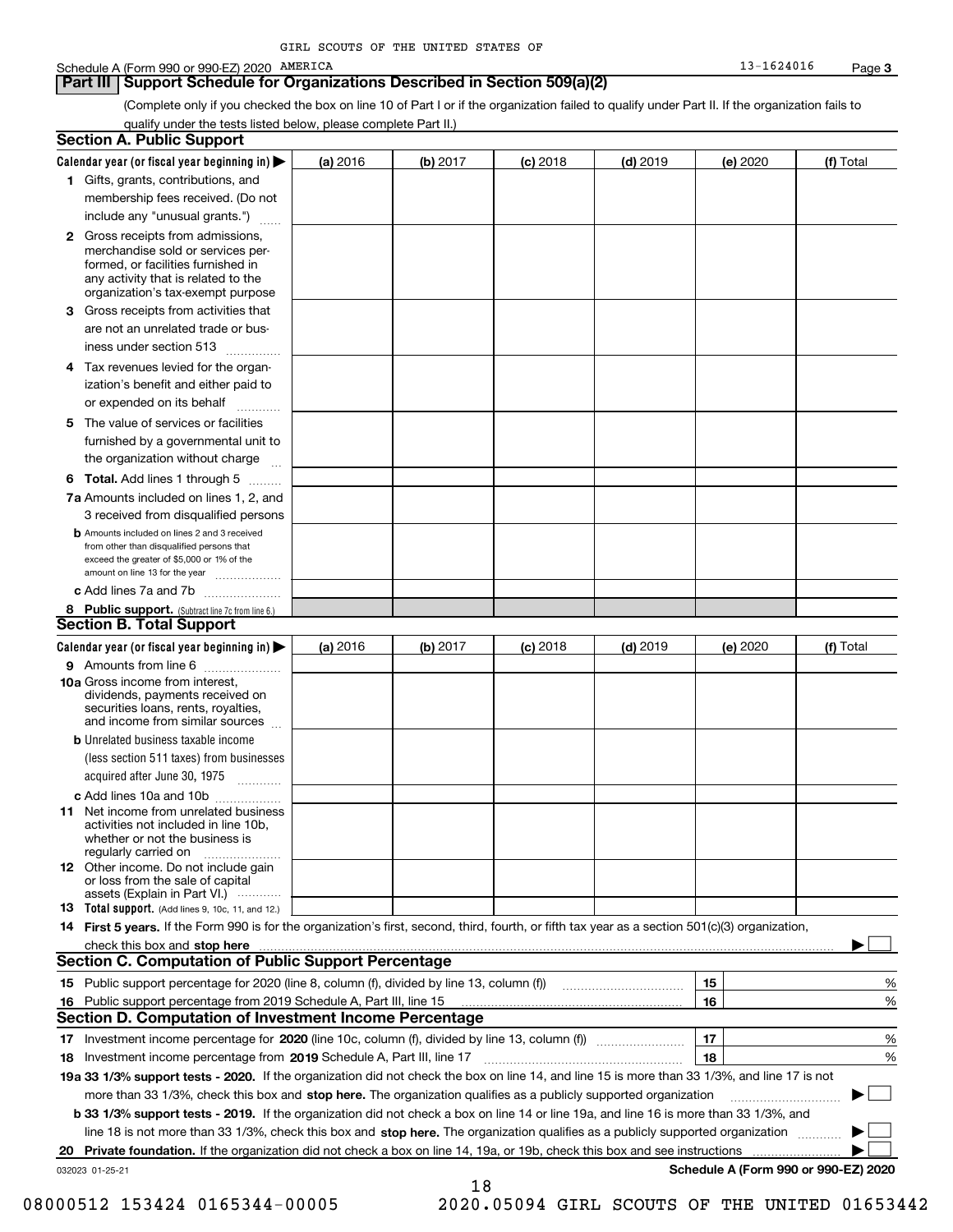#### Schedule A (Form 990 or 990-EZ) 2020 PAMERICA (State of the Schedule A (Form 13-1624016  $\,$  Page  $\,$ **Part IV Supporting Organizations**

(Complete only if you checked a box in line 12 on Part I. If you checked box 12a, Part I, complete Sections A and B. If you checked box 12b, Part I, complete Sections A and C. If you checked box 12c, Part I, complete Sections A, D, and E. If you checked box 12d, Part I, complete Sections A and D, and complete Part V.)

### **Section A. All Supporting Organizations**

- **1** Are all of the organization's supported organizations listed by name in the organization's governing documents? If "No," describe in **Part VI** how the supported organizations are designated. If designated by *class or purpose, describe the designation. If historic and continuing relationship, explain.*
- **2**under section 509(a)(1) or (2)? If "Yes," explain in Part VI how the organization determined that the supported *organization was described in section 509(a)(1) or (2).* Did the organization have any supported organization that does not have an IRS determination of status
- **3a** Did the organization have a supported organization described in section 501(c)(4), (5), or (6)? If "Yes," answer *lines 3b and 3c below.*
- **b** Did the organization confirm that each supported organization qualified under section 501(c)(4), (5), or (6) and satisfied the public support tests under section 509(a)(2)? If "Yes," describe in **Part VI** when and how the *organization made the determination.*
- **c**Did the organization ensure that all support to such organizations was used exclusively for section 170(c)(2)(B) purposes? If "Yes," explain in **Part VI** what controls the organization put in place to ensure such use.
- **4a** *If* Was any supported organization not organized in the United States ("foreign supported organization")? *"Yes," and if you checked box 12a or 12b in Part I, answer lines 4b and 4c below.*
- **b** Did the organization have ultimate control and discretion in deciding whether to make grants to the foreign supported organization? If "Yes," describe in **Part VI** how the organization had such control and discretion *despite being controlled or supervised by or in connection with its supported organizations.*
- **c** Did the organization support any foreign supported organization that does not have an IRS determination under sections 501(c)(3) and 509(a)(1) or (2)? If "Yes," explain in **Part VI** what controls the organization used *to ensure that all support to the foreign supported organization was used exclusively for section 170(c)(2)(B) purposes.*
- **5a** Did the organization add, substitute, or remove any supported organizations during the tax year? If "Yes," answer lines 5b and 5c below (if applicable). Also, provide detail in **Part VI,** including (i) the names and EIN *numbers of the supported organizations added, substituted, or removed; (ii) the reasons for each such action; (iii) the authority under the organization's organizing document authorizing such action; and (iv) how the action was accomplished (such as by amendment to the organizing document).*
- **b** Type I or Type II only. Was any added or substituted supported organization part of a class already designated in the organization's organizing document?
- **cSubstitutions only.**  Was the substitution the result of an event beyond the organization's control?
- **6** Did the organization provide support (whether in the form of grants or the provision of services or facilities) to **Part VI.** *If "Yes," provide detail in* support or benefit one or more of the filing organization's supported organizations? anyone other than (i) its supported organizations, (ii) individuals that are part of the charitable class benefited by one or more of its supported organizations, or (iii) other supporting organizations that also
- **7**Did the organization provide a grant, loan, compensation, or other similar payment to a substantial contributor *If "Yes," complete Part I of Schedule L (Form 990 or 990-EZ).* regard to a substantial contributor? (as defined in section 4958(c)(3)(C)), a family member of a substantial contributor, or a 35% controlled entity with
- **8***If "Yes," complete Part I of Schedule L (Form 990 or 990-EZ).* Did the organization make a loan to a disqualified person (as defined in section 4958) not described in line 7?
- **9a** Was the organization controlled directly or indirectly at any time during the tax year by one or more in section 509(a)(1) or (2))? If "Yes," *provide detail in* <code>Part VI.</code> disqualified persons, as defined in section 4946 (other than foundation managers and organizations described
- **b**the supporting organization had an interest? If "Yes," provide detail in P**art VI**. Did one or more disqualified persons (as defined in line 9a) hold a controlling interest in any entity in which
- **c**Did a disqualified person (as defined in line 9a) have an ownership interest in, or derive any personal benefit from, assets in which the supporting organization also had an interest? If "Yes," provide detail in P**art VI.**
- **10a** Was the organization subject to the excess business holdings rules of section 4943 because of section supporting organizations)? If "Yes," answer line 10b below. 4943(f) (regarding certain Type II supporting organizations, and all Type III non-functionally integrated
- **b** Did the organization have any excess business holdings in the tax year? (Use Schedule C, Form 4720, to *determine whether the organization had excess business holdings.)*

19

032024 01-25-21

**Schedule A (Form 990 or 990-EZ) 2020**

| $\mathbf{1}$    |  |
|-----------------|--|
|                 |  |
|                 |  |
|                 |  |
| $\overline{2}$  |  |
|                 |  |
| <u>3a</u>       |  |
|                 |  |
|                 |  |
|                 |  |
| 3 <sub>b</sub>  |  |
|                 |  |
| $\frac{3c}{2}$  |  |
|                 |  |
|                 |  |
| <u>4a</u>       |  |
|                 |  |
|                 |  |
| 4 <sub>b</sub>  |  |
|                 |  |
|                 |  |
|                 |  |
|                 |  |
| 4c              |  |
|                 |  |
|                 |  |
|                 |  |
|                 |  |
|                 |  |
| <u>5a</u>       |  |
|                 |  |
| 5 <sub>b</sub>  |  |
|                 |  |
| <u>5c</u>       |  |
|                 |  |
|                 |  |
|                 |  |
|                 |  |
|                 |  |
| $\overline{6}$  |  |
|                 |  |
|                 |  |
| $\overline{1}$  |  |
|                 |  |
| 8               |  |
|                 |  |
|                 |  |
|                 |  |
| <u>9a</u>       |  |
|                 |  |
| <u>9b</u>       |  |
|                 |  |
|                 |  |
| $\frac{9c}{2}$  |  |
|                 |  |
|                 |  |
| <u>10a</u>      |  |
|                 |  |
|                 |  |
| 10 <sub>b</sub> |  |

**YesNo**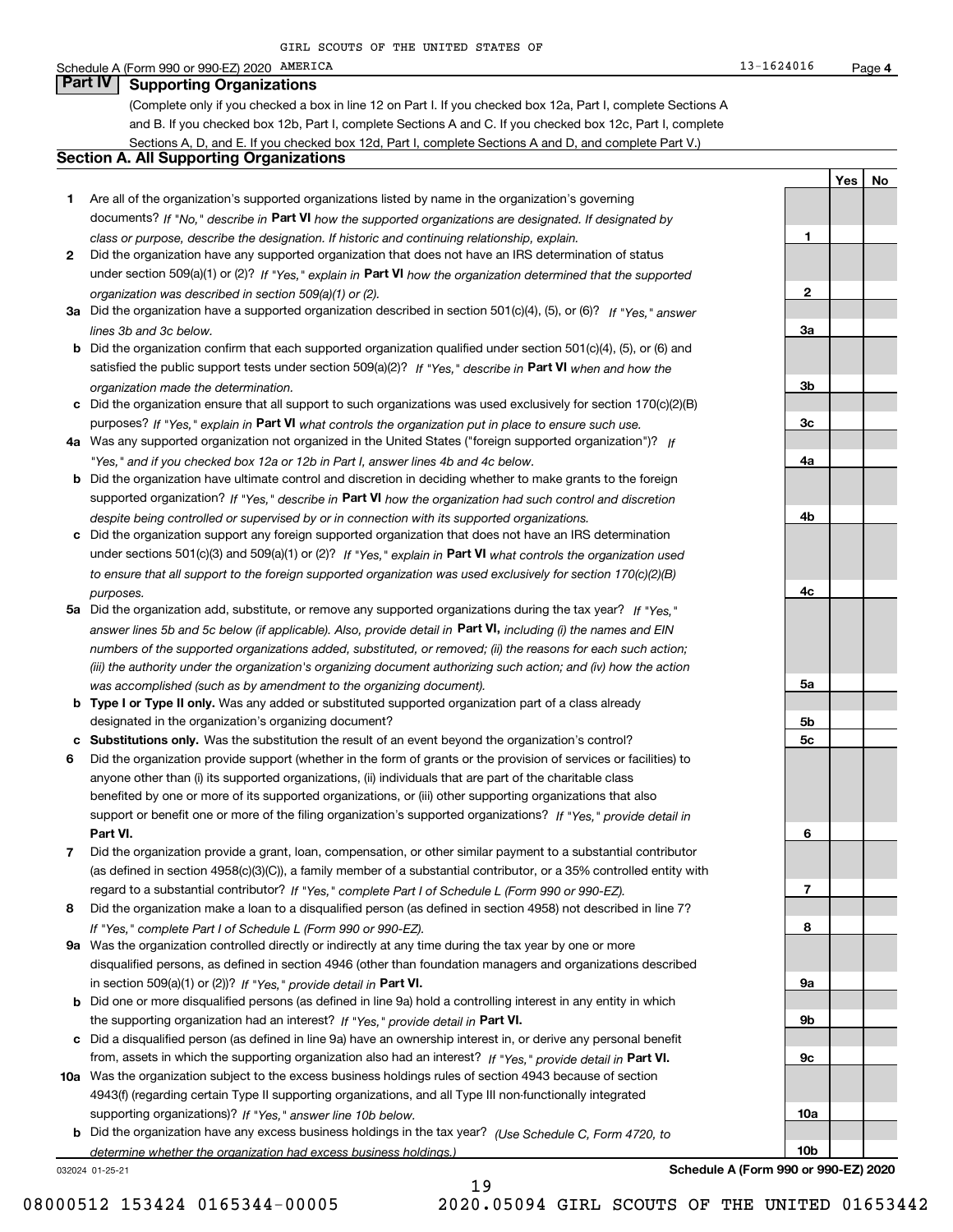|    | GIRL SCOUTS OF THE UNITED STATES OF                                                                                                                                                                                                                      |                 |     |        |
|----|----------------------------------------------------------------------------------------------------------------------------------------------------------------------------------------------------------------------------------------------------------|-----------------|-----|--------|
|    | Schedule A (Form 990 or 990-EZ) 2020 AMERICA                                                                                                                                                                                                             | 13-1624016      |     | Page 5 |
|    | <b>Supporting Organizations (continued)</b><br><b>Part IV</b>                                                                                                                                                                                            |                 |     |        |
|    |                                                                                                                                                                                                                                                          |                 | Yes | No     |
| 11 | Has the organization accepted a gift or contribution from any of the following persons?                                                                                                                                                                  |                 |     |        |
|    | a A person who directly or indirectly controls, either alone or together with persons described in lines 11b and                                                                                                                                         |                 |     |        |
|    | 11c below, the governing body of a supported organization?                                                                                                                                                                                               | 11a             |     |        |
|    |                                                                                                                                                                                                                                                          | 11 <sub>b</sub> |     |        |
|    | <b>b</b> A family member of a person described in line 11a above?                                                                                                                                                                                        |                 |     |        |
|    | c A 35% controlled entity of a person described in line 11a or 11b above? If "Yes" to line 11a, 11b, or 11c, provide                                                                                                                                     |                 |     |        |
|    | <u>detail in Part VI.</u><br><b>Section B. Type I Supporting Organizations</b>                                                                                                                                                                           | 11c             |     |        |
|    |                                                                                                                                                                                                                                                          |                 |     |        |
|    |                                                                                                                                                                                                                                                          |                 | Yes | No     |
| 1  | Did the governing body, members of the governing body, officers acting in their official capacity, or membership of one or                                                                                                                               |                 |     |        |
|    | more supported organizations have the power to regularly appoint or elect at least a majority of the organization's officers,<br>directors, or trustees at all times during the tax year? If "No," describe in Part VI how the supported organization(s) |                 |     |        |
|    | effectively operated, supervised, or controlled the organization's activities. If the organization had more than one supported                                                                                                                           |                 |     |        |
|    | organization, describe how the powers to appoint and/or remove officers, directors, or trustees were allocated among the                                                                                                                                 |                 |     |        |
|    | supported organizations and what conditions or restrictions, if any, applied to such powers during the tax year.                                                                                                                                         | 1               |     |        |
| 2  | Did the organization operate for the benefit of any supported organization other than the supported                                                                                                                                                      |                 |     |        |
|    | organization(s) that operated, supervised, or controlled the supporting organization? If "Yes," explain in                                                                                                                                               |                 |     |        |
|    | Part VI how providing such benefit carried out the purposes of the supported organization(s) that operated,                                                                                                                                              |                 |     |        |
|    | supervised, or controlled the supporting organization.                                                                                                                                                                                                   | $\mathbf{2}$    |     |        |
|    | Section C. Type II Supporting Organizations                                                                                                                                                                                                              |                 |     |        |
|    |                                                                                                                                                                                                                                                          |                 | Yes | No     |
| 1  | Were a majority of the organization's directors or trustees during the tax year also a majority of the directors                                                                                                                                         |                 |     |        |
|    | or trustees of each of the organization's supported organization(s)? If "No," describe in Part VI how control                                                                                                                                            |                 |     |        |
|    | or management of the supporting organization was vested in the same persons that controlled or managed                                                                                                                                                   |                 |     |        |
|    | the supported organization(s).                                                                                                                                                                                                                           | 1               |     |        |
|    | <b>Section D. All Type III Supporting Organizations</b>                                                                                                                                                                                                  |                 |     |        |
|    |                                                                                                                                                                                                                                                          |                 | Yes | No     |
| 1  | Did the organization provide to each of its supported organizations, by the last day of the fifth month of the                                                                                                                                           |                 |     |        |
|    | organization's tax year, (i) a written notice describing the type and amount of support provided during the prior tax                                                                                                                                    |                 |     |        |
|    | year, (ii) a copy of the Form 990 that was most recently filed as of the date of notification, and (iii) copies of the                                                                                                                                   |                 |     |        |
|    | organization's governing documents in effect on the date of notification, to the extent not previously provided?                                                                                                                                         | 1               |     |        |
| 2  | Were any of the organization's officers, directors, or trustees either (i) appointed or elected by the supported                                                                                                                                         |                 |     |        |
|    | organization(s) or (ii) serving on the governing body of a supported organization? If "No," explain in Part VI how                                                                                                                                       |                 |     |        |
|    | the organization maintained a close and continuous working relationship with the supported organization(s).                                                                                                                                              | 2               |     |        |
| з  | By reason of the relationship described in line 2, above, did the organization's supported organizations have a                                                                                                                                          |                 |     |        |
|    | significant voice in the organization's investment policies and in directing the use of the organization's                                                                                                                                               |                 |     |        |
|    | income or assets at all times during the tax year? If "Yes," describe in Part VI the role the organization's                                                                                                                                             |                 |     |        |
|    | supported organizations played in this regard.                                                                                                                                                                                                           | 3               |     |        |
|    | Section E. Type III Functionally Integrated Supporting Organizations                                                                                                                                                                                     |                 |     |        |
| 1  | Check the box next to the method that the organization used to satisfy the Integral Part Test during the year (see instructions).                                                                                                                        |                 |     |        |
| a  | The organization satisfied the Activities Test. Complete line 2 below.                                                                                                                                                                                   |                 |     |        |
| b  | The organization is the parent of each of its supported organizations. Complete line 3 helow                                                                                                                                                             |                 |     |        |

| <b>b</b> $\Box$ The organization is the parent of each of its supported organizations. Complete line 3 below. |  |
|---------------------------------------------------------------------------------------------------------------|--|
|                                                                                                               |  |

|  |  | The organization supported a governmental entity. Describe in Part VI how you supported a governmental entity (see instructions). |
|--|--|-----------------------------------------------------------------------------------------------------------------------------------|
|--|--|-----------------------------------------------------------------------------------------------------------------------------------|

20

| Activities Test. Answer lines 2a and 2b below.                                                                     | Yes: | No |
|--------------------------------------------------------------------------------------------------------------------|------|----|
| Did substantially all of the organization's activities during the tax year directly further the exempt purposes of |      |    |

*these activities but for the organization's involvement.*

**3** Parent of Supported Organizations. Answer lines 3a and 3b below.

| a Did capacities of an or the organization classrified damny the tax year allocaly railties the exempt parpococi             |  |  |  |  |  |
|------------------------------------------------------------------------------------------------------------------------------|--|--|--|--|--|
| the supported organization(s) to which the organization was responsive? If "Yes," then in Part VI identify                   |  |  |  |  |  |
| those supported organizations and explain how these activities directly furthered their exempt purposes,                     |  |  |  |  |  |
| how the organization was responsive to those supported organizations, and how the organization determined                    |  |  |  |  |  |
| that these activities constituted substantially all of its activities.                                                       |  |  |  |  |  |
| <b>b</b> Did the activities described in line 2a, above, constitute activities that, but for the organization's involvement, |  |  |  |  |  |
| one or more of the organization's supported organization(s) would have been engaged in? If "Yes," explain in                 |  |  |  |  |  |

**Part VI**  *the reasons for the organization's position that its supported organization(s) would have engaged in*

**b** Did the organization exercise a substantial degree of direction over the policies, programs, and activities of each

of its supported organizations? If "Yes," describe in Part VI the role played by the organization in this regard.

**a** Did the organization have the power to regularly appoint or elect a majority of the officers, directors, or

trustees of each of the supported organizations? If "Yes" or "No" provide details in **Part VI.** 

|                | Yes | NO |
|----------------|-----|----|
|                |     |    |
| 2a             |     |    |
|                |     |    |
| 2 <sub>b</sub> |     |    |
|                |     |    |
| 3a             |     |    |
|                |     |    |
| 3b             |     |    |

032025 01-25-21

**Schedule A (Form 990 or 990-EZ) 2020**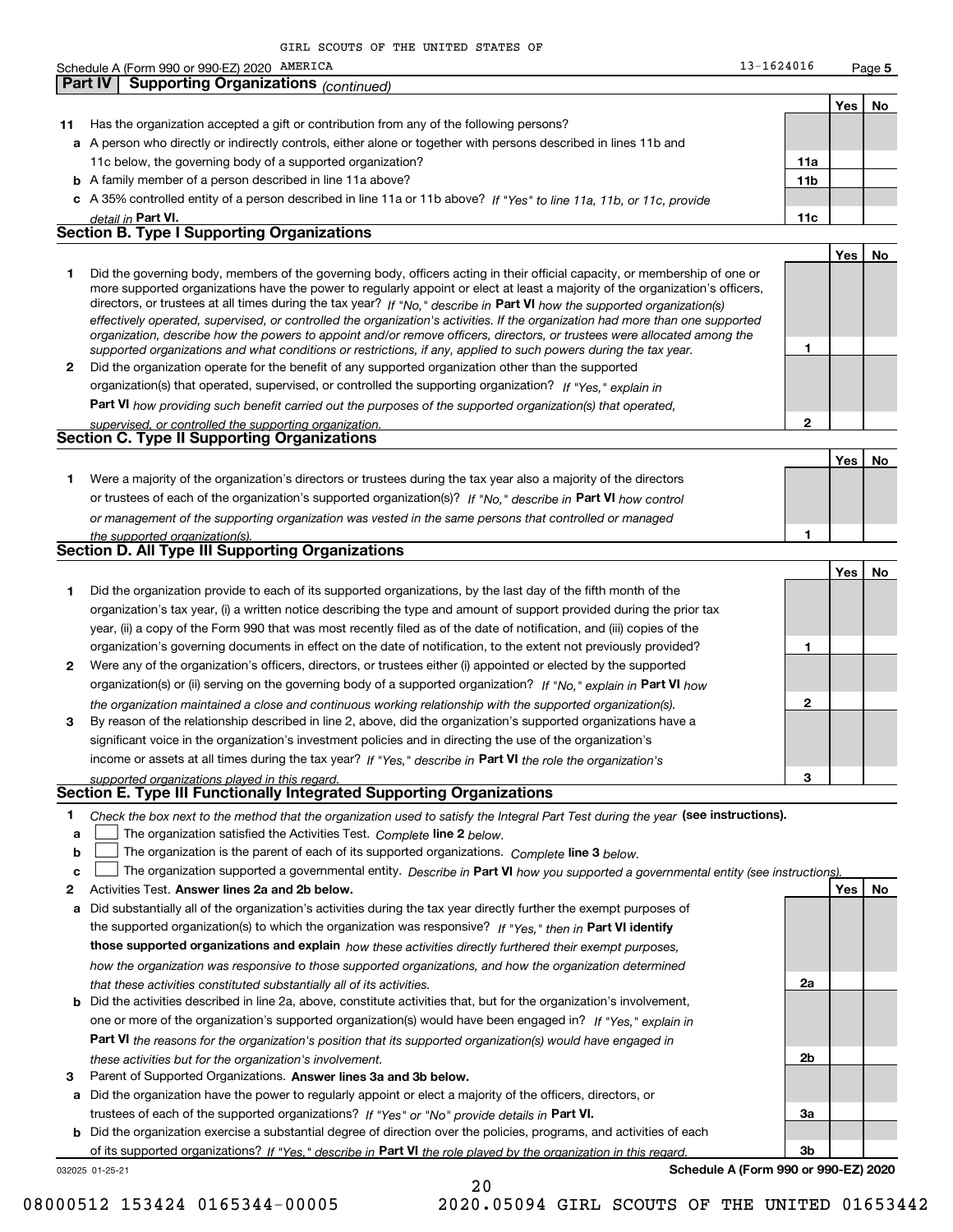|              | Schedule A (Form 990 or 990-EZ) 2020 AMERICA                                                                                                   |                |                | 13-1624016                     | Page 6 |
|--------------|------------------------------------------------------------------------------------------------------------------------------------------------|----------------|----------------|--------------------------------|--------|
|              | Part V<br>Type III Non-Functionally Integrated 509(a)(3) Supporting Organizations                                                              |                |                |                                |        |
| 1            | Check here if the organization satisfied the Integral Part Test as a qualifying trust on Nov. 20, 1970 (explain in Part VI). See instructions. |                |                |                                |        |
|              | All other Type III non-functionally integrated supporting organizations must complete Sections A through E.                                    |                |                |                                |        |
|              | Section A - Adjusted Net Income                                                                                                                |                | (A) Prior Year | (B) Current Year<br>(optional) |        |
| 1.           | Net short-term capital gain                                                                                                                    | 1              |                |                                |        |
| 2            | Recoveries of prior-year distributions                                                                                                         | $\mathbf 2$    |                |                                |        |
| 3            | Other gross income (see instructions)                                                                                                          | 3              |                |                                |        |
| 4            | Add lines 1 through 3.                                                                                                                         | 4              |                |                                |        |
| 5            | Depreciation and depletion                                                                                                                     | 5              |                |                                |        |
| 6            | Portion of operating expenses paid or incurred for production or                                                                               |                |                |                                |        |
|              | collection of gross income or for management, conservation, or                                                                                 |                |                |                                |        |
|              | maintenance of property held for production of income (see instructions)                                                                       | 6              |                |                                |        |
| 7            | Other expenses (see instructions)                                                                                                              | $\overline{7}$ |                |                                |        |
| 8            | Adjusted Net Income (subtract lines 5, 6, and 7 from line 4)                                                                                   | 8              |                |                                |        |
|              | <b>Section B - Minimum Asset Amount</b>                                                                                                        |                | (A) Prior Year | (B) Current Year<br>(optional) |        |
| 1            | Aggregate fair market value of all non-exempt-use assets (see                                                                                  |                |                |                                |        |
|              | instructions for short tax year or assets held for part of year):                                                                              |                |                |                                |        |
|              | a Average monthly value of securities                                                                                                          | 1a             |                |                                |        |
|              | <b>b</b> Average monthly cash balances                                                                                                         | 1b             |                |                                |        |
|              | c Fair market value of other non-exempt-use assets                                                                                             | 1c             |                |                                |        |
|              | d Total (add lines 1a, 1b, and 1c)                                                                                                             | 1d             |                |                                |        |
|              | e Discount claimed for blockage or other factors                                                                                               |                |                |                                |        |
|              | (explain in detail in Part VI):                                                                                                                |                |                |                                |        |
| 2            | Acquisition indebtedness applicable to non-exempt-use assets                                                                                   | $\mathbf{2}$   |                |                                |        |
| 3            | Subtract line 2 from line 1d.                                                                                                                  | 3              |                |                                |        |
| 4            | Cash deemed held for exempt use. Enter 0.015 of line 3 (for greater amount,                                                                    |                |                |                                |        |
|              | see instructions).                                                                                                                             | 4              |                |                                |        |
| 5            | Net value of non-exempt-use assets (subtract line 4 from line 3)                                                                               | 5              |                |                                |        |
| 6            | Multiply line 5 by 0.035.                                                                                                                      | 6              |                |                                |        |
| 7            | Recoveries of prior-year distributions                                                                                                         | $\overline{7}$ |                |                                |        |
| 8            | Minimum Asset Amount (add line 7 to line 6)                                                                                                    | 8              |                |                                |        |
|              | <b>Section C - Distributable Amount</b>                                                                                                        |                |                | <b>Current Year</b>            |        |
| 1            | Adjusted net income for prior year (from Section A, line 8, column A)                                                                          | 1              |                |                                |        |
| $\mathbf{2}$ | Enter 0.85 of line 1.                                                                                                                          | $\mathbf{2}$   |                |                                |        |
| 3            | Minimum asset amount for prior year (from Section B, line 8, column A)                                                                         | 3              |                |                                |        |
| 4            | Enter greater of line 2 or line 3.                                                                                                             | 4              |                |                                |        |
| 5            | Income tax imposed in prior year                                                                                                               | 5              |                |                                |        |
| 6            | <b>Distributable Amount.</b> Subtract line 5 from line 4, unless subject to                                                                    |                |                |                                |        |
|              | emergency temporary reduction (see instructions).                                                                                              | 6              |                |                                |        |

**7**Check here if the current year is the organization's first as a non-functionally integrated Type III supporting organization (see instructions).

**Schedule A (Form 990 or 990-EZ) 2020**

032026 01-25-21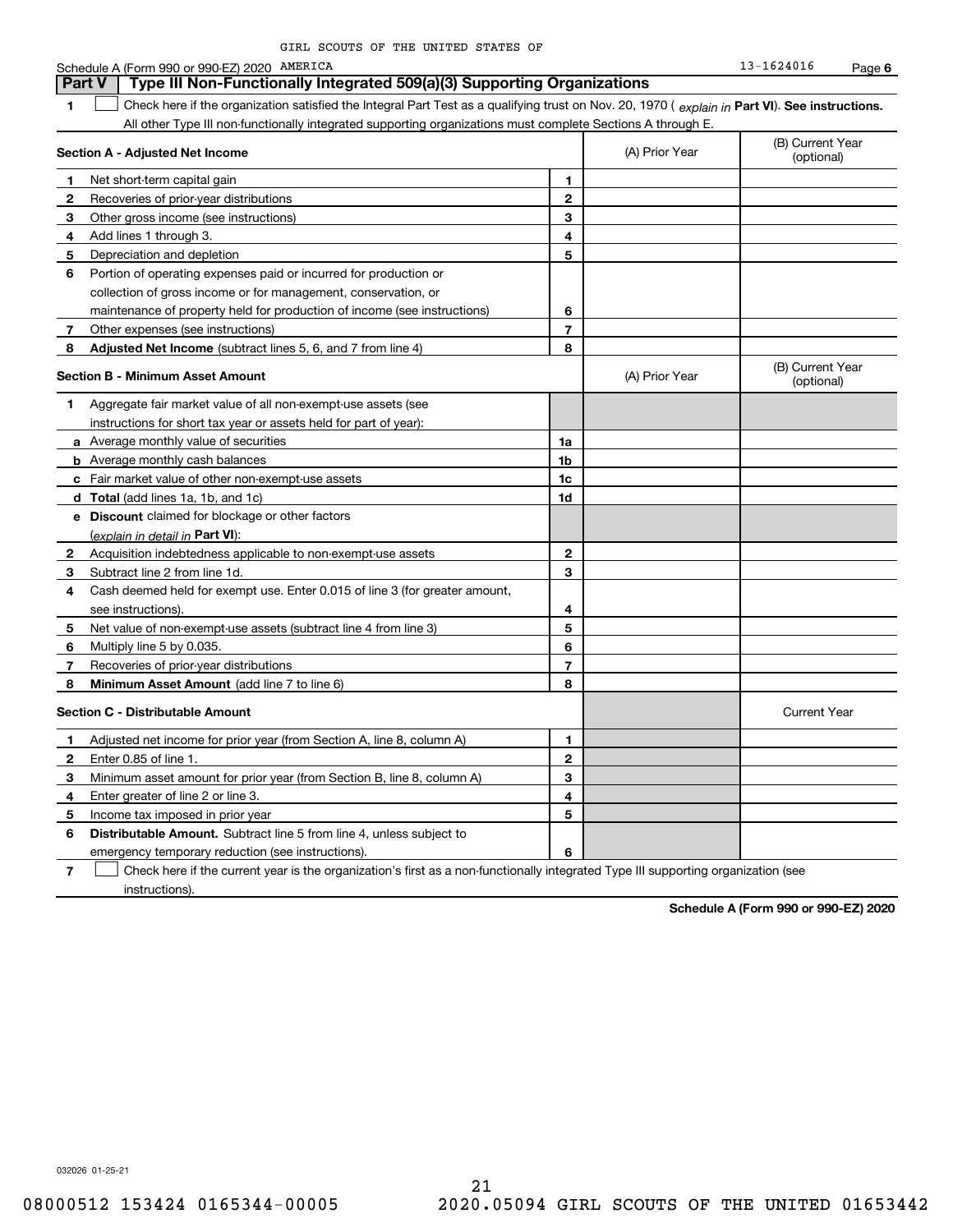|               | Schedule A (Form 990 or 990-EZ) 2020 AMERICA                                               |                                    |                                               |              | 13-1624016                                       | Page 7 |
|---------------|--------------------------------------------------------------------------------------------|------------------------------------|-----------------------------------------------|--------------|--------------------------------------------------|--------|
| <b>Part V</b> | Type III Non-Functionally Integrated 509(a)(3) Supporting Organizations                    |                                    | (continued)                                   |              |                                                  |        |
|               | <b>Section D - Distributions</b>                                                           |                                    |                                               |              | <b>Current Year</b>                              |        |
| 1             | Amounts paid to supported organizations to accomplish exempt purposes                      |                                    |                                               | 1            |                                                  |        |
| 2             | Amounts paid to perform activity that directly furthers exempt purposes of supported       |                                    |                                               |              |                                                  |        |
|               | organizations, in excess of income from activity                                           |                                    |                                               | $\mathbf{2}$ |                                                  |        |
| 3             | Administrative expenses paid to accomplish exempt purposes of supported organizations      |                                    |                                               | 3            |                                                  |        |
| 4             | Amounts paid to acquire exempt-use assets                                                  |                                    |                                               | 4            |                                                  |        |
| 5             | Qualified set-aside amounts (prior IRS approval required - provide details in Part VI)     |                                    |                                               | 5            |                                                  |        |
| 6             | Other distributions ( <i>describe in</i> Part VI). See instructions.                       |                                    |                                               | 6            |                                                  |        |
| 7             | Total annual distributions. Add lines 1 through 6.                                         |                                    |                                               | 7            |                                                  |        |
| 8             | Distributions to attentive supported organizations to which the organization is responsive |                                    |                                               |              |                                                  |        |
|               | (provide details in Part VI). See instructions.                                            |                                    |                                               | 8            |                                                  |        |
| 9             | Distributable amount for 2020 from Section C, line 6                                       |                                    |                                               | 9            |                                                  |        |
| 10            | Line 8 amount divided by line 9 amount                                                     |                                    |                                               | 10           |                                                  |        |
|               | <b>Section E - Distribution Allocations</b> (see instructions)                             | (i)<br><b>Excess Distributions</b> | (ii)<br><b>Underdistributions</b><br>Pre-2020 |              | (iii)<br><b>Distributable</b><br>Amount for 2020 |        |
| 1.            | Distributable amount for 2020 from Section C, line 6                                       |                                    |                                               |              |                                                  |        |
| 2             | Underdistributions, if any, for years prior to 2020 (reason-                               |                                    |                                               |              |                                                  |        |
|               | able cause required - explain in Part VI). See instructions.                               |                                    |                                               |              |                                                  |        |
| З             | Excess distributions carryover, if any, to 2020                                            |                                    |                                               |              |                                                  |        |
|               | <b>a</b> From 2015                                                                         |                                    |                                               |              |                                                  |        |
|               | $b$ From 2016                                                                              |                                    |                                               |              |                                                  |        |
|               | <b>c</b> From 2017                                                                         |                                    |                                               |              |                                                  |        |
|               | $d$ From 2018                                                                              |                                    |                                               |              |                                                  |        |
|               | e From 2019                                                                                |                                    |                                               |              |                                                  |        |
|               | f Total of lines 3a through 3e                                                             |                                    |                                               |              |                                                  |        |
|               | g Applied to underdistributions of prior years                                             |                                    |                                               |              |                                                  |        |
|               | <b>h</b> Applied to 2020 distributable amount                                              |                                    |                                               |              |                                                  |        |
| j.            | Carryover from 2015 not applied (see instructions)                                         |                                    |                                               |              |                                                  |        |
|               | Remainder. Subtract lines 3g, 3h, and 3i from line 3f.                                     |                                    |                                               |              |                                                  |        |
| 4             | Distributions for 2020 from Section D,                                                     |                                    |                                               |              |                                                  |        |
|               | \$<br>line $7:$                                                                            |                                    |                                               |              |                                                  |        |
|               | <b>a</b> Applied to underdistributions of prior years                                      |                                    |                                               |              |                                                  |        |
|               | <b>b</b> Applied to 2020 distributable amount                                              |                                    |                                               |              |                                                  |        |
|               | <b>c</b> Remainder. Subtract lines 4a and 4b from line 4.                                  |                                    |                                               |              |                                                  |        |
|               | Remaining underdistributions for years prior to 2020, if                                   |                                    |                                               |              |                                                  |        |
|               | any. Subtract lines 3g and 4a from line 2. For result greater                              |                                    |                                               |              |                                                  |        |
|               | than zero, explain in Part VI. See instructions.                                           |                                    |                                               |              |                                                  |        |
| 6             | Remaining underdistributions for 2020. Subtract lines 3h                                   |                                    |                                               |              |                                                  |        |
|               | and 4b from line 1. For result greater than zero, explain in                               |                                    |                                               |              |                                                  |        |
|               | <b>Part VI.</b> See instructions.                                                          |                                    |                                               |              |                                                  |        |
| 7             | Excess distributions carryover to 2021. Add lines 3j                                       |                                    |                                               |              |                                                  |        |
|               | and 4c.                                                                                    |                                    |                                               |              |                                                  |        |
| 8             | Breakdown of line 7:                                                                       |                                    |                                               |              |                                                  |        |
|               | a Excess from 2016                                                                         |                                    |                                               |              |                                                  |        |
|               | <b>b</b> Excess from 2017                                                                  |                                    |                                               |              |                                                  |        |
|               | c Excess from 2018                                                                         |                                    |                                               |              |                                                  |        |
|               | d Excess from 2019                                                                         |                                    |                                               |              |                                                  |        |
|               | e Excess from 2020                                                                         |                                    |                                               |              |                                                  |        |
|               |                                                                                            |                                    |                                               |              |                                                  |        |

**Schedule A (Form 990 or 990-EZ) 2020**

032027 01-25-21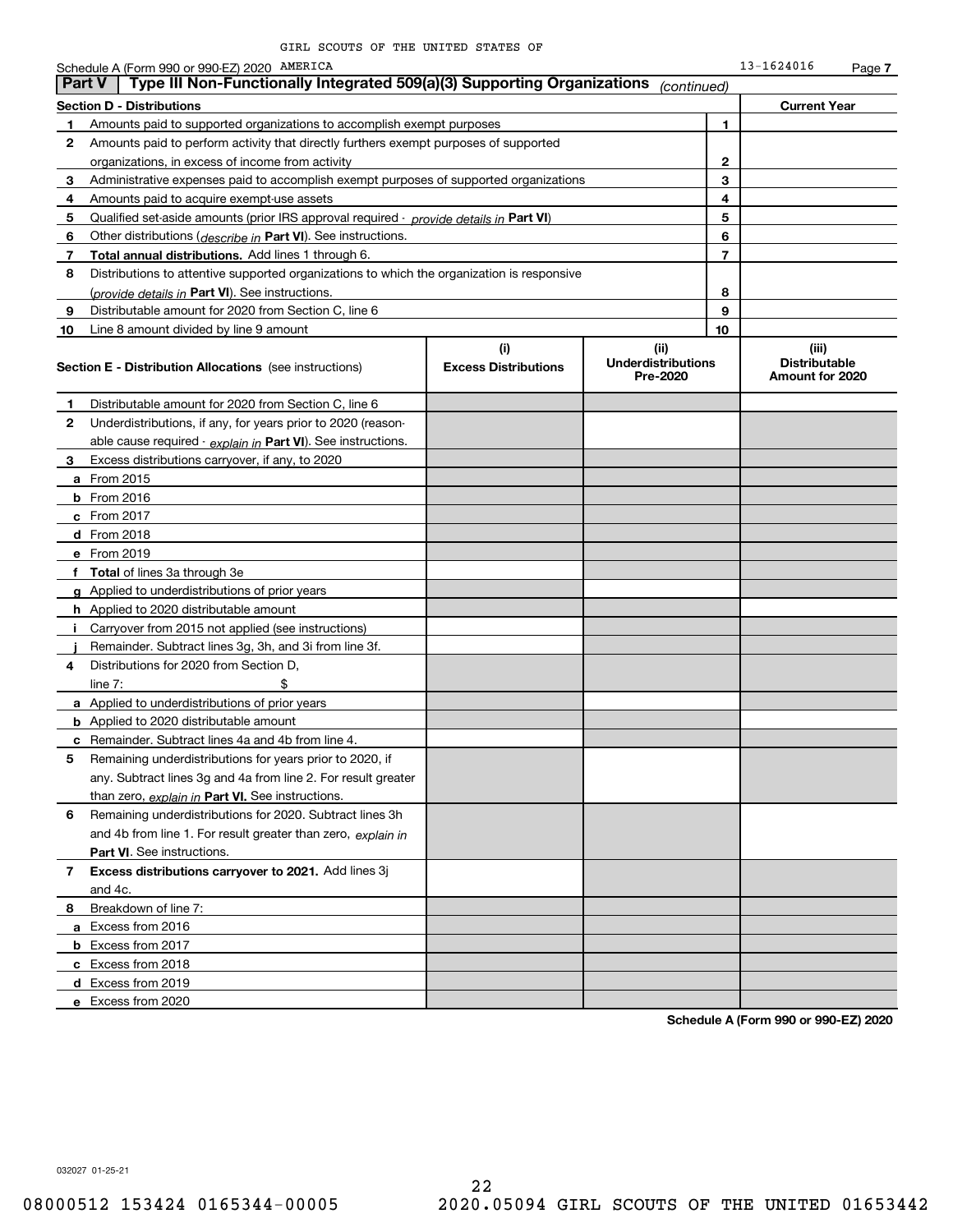| Schedule A (Form 990 or 990-EZ) 2020 AMERICA                                                                                                                                                                                                                                                                                                                                                                                                                                                                                                                                                                  | 13-1624016                           | Page 8 |
|---------------------------------------------------------------------------------------------------------------------------------------------------------------------------------------------------------------------------------------------------------------------------------------------------------------------------------------------------------------------------------------------------------------------------------------------------------------------------------------------------------------------------------------------------------------------------------------------------------------|--------------------------------------|--------|
| <b>Part VI</b><br>Supplemental Information. Provide the explanations required by Part II, line 10; Part II, line 17a or 17b; Part III, line 12;<br>Part IV, Section A, lines 1, 2, 3b, 3c, 4b, 4c, 5a, 6, 9a, 9b, 9c, 11a, 11b, and 11c; Part IV, Section B, lines 1 and 2; Part IV, Section C,<br>line 1; Part IV, Section D, lines 2 and 3; Part IV, Section E, lines 1c, 2a, 2b, 3a, and 3b; Part V, line 1; Part V, Section B, line 1e; Part V,<br>Section D, lines 5, 6, and 8; and Part V, Section E, lines 2, 5, and 6. Also complete this part for any additional information.<br>(See instructions.) |                                      |        |
| SCHEDULE A, PART II, LINE 10, EXPLANATION FOR OTHER INCOME:                                                                                                                                                                                                                                                                                                                                                                                                                                                                                                                                                   |                                      |        |
| <b>INSURANCE RECOVERY</b>                                                                                                                                                                                                                                                                                                                                                                                                                                                                                                                                                                                     |                                      |        |
| 2016 AMOUNT: \$<br>0.                                                                                                                                                                                                                                                                                                                                                                                                                                                                                                                                                                                         |                                      |        |
| 2017 AMOUNT: \$<br>0.                                                                                                                                                                                                                                                                                                                                                                                                                                                                                                                                                                                         |                                      |        |
| 2018 AMOUNT: \$<br>74,368.                                                                                                                                                                                                                                                                                                                                                                                                                                                                                                                                                                                    |                                      |        |
| 2019 AMOUNT: \$<br>15,231.                                                                                                                                                                                                                                                                                                                                                                                                                                                                                                                                                                                    |                                      |        |
| 2020 AMOUNT: \$<br>17,205.                                                                                                                                                                                                                                                                                                                                                                                                                                                                                                                                                                                    |                                      |        |
|                                                                                                                                                                                                                                                                                                                                                                                                                                                                                                                                                                                                               |                                      |        |
| EMCC SERVICE CHARGES                                                                                                                                                                                                                                                                                                                                                                                                                                                                                                                                                                                          |                                      |        |
| 2016 AMOUNT: \$<br>89,707.                                                                                                                                                                                                                                                                                                                                                                                                                                                                                                                                                                                    |                                      |        |
| 2017 AMOUNT: \$<br>35,278.                                                                                                                                                                                                                                                                                                                                                                                                                                                                                                                                                                                    |                                      |        |
| 2018 AMOUNT: \$<br>38,991.                                                                                                                                                                                                                                                                                                                                                                                                                                                                                                                                                                                    |                                      |        |
| 2019 AMOUNT: \$<br>0.                                                                                                                                                                                                                                                                                                                                                                                                                                                                                                                                                                                         |                                      |        |
| 2020 AMOUNT: \$<br>0.                                                                                                                                                                                                                                                                                                                                                                                                                                                                                                                                                                                         |                                      |        |
|                                                                                                                                                                                                                                                                                                                                                                                                                                                                                                                                                                                                               |                                      |        |
| REBATES                                                                                                                                                                                                                                                                                                                                                                                                                                                                                                                                                                                                       |                                      |        |
| 2016 AMOUNT: \$<br>0.                                                                                                                                                                                                                                                                                                                                                                                                                                                                                                                                                                                         |                                      |        |
| 2017 AMOUNT: \$<br>0.                                                                                                                                                                                                                                                                                                                                                                                                                                                                                                                                                                                         |                                      |        |
| 2018 AMOUNT: \$<br>31,654.                                                                                                                                                                                                                                                                                                                                                                                                                                                                                                                                                                                    |                                      |        |
| 2019 AMOUNT: \$<br>85,676.                                                                                                                                                                                                                                                                                                                                                                                                                                                                                                                                                                                    |                                      |        |
| 2020 AMOUNT: \$<br>102,908.                                                                                                                                                                                                                                                                                                                                                                                                                                                                                                                                                                                   |                                      |        |
|                                                                                                                                                                                                                                                                                                                                                                                                                                                                                                                                                                                                               |                                      |        |
| MISCELLANEOUS REVENUES                                                                                                                                                                                                                                                                                                                                                                                                                                                                                                                                                                                        |                                      |        |
| 2016 AMOUNT: \$<br>39,032.                                                                                                                                                                                                                                                                                                                                                                                                                                                                                                                                                                                    |                                      |        |
| 2017 AMOUNT: \$<br>91,993.                                                                                                                                                                                                                                                                                                                                                                                                                                                                                                                                                                                    |                                      |        |
| 2018 AMOUNT: \$<br>15,394.                                                                                                                                                                                                                                                                                                                                                                                                                                                                                                                                                                                    |                                      |        |
| 2019 AMOUNT: \$<br>52,615.                                                                                                                                                                                                                                                                                                                                                                                                                                                                                                                                                                                    |                                      |        |
| 032028 01-25-21<br>23                                                                                                                                                                                                                                                                                                                                                                                                                                                                                                                                                                                         | Schedule A (Form 990 or 990-EZ) 2020 |        |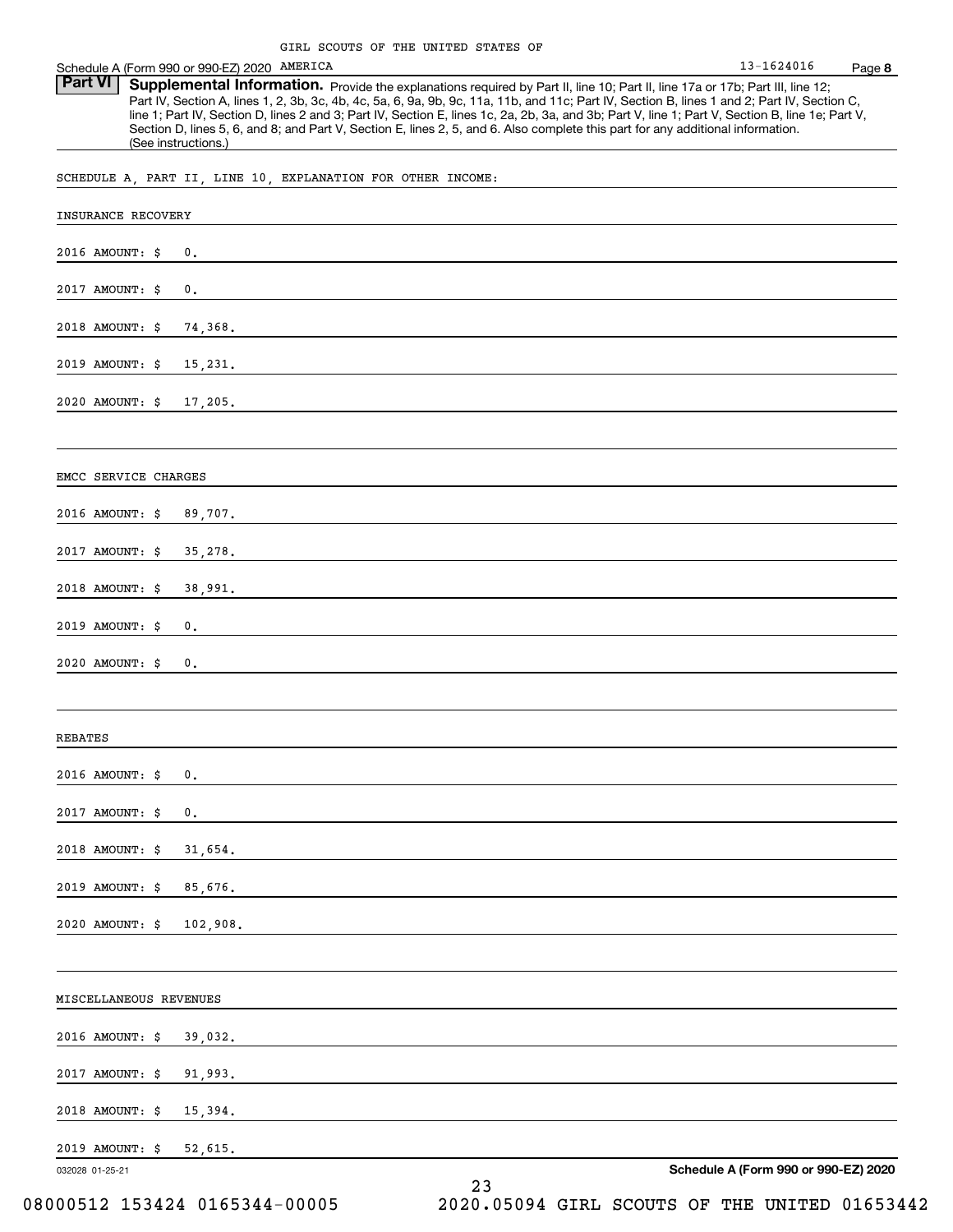| 13-1624016 | Page 8 |
|------------|--------|
|------------|--------|

|                           |                                              | GIRL SCOUTS OF THE UNITED STATES OF                                                                                                                                                                                                                                                                                                                                                                                                                                                                                                                                  |                |      |
|---------------------------|----------------------------------------------|----------------------------------------------------------------------------------------------------------------------------------------------------------------------------------------------------------------------------------------------------------------------------------------------------------------------------------------------------------------------------------------------------------------------------------------------------------------------------------------------------------------------------------------------------------------------|----------------|------|
|                           | Schedule A (Form 990 or 990-EZ) 2020 AMERICA |                                                                                                                                                                                                                                                                                                                                                                                                                                                                                                                                                                      | $13 - 1624016$ | Page |
| Part VI<br>2020 AMOUNT: S | (See instructions.)<br>18,398.               | Supplemental Information. Provide the explanations required by Part II, line 10; Part II, line 17a or 17b; Part III, line 12;<br>Part IV, Section A, lines 1, 2, 3b, 3c, 4b, 4c, 5a, 6, 9a, 9b, 9c, 11a, 11b, and 11c; Part IV, Section B, lines 1 and 2; Part IV, Section C,<br>line 1; Part IV, Section D, lines 2 and 3; Part IV, Section E, lines 1c, 2a, 2b, 3a, and 3b; Part V, line 1; Part V, Section B, line 1e; Part V,<br>Section D, lines 5, 6, and 8; and Part V, Section E, lines 2, 5, and 6. Also complete this part for any additional information. |                |      |
|                           |                                              |                                                                                                                                                                                                                                                                                                                                                                                                                                                                                                                                                                      |                |      |
|                           |                                              |                                                                                                                                                                                                                                                                                                                                                                                                                                                                                                                                                                      |                |      |

032028 01-25-21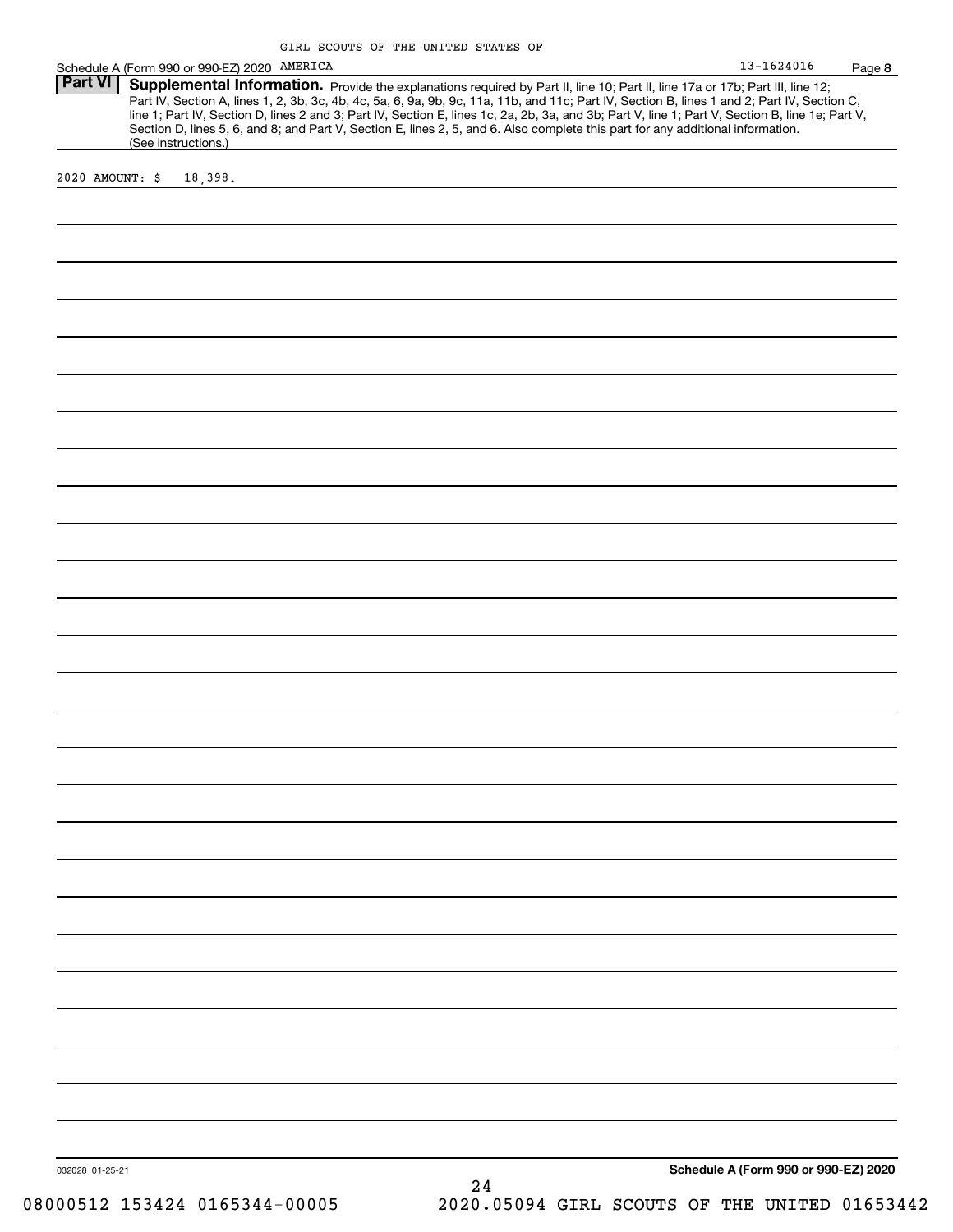Department of the Treasury **(Form 990, 990-EZ, or 990-PF)**

Internal Revenue Service

Name of the organization

\*\* PUBLIC DISCLOSURE COPY \*\*

# **Schedule B Schedule of Contributors**

**| Attach to Form 990, Form 990-EZ, or Form 990-PF. | Go to www.irs.gov/Form990 for the latest information.** OMB No. 1545-0047

**2020**

**Employer identification number**

13-1624016

|         |  |  | GIRL SCOUTS OF THE UNITED STATES OF |  |
|---------|--|--|-------------------------------------|--|
| AMERICA |  |  |                                     |  |

| Filers of:         | Section:                                                                           |
|--------------------|------------------------------------------------------------------------------------|
| Form 990 or 990-EZ | X  <br>$501(c)$ ( $3$ ) (enter number) organization                                |
|                    | $4947(a)(1)$ nonexempt charitable trust <b>not</b> treated as a private foundation |
|                    | 527 political organization                                                         |
| Form 990-PF        | 501(c)(3) exempt private foundation                                                |
|                    | 4947(a)(1) nonexempt charitable trust treated as a private foundation              |
|                    | 501(c)(3) taxable private foundation                                               |
|                    |                                                                                    |

Check if your organization is covered by the **General Rule** or a **Special Rule. Note:**  Only a section 501(c)(7), (8), or (10) organization can check boxes for both the General Rule and a Special Rule. See instructions.

#### **General Rule**

 $\mathcal{L}^{\text{max}}$ 

For an organization filing Form 990, 990-EZ, or 990-PF that received, during the year, contributions totaling \$5,000 or more (in money or property) from any one contributor. Complete Parts I and II. See instructions for determining a contributor's total contributions.

#### **Special Rules**

any one contributor, during the year, total contributions of the greater of  $\,$  (1) \$5,000; or **(2)** 2% of the amount on (i) Form 990, Part VIII, line 1h;  $\overline{X}$  For an organization described in section 501(c)(3) filing Form 990 or 990-EZ that met the 33 1/3% support test of the regulations under sections 509(a)(1) and 170(b)(1)(A)(vi), that checked Schedule A (Form 990 or 990-EZ), Part II, line 13, 16a, or 16b, and that received from or (ii) Form 990-EZ, line 1. Complete Parts I and II.

For an organization described in section 501(c)(7), (8), or (10) filing Form 990 or 990-EZ that received from any one contributor, during the year, total contributions of more than \$1,000 exclusively for religious, charitable, scientific, literary, or educational purposes, or for the prevention of cruelty to children or animals. Complete Parts I (entering "N/A" in column (b) instead of the contributor name and address), II, and III.  $\mathcal{L}^{\text{max}}$ 

purpose. Don't complete any of the parts unless the **General Rule** applies to this organization because it received *nonexclusively* year, contributions <sub>exclusively</sub> for religious, charitable, etc., purposes, but no such contributions totaled more than \$1,000. If this box is checked, enter here the total contributions that were received during the year for an  $\;$ exclusively religious, charitable, etc., For an organization described in section 501(c)(7), (8), or (10) filing Form 990 or 990-EZ that received from any one contributor, during the religious, charitable, etc., contributions totaling \$5,000 or more during the year  $\Box$ — $\Box$   $\Box$  $\mathcal{L}^{\text{max}}$ 

**Caution:**  An organization that isn't covered by the General Rule and/or the Special Rules doesn't file Schedule B (Form 990, 990-EZ, or 990-PF),  **must** but it answer "No" on Part IV, line 2, of its Form 990; or check the box on line H of its Form 990-EZ or on its Form 990-PF, Part I, line 2, to certify that it doesn't meet the filing requirements of Schedule B (Form 990, 990-EZ, or 990-PF).

**For Paperwork Reduction Act Notice, see the instructions for Form 990, 990-EZ, or 990-PF. Schedule B (Form 990, 990-EZ, or 990-PF) (2020)** LHA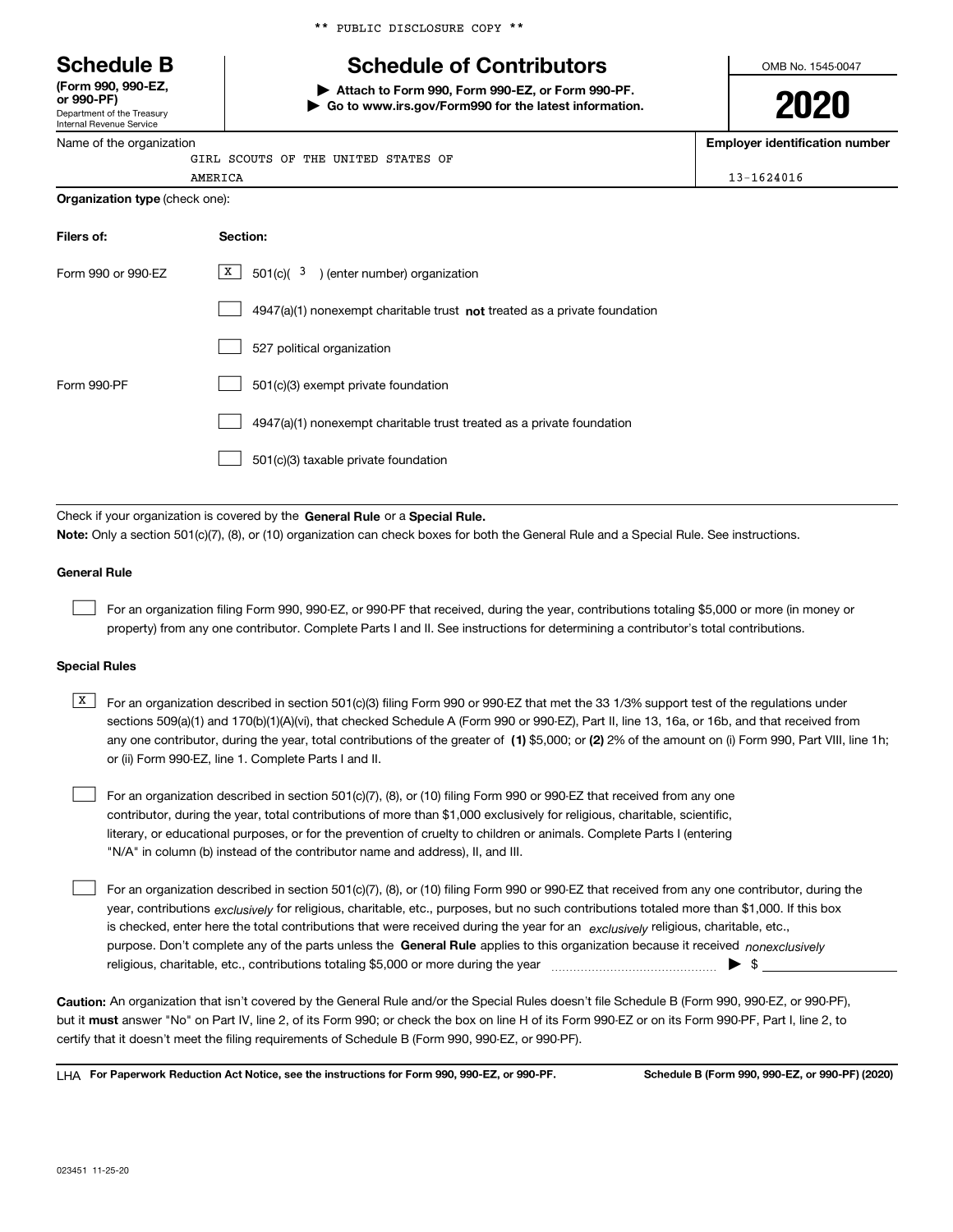|                 | Schedule B (Form 990, 990-EZ, or 990-PF) (2020)                                                |                                   | Page 2                                                                                |
|-----------------|------------------------------------------------------------------------------------------------|-----------------------------------|---------------------------------------------------------------------------------------|
|                 | Name of organization                                                                           |                                   | <b>Employer identification number</b>                                                 |
|                 | GIRL SCOUTS OF THE UNITED STATES OF                                                            |                                   |                                                                                       |
| AMERICA         |                                                                                                |                                   | 13-1624016                                                                            |
| Part I          | Contributors (see instructions). Use duplicate copies of Part I if additional space is needed. |                                   |                                                                                       |
| (a)             | (b)                                                                                            | (c)                               | (d)                                                                                   |
| No.             | Name, address, and ZIP + 4                                                                     | <b>Total contributions</b>        | Type of contribution                                                                  |
| 1               |                                                                                                | 7,306,904.<br>\$                  | х<br>Person<br>Payroll<br>Noncash<br>(Complete Part II for<br>noncash contributions.) |
| (a)             | (b)                                                                                            | (c)                               | (d)                                                                                   |
| No.             | Name, address, and ZIP + 4                                                                     | <b>Total contributions</b>        | Type of contribution                                                                  |
| 2               |                                                                                                | 1,471,437.<br>\$                  | х<br>Person<br>Payroll<br>Noncash<br>(Complete Part II for<br>noncash contributions.) |
| (a)             | (b)                                                                                            | (c)                               | (d)                                                                                   |
| No.             | Name, address, and ZIP + 4                                                                     | <b>Total contributions</b>        | Type of contribution                                                                  |
| 3               |                                                                                                | 1,000,000.<br>\$                  | х<br>Person<br>Payroll<br>Noncash<br>(Complete Part II for<br>noncash contributions.) |
| (a)             | (b)                                                                                            | (c)                               | (d)                                                                                   |
| No.             | Name, address, and ZIP + 4                                                                     | <b>Total contributions</b>        | Type of contribution                                                                  |
| 4               |                                                                                                | 1,000,000.<br>\$                  | х<br>Person<br>Payroll<br>Noncash<br>(Complete Part II for<br>noncash contributions.) |
| (a)<br>No.      | (b)<br>Name, address, and ZIP + 4                                                              | (c)<br><b>Total contributions</b> | (d)<br>Type of contribution                                                           |
| 5               |                                                                                                | 1,000,000.<br>\$                  | Х<br>Person<br>Payroll<br>Noncash<br>(Complete Part II for<br>noncash contributions.) |
| (a)<br>No.      | (b)<br>Name, address, and ZIP + 4                                                              | (c)<br><b>Total contributions</b> | (d)<br>Type of contribution                                                           |
| 6               |                                                                                                | 1,000,000.<br>\$                  | Х<br>Person<br>Payroll<br>Noncash<br>(Complete Part II for<br>noncash contributions.) |
| 023452 11-25-20 |                                                                                                |                                   | Schedule B (Form 990, 990-EZ, or 990-PF) (2020)                                       |

26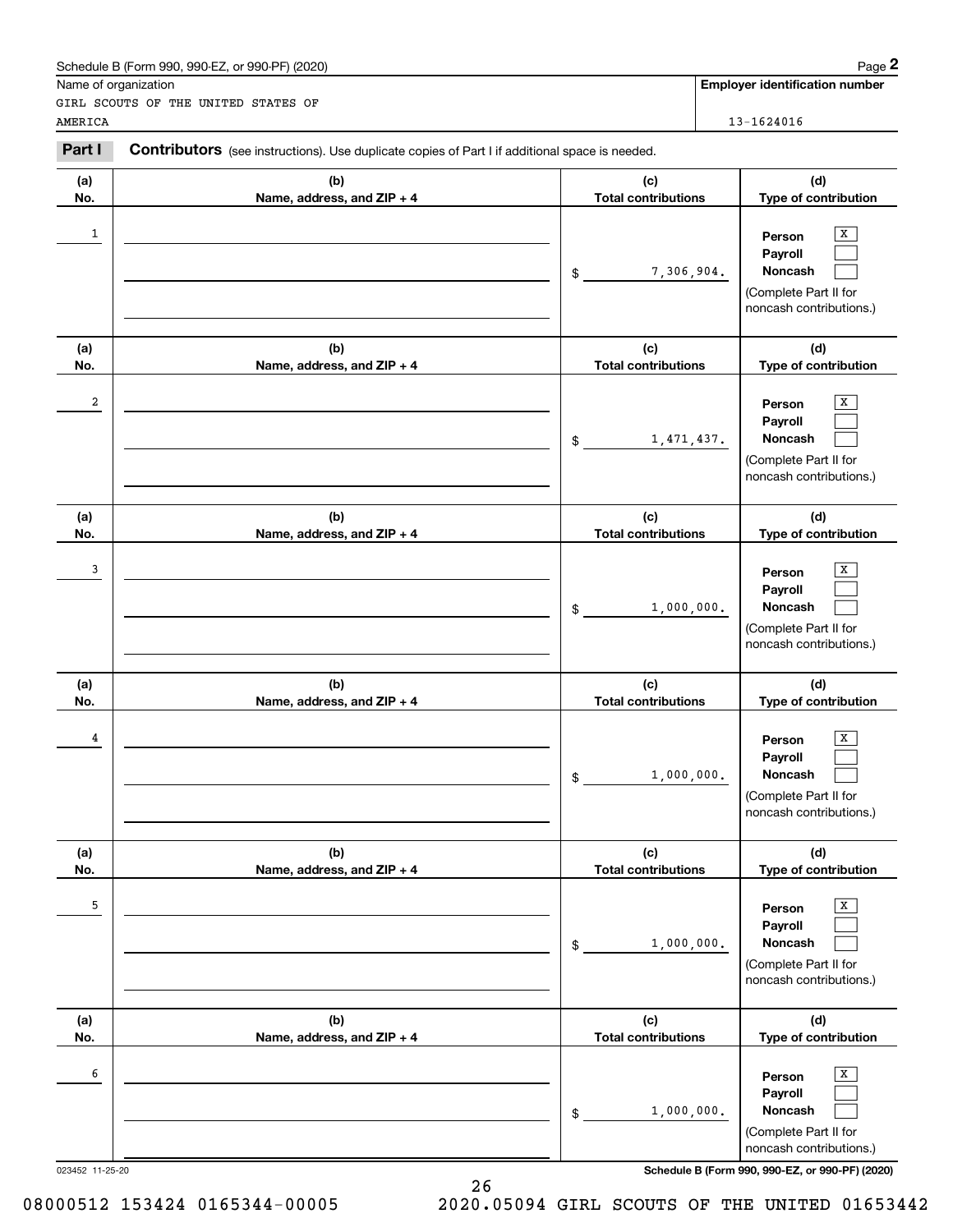|                 | Schedule B (Form 990, 990-EZ, or 990-PF) (2020)                                                |                                   | Page 2                                                                                |
|-----------------|------------------------------------------------------------------------------------------------|-----------------------------------|---------------------------------------------------------------------------------------|
|                 | Name of organization                                                                           |                                   | <b>Employer identification number</b>                                                 |
| AMERICA         | GIRL SCOUTS OF THE UNITED STATES OF                                                            |                                   | 13-1624016                                                                            |
|                 |                                                                                                |                                   |                                                                                       |
| Part I          | Contributors (see instructions). Use duplicate copies of Part I if additional space is needed. |                                   |                                                                                       |
| (a)             | (b)                                                                                            | (c)                               | (d)                                                                                   |
| No.             | Name, address, and ZIP + 4                                                                     | <b>Total contributions</b>        | Type of contribution                                                                  |
| 7               |                                                                                                | 900,000.<br>\$                    | х<br>Person<br>Payroll<br>Noncash<br>(Complete Part II for<br>noncash contributions.) |
| (a)             | (b)                                                                                            | (c)                               | (d)                                                                                   |
| No.             | Name, address, and ZIP + 4                                                                     | <b>Total contributions</b>        | Type of contribution                                                                  |
| 8               |                                                                                                | 800,000.<br>\$                    | х<br>Person<br>Payroll<br>Noncash<br>(Complete Part II for<br>noncash contributions.) |
| (a)             | (b)                                                                                            | (c)                               | (d)                                                                                   |
| No.             | Name, address, and ZIP + 4                                                                     | <b>Total contributions</b>        | Type of contribution                                                                  |
| 9               |                                                                                                | 702,000.<br>\$                    | х<br>Person<br>Payroll<br>Noncash<br>(Complete Part II for<br>noncash contributions.) |
| (a)<br>No.      | (b)<br>Name, address, and ZIP + 4                                                              | (c)<br><b>Total contributions</b> | (d)<br>Type of contribution                                                           |
| 10              |                                                                                                | 557,043.<br>\$                    | х<br>Person<br>Payroll<br>Noncash<br>(Complete Part II for<br>noncash contributions.) |
| (a)<br>No.      | (b)<br>Name, address, and ZIP + 4                                                              | (c)<br><b>Total contributions</b> | (d)<br>Type of contribution                                                           |
|                 |                                                                                                | \$                                | Person<br>Payroll<br>Noncash<br>(Complete Part II for<br>noncash contributions.)      |
| (a)<br>No.      | (b)<br>Name, address, and ZIP + 4                                                              | (c)<br><b>Total contributions</b> | (d)<br>Type of contribution                                                           |
|                 |                                                                                                | \$                                | Person<br>Payroll<br>Noncash<br>(Complete Part II for<br>noncash contributions.)      |
| 023452 11-25-20 |                                                                                                |                                   | Schedule B (Form 990, 990-EZ, or 990-PF) (2020)                                       |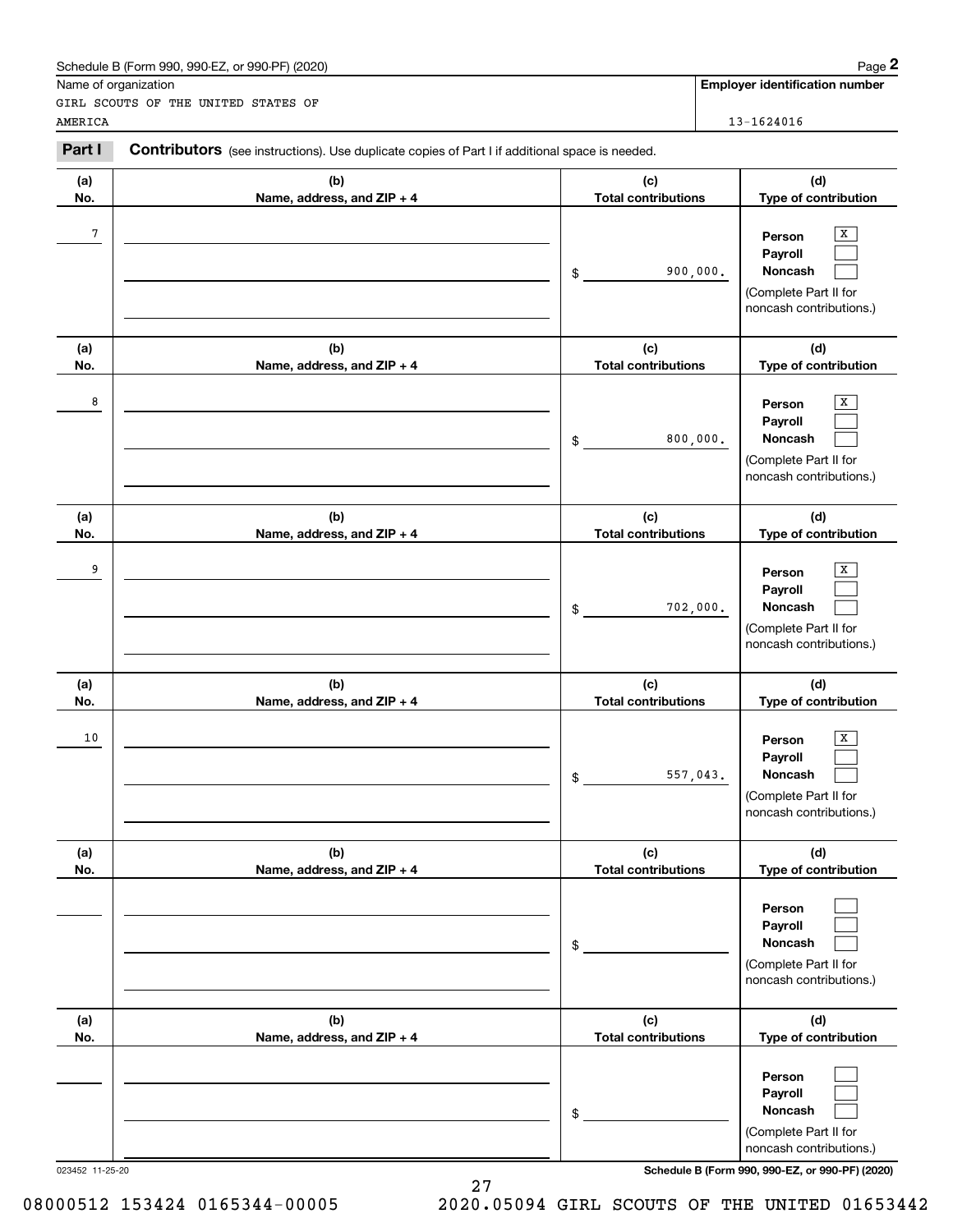|                              | Schedule B (Form 990, 990-EZ, or 990-PF) (2020)                                                     |                                                 | Page 3                                |
|------------------------------|-----------------------------------------------------------------------------------------------------|-------------------------------------------------|---------------------------------------|
| Name of organization         |                                                                                                     |                                                 | <b>Employer identification number</b> |
| AMERICA                      | GIRL SCOUTS OF THE UNITED STATES OF                                                                 |                                                 | 13-1624016                            |
| Part II                      | Noncash Property (see instructions). Use duplicate copies of Part II if additional space is needed. |                                                 |                                       |
| (a)<br>No.<br>from<br>Part I | (c)<br>(b)<br>FMV (or estimate)<br>Description of noncash property given<br>(See instructions.)     |                                                 | (d)<br>Date received                  |
|                              |                                                                                                     | \$                                              |                                       |
| (a)<br>No.<br>from<br>Part I | (b)<br>Description of noncash property given                                                        | (c)<br>FMV (or estimate)<br>(See instructions.) | (d)<br>Date received                  |
|                              |                                                                                                     | \$                                              |                                       |
| (a)<br>No.<br>from<br>Part I | (b)<br>Description of noncash property given                                                        | (c)<br>FMV (or estimate)<br>(See instructions.) | (d)<br>Date received                  |
|                              |                                                                                                     | \$                                              |                                       |
| (a)<br>No.<br>from<br>Part I | (b)<br>Description of noncash property given                                                        | (c)<br>FMV (or estimate)<br>(See instructions.) | (d)<br>Date received                  |
|                              |                                                                                                     | \$                                              |                                       |
| (a)<br>No.<br>from<br>Part I | (b)<br>Description of noncash property given                                                        | (c)<br>FMV (or estimate)<br>(See instructions.) | (d)<br>Date received                  |
|                              |                                                                                                     | \$                                              |                                       |
| (a)<br>No.<br>from<br>Part I | (b)<br>Description of noncash property given                                                        | (c)<br>FMV (or estimate)<br>(See instructions.) | (d)<br>Date received                  |
|                              |                                                                                                     | \$                                              |                                       |

28

023453 11-25-20 **Schedule B (Form 990, 990-EZ, or 990-PF) (2020)**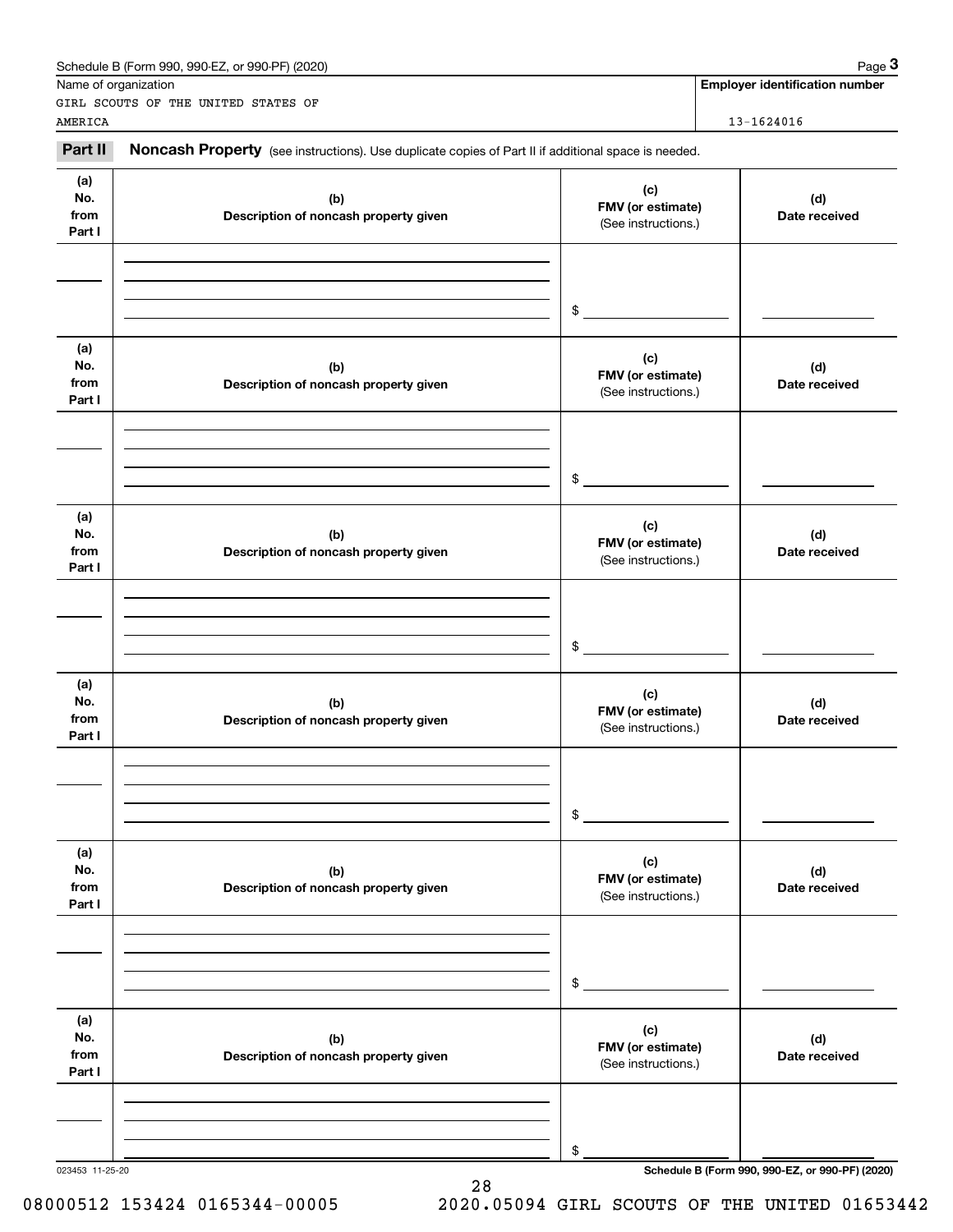|                 | Schedule B (Form 990, 990-EZ, or 990-PF) (2020)                                                                                                                                                                                                                              |                      |                                          | Page 4                                          |  |  |  |
|-----------------|------------------------------------------------------------------------------------------------------------------------------------------------------------------------------------------------------------------------------------------------------------------------------|----------------------|------------------------------------------|-------------------------------------------------|--|--|--|
|                 | Name of organization                                                                                                                                                                                                                                                         |                      |                                          | <b>Employer identification number</b>           |  |  |  |
|                 | GIRL SCOUTS OF THE UNITED STATES OF                                                                                                                                                                                                                                          |                      |                                          |                                                 |  |  |  |
| AMERICA         |                                                                                                                                                                                                                                                                              |                      |                                          | 13-1624016                                      |  |  |  |
| Part III        | Exclusively religious, charitable, etc., contributions to organizations described in section 501(c)(7), (8), or (10) that total more than \$1,000 for the year<br>from any one contributor. Complete columns (a) through (e) and the following line entry. For organizations |                      |                                          |                                                 |  |  |  |
|                 | completing Part III, enter the total of exclusively religious, charitable, etc., contributions of \$1,000 or less for the year. (Enter this info. once.) \\$                                                                                                                 |                      |                                          |                                                 |  |  |  |
|                 | Use duplicate copies of Part III if additional space is needed.                                                                                                                                                                                                              |                      |                                          |                                                 |  |  |  |
| (a) No.<br>from | (b) Purpose of gift                                                                                                                                                                                                                                                          | (c) Use of gift      |                                          | (d) Description of how gift is held             |  |  |  |
| Part I          |                                                                                                                                                                                                                                                                              |                      |                                          |                                                 |  |  |  |
|                 |                                                                                                                                                                                                                                                                              |                      |                                          |                                                 |  |  |  |
|                 |                                                                                                                                                                                                                                                                              |                      |                                          |                                                 |  |  |  |
|                 |                                                                                                                                                                                                                                                                              |                      |                                          |                                                 |  |  |  |
|                 |                                                                                                                                                                                                                                                                              | (e) Transfer of gift |                                          |                                                 |  |  |  |
|                 |                                                                                                                                                                                                                                                                              |                      |                                          |                                                 |  |  |  |
|                 | Transferee's name, address, and ZIP + 4                                                                                                                                                                                                                                      |                      |                                          | Relationship of transferor to transferee        |  |  |  |
|                 |                                                                                                                                                                                                                                                                              |                      |                                          |                                                 |  |  |  |
|                 |                                                                                                                                                                                                                                                                              |                      |                                          |                                                 |  |  |  |
|                 |                                                                                                                                                                                                                                                                              |                      |                                          |                                                 |  |  |  |
|                 |                                                                                                                                                                                                                                                                              |                      |                                          |                                                 |  |  |  |
| (a) No.<br>from | (b) Purpose of gift                                                                                                                                                                                                                                                          | (c) Use of gift      |                                          | (d) Description of how gift is held             |  |  |  |
| Part I          |                                                                                                                                                                                                                                                                              |                      |                                          |                                                 |  |  |  |
|                 |                                                                                                                                                                                                                                                                              |                      |                                          |                                                 |  |  |  |
|                 |                                                                                                                                                                                                                                                                              |                      |                                          |                                                 |  |  |  |
|                 |                                                                                                                                                                                                                                                                              |                      |                                          |                                                 |  |  |  |
|                 | (e) Transfer of gift                                                                                                                                                                                                                                                         |                      |                                          |                                                 |  |  |  |
|                 |                                                                                                                                                                                                                                                                              |                      |                                          |                                                 |  |  |  |
|                 | Transferee's name, address, and ZIP + 4                                                                                                                                                                                                                                      |                      | Relationship of transferor to transferee |                                                 |  |  |  |
|                 |                                                                                                                                                                                                                                                                              |                      |                                          |                                                 |  |  |  |
|                 |                                                                                                                                                                                                                                                                              |                      |                                          |                                                 |  |  |  |
|                 |                                                                                                                                                                                                                                                                              |                      |                                          |                                                 |  |  |  |
| (a) No.         |                                                                                                                                                                                                                                                                              |                      |                                          |                                                 |  |  |  |
| from            | (b) Purpose of gift                                                                                                                                                                                                                                                          | (c) Use of gift      |                                          | (d) Description of how gift is held             |  |  |  |
| Part I          |                                                                                                                                                                                                                                                                              |                      |                                          |                                                 |  |  |  |
|                 |                                                                                                                                                                                                                                                                              |                      |                                          |                                                 |  |  |  |
|                 |                                                                                                                                                                                                                                                                              |                      |                                          |                                                 |  |  |  |
|                 |                                                                                                                                                                                                                                                                              |                      |                                          |                                                 |  |  |  |
|                 |                                                                                                                                                                                                                                                                              | (e) Transfer of gift |                                          |                                                 |  |  |  |
|                 |                                                                                                                                                                                                                                                                              |                      |                                          |                                                 |  |  |  |
|                 | Transferee's name, address, and ZIP + 4                                                                                                                                                                                                                                      |                      |                                          | Relationship of transferor to transferee        |  |  |  |
|                 |                                                                                                                                                                                                                                                                              |                      |                                          |                                                 |  |  |  |
|                 |                                                                                                                                                                                                                                                                              |                      |                                          |                                                 |  |  |  |
|                 |                                                                                                                                                                                                                                                                              |                      |                                          |                                                 |  |  |  |
| (a) No.         |                                                                                                                                                                                                                                                                              |                      |                                          |                                                 |  |  |  |
| from<br>Part I  | (b) Purpose of gift                                                                                                                                                                                                                                                          | (c) Use of gift      |                                          | (d) Description of how gift is held             |  |  |  |
|                 |                                                                                                                                                                                                                                                                              |                      |                                          |                                                 |  |  |  |
|                 |                                                                                                                                                                                                                                                                              |                      |                                          |                                                 |  |  |  |
|                 |                                                                                                                                                                                                                                                                              |                      |                                          |                                                 |  |  |  |
|                 |                                                                                                                                                                                                                                                                              |                      |                                          |                                                 |  |  |  |
|                 | (e) Transfer of gift                                                                                                                                                                                                                                                         |                      |                                          |                                                 |  |  |  |
|                 |                                                                                                                                                                                                                                                                              |                      |                                          |                                                 |  |  |  |
|                 | Transferee's name, address, and $ZIP + 4$                                                                                                                                                                                                                                    |                      |                                          | Relationship of transferor to transferee        |  |  |  |
|                 |                                                                                                                                                                                                                                                                              |                      |                                          |                                                 |  |  |  |
|                 |                                                                                                                                                                                                                                                                              |                      |                                          |                                                 |  |  |  |
|                 |                                                                                                                                                                                                                                                                              |                      |                                          |                                                 |  |  |  |
| 023454 11-25-20 |                                                                                                                                                                                                                                                                              |                      |                                          | Schedule B (Form 990, 990-EZ, or 990-PF) (2020) |  |  |  |
|                 |                                                                                                                                                                                                                                                                              | 29                   |                                          |                                                 |  |  |  |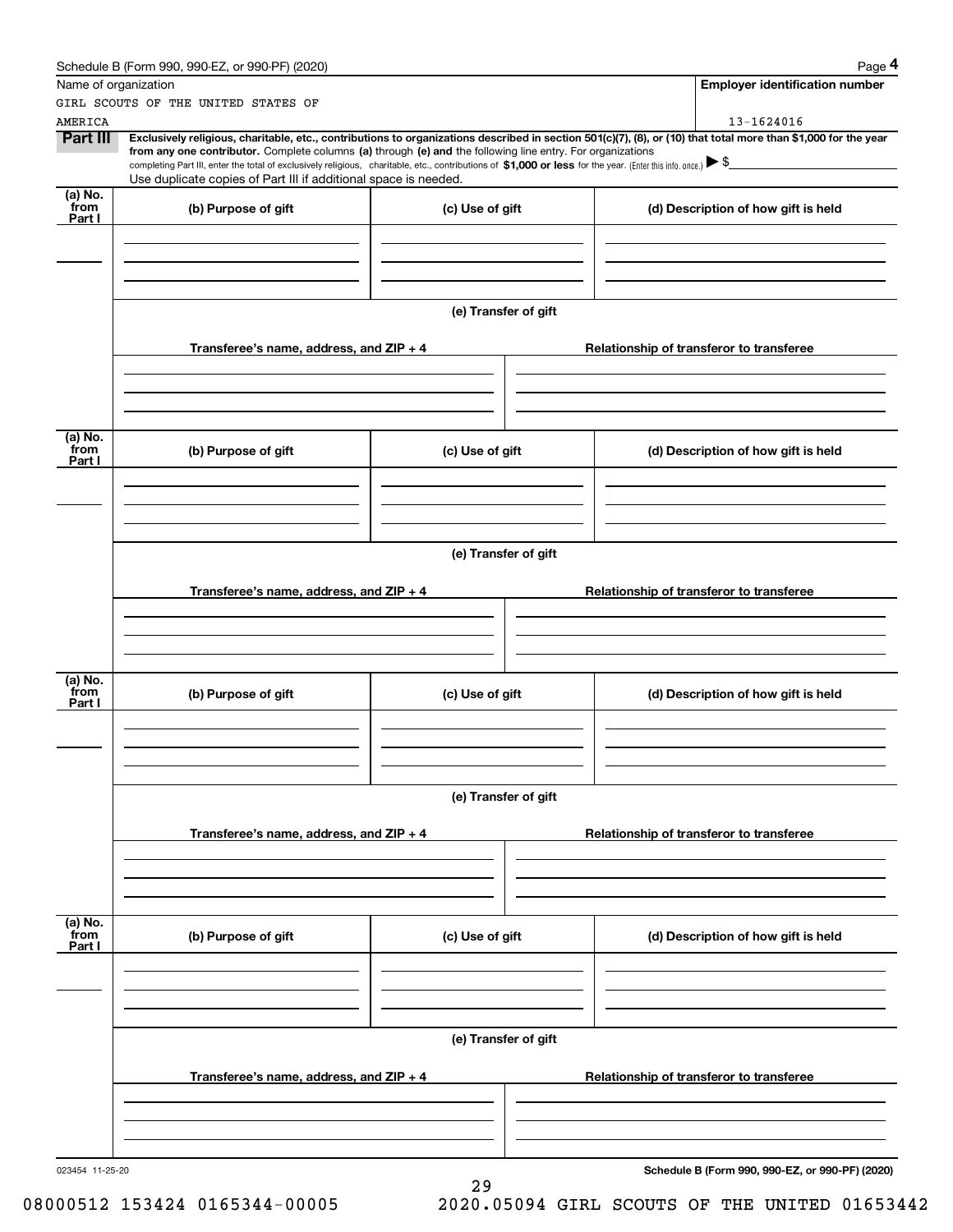| <b>Political Campaign and Lobbying Activities</b><br><b>SCHEDULE C</b>                                                           |         |                                                                                                                                                   |         |                                                                                                                                                                                                                                                                                                                                                                     |                          | OMB No. 1545-0047                                     |  |  |
|----------------------------------------------------------------------------------------------------------------------------------|---------|---------------------------------------------------------------------------------------------------------------------------------------------------|---------|---------------------------------------------------------------------------------------------------------------------------------------------------------------------------------------------------------------------------------------------------------------------------------------------------------------------------------------------------------------------|--------------------------|-------------------------------------------------------|--|--|
| (Form 990 or 990-EZ)<br>For Organizations Exempt From Income Tax Under section 501(c) and section 527                            |         |                                                                                                                                                   |         |                                                                                                                                                                                                                                                                                                                                                                     |                          |                                                       |  |  |
|                                                                                                                                  |         | ▶ Complete if the organization is described below. ▶ Attach to Form 990 or Form 990-EZ.                                                           |         |                                                                                                                                                                                                                                                                                                                                                                     |                          | <b>Open to Public</b>                                 |  |  |
| Department of the Treasury<br>Go to www.irs.gov/Form990 for instructions and the latest information.<br>Internal Revenue Service |         |                                                                                                                                                   |         |                                                                                                                                                                                                                                                                                                                                                                     |                          | Inspection                                            |  |  |
|                                                                                                                                  |         | If the organization answered "Yes," on Form 990, Part IV, line 3, or Form 990-EZ, Part V, line 46 (Political Campaign Activities), then           |         |                                                                                                                                                                                                                                                                                                                                                                     |                          |                                                       |  |  |
|                                                                                                                                  |         | • Section 501(c)(3) organizations: Complete Parts I-A and B. Do not complete Part I-C.                                                            |         |                                                                                                                                                                                                                                                                                                                                                                     |                          |                                                       |  |  |
|                                                                                                                                  |         | ● Section 501(c) (other than section 501(c)(3)) organizations: Complete Parts I-A and C below. Do not complete Part I-B.                          |         |                                                                                                                                                                                                                                                                                                                                                                     |                          |                                                       |  |  |
| • Section 527 organizations: Complete Part I-A only.                                                                             |         |                                                                                                                                                   |         |                                                                                                                                                                                                                                                                                                                                                                     |                          |                                                       |  |  |
|                                                                                                                                  |         | If the organization answered "Yes," on Form 990, Part IV, line 4, or Form 990-EZ, Part VI, line 47 (Lobbying Activities), then                    |         |                                                                                                                                                                                                                                                                                                                                                                     |                          |                                                       |  |  |
|                                                                                                                                  |         | • Section 501(c)(3) organizations that have filed Form 5768 (election under section 501(h)): Complete Part II-A. Do not complete Part II-B.       |         |                                                                                                                                                                                                                                                                                                                                                                     |                          |                                                       |  |  |
|                                                                                                                                  |         | • Section 501(c)(3) organizations that have NOT filed Form 5768 (election under section 501(h)): Complete Part II-B. Do not complete Part II-A.   |         |                                                                                                                                                                                                                                                                                                                                                                     |                          |                                                       |  |  |
|                                                                                                                                  |         | If the organization answered "Yes," on Form 990, Part IV, line 5 (Proxy Tax) (See separate instructions) or Form 990-EZ, Part V, line 35c (Proxy  |         |                                                                                                                                                                                                                                                                                                                                                                     |                          |                                                       |  |  |
| Tax) (See separate instructions), then                                                                                           |         |                                                                                                                                                   |         |                                                                                                                                                                                                                                                                                                                                                                     |                          |                                                       |  |  |
|                                                                                                                                  |         | • Section 501(c)(4), (5), or (6) organizations: Complete Part III.                                                                                |         |                                                                                                                                                                                                                                                                                                                                                                     |                          |                                                       |  |  |
| Name of organization                                                                                                             |         | GIRL SCOUTS OF THE UNITED STATES OF                                                                                                               |         |                                                                                                                                                                                                                                                                                                                                                                     |                          | <b>Employer identification number</b>                 |  |  |
|                                                                                                                                  | AMERICA |                                                                                                                                                   |         |                                                                                                                                                                                                                                                                                                                                                                     | 13-1624016               |                                                       |  |  |
| Part I-A                                                                                                                         |         | Complete if the organization is exempt under section 501(c) or is a section 527 organization.                                                     |         |                                                                                                                                                                                                                                                                                                                                                                     |                          |                                                       |  |  |
|                                                                                                                                  |         |                                                                                                                                                   |         |                                                                                                                                                                                                                                                                                                                                                                     |                          |                                                       |  |  |
|                                                                                                                                  |         | 1 Provide a description of the organization's direct and indirect political campaign activities in Part IV.                                       |         |                                                                                                                                                                                                                                                                                                                                                                     |                          |                                                       |  |  |
| <b>2</b> Political campaign activity expenditures                                                                                |         |                                                                                                                                                   |         |                                                                                                                                                                                                                                                                                                                                                                     | $\triangleright$ \$      |                                                       |  |  |
| 3 Volunteer hours for political campaign activities                                                                              |         |                                                                                                                                                   |         |                                                                                                                                                                                                                                                                                                                                                                     |                          |                                                       |  |  |
| Part I-B                                                                                                                         |         | Complete if the organization is exempt under section 501(c)(3).                                                                                   |         |                                                                                                                                                                                                                                                                                                                                                                     |                          |                                                       |  |  |
|                                                                                                                                  |         | 1 Enter the amount of any excise tax incurred by the organization under section 4955                                                              |         | $\begin{picture}(20,10) \put(0,0){\vector(1,0){100}} \put(15,0){\vector(1,0){100}} \put(15,0){\vector(1,0){100}} \put(15,0){\vector(1,0){100}} \put(15,0){\vector(1,0){100}} \put(15,0){\vector(1,0){100}} \put(15,0){\vector(1,0){100}} \put(15,0){\vector(1,0){100}} \put(15,0){\vector(1,0){100}} \put(15,0){\vector(1,0){100}} \put(15,0){\vector(1,0){100}} \$ |                          |                                                       |  |  |
|                                                                                                                                  |         | 2 Enter the amount of any excise tax incurred by organization managers under section 4955                                                         |         | $\bullet$ $\bullet$ $\bullet$ $\bullet$                                                                                                                                                                                                                                                                                                                             |                          |                                                       |  |  |
|                                                                                                                                  |         |                                                                                                                                                   |         |                                                                                                                                                                                                                                                                                                                                                                     |                          | Yes<br>No                                             |  |  |
|                                                                                                                                  |         |                                                                                                                                                   |         |                                                                                                                                                                                                                                                                                                                                                                     |                          | Yes<br>No                                             |  |  |
| <b>b</b> If "Yes," describe in Part IV.                                                                                          |         |                                                                                                                                                   |         |                                                                                                                                                                                                                                                                                                                                                                     |                          |                                                       |  |  |
|                                                                                                                                  |         | Part I-C Complete if the organization is exempt under section 501(c), except section 501(c)(3).                                                   |         |                                                                                                                                                                                                                                                                                                                                                                     |                          |                                                       |  |  |
|                                                                                                                                  |         | 1 Enter the amount directly expended by the filing organization for section 527 exempt function activities                                        |         |                                                                                                                                                                                                                                                                                                                                                                     | $\blacktriangleright$ \$ |                                                       |  |  |
|                                                                                                                                  |         | 2 Enter the amount of the filing organization's funds contributed to other organizations for section 527                                          |         |                                                                                                                                                                                                                                                                                                                                                                     |                          |                                                       |  |  |
| exempt function activities                                                                                                       |         |                                                                                                                                                   |         |                                                                                                                                                                                                                                                                                                                                                                     | $\blacktriangleright$ \$ |                                                       |  |  |
|                                                                                                                                  |         | 3 Total exempt function expenditures. Add lines 1 and 2. Enter here and on Form 1120-POL,                                                         |         |                                                                                                                                                                                                                                                                                                                                                                     |                          |                                                       |  |  |
|                                                                                                                                  |         |                                                                                                                                                   |         |                                                                                                                                                                                                                                                                                                                                                                     | $\blacktriangleright$ \$ |                                                       |  |  |
|                                                                                                                                  |         | Did the filing organization file Form 1120-POL for this year?                                                                                     |         |                                                                                                                                                                                                                                                                                                                                                                     |                          | Yes<br><b>No</b>                                      |  |  |
|                                                                                                                                  |         | 5 Enter the names, addresses and employer identification number (EIN) of all section 527 political organizations to which the filing organization |         |                                                                                                                                                                                                                                                                                                                                                                     |                          |                                                       |  |  |
|                                                                                                                                  |         | made payments. For each organization listed, enter the amount paid from the filing organization's funds. Also enter the amount of political       |         |                                                                                                                                                                                                                                                                                                                                                                     |                          |                                                       |  |  |
|                                                                                                                                  |         | contributions received that were promptly and directly delivered to a separate political organization, such as a separate segregated fund or a    |         |                                                                                                                                                                                                                                                                                                                                                                     |                          |                                                       |  |  |
|                                                                                                                                  |         | political action committee (PAC). If additional space is needed, provide information in Part IV.                                                  |         |                                                                                                                                                                                                                                                                                                                                                                     |                          |                                                       |  |  |
| (a) Name                                                                                                                         |         | (b) Address                                                                                                                                       | (c) EIN | (d) Amount paid from<br>filing organization's                                                                                                                                                                                                                                                                                                                       |                          | (e) Amount of political<br>contributions received and |  |  |
|                                                                                                                                  |         |                                                                                                                                                   |         | funds. If none, enter -0-.                                                                                                                                                                                                                                                                                                                                          |                          | promptly and directly                                 |  |  |
|                                                                                                                                  |         |                                                                                                                                                   |         |                                                                                                                                                                                                                                                                                                                                                                     |                          | delivered to a separate                               |  |  |
|                                                                                                                                  |         |                                                                                                                                                   |         |                                                                                                                                                                                                                                                                                                                                                                     |                          | political organization.<br>If none, enter -0-.        |  |  |
|                                                                                                                                  |         |                                                                                                                                                   |         |                                                                                                                                                                                                                                                                                                                                                                     |                          |                                                       |  |  |
|                                                                                                                                  |         |                                                                                                                                                   |         |                                                                                                                                                                                                                                                                                                                                                                     |                          |                                                       |  |  |
|                                                                                                                                  |         |                                                                                                                                                   |         |                                                                                                                                                                                                                                                                                                                                                                     |                          |                                                       |  |  |
|                                                                                                                                  |         |                                                                                                                                                   |         |                                                                                                                                                                                                                                                                                                                                                                     |                          |                                                       |  |  |
|                                                                                                                                  |         |                                                                                                                                                   |         |                                                                                                                                                                                                                                                                                                                                                                     |                          |                                                       |  |  |
|                                                                                                                                  |         |                                                                                                                                                   |         |                                                                                                                                                                                                                                                                                                                                                                     |                          |                                                       |  |  |
|                                                                                                                                  |         |                                                                                                                                                   |         |                                                                                                                                                                                                                                                                                                                                                                     |                          |                                                       |  |  |
|                                                                                                                                  |         |                                                                                                                                                   |         |                                                                                                                                                                                                                                                                                                                                                                     |                          |                                                       |  |  |
|                                                                                                                                  |         |                                                                                                                                                   |         |                                                                                                                                                                                                                                                                                                                                                                     |                          |                                                       |  |  |
|                                                                                                                                  |         |                                                                                                                                                   |         |                                                                                                                                                                                                                                                                                                                                                                     |                          |                                                       |  |  |
|                                                                                                                                  |         |                                                                                                                                                   |         |                                                                                                                                                                                                                                                                                                                                                                     |                          |                                                       |  |  |
|                                                                                                                                  |         |                                                                                                                                                   |         |                                                                                                                                                                                                                                                                                                                                                                     |                          |                                                       |  |  |

**For Paperwork Reduction Act Notice, see the Instructions for Form 990 or 990-EZ. Schedule C (Form 990 or 990-EZ) 2020** LHA

032041 12-02-20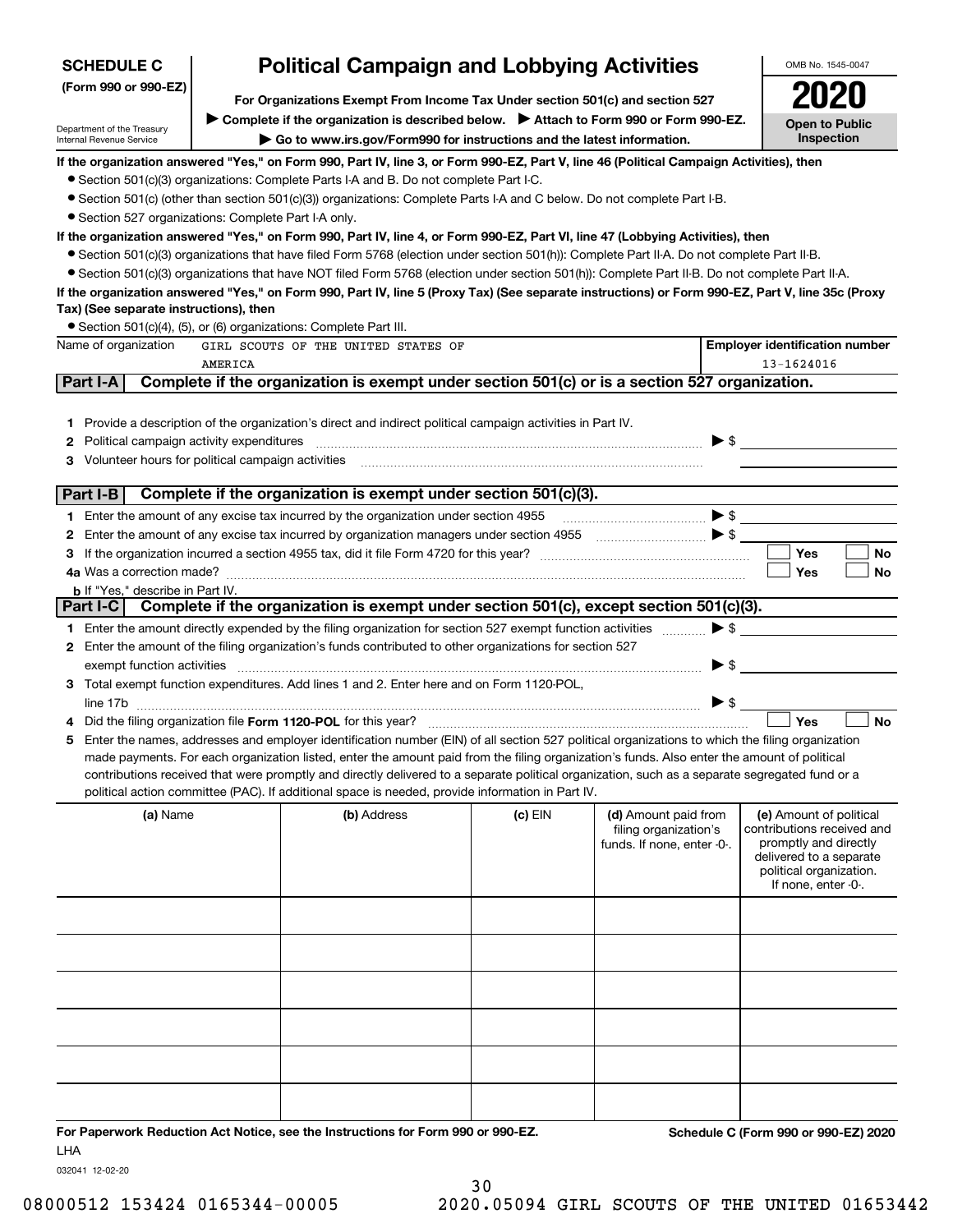|                                      | Schedule C (Form 990 or 990-EZ) 2020 AMERICA                                     |                                                                                                                                   |                                        | 13-1624016                     | Page 2 |
|--------------------------------------|----------------------------------------------------------------------------------|-----------------------------------------------------------------------------------------------------------------------------------|----------------------------------------|--------------------------------|--------|
| Part II-A                            |                                                                                  | Complete if the organization is exempt under section 501(c)(3) and filed Form 5768 (election under                                |                                        |                                |        |
|                                      | section 501(h)).                                                                 |                                                                                                                                   |                                        |                                |        |
| A Check $\blacktriangleright$        |                                                                                  | if the filing organization belongs to an affiliated group (and list in Part IV each affiliated group member's name, address, EIN, |                                        |                                |        |
|                                      | expenses, and share of excess lobbying expenditures).                            |                                                                                                                                   |                                        |                                |        |
| <b>B</b> Check $\blacktriangleright$ |                                                                                  | if the filing organization checked box A and "limited control" provisions apply.                                                  |                                        |                                |        |
|                                      |                                                                                  | <b>Limits on Lobbying Expenditures</b><br>(The term "expenditures" means amounts paid or incurred.)                               | (a) Filing<br>organization's<br>totals | (b) Affiliated group<br>totals |        |
|                                      | 1a Total lobbying expenditures to influence public opinion (grassroots lobbying) |                                                                                                                                   | 9.040.                                 |                                |        |
| b                                    |                                                                                  | Total lobbying expenditures to influence a legislative body (direct lobbying)                                                     | 176,709.                               |                                |        |
|                                      |                                                                                  |                                                                                                                                   | 185,749.                               |                                |        |
|                                      | d Other exempt purpose expenditures                                              |                                                                                                                                   | 109,978,676.                           |                                |        |
|                                      |                                                                                  |                                                                                                                                   | 110, 164, 425.                         |                                |        |
|                                      |                                                                                  | Lobbying nontaxable amount. Enter the amount from the following table in both columns.                                            | 1,000,000.                             |                                |        |
|                                      | If the amount on line 1e, column (a) or (b) is:                                  | The lobbying nontaxable amount is:                                                                                                |                                        |                                |        |
|                                      | Not over \$500,000                                                               | 20% of the amount on line 1e.                                                                                                     |                                        |                                |        |
|                                      | Over \$500,000 but not over \$1,000,000                                          | \$100,000 plus 15% of the excess over \$500,000.                                                                                  |                                        |                                |        |
|                                      | Over \$1,000,000 but not over \$1,500,000                                        | \$175,000 plus 10% of the excess over \$1,000,000.                                                                                |                                        |                                |        |
|                                      | Over \$1,500,000 but not over \$17,000,000                                       | \$225,000 plus 5% of the excess over \$1,500,000.                                                                                 |                                        |                                |        |
|                                      | Over \$17,000,000                                                                | \$1,000,000.                                                                                                                      |                                        |                                |        |
|                                      | g Grassroots nontaxable amount (enter 25% of line 1f)                            |                                                                                                                                   | 250,000.                               |                                |        |
|                                      | h Subtract line 1g from line 1a. If zero or less, enter -0-                      |                                                                                                                                   | 0.                                     |                                |        |
|                                      | Subtract line 1f from line 1c. If zero or less, enter -0-                        |                                                                                                                                   | 0.                                     |                                |        |
|                                      |                                                                                  | j If there is an amount other than zero on either line 1h or line 1i, did the organization file Form 4720                         |                                        |                                |        |
|                                      |                                                                                  |                                                                                                                                   |                                        | Yes                            | No     |

### **4-Year Averaging Period Under Section 501(h)**

**(Some organizations that made a section 501(h) election do not have to complete all of the five columns below.**

**See the separate instructions for lines 2a through 2f.)**

| Lobbying Expenditures During 4-Year Averaging Period                                 |            |            |            |            |            |  |  |  |  |
|--------------------------------------------------------------------------------------|------------|------------|------------|------------|------------|--|--|--|--|
| Calendar year<br>(or fiscal year beginning in)                                       | (a) $2017$ | (b) 2018   | $(c)$ 2019 | $(d)$ 2020 | (e) Total  |  |  |  |  |
| 2a Lobbying nontaxable amount                                                        | 1,000,000. | 1,000,000. | 1,000,000. | 1,000,000. | 4,000,000. |  |  |  |  |
| <b>b</b> Lobbying ceiling amount<br>$(150\% \text{ of line } 2a, \text{ column}(e))$ |            |            |            |            | 6,000,000. |  |  |  |  |
| Total lobbying expenditures                                                          | 208,673.   | 161,535.   | 157,974.   | 185,750.   | 713,932.   |  |  |  |  |
| Grassroots nontaxable amount<br>d                                                    | 250,000.   | 250,000.   | 250,000.   | 250,000.   | 1,000,000. |  |  |  |  |
| e Grassroots ceiling amount<br>(150% of line 2d, column (e))                         |            |            |            |            | 1,500,000. |  |  |  |  |
| Grassroots lobbying expenditures                                                     | 16,403.    | 11,067.    | 10,188.    | 9,040.     | 46,698.    |  |  |  |  |

**Schedule C (Form 990 or 990-EZ) 2020**

032042 12-02-20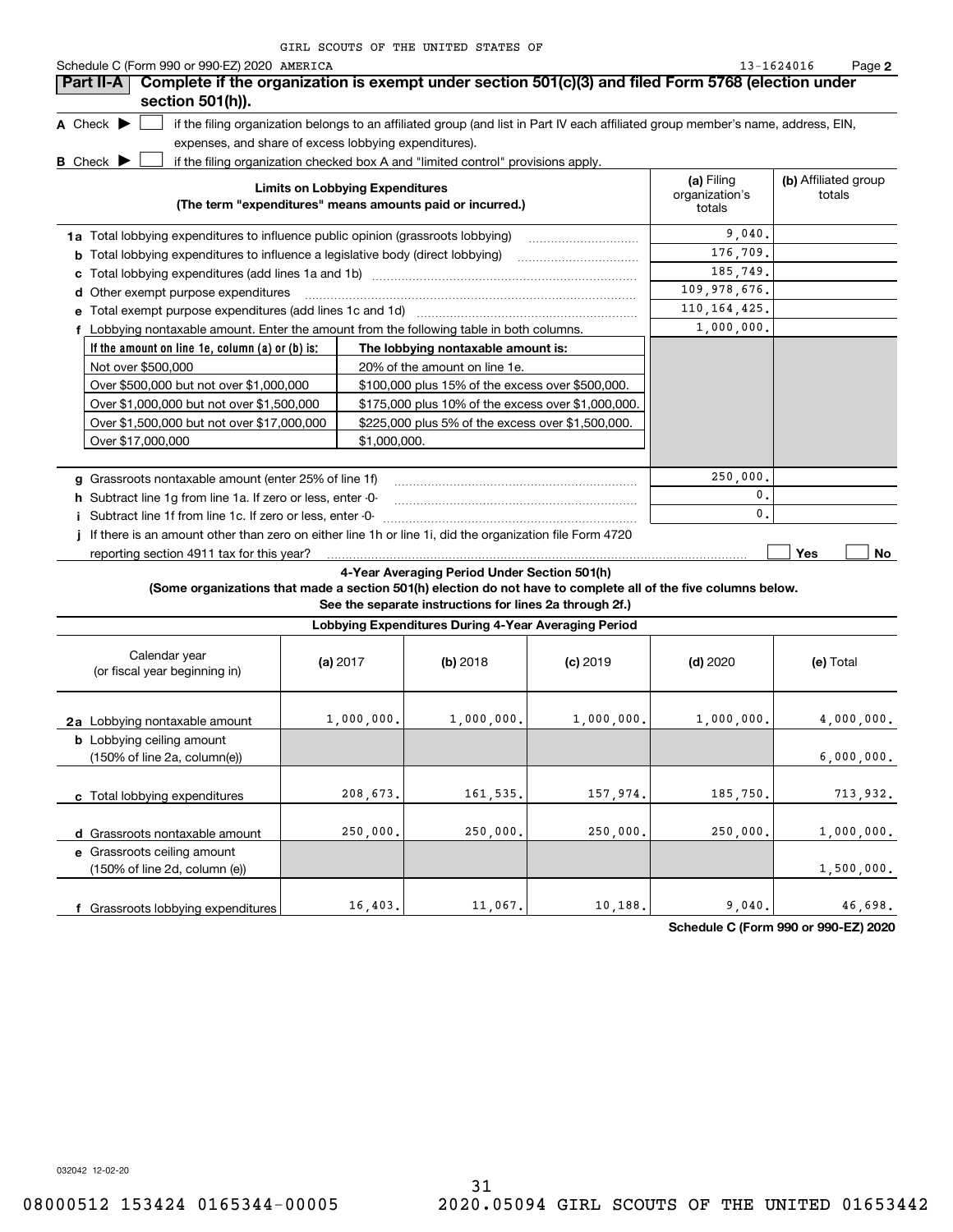### **Part II-B** Complete if the organization is exempt under section 501(c)(3) and has NOT filed Form 5768 **(election under section 501(h)).** 13-1624016

| For each "Yes" response on lines 1a through 1i below, provide in Part IV a detailed description<br>of the lobbying activity. |                                                                                                                                                                                                                                                  | (a)       |                | (b)    |    |  |  |  |  |
|------------------------------------------------------------------------------------------------------------------------------|--------------------------------------------------------------------------------------------------------------------------------------------------------------------------------------------------------------------------------------------------|-----------|----------------|--------|----|--|--|--|--|
|                                                                                                                              |                                                                                                                                                                                                                                                  | Yes<br>No |                | Amount |    |  |  |  |  |
| 1.                                                                                                                           | During the year, did the filing organization attempt to influence foreign, national, state, or<br>local legislation, including any attempt to influence public opinion on a legislative matter<br>or referendum, through the use of:             |           |                |        |    |  |  |  |  |
|                                                                                                                              | <b>b</b> Paid staff or management (include compensation in expenses reported on lines 1c through 1i)?                                                                                                                                            |           |                |        |    |  |  |  |  |
|                                                                                                                              |                                                                                                                                                                                                                                                  |           |                |        |    |  |  |  |  |
|                                                                                                                              | e Publications, or published or broadcast statements?                                                                                                                                                                                            |           |                |        |    |  |  |  |  |
|                                                                                                                              |                                                                                                                                                                                                                                                  |           |                |        |    |  |  |  |  |
|                                                                                                                              | g Direct contact with legislators, their staffs, government officials, or a legislative body?                                                                                                                                                    |           |                |        |    |  |  |  |  |
|                                                                                                                              | h Rallies, demonstrations, seminars, conventions, speeches, lectures, or any similar means?                                                                                                                                                      |           |                |        |    |  |  |  |  |
|                                                                                                                              |                                                                                                                                                                                                                                                  |           |                |        |    |  |  |  |  |
|                                                                                                                              |                                                                                                                                                                                                                                                  |           |                |        |    |  |  |  |  |
|                                                                                                                              | 2a Did the activities in line 1 cause the organization to be not described in section 501(c)(3)?                                                                                                                                                 |           |                |        |    |  |  |  |  |
|                                                                                                                              |                                                                                                                                                                                                                                                  |           |                |        |    |  |  |  |  |
|                                                                                                                              | c If "Yes," enter the amount of any tax incurred by organization managers under section 4912                                                                                                                                                     |           |                |        |    |  |  |  |  |
|                                                                                                                              | d If the filing organization incurred a section 4912 tax, did it file Form 4720 for this year?                                                                                                                                                   |           |                |        |    |  |  |  |  |
|                                                                                                                              | Complete if the organization is exempt under section 501(c)(4), section 501(c)(5), or section<br>Part III-A I<br>501(c)(6).                                                                                                                      |           |                |        |    |  |  |  |  |
|                                                                                                                              |                                                                                                                                                                                                                                                  |           |                | Yes    | No |  |  |  |  |
| 1                                                                                                                            | Were substantially all (90% or more) dues received nondeductible by members?                                                                                                                                                                     |           | $\mathbf{1}$   |        |    |  |  |  |  |
| 2                                                                                                                            | Did the organization make only in-house lobbying expenditures of \$2,000 or less?                                                                                                                                                                |           | $\overline{2}$ |        |    |  |  |  |  |
| 3                                                                                                                            | Did the organization agree to carry over lobbying and political campaign activity expenditures from the prior year?                                                                                                                              |           | 3              |        |    |  |  |  |  |
|                                                                                                                              | Part III-B Complete if the organization is exempt under section $501(c)(4)$ , section $501(c)(5)$ , or section<br>501(c)(6) and if either (a) BOTH Part III-A, lines 1 and 2, are answered "No" OR (b) Part III-A, line 3, is<br>answered "Yes." |           |                |        |    |  |  |  |  |
| 1                                                                                                                            | Dues, assessments and similar amounts from members [11] matter content to the state of the state of the state of the state of the state of the state of the state of the state of the state of the state of the state of the s                   |           | $\mathbf{1}$   |        |    |  |  |  |  |
| $\mathbf{2}$                                                                                                                 | Section 162(e) nondeductible lobbying and political expenditures (do not include amounts of political                                                                                                                                            |           |                |        |    |  |  |  |  |
|                                                                                                                              | expenses for which the section 527(f) tax was paid).                                                                                                                                                                                             |           |                |        |    |  |  |  |  |
|                                                                                                                              |                                                                                                                                                                                                                                                  |           | 2a             |        |    |  |  |  |  |
|                                                                                                                              | b Carryover from last year manufactured and content to content the content of the content of the content of the content of the content of the content of the content of the content of the content of the content of the conte                   |           | 2b             |        |    |  |  |  |  |
|                                                                                                                              |                                                                                                                                                                                                                                                  |           | 2c             |        |    |  |  |  |  |
| з                                                                                                                            | Aggregate amount reported in section 6033(e)(1)(A) notices of nondeductible section 162(e) dues                                                                                                                                                  |           | 3              |        |    |  |  |  |  |
| 4                                                                                                                            | If notices were sent and the amount on line 2c exceeds the amount on line 3, what portion of the excess                                                                                                                                          |           |                |        |    |  |  |  |  |
|                                                                                                                              | does the organization agree to carryover to the reasonable estimate of nondeductible lobbying and political                                                                                                                                      |           |                |        |    |  |  |  |  |
|                                                                                                                              |                                                                                                                                                                                                                                                  |           | 4              |        |    |  |  |  |  |
| 5                                                                                                                            |                                                                                                                                                                                                                                                  |           | 5              |        |    |  |  |  |  |
|                                                                                                                              | <b>Supplemental Information</b><br>∣Part IV ∣                                                                                                                                                                                                    |           |                |        |    |  |  |  |  |
|                                                                                                                              | dela the eleganizations resulting discriment LA Line di Deut LD, line A. Deut LO, line E. Deut H.A. (efficient morris light). Deut H.A. Jinger dieu                                                                                              |           |                |        |    |  |  |  |  |

Provide the descriptions required for Part I-A, line 1; Part I-B, line 4; Part I-C, line 5; Part II-A (affiliated group list); Part II-A, lines 1 and 2 (See instructions); and Part II-B, line 1. Also, complete this part for any additional information.

**Schedule C (Form 990 or 990-EZ) 2020**

032043 12-02-20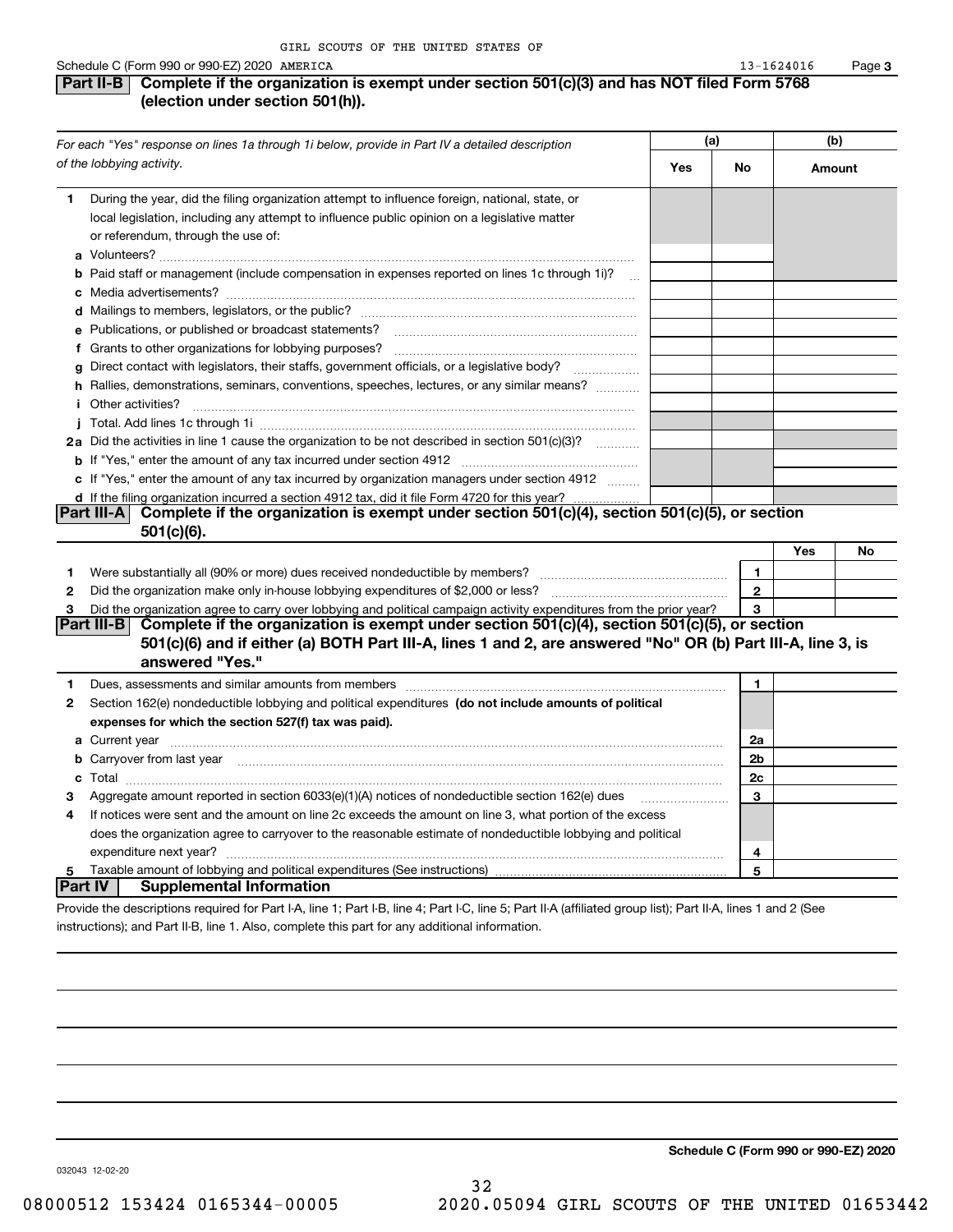|                                                        |                                                                                                                                         |                                                                                                                                      | <b>Supplemental Financial Statements</b>                                                                                                                                                                                      |                                                     | OMB No. 1545-0047                          |  |  |
|--------------------------------------------------------|-----------------------------------------------------------------------------------------------------------------------------------------|--------------------------------------------------------------------------------------------------------------------------------------|-------------------------------------------------------------------------------------------------------------------------------------------------------------------------------------------------------------------------------|-----------------------------------------------------|--------------------------------------------|--|--|
| <b>SCHEDULE D</b><br>(Form 990)                        |                                                                                                                                         | Complete if the organization answered "Yes" on Form 990,<br>Part IV, line 6, 7, 8, 9, 10, 11a, 11b, 11c, 11d, 11e, 11f, 12a, or 12b. |                                                                                                                                                                                                                               |                                                     |                                            |  |  |
| Department of the Treasury<br>Internal Revenue Service |                                                                                                                                         |                                                                                                                                      | Attach to Form 990.<br>Go to www.irs.gov/Form990 for instructions and the latest information.                                                                                                                                 |                                                     | <b>Open to Public</b><br><b>Inspection</b> |  |  |
| Name of the organization                               |                                                                                                                                         | GIRL SCOUTS OF THE UNITED STATES OF<br>AMERICA                                                                                       |                                                                                                                                                                                                                               | <b>Employer identification number</b><br>13-1624016 |                                            |  |  |
| Part I                                                 |                                                                                                                                         |                                                                                                                                      | Organizations Maintaining Donor Advised Funds or Other Similar Funds or Accounts. Complete if the                                                                                                                             |                                                     |                                            |  |  |
|                                                        |                                                                                                                                         | organization answered "Yes" on Form 990, Part IV, line 6.                                                                            |                                                                                                                                                                                                                               |                                                     |                                            |  |  |
|                                                        |                                                                                                                                         |                                                                                                                                      | (a) Donor advised funds                                                                                                                                                                                                       |                                                     | (b) Funds and other accounts               |  |  |
| 1                                                      |                                                                                                                                         |                                                                                                                                      |                                                                                                                                                                                                                               |                                                     |                                            |  |  |
| 2                                                      |                                                                                                                                         | Aggregate value of contributions to (during year)                                                                                    |                                                                                                                                                                                                                               |                                                     |                                            |  |  |
| 3                                                      |                                                                                                                                         |                                                                                                                                      | the control of the control of the control of the control of the control of the control of                                                                                                                                     |                                                     |                                            |  |  |
| 4                                                      |                                                                                                                                         |                                                                                                                                      |                                                                                                                                                                                                                               |                                                     |                                            |  |  |
| 5                                                      |                                                                                                                                         |                                                                                                                                      | Did the organization inform all donors and donor advisors in writing that the assets held in donor advised funds                                                                                                              |                                                     |                                            |  |  |
|                                                        |                                                                                                                                         |                                                                                                                                      |                                                                                                                                                                                                                               |                                                     | Yes<br>No                                  |  |  |
| 6                                                      |                                                                                                                                         |                                                                                                                                      | Did the organization inform all grantees, donors, and donor advisors in writing that grant funds can be used only                                                                                                             |                                                     |                                            |  |  |
|                                                        |                                                                                                                                         |                                                                                                                                      | for charitable purposes and not for the benefit of the donor or donor advisor, or for any other purpose conferring                                                                                                            |                                                     |                                            |  |  |
|                                                        | impermissible private benefit?                                                                                                          |                                                                                                                                      |                                                                                                                                                                                                                               |                                                     | Yes<br>No                                  |  |  |
| Part II                                                |                                                                                                                                         |                                                                                                                                      | Conservation Easements. Complete if the organization answered "Yes" on Form 990, Part IV, line 7.                                                                                                                             |                                                     |                                            |  |  |
| 1                                                      |                                                                                                                                         | Purpose(s) of conservation easements held by the organization (check all that apply).                                                |                                                                                                                                                                                                                               |                                                     |                                            |  |  |
|                                                        |                                                                                                                                         | Preservation of land for public use (for example, recreation or education)                                                           | Preservation of a historically important land area                                                                                                                                                                            |                                                     |                                            |  |  |
|                                                        | Protection of natural habitat                                                                                                           |                                                                                                                                      | Preservation of a certified historic structure                                                                                                                                                                                |                                                     |                                            |  |  |
|                                                        | Preservation of open space                                                                                                              |                                                                                                                                      |                                                                                                                                                                                                                               |                                                     |                                            |  |  |
| 2                                                      |                                                                                                                                         |                                                                                                                                      | Complete lines 2a through 2d if the organization held a qualified conservation contribution in the form of a conservation easement on the last                                                                                |                                                     |                                            |  |  |
|                                                        | day of the tax year.                                                                                                                    |                                                                                                                                      |                                                                                                                                                                                                                               |                                                     | Held at the End of the Tax Year            |  |  |
| а                                                      |                                                                                                                                         |                                                                                                                                      |                                                                                                                                                                                                                               | 2a                                                  |                                            |  |  |
| b                                                      |                                                                                                                                         | Total acreage restricted by conservation easements                                                                                   |                                                                                                                                                                                                                               | 2 <sub>b</sub>                                      |                                            |  |  |
| с                                                      |                                                                                                                                         |                                                                                                                                      | Number of conservation easements on a certified historic structure included in (a) manufacture included in (a)                                                                                                                | 2 <sub>c</sub>                                      |                                            |  |  |
| d                                                      |                                                                                                                                         |                                                                                                                                      | Number of conservation easements included in (c) acquired after 7/25/06, and not on a historic structure                                                                                                                      |                                                     |                                            |  |  |
|                                                        |                                                                                                                                         |                                                                                                                                      | listed in the National Register [11, 1200] [12] The National Register [11, 1200] [12] The National Register [11, 1200] [12] The National Register [11, 1200] [12] The National Register [11, 1200] [12] The National Register | 2d                                                  |                                            |  |  |
| 3                                                      |                                                                                                                                         |                                                                                                                                      | Number of conservation easements modified, transferred, released, extinguished, or terminated by the organization during the tax                                                                                              |                                                     |                                            |  |  |
|                                                        | year                                                                                                                                    |                                                                                                                                      |                                                                                                                                                                                                                               |                                                     |                                            |  |  |
| 4                                                      |                                                                                                                                         | Number of states where property subject to conservation easement is located                                                          |                                                                                                                                                                                                                               |                                                     |                                            |  |  |
| 5                                                      |                                                                                                                                         |                                                                                                                                      | Does the organization have a written policy regarding the periodic monitoring, inspection, handling of                                                                                                                        |                                                     |                                            |  |  |
|                                                        |                                                                                                                                         | violations, and enforcement of the conservation easements it holds?                                                                  |                                                                                                                                                                                                                               |                                                     | Yes<br><b>No</b>                           |  |  |
| 6                                                      |                                                                                                                                         |                                                                                                                                      | Staff and volunteer hours devoted to monitoring, inspecting, handling of violations, and enforcing conservation easements during the year                                                                                     |                                                     |                                            |  |  |
|                                                        |                                                                                                                                         |                                                                                                                                      |                                                                                                                                                                                                                               |                                                     |                                            |  |  |
| 7                                                      |                                                                                                                                         |                                                                                                                                      | Amount of expenses incurred in monitoring, inspecting, handling of violations, and enforcing conservation easements during the year                                                                                           |                                                     |                                            |  |  |
|                                                        | $\blacktriangleright$ \$                                                                                                                |                                                                                                                                      | Does each conservation easement reported on line 2(d) above satisfy the requirements of section 170(h)(4)(B)(i)                                                                                                               |                                                     |                                            |  |  |
| 8                                                      |                                                                                                                                         |                                                                                                                                      |                                                                                                                                                                                                                               |                                                     | Yes<br>No                                  |  |  |
| 9                                                      |                                                                                                                                         |                                                                                                                                      | In Part XIII, describe how the organization reports conservation easements in its revenue and expense statement and                                                                                                           |                                                     |                                            |  |  |
|                                                        |                                                                                                                                         |                                                                                                                                      | balance sheet, and include, if applicable, the text of the footnote to the organization's financial statements that describes the                                                                                             |                                                     |                                            |  |  |
|                                                        |                                                                                                                                         | organization's accounting for conservation easements.                                                                                |                                                                                                                                                                                                                               |                                                     |                                            |  |  |
|                                                        | Part III                                                                                                                                |                                                                                                                                      | Organizations Maintaining Collections of Art, Historical Treasures, or Other Similar Assets.                                                                                                                                  |                                                     |                                            |  |  |
|                                                        |                                                                                                                                         | Complete if the organization answered "Yes" on Form 990, Part IV, line 8.                                                            |                                                                                                                                                                                                                               |                                                     |                                            |  |  |
|                                                        |                                                                                                                                         |                                                                                                                                      | 1a If the organization elected, as permitted under FASB ASC 958, not to report in its revenue statement and balance sheet works                                                                                               |                                                     |                                            |  |  |
|                                                        |                                                                                                                                         |                                                                                                                                      | of art, historical treasures, or other similar assets held for public exhibition, education, or research in furtherance of public                                                                                             |                                                     |                                            |  |  |
|                                                        |                                                                                                                                         |                                                                                                                                      | service, provide in Part XIII the text of the footnote to its financial statements that describes these items.                                                                                                                |                                                     |                                            |  |  |
|                                                        |                                                                                                                                         |                                                                                                                                      | <b>b</b> If the organization elected, as permitted under FASB ASC 958, to report in its revenue statement and balance sheet works of                                                                                          |                                                     |                                            |  |  |
|                                                        | art, historical treasures, or other similar assets held for public exhibition, education, or research in furtherance of public service, |                                                                                                                                      |                                                                                                                                                                                                                               |                                                     |                                            |  |  |
|                                                        |                                                                                                                                         | provide the following amounts relating to these items:                                                                               |                                                                                                                                                                                                                               |                                                     |                                            |  |  |
|                                                        |                                                                                                                                         |                                                                                                                                      |                                                                                                                                                                                                                               |                                                     | $\triangleright$ \$                        |  |  |
|                                                        |                                                                                                                                         |                                                                                                                                      |                                                                                                                                                                                                                               |                                                     |                                            |  |  |
| 2                                                      |                                                                                                                                         |                                                                                                                                      | If the organization received or held works of art, historical treasures, or other similar assets for financial gain, provide                                                                                                  |                                                     |                                            |  |  |
|                                                        |                                                                                                                                         | the following amounts required to be reported under FASB ASC 958 relating to these items:                                            |                                                                                                                                                                                                                               |                                                     |                                            |  |  |
|                                                        |                                                                                                                                         |                                                                                                                                      | a Revenue included on Form 990, Part VIII, line 1 [2000] [2000] [2000] [2000] [3000] [3000] [3000] [3000] [3000                                                                                                               | - \$                                                |                                            |  |  |
|                                                        |                                                                                                                                         |                                                                                                                                      | b Assets included in Form 990, Part X [11] Marten and Martin Martin Marten and Martin Martin Martin Martin Mar                                                                                                                | $\blacktriangleright$ s                             |                                            |  |  |
|                                                        |                                                                                                                                         | LHA For Paperwork Reduction Act Notice, see the Instructions for Form 990.                                                           |                                                                                                                                                                                                                               |                                                     | Schedule D (Form 990) 2020                 |  |  |
|                                                        | 032051 12-01-20                                                                                                                         |                                                                                                                                      |                                                                                                                                                                                                                               |                                                     |                                            |  |  |

33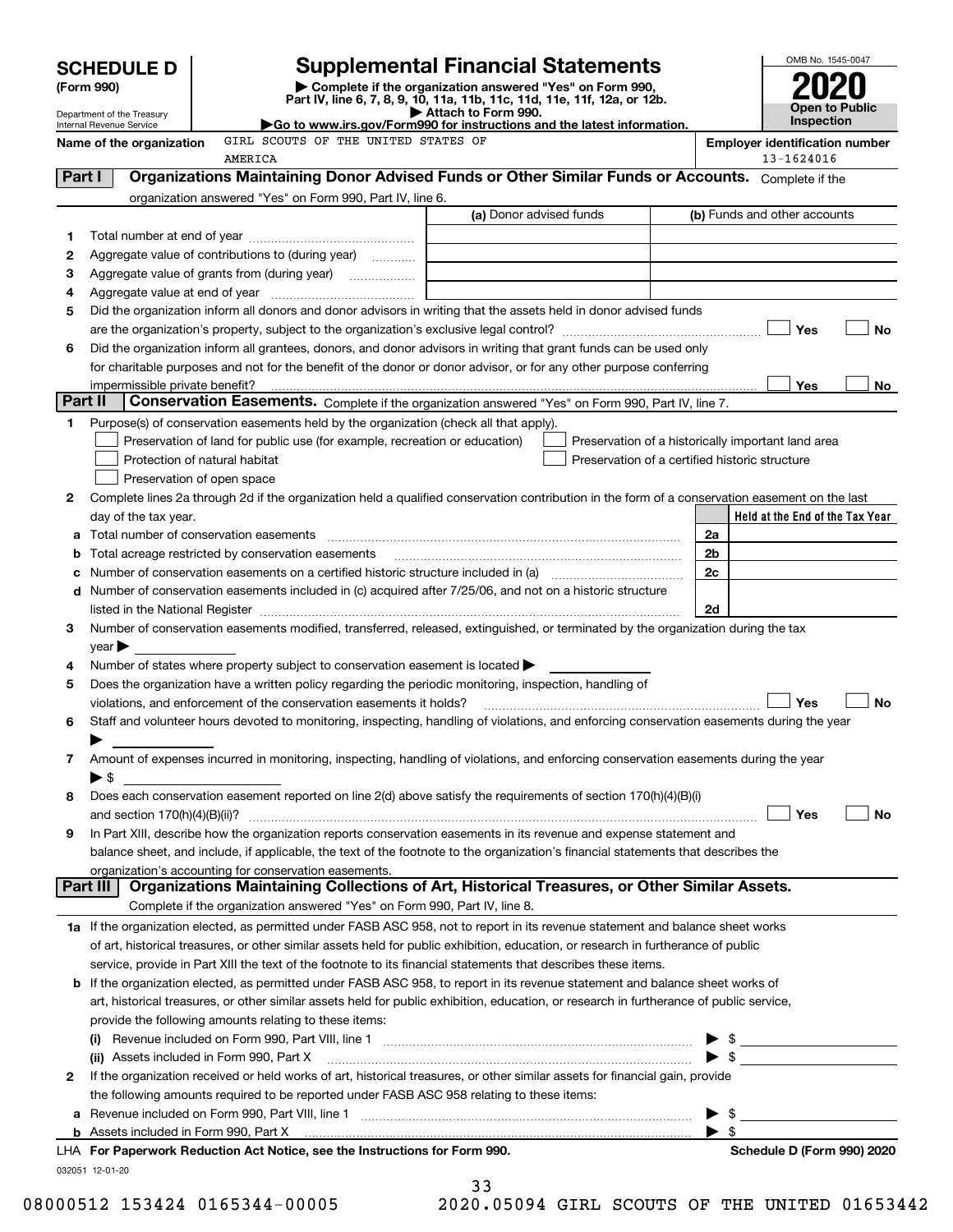| GIRL SCOUTS OF THE UNITED STATES OF |  |  |  |  |  |  |  |
|-------------------------------------|--|--|--|--|--|--|--|
|-------------------------------------|--|--|--|--|--|--|--|

|               | AMERICA<br>Schedule D (Form 990) 2020                                                                                                                                                                                         |                            |                           |                    |                 | 13-1624016           |                | Page 2              |  |  |  |
|---------------|-------------------------------------------------------------------------------------------------------------------------------------------------------------------------------------------------------------------------------|----------------------------|---------------------------|--------------------|-----------------|----------------------|----------------|---------------------|--|--|--|
|               | Organizations Maintaining Collections of Art, Historical Treasures, or Other Similar Assets (continued)<br>Part III                                                                                                           |                            |                           |                    |                 |                      |                |                     |  |  |  |
| З.            | Using the organization's acquisition, accession, and other records, check any of the following that make significant use of its                                                                                               |                            |                           |                    |                 |                      |                |                     |  |  |  |
|               | collection items (check all that apply):                                                                                                                                                                                      |                            |                           |                    |                 |                      |                |                     |  |  |  |
| a             | $X$ Public exhibition<br>Loan or exchange program<br>d                                                                                                                                                                        |                            |                           |                    |                 |                      |                |                     |  |  |  |
| b             | Other<br>Scholarly research<br>e                                                                                                                                                                                              |                            |                           |                    |                 |                      |                |                     |  |  |  |
| c             | $X$ Preservation for future generations                                                                                                                                                                                       |                            |                           |                    |                 |                      |                |                     |  |  |  |
| 4             | Provide a description of the organization's collections and explain how they further the organization's exempt purpose in Part XIII.                                                                                          |                            |                           |                    |                 |                      |                |                     |  |  |  |
| 5             | During the year, did the organization solicit or receive donations of art, historical treasures, or other similar assets                                                                                                      |                            |                           |                    |                 |                      |                |                     |  |  |  |
|               | X<br>Yes<br>No<br>Escrow and Custodial Arrangements. Complete if the organization answered "Yes" on Form 990, Part IV, line 9, or                                                                                             |                            |                           |                    |                 |                      |                |                     |  |  |  |
|               | <b>Part IV</b>                                                                                                                                                                                                                |                            |                           |                    |                 |                      |                |                     |  |  |  |
|               | reported an amount on Form 990, Part X, line 21.                                                                                                                                                                              |                            |                           |                    |                 |                      |                |                     |  |  |  |
|               | 1a Is the organization an agent, trustee, custodian or other intermediary for contributions or other assets not included                                                                                                      |                            |                           |                    |                 |                      |                |                     |  |  |  |
|               |                                                                                                                                                                                                                               |                            |                           |                    |                 |                      | Yes            | No                  |  |  |  |
|               | <b>b</b> If "Yes," explain the arrangement in Part XIII and complete the following table:                                                                                                                                     |                            |                           |                    |                 |                      |                |                     |  |  |  |
|               |                                                                                                                                                                                                                               |                            |                           |                    |                 |                      | Amount         |                     |  |  |  |
|               | c Beginning balance                                                                                                                                                                                                           |                            |                           |                    | 1c<br>1d        |                      |                |                     |  |  |  |
|               | e Distributions during the year manufactured and a control of the year manufactured and the year manufactured and the year manufactured and the year manufactured and the year manufactured and the year manufactured and the |                            |                           |                    | 1e              |                      |                |                     |  |  |  |
|               |                                                                                                                                                                                                                               |                            |                           |                    | 1f              |                      |                |                     |  |  |  |
|               | 2a Did the organization include an amount on Form 990, Part X, line 21, for escrow or custodial account liability?                                                                                                            |                            |                           |                    |                 |                      | Yes            | No                  |  |  |  |
|               | b If "Yes," explain the arrangement in Part XIII. Check here if the explanation has been provided on Part XIII                                                                                                                |                            |                           |                    |                 |                      |                |                     |  |  |  |
| <b>Part V</b> | Endowment Funds. Complete if the organization answered "Yes" on Form 990, Part IV, line 10.                                                                                                                                   |                            |                           |                    |                 |                      |                |                     |  |  |  |
|               |                                                                                                                                                                                                                               | (a) Current year           | (b) Prior year            | (c) Two years back |                 | (d) Three years back |                | (e) Four years back |  |  |  |
|               | 1a Beginning of year balance                                                                                                                                                                                                  | 177,963,000.               | 172,263,000.              | 171,261,000.       |                 | 162,607,000.         |                | 130,538,000.        |  |  |  |
|               |                                                                                                                                                                                                                               | 139,000.                   | 2,333,000.                | 1,259,090.         |                 | 3,935,000.           |                | 17,962,000.         |  |  |  |
|               | c Net investment earnings, gains, and losses                                                                                                                                                                                  | 43,492,000.                | 15,553,000.               | 7,929,000.         |                 | 11,520,000.          |                | 18,815,000.         |  |  |  |
|               |                                                                                                                                                                                                                               | 5,579,813.                 | 6,861,576.                | 1,859,000.         |                 | 1,031,000.           |                | 1,257,000.          |  |  |  |
|               | e Other expenditures for facilities                                                                                                                                                                                           |                            |                           |                    |                 |                      |                |                     |  |  |  |
|               | and programs                                                                                                                                                                                                                  | 9, 251, 187.               | 5,324,424.                | 6,327,090.         |                 | 5,770,000.           |                | 3,451,000.          |  |  |  |
|               | f Administrative expenses                                                                                                                                                                                                     |                            |                           |                    |                 |                      |                |                     |  |  |  |
|               | g End of year balance                                                                                                                                                                                                         | 206, 763, 000.             | 177,963,000. 172,263,000. |                    |                 | 171, 261, 000.       |                | 162,607,000.        |  |  |  |
| 2             | Provide the estimated percentage of the current year end balance (line 1g, column (a)) held as:                                                                                                                               |                            |                           |                    |                 |                      |                |                     |  |  |  |
|               | a Board designated or quasi-endowment >                                                                                                                                                                                       | 67.8300                    | %                         |                    |                 |                      |                |                     |  |  |  |
|               | 13,4900<br>Permanent endowment                                                                                                                                                                                                | %                          |                           |                    |                 |                      |                |                     |  |  |  |
|               | c Term endowment $\blacktriangleright$ 18.6800 %                                                                                                                                                                              |                            |                           |                    |                 |                      |                |                     |  |  |  |
|               | The percentages on lines 2a, 2b, and 2c should equal 100%.                                                                                                                                                                    |                            |                           |                    |                 |                      |                |                     |  |  |  |
|               | 3a Are there endowment funds not in the possession of the organization that are held and administered for the organization                                                                                                    |                            |                           |                    |                 |                      |                |                     |  |  |  |
|               | by:                                                                                                                                                                                                                           |                            |                           |                    |                 |                      |                | Yes<br>No           |  |  |  |
|               | (i)                                                                                                                                                                                                                           |                            |                           |                    |                 |                      | 3a(i)          | x<br>х              |  |  |  |
|               |                                                                                                                                                                                                                               |                            |                           |                    |                 |                      | 3a(ii)         |                     |  |  |  |
|               |                                                                                                                                                                                                                               |                            |                           |                    |                 |                      | 3b             |                     |  |  |  |
|               | Describe in Part XIII the intended uses of the organization's endowment funds.<br>Part VI   Land, Buildings, and Equipment.                                                                                                   |                            |                           |                    |                 |                      |                |                     |  |  |  |
|               | Complete if the organization answered "Yes" on Form 990, Part IV, line 11a. See Form 990, Part X, line 10.                                                                                                                    |                            |                           |                    |                 |                      |                |                     |  |  |  |
|               | Description of property                                                                                                                                                                                                       | (a) Cost or other          |                           | (b) Cost or other  | (c) Accumulated |                      | (d) Book value |                     |  |  |  |
|               |                                                                                                                                                                                                                               | basis (investment)         | basis (other)             |                    | depreciation    |                      |                |                     |  |  |  |
|               | 377,059.<br>377,059.                                                                                                                                                                                                          |                            |                           |                    |                 |                      |                |                     |  |  |  |
|               |                                                                                                                                                                                                                               | 37,849,123.<br>36,559,984. |                           |                    |                 | 1,289,139.           |                |                     |  |  |  |
|               |                                                                                                                                                                                                                               |                            |                           | 23,087,049.        | 4,784,327.      |                      |                | 18, 302, 722.       |  |  |  |
|               |                                                                                                                                                                                                                               |                            |                           | 9,053,880.         | 5,249,946.      |                      |                | 3,803,934.          |  |  |  |
|               |                                                                                                                                                                                                                               |                            |                           | 54,408,602.        | 30,458,292.     |                      |                | 23,950,310.         |  |  |  |
|               |                                                                                                                                                                                                                               |                            |                           |                    |                 | ▶                    |                | 47,723,164.         |  |  |  |

**Schedule D (Form 990) 2020**

032052 12-01-20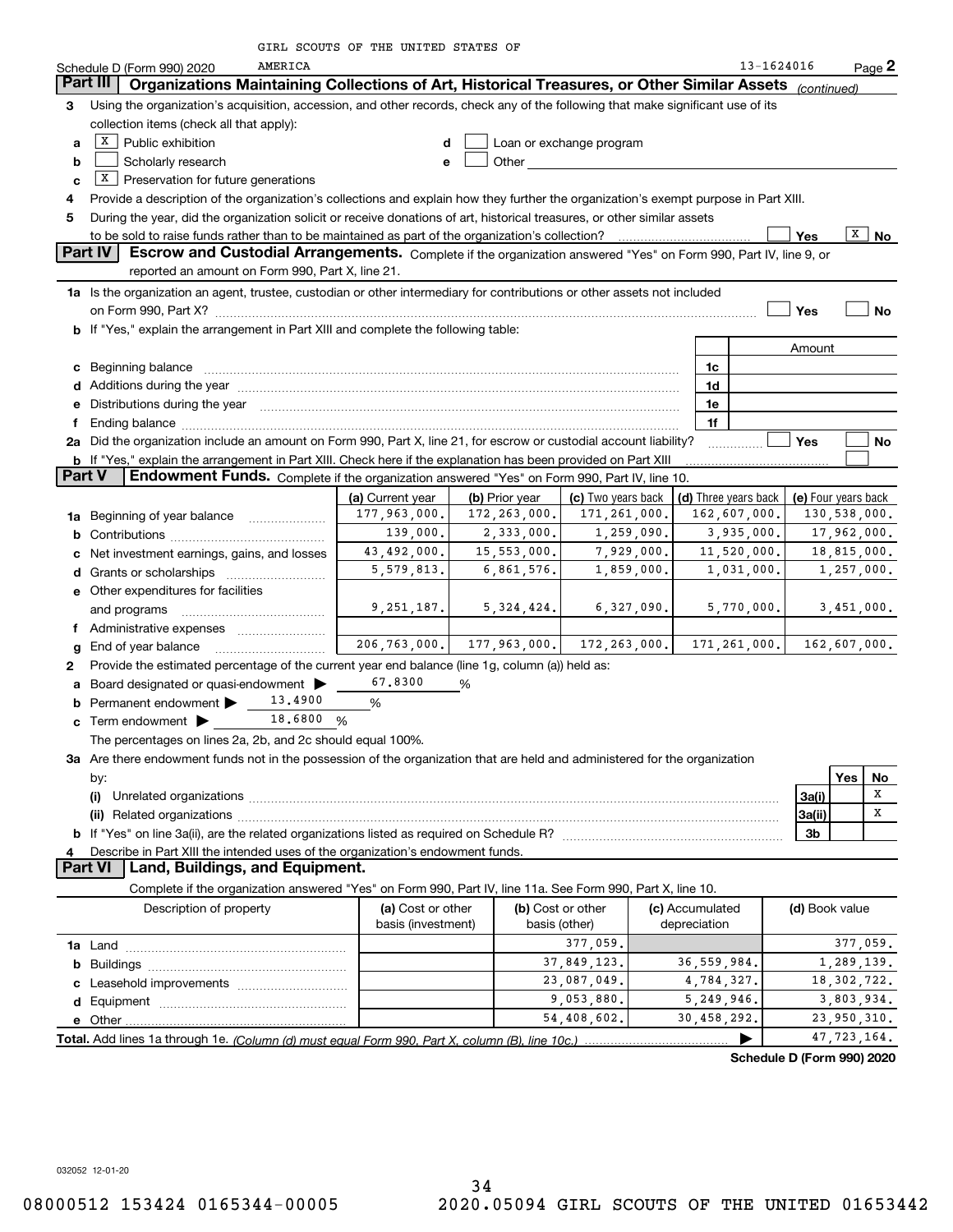Schedule D (Form 990) 2020 AMERICA 23-1624016 Page 3 13-1624016

# **Part VII Investments - Other Securities.**

AMERICA

Complete if the organization answered "Yes" on Form 990, Part IV, line 11b. See Form 990, Part X, line 12.

| (a) Description of security or category (including name of security)       | (b) Book value | (c) Method of valuation: Cost or end-of-year market value |
|----------------------------------------------------------------------------|----------------|-----------------------------------------------------------|
| (1) Financial derivatives                                                  |                |                                                           |
| (2) Closely held equity interests                                          |                |                                                           |
| (3) Other                                                                  |                |                                                           |
| PRIVATE EQUITY FUND<br>(A)                                                 | 24,013,979.    | END-OF-YEAR MARKET VALUE                                  |
| COMMON COLLECTIVE TRUST<br>(B)                                             | 14, 205, 074.  | END-OF-YEAR MARKET VALUE                                  |
| HEDGE FUND<br>(C)                                                          | 21, 144, 920.  | END-OF-YEAR MARKET VALUE                                  |
| REAL ESTATE<br>(D)                                                         | 7, 135, 933.   | END-OF-YEAR MARKET VALUE                                  |
| GLOBAL COMMINGLED<br>(E)                                                   | 18,637,105.    | END-OF-YEAR MARKET VALUE                                  |
| (F)                                                                        |                |                                                           |
| (G)                                                                        |                |                                                           |
| (H)                                                                        |                |                                                           |
| <b>Total.</b> (Col. (b) must equal Form 990, Part X, col. (B) line $12$ .) | 85, 137, 011.  |                                                           |

# **Part VIII Investments - Program Related.**

Complete if the organization answered "Yes" on Form 990, Part IV, line 11c. See Form 990, Part X, line 13.

| (a) Description of investment                                       | (b) Book value | (c) Method of valuation: Cost or end-of-year market value |
|---------------------------------------------------------------------|----------------|-----------------------------------------------------------|
| (1)                                                                 |                |                                                           |
| (2)                                                                 |                |                                                           |
| $\frac{1}{2}$                                                       |                |                                                           |
| (4)                                                                 |                |                                                           |
| $\frac{1}{2}$                                                       |                |                                                           |
| (6)                                                                 |                |                                                           |
| $\sqrt{(7)}$                                                        |                |                                                           |
| (8)                                                                 |                |                                                           |
| (9)                                                                 |                |                                                           |
| Total. (Col. (b) must equal Form 990, Part X, col. (B) line $13.$ ) |                |                                                           |

## **Part IX Other Assets.**

Complete if the organization answered "Yes" on Form 990, Part IV, line 11d. See Form 990, Part X, line 15.

| (a) Description                                                                                                                                                                                                                      | (b) Book value |
|--------------------------------------------------------------------------------------------------------------------------------------------------------------------------------------------------------------------------------------|----------------|
| (1)                                                                                                                                                                                                                                  |                |
| (2)                                                                                                                                                                                                                                  |                |
| (3)                                                                                                                                                                                                                                  |                |
| (4)                                                                                                                                                                                                                                  |                |
| (5)                                                                                                                                                                                                                                  |                |
| (6)                                                                                                                                                                                                                                  |                |
|                                                                                                                                                                                                                                      |                |
| (8)                                                                                                                                                                                                                                  |                |
| (9)                                                                                                                                                                                                                                  |                |
| Total. (Column (b) must equal Form 990, Part X, col. (B) line 15.) $\ldots$ $\ldots$ $\ldots$ $\ldots$ $\ldots$ $\ldots$ $\ldots$ $\ldots$ $\ldots$ $\ldots$ $\ldots$ $\ldots$ $\ldots$ $\ldots$ $\ldots$ $\ldots$ $\ldots$ $\ldots$ |                |

**Part X Other Liabilities.**

Complete if the organization answered "Yes" on Form 990, Part IV, line 11e or 11f. See Form 990, Part X, line 25.

| 1.                | (a) Description of liability | (b) Book value |
|-------------------|------------------------------|----------------|
|                   | (1) Federal income taxes     |                |
| (2)               | ACCRUED PENSION LIABILITY    | 4,461,131.     |
| (3)               | FUNDS HELD IN TRUST          | 641.473.       |
| (4)               |                              |                |
| $\frac{1}{2}$ (5) |                              |                |
| (6)               |                              |                |
| (7)               |                              |                |
| (8)               |                              |                |
| (9)               |                              |                |
|                   |                              | 5, 102, 604.   |

*(Column (b) must equal Form 990, Part X, col. (B) line 25.)* 

**2.**Liability for uncertain tax positions. In Part XIII, provide the text of the footnote to the organization's financial statements that reports the organization's liability for uncertain tax positions under FASB ASC 740. Check here if the text of the footnote has been provided in Part XIII  $\boxed{\mathbf{X}}$ 

**Schedule D (Form 990) 2020**

032053 12-01-20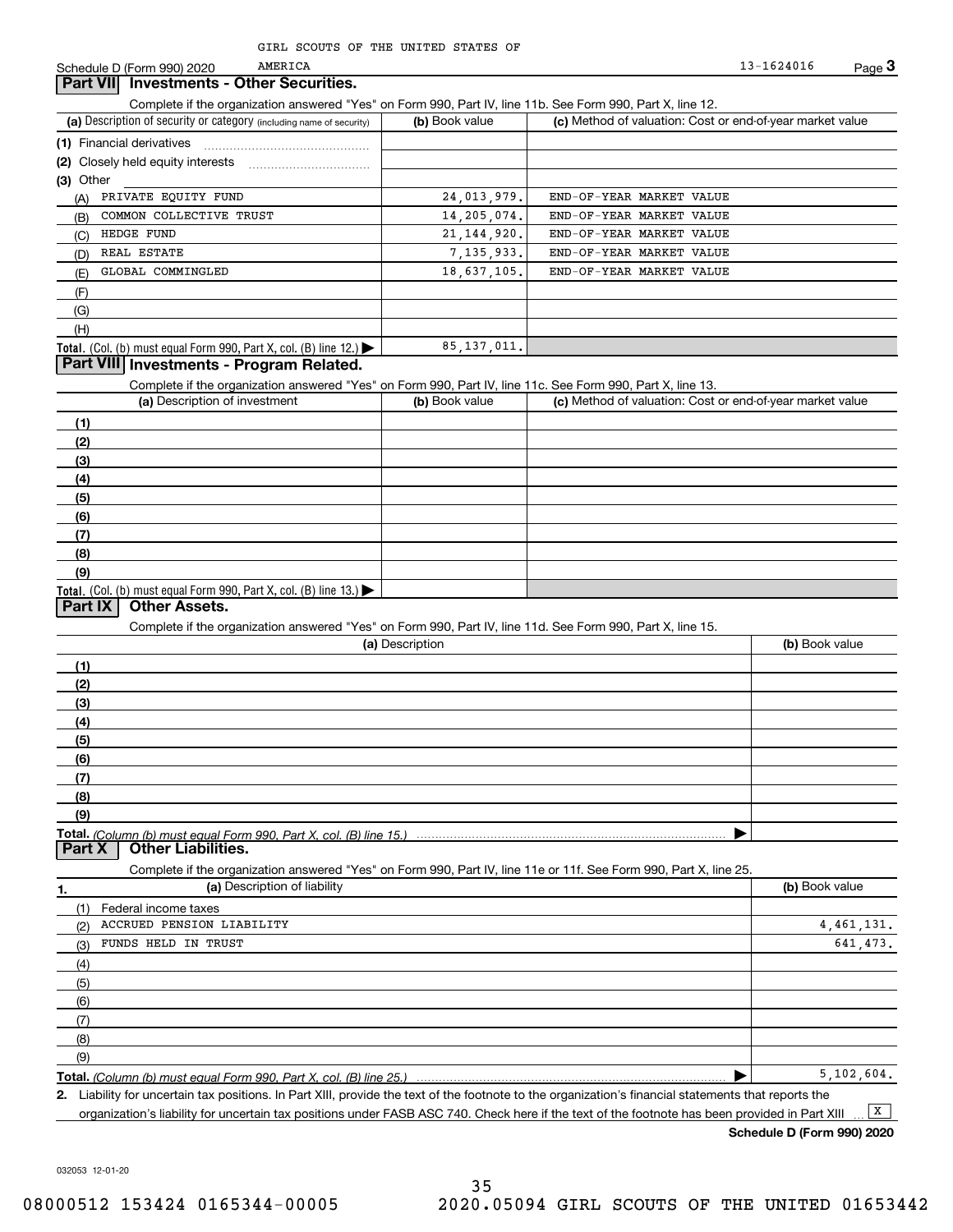| GIRL SCOUTS OF THE UNITED STATES OF |  |
|-------------------------------------|--|
|-------------------------------------|--|

|              |                                     | GIRL SCOUTS OF THE UNITED STATES OF                                                                                                                                                                                                           |                |             |              |                |
|--------------|-------------------------------------|-----------------------------------------------------------------------------------------------------------------------------------------------------------------------------------------------------------------------------------------------|----------------|-------------|--------------|----------------|
|              | Schedule D (Form 990) 2020          | AMERICA                                                                                                                                                                                                                                       |                |             | 13-1624016   | Page 4         |
|              | <b>Part XI</b>                      | Reconciliation of Revenue per Audited Financial Statements With Revenue per Return.                                                                                                                                                           |                |             |              |                |
|              |                                     | Complete if the organization answered "Yes" on Form 990, Part IV, line 12a.                                                                                                                                                                   |                |             |              |                |
| 1            |                                     | Total revenue, gains, and other support per audited financial statements                                                                                                                                                                      |                |             | 1.           | 151, 376, 761. |
| 2            |                                     | Amounts included on line 1 but not on Form 990, Part VIII, line 12:                                                                                                                                                                           |                |             |              |                |
| a            |                                     | Net unrealized gains (losses) on investments [11] matter contracts and the unrealized gains (losses) on investments                                                                                                                           | 2a             | 8,539,870.  |              |                |
| b            |                                     |                                                                                                                                                                                                                                               | 2 <sub>b</sub> | 2,494,401.  |              |                |
| с            |                                     |                                                                                                                                                                                                                                               | 2c             |             |              |                |
| d            |                                     | Other (Describe in Part XIII.) <b>COLOGIST: (2014)</b> (2014) <b>COLOGIST: (2014)</b> (2014) <b>COLOGIST: (2014)</b> (2014) (2014) (2014) (2014) (2014) (2014) (2014) (2014) (2014) (2014) (2014) (2014) (2014) (2014) (2014) (2014) (2014) ( | 2d             | 11,468,642. |              |                |
| e            | Add lines 2a through 2d             |                                                                                                                                                                                                                                               |                |             | <b>2e</b>    | 22,502,913.    |
| 3            |                                     |                                                                                                                                                                                                                                               |                |             | 3            | 128,873,848.   |
| 4            |                                     | Amounts included on Form 990, Part VIII, line 12, but not on line 1:                                                                                                                                                                          |                |             |              |                |
| a            |                                     | Investment expenses not included on Form 990, Part VIII, line 7b [1000000000000000000000000000000000                                                                                                                                          | 4a l           | 489,284.    |              |                |
|              |                                     | Other (Describe in Part XIII.) <b>Construction Contract Construction</b> Chemical Construction Chemical Chemical Chemical Chemical Chemical Chemical Chemical Chemical Chemical Chemical Chemical Chemical Chemical Chemical Chemic           | 4h             | 1,338,861.  |              |                |
|              | Add lines 4a and 4b                 |                                                                                                                                                                                                                                               |                |             | 4с           | 1,828,145.     |
| 5.           |                                     |                                                                                                                                                                                                                                               |                |             | 5            | 130,701,993.   |
|              |                                     | Part XII   Reconciliation of Expenses per Audited Financial Statements With Expenses per Return.                                                                                                                                              |                |             |              |                |
|              |                                     | Complete if the organization answered "Yes" on Form 990, Part IV, line 12a.                                                                                                                                                                   |                |             |              |                |
| 1            |                                     |                                                                                                                                                                                                                                               |                |             | $\mathbf{1}$ | 111,679,965.   |
| $\mathbf{2}$ |                                     | Amounts included on line 1 but not on Form 990, Part IX, line 25:                                                                                                                                                                             |                |             |              |                |
| a            |                                     |                                                                                                                                                                                                                                               | 2a             | 2,494,401.  |              |                |
|              |                                     |                                                                                                                                                                                                                                               | 2 <sub>b</sub> |             |              |                |
| c            |                                     |                                                                                                                                                                                                                                               | 2 <sub>c</sub> |             |              |                |
| d            |                                     |                                                                                                                                                                                                                                               | 2d             |             |              |                |
| е            |                                     | Add lines 2a through 2d <b>manufactures</b> in the contract of the contract of the contract of the contract of the contract of the contract of the contract of the contract of the contract of the contract of the contract of the            |                |             | 2e           | 2,494,401.     |
| З.           |                                     |                                                                                                                                                                                                                                               |                |             | 3            | 109,185,564.   |
| 4            |                                     | Amounts included on Form 990, Part IX, line 25, but not on line 1:                                                                                                                                                                            |                |             |              |                |
|              |                                     |                                                                                                                                                                                                                                               | 4a             | 489,284.    |              |                |
| b            | Other (Describe in Part XIII.)      |                                                                                                                                                                                                                                               | 4 <sub>b</sub> | 1,338,861.  |              |                |
|              | c Add lines 4a and 4b               |                                                                                                                                                                                                                                               |                |             | 4c           | 1,828,145.     |
|              |                                     |                                                                                                                                                                                                                                               |                |             | 5            | 111,013,709.   |
|              | Part XIII Supplemental Information. |                                                                                                                                                                                                                                               |                |             |              |                |

Provide the descriptions required for Part II, lines 3, 5, and 9; Part III, lines 1a and 4; Part IV, lines 1b and 2b; Part V, line 4; Part X, line 2; Part XI, lines 2d and 4b; and Part XII, lines 2d and 4b. Also complete this part to provide any additional information.

36

PART III, LINE 4:

ORGANIZATION IS MAINTAINING COLLECTIONS OF ART, HISTORICAL TREASURES, OR

OTHER SIMILAR ASSETS.

GIRL SCOUTS OF THE USA OWNS UNIQUE COLLECTIONS AND PLACES - JULIETTE

GORDON LOW BIRTHPLACE, HEADQUARTERS, AND THE EDITH MACY CONFERENCE CENTER

THAT SERVE AS A BRIDGE BETWEEN ITS RICH HISTORY AND THE 21ST CENTURY,

ALL TO SUPPORT THE ORGANIZATION'S MISSION TO "GROW GIRLS OF COURAGE,

CONFIDENCE, AND CHARACTER TO MAKE THE WORLD A BETTER PLACE." THEY OFFER

ENGAGING, RELEVANT, AND INNOVATIVE EXPERIENCES FOR GIRLS AND ADULTS,

WELCOMING MORE THAN 100,000 VISITORS ANNUALLY FROM AROUND THE NATION AND

WORLD, AND INCLUDE OVER 400 ACRES AND 40+ ROOFED STRUCTURES, AND

ENCOMPASSING A SIGNIFICANT CURATORIAL AND ARCHIVAL COLLECTION DOCUMENTING

032054 12-01-20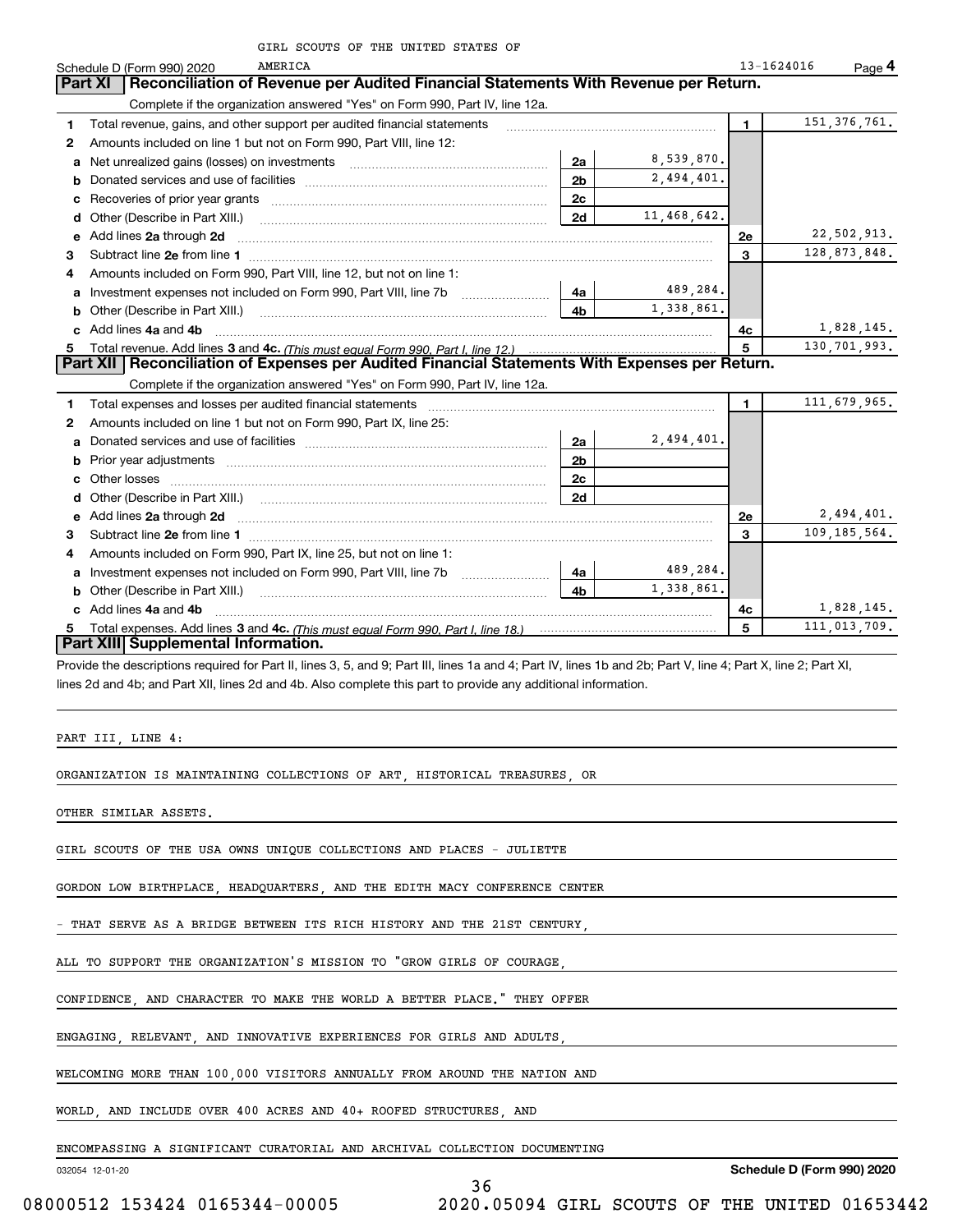Schedule D (Form 990) 2020

# *(continued)* **Part XIII Supplemental Information**

AND ILLUSTRATING THE HISTORY OF THE WORLD'S LARGEST EXTANT FEMALE-LED

**AMERICA** 

ORGANIZATION FOR GIRLS.

THE JULIETTE GORDON LOW BIRTHPLACE ("BIRTHPLACE"), LISTED ON THE NATIONAL

REGISTER AND A CONTRIBUTING SITE TO A NATIONAL HISTORIC LANDMARK DISTRICT,

IS LOCATED IN SAVANNAH, GA. PERHAPS THE ONLY HOUSE MUSEUM IN THE NATION

CREATED SPECIFICALLY FOR GIRLS TO ENJOY, GROW, AND LEARN, IT ATTRACTS

ANNUALLY APPROXIMATELY 40,000 VISITORS - MEN, WOMEN, AND YOUTH ALIKE.

JULIETTE GORDON LOW WAS BORN IN THE HOUSE IN 1860, AND SHE LIVED IN AND

VISITED IT THROUGHOUT HER LIFE, INCLUDING WHEN SHE FOUNDED GIRL SCOUTS

THERE IN 1912. AS A RESULT OF THE PANDEMIC, AND A RENOVATION, THE

BIRTHPLACE WAS FORCED TO CLOSE FROM MARCH 2020-MARCH 2021.

THE \$3.5 MILLION RENOVATION OF THE BUILDINGS AND GARDEN MODERNIZED THE

VISITOR SERVICES EXPERIENCE, INCREASED ACCESSIBILITY, AND CREATED SPACES

TO ACCOMMODATE NEW REVENUE STREAM OPPORTUNITIES. THE BUILDINGS ON THE

PROPERTY NOW OPERATE AS A HISTORIC CAMPUS, INSTEAD OF INDIVIDUAL

BUILDINGS. THE OUTBUILDINGS WERE UPDATED TO HOUSE A MODERN TICKETING

CENTER, A MUSEUM STORE, AND PROGRAM SPACES. A MODERN STRUCTURE WITH AN

ELEVATOR NOW CONNECTS THE TWO HISTORIC OUTBUILDINGS. IN THE MAIN HOUSE,

THE BASEMENT LEVEL WAS UPDATED WITH A NEW ORIENTATION GALLERY FEATURING

HISTORIC PHOTOGRAPHS AND CONTENT, PROGRAM SPACE, AND ACCESSIBLE RESTROOMS.

ADDITIONALLY, CHANGES TO THE GARDEN CREATED ACCESSIBLE SPACE FOR GIRL

SCOUT CEREMONIES AND BIRTHPLACE EVENTS.

THE BIRTHPLACE HAS SINCE REOPENED TO THE PUBLIC, OFFERS EXTENSIVE GIRL

SCOUT PROGRAMMING, COLLABORATES WITH THE LOCAL HISTORIC GEORGIA COUNCIL,

AND IS A LEADING CULTURAL INSTITUTION IN SAVANNAH. FOR MORE INFORMATION,

**Schedule D (Form 990) 2020**

032055 12-01-20

37 08000512 153424 0165344-00005 2020.05094 GIRL SCOUTS OF THE UNITED 01653442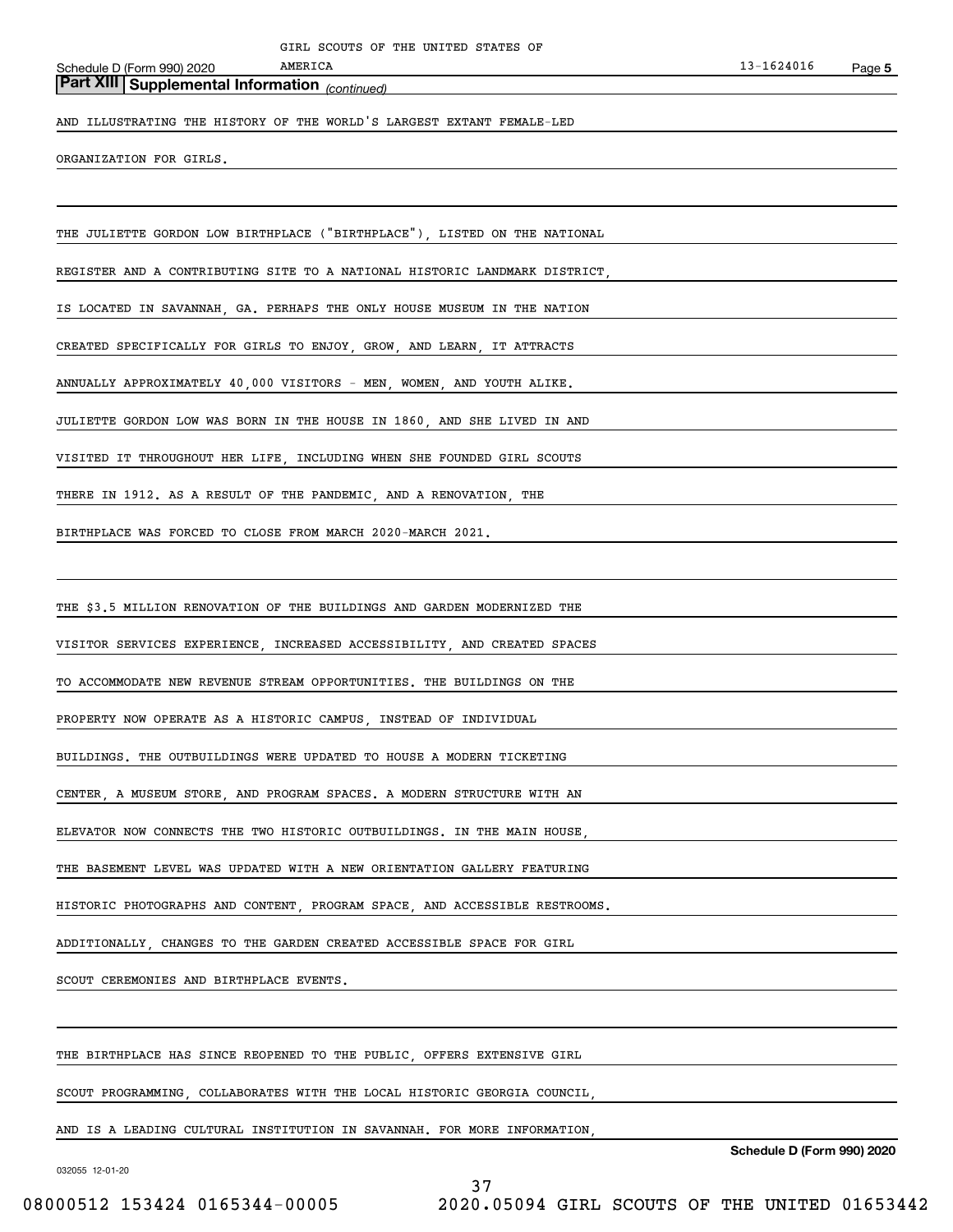*(continued)* **Part XIII Supplemental Information** 

PLEASE SEE

HTTPS://WWW.JULIETTEGORDONLOWBIRTHPLACE.ORG/EN/EXPLORE/WHAT-WILL-I-SEE-.HT

ML

THE EDITH MACY CONFERENCE CENTER ("EMCC"), LOCATED IN BRIARCLIFF MANOR, WESTCHESTER COUNTY, NEW YORK, IS A 400+ ACRE CULTURAL ASSET OF GSUSA THAT SERVES AS A CONVENING PLACE FOR GIRL SCOUT MEETINGS AND TRAININGS AND ALSO AS A CONFERENCE CENTER FOR OTHER CLIENTELE. V. EVERIT MACY DONATED THE ORIGINAL 200-ACRE CORE OF EMCC IN 1925 IN MEMORY OF HIS WIFE, EDITH CARPENTER MACY, THE CHAIRWOMAN OF THE GIRL SCOUTS OF THE USA NATIONAL BOARD FROM 1919 TO 1925. COMBINED WITH 1920 CAMP ANDREE - DONATED TO GIRL SCOUTS BY SENATOR AND MRS. WILLIAM A. CLARK IN MEMORY OF THEIR DAUGHTER, ANDREE, WHO DIED AT THE AGE OF 16 - EMCC ENCOMPASSES A LAKE (AND DAM SYSTEM), WALKING TRAILS, WOODLANDS, WETLANDS, AND OTHER TOPOGRAPHIES THAT STRADDLE VARIOUS TOWNSHIP AND SCHOOL DISTRICT BOUNDARIES, AND MORE THAN 40 ROOFED STRUCTURES, SOME OF WHICH EMBODY SIGNIFICANT HISTORICAL ATTRIBUTES, SUCH AS THE MAGNIFICENT GREAT HALL, DESIGNED BY JAMES YARDLEY RIPPEN, ARCHITECT OF THE FIRST PRESIDENTIAL RETREAT, RAPIDAN, BUILT FOR PRESIDENT AND MRS. HENRY HOOVER. THE EMCC CONFERENCE FACILITIES, BUILT IN 1982, INCLUDE 54 SLEEPING ROOMS, VARIOUS MEETING SPACES, A 200-SEAT AUDITORIUM, AND A SMALL RESTAURANT. SINCE 1999, GSUSA HAS OUTSOURCED THE MANAGEMENT OF EMCC TO BENCHMARK HOSPITALITY INTERNATIONAL, A GLOBAL HOTEL, RESORT, AND CONFERENCE CENTER MANAGING AND MARKETING FIRM. THE COLLECTION OF THE GIRL SCOUTS OF THE USA ("COLLECTION") REFLECTS THE HISTORY OF THE OLDEST AND LARGEST EXTANT WOMEN-LED ORGANIZATION IN THE UNITED STATES, AND THUS IS A WINDOW INTO THE ROLE AND AGENCY OF WOMEN FROM

38

SOME OF THE EARLIEST DAYS IN OUR COUNTRY'S HISTORY TO THE PRESENT.

032055 12-01-20

**Schedule D (Form 990) 2020**

08000512 153424 0165344-00005 2020.05094 GIRL SCOUTS OF THE UNITED 01653442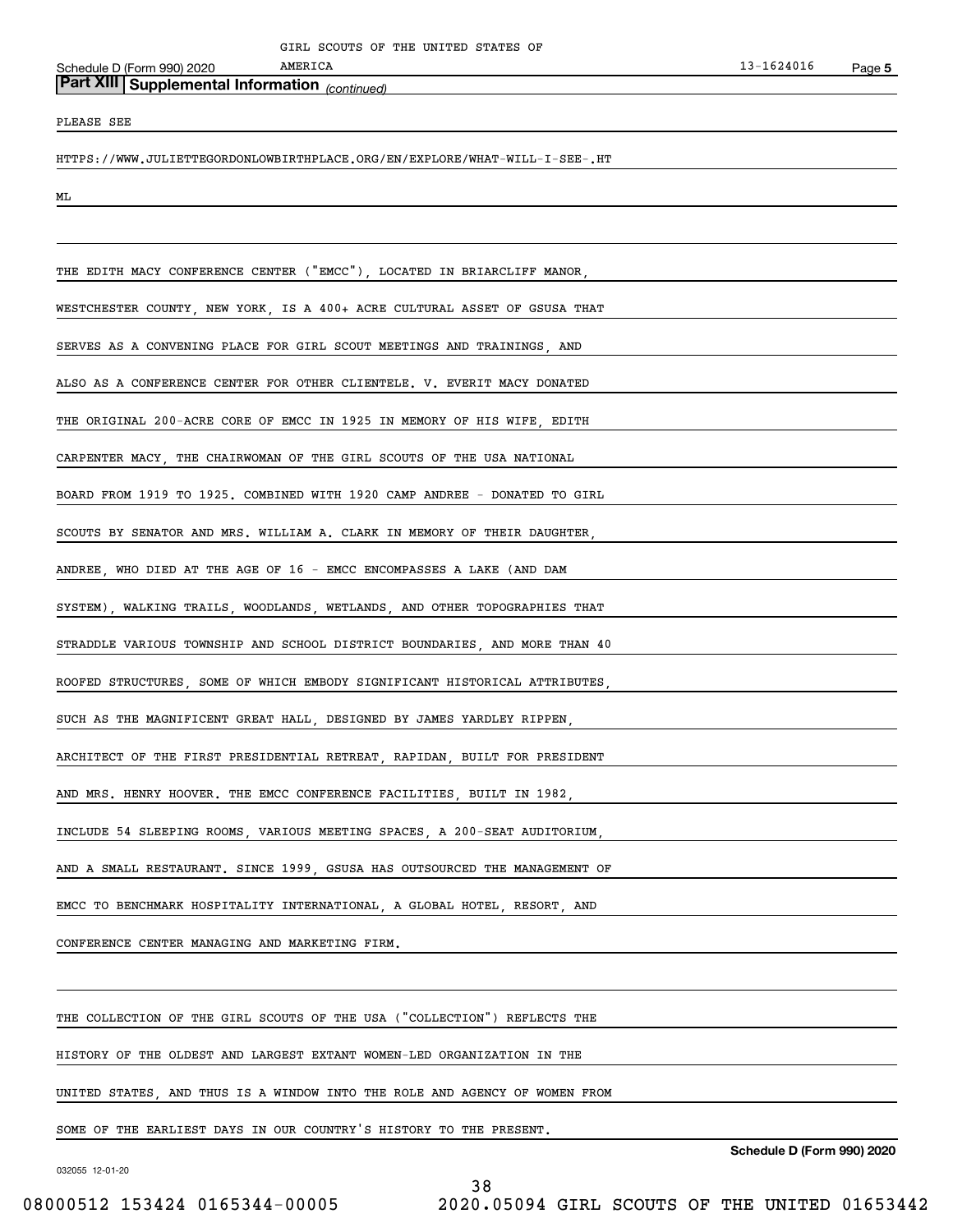# *(continued)* **Part XIII Supplemental Information**

| IT SPANS CENTURIES, GENRES, AND STYLES, AND INCLUDES CORPORATE RECORDS,   |
|---------------------------------------------------------------------------|
| PERSONAL WRITINGS, EPHEMERA, MEDIA, SCRAPBOOKS, FINE AND DECORATIVE ARTS, |
| FARM AND CAMP EQUIPMENT, FURNISHINGS, TEXTILES, SCULPTURE, JEWELRY,       |
| SILVER, INTERNATIONAL GIFTS, PRODUCT AND MEMORABILIA, AWARDS AND          |
| RECOGNITIONS, AND GIRL SCOUT UNIFORMS, BADGES, AND INSIGNIA, AS WELL AS   |
| PERSONAL LETTERS AND WRITINGS OF JULIETTE GORDON LOW, GSUSA FOUNDER, AND  |
| LOU HENRY HOOVER, WIFE OF PRESIDENT HERBERT HOOVER AND TWICE NATIONAL     |
| PRESIDENT OF GIRL SCOUTS. A WIDE VARIETY OF ARTISTS, CRAFTSPEOPLE, AND    |
| MANUFACTURERS ARE REPRESENTED, INCLUDING SAUL BELLOWS, CARTIER, LYDIA     |
| FIELDING EMMET, ROY HALSTON, FRIDA HANSEN, GEORGE PETER ALEXANDER HEALY.  |
| ALFRED JONNIAUX, JAMES YARDLEY RIPPIN, W. & J. SLOANE, AND LOUIS COMFORT  |
| TIFFANY. THE COLLECTION IS LOCATED AT NATIONAL HEADQUARTERS, THE EDITH    |
| MACY CONFERENCE CENTER, AND THE JULIETTE GORDON LOW BIRTHPLACE, AND IS    |
| AVAILABLE FOR RESEARCH BY APPOINTMENT IN BOTH NEW YORK AND GEORGIA.       |
|                                                                           |

PART V, LINE 4:

ENDOWMENT FUNDS

THE INTENDED USE OF THE ORGANIZATION'S ENDOWMENT FUNDS IS TO DEVELOP,

SUPPORT, AND EXTEND THE GIRL SCOUT MOVEMENT.

PART VI, LINE 1E:

THE AMOUNTS SHOWN AS "OTHER" REPRESENT SOFTWARE DEVELOPMENT COSTS.

### PART X, LINE 2:

THE ORGANIZATION FOLLOWS GUIDANCE THAT CLARIFIES THE ACCOUNTING FOR

UNCERTAINTY IN TAX POSITIONS TAKEN OR EXPECTED TO BE TAKEN IN A TAX

RETURN, INCLUDING ISSUES RELATING TO FINANCIAL STATEMENT RECOGNITION AND

032055 12-01-20

**Schedule D (Form 990) 2020**

39 08000512 153424 0165344-00005 2020.05094 GIRL SCOUTS OF THE UNITED 01653442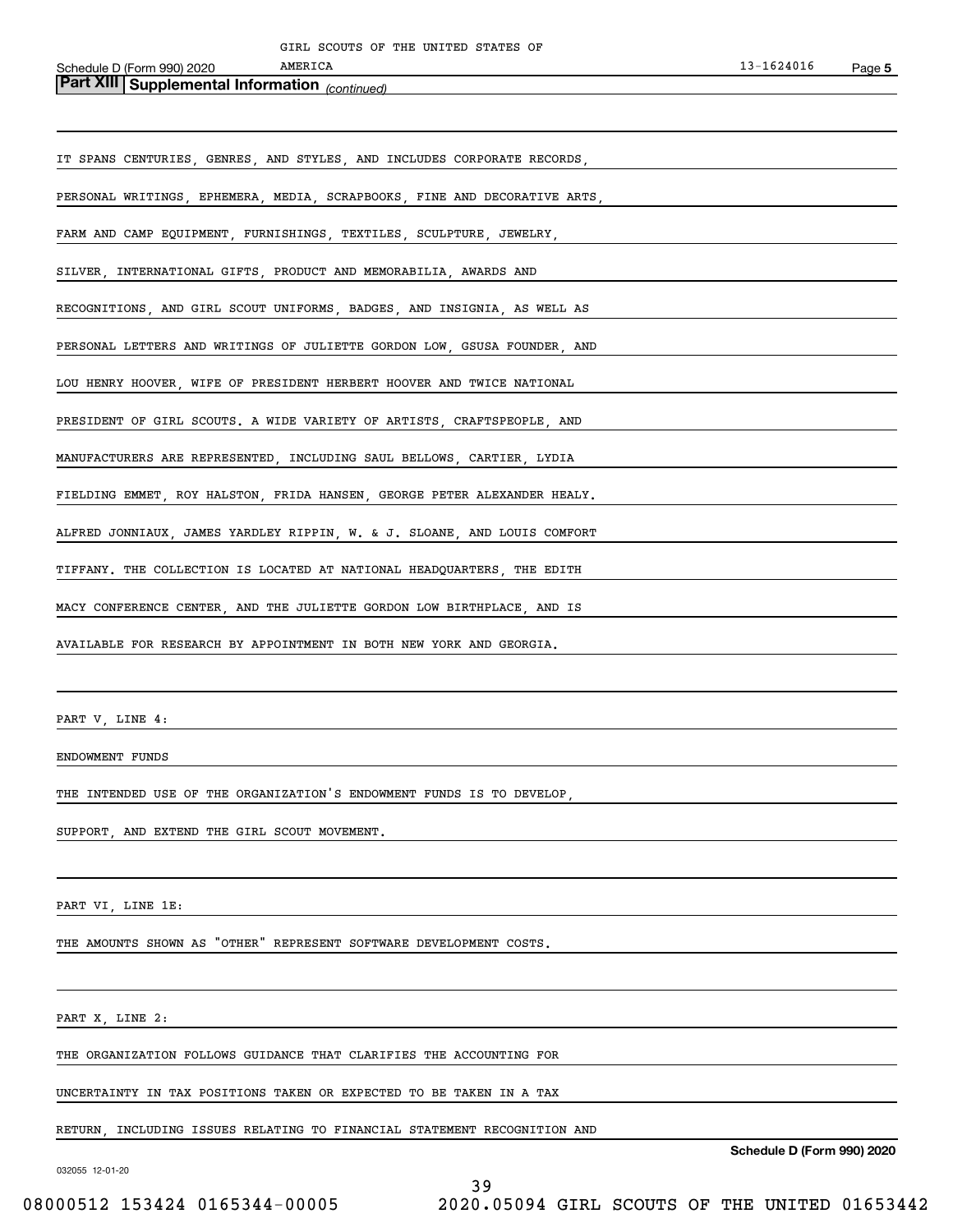*(continued)* **Part XIII Supplemental Information**  Schedule D (Form 990) 2020 MEASUREMENT. THIS STANDARD PROVIDES THAT THE TAX EFFECTS FROM AN UNCERTAIN TAX POSITION CAN BE RECOGNIZED IN THE CONSOLIDATED FINANCIAL STATEMENTS ONLY IF THE POSITION IS "MORE-LIKELY-THAN-NOT" TO BE SUSTAINED IF THE POSITION WERE TO BE CHALLENGED BY A TAXING AUTHORITY. THE STANDARD ALSO PROVIDES GUIDANCE ON MEASUREMENT, CLASSIFICATION, INTEREST AND PENALTIES, AND DISCLOSURE AND HAD NO MATERIAL IMPACT ON THE ACCOMPANYING CONSOLIDATED FINANCIAL STATEMENTS. THE ORGANIZATION HAS PROCESSES PRESENTLY IN PLACE TO ENSURE THE MAINTENANCE OF ITS TAX-EXEMPT STATUS; TO IDENTIFY AND REPORT UNRELATED INCOME; TO DETERMINE ITS FILING AND TAX OBLIGATIONS IN JURISDICTIONS FOR WHICH IT HAS NEXUS; AND TO IDENTIFY AND EVALUATE OTHER MATTERS THAT MAY BE CONSIDERED TAX POSITIONS. PART XI, LINE 2D - OTHER ADJUSTMENTS: PENSION RELATED GAIN 10,846,561. PENSION COSTS OTHER THAN NET PERIODIC PENSION COST 521,570. CHANGE IN VALUE OF CHARITABLE GIFT ANNUITY 60,777. CHANGE IN VALUE OF DEFERRED GIFTS 39,734. TOTAL TO SCHEDULE D, PART XI, LINE 2D 11,468,642. **AMERICA** GIRL SCOUTS OF THE UNITED STATES OF

PART XI, LINE 4B - OTHER ADJUSTMENTS: COMMISSION EXPENSE ON ROYALTIES 1,250,734. COMMISSION EXPENSE ON ADVERTISING REVENUE 88,127. TOTAL TO SCHEDULE D, PART XI, LINE 4B 1,338,861. PART XII, LINE 4B - OTHER ADJUSTMENTS:

| COMMISSION EXPENSE ON ROYALTIES           | 1,250,734. |
|-------------------------------------------|------------|
|                                           |            |
| COMMISSION EXPENSE ON ADVERTISING REVENUE | 88.127.    |
|                                           |            |
| TOTAL TO SCHEDULE D. PART XII. LINE 4B    | 1,338,861. |
|                                           |            |

032055 12-01-20

**Schedule D (Form 990) 2020**

08000512 153424 0165344-00005 2020.05094 GIRL SCOUTS OF THE UNITED 01653442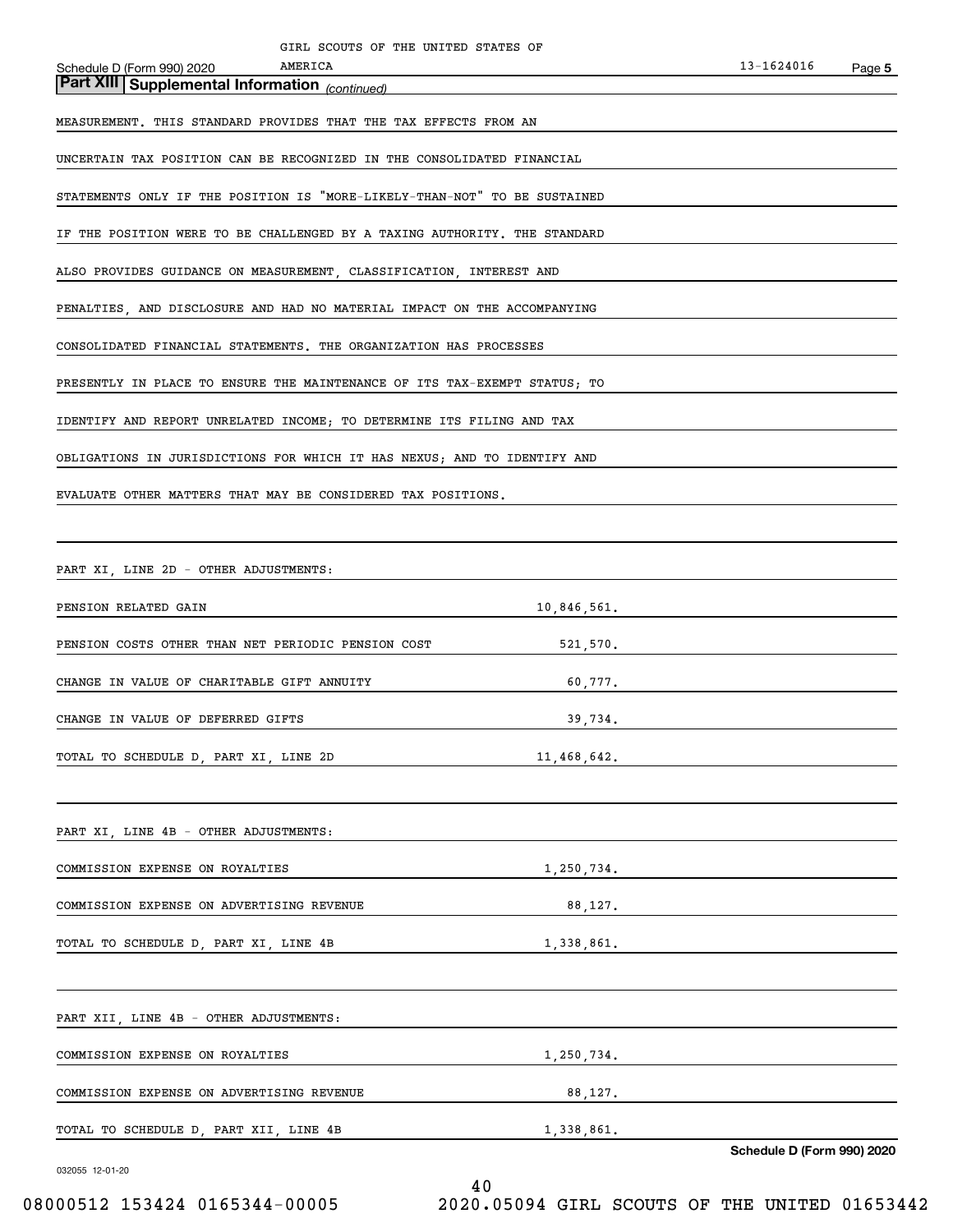| Department of the Treasury                |                              |                            | Attach to Form 990.                                                                                                                                                                                                                                  |            |                                                       | <b>Open to Public</b>                 |
|-------------------------------------------|------------------------------|----------------------------|------------------------------------------------------------------------------------------------------------------------------------------------------------------------------------------------------------------------------------------------------|------------|-------------------------------------------------------|---------------------------------------|
| Internal Revenue Service                  |                              |                            | ► Go to www.irs.gov/Form990 for instructions and the latest information.                                                                                                                                                                             |            |                                                       | Inspection                            |
| Name of the organization                  |                              |                            |                                                                                                                                                                                                                                                      |            |                                                       | <b>Employer identification number</b> |
| GIRL SCOUTS OF THE UNITED STATES OF       |                              |                            |                                                                                                                                                                                                                                                      |            |                                                       |                                       |
| AMERICA                                   |                              |                            |                                                                                                                                                                                                                                                      |            | 13-1624016                                            |                                       |
| Part I                                    |                              |                            | General Information on Activities Outside the United States. Complete if the organization answered "Yes" on                                                                                                                                          |            |                                                       |                                       |
| 1                                         | Form 990, Part IV, line 14b. |                            |                                                                                                                                                                                                                                                      |            |                                                       |                                       |
|                                           |                              |                            | For grantmakers. Does the organization maintain records to substantiate the amount of its grants and other assistance,<br>the grantees' eligibility for the grants or assistance, and the selection criteria used to award the grants or assistance? |            |                                                       | $\boxed{\texttt{X}}$ Yes<br><b>No</b> |
|                                           |                              |                            |                                                                                                                                                                                                                                                      |            |                                                       |                                       |
| 2                                         |                              |                            | For grantmakers. Describe in Part V the organization's procedures for monitoring the use of its grants and other assistance outside the                                                                                                              |            |                                                       |                                       |
| United States.                            |                              |                            |                                                                                                                                                                                                                                                      |            |                                                       |                                       |
| 3.                                        |                              |                            | Activities per Region. (The following Part I, line 3 table can be duplicated if additional space is needed.)                                                                                                                                         |            |                                                       |                                       |
| (a) Region                                | (b) Number of                | (c) Number of              | (d) Activities conducted in the region                                                                                                                                                                                                               |            | (e) If activity listed in (d)                         | (f) Total                             |
|                                           | offices                      | employees,<br>agents, and  | (by type) (such as, fundraising, pro-                                                                                                                                                                                                                |            | is a program service,                                 | expenditures<br>for and               |
|                                           | in the region                | independent<br>contractors | gram services, investments, grants to<br>recipients located in the region)                                                                                                                                                                           |            | describe specific type<br>of service(s) in the region | investments                           |
|                                           |                              | in the region              |                                                                                                                                                                                                                                                      |            |                                                       | in the region                         |
|                                           |                              |                            |                                                                                                                                                                                                                                                      |            |                                                       |                                       |
|                                           |                              |                            |                                                                                                                                                                                                                                                      |            |                                                       |                                       |
| EUROPE (INCLUDING<br>ICELAND & GREENLAND) | 0                            | 8                          | PROGRAM SERVICES                                                                                                                                                                                                                                     | SEE PART V |                                                       | 883,877.                              |
|                                           |                              |                            |                                                                                                                                                                                                                                                      |            |                                                       |                                       |
|                                           |                              |                            |                                                                                                                                                                                                                                                      |            |                                                       |                                       |
| EAST ASIA AND THE                         |                              |                            |                                                                                                                                                                                                                                                      |            |                                                       |                                       |
| PACIFIC                                   | 0                            | 4                          | PROGRAM SERVICES                                                                                                                                                                                                                                     | SEE PART V |                                                       | 621,931.                              |
|                                           |                              |                            |                                                                                                                                                                                                                                                      |            |                                                       |                                       |
|                                           |                              |                            |                                                                                                                                                                                                                                                      |            |                                                       |                                       |
| CENTRAL AMERICA AND                       |                              |                            |                                                                                                                                                                                                                                                      |            |                                                       |                                       |
| <b>THE CARIBBEAN</b>                      | 0                            | 0                          | <b>INVESTMENTS</b>                                                                                                                                                                                                                                   |            |                                                       | 39, 178, 126.                         |
|                                           |                              |                            |                                                                                                                                                                                                                                                      |            |                                                       |                                       |
|                                           |                              |                            |                                                                                                                                                                                                                                                      |            |                                                       |                                       |
| EUROPE (INCLUDING                         |                              |                            |                                                                                                                                                                                                                                                      |            |                                                       |                                       |
| ICELAND & GREENLAND)                      | 0                            | 0                          | GRANT MAKING                                                                                                                                                                                                                                         |            |                                                       | 5,327.                                |
|                                           |                              |                            |                                                                                                                                                                                                                                                      |            |                                                       |                                       |
|                                           |                              |                            |                                                                                                                                                                                                                                                      |            |                                                       |                                       |
|                                           |                              |                            |                                                                                                                                                                                                                                                      |            |                                                       |                                       |
|                                           |                              |                            |                                                                                                                                                                                                                                                      |            |                                                       |                                       |
|                                           |                              |                            |                                                                                                                                                                                                                                                      |            |                                                       |                                       |
|                                           |                              |                            |                                                                                                                                                                                                                                                      |            |                                                       |                                       |
|                                           |                              |                            |                                                                                                                                                                                                                                                      |            |                                                       |                                       |
|                                           |                              |                            |                                                                                                                                                                                                                                                      |            |                                                       |                                       |
|                                           |                              |                            |                                                                                                                                                                                                                                                      |            |                                                       |                                       |
|                                           |                              |                            |                                                                                                                                                                                                                                                      |            |                                                       |                                       |
|                                           |                              |                            |                                                                                                                                                                                                                                                      |            |                                                       |                                       |
|                                           |                              |                            |                                                                                                                                                                                                                                                      |            |                                                       |                                       |
|                                           |                              |                            |                                                                                                                                                                                                                                                      |            |                                                       |                                       |
|                                           |                              |                            |                                                                                                                                                                                                                                                      |            |                                                       |                                       |
| 3 a Subtotal                              | 0                            | 12                         |                                                                                                                                                                                                                                                      |            |                                                       | 40,689,261.                           |
| .<br><b>b</b> Total from continuation     |                              |                            |                                                                                                                                                                                                                                                      |            |                                                       |                                       |
| sheets to Part I                          | 0                            | 0                          |                                                                                                                                                                                                                                                      |            |                                                       | $\mathbf{0}$ .                        |
| c Totals (add lines 3a                    |                              |                            |                                                                                                                                                                                                                                                      |            |                                                       |                                       |
| and 3b)                                   | 0                            | 12                         |                                                                                                                                                                                                                                                      |            |                                                       | 40,689,261.                           |

**For Paperwork Reduction Act Notice, see the Instructions for Form 990. Schedule F (Form 990) 2020** LHA

032071 12-03-20

**(Form 990)**

# **Statement of Activities Outside the United States**

**| Complete if the organization answered "Yes" on Form 990, Part IV, line 14b, 15, or 16.**

OMB No. 1545-0047 **2020**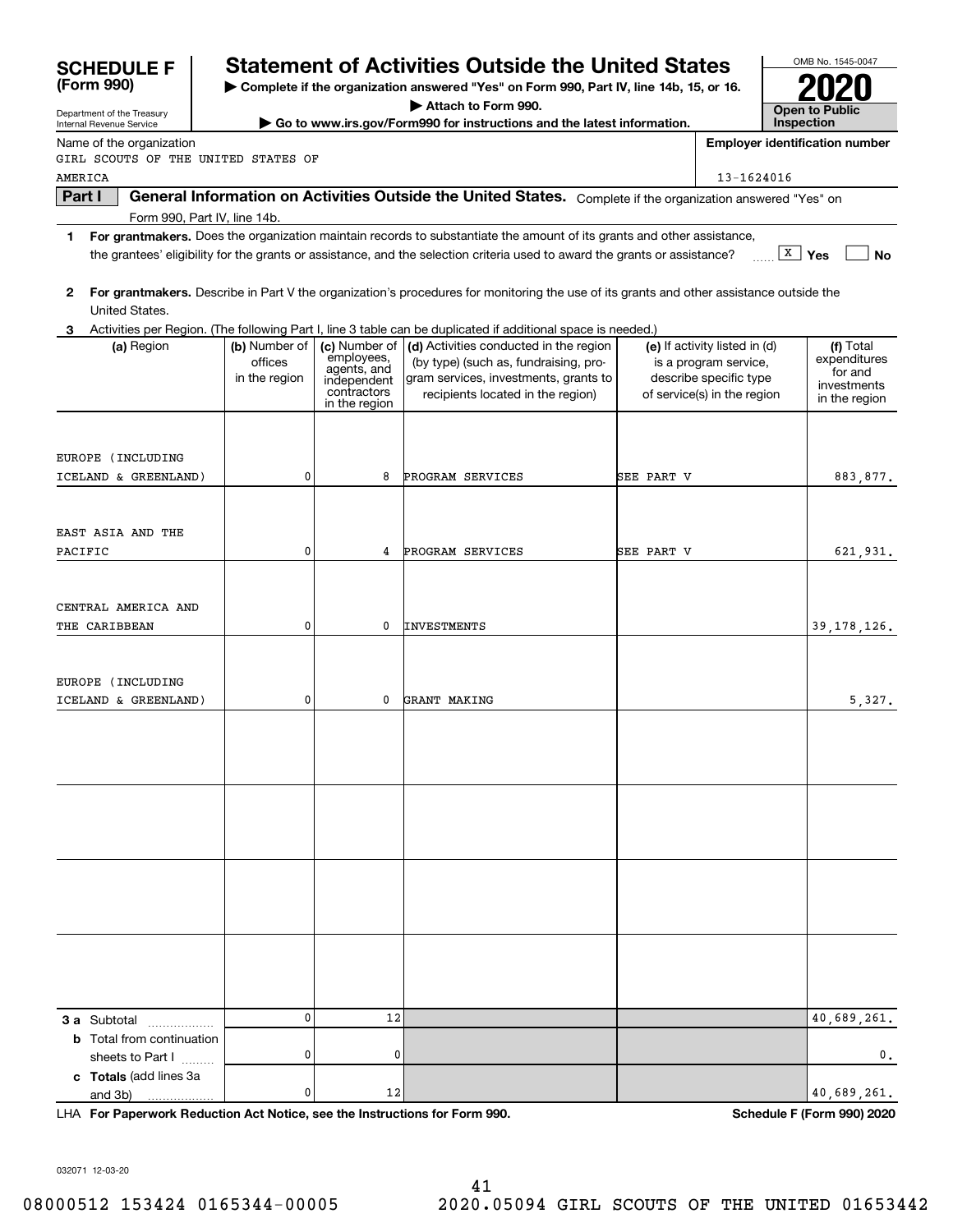13-1624016

Schedule F (Form 990) 2020

Part II | Grants and Other Assistance to Organizations or Entities Outside the United States. Complete if the organization answered "Yes" on Form 990, Part IV, line 15, for any recipient who received more than \$5,000. Part II can be duplicated if additional space is needed.

| $\mathbf 1$<br>(a) Name of organization                 | (b) IRS code section<br>and EIN (if applicable)                                                                                                                                                                                                                                             | (c) Region    | (d) Purpose of<br>grant | (e) Amount<br>of cash grant | (f) Manner of<br>cash disbursement | (g) Amount of<br>noncash<br>assistance | (h) Description<br>of noncash<br>assistance | (i) Method of<br>valuation (book, FMV,<br>appraisal, other) |
|---------------------------------------------------------|---------------------------------------------------------------------------------------------------------------------------------------------------------------------------------------------------------------------------------------------------------------------------------------------|---------------|-------------------------|-----------------------------|------------------------------------|----------------------------------------|---------------------------------------------|-------------------------------------------------------------|
|                                                         |                                                                                                                                                                                                                                                                                             |               |                         |                             |                                    |                                        |                                             |                                                             |
|                                                         |                                                                                                                                                                                                                                                                                             | <b>EUROPE</b> | VARIOUS                 |                             | 5,327. ACH PAYMENT                 | $\mathfrak o$ .                        |                                             |                                                             |
|                                                         |                                                                                                                                                                                                                                                                                             |               |                         |                             |                                    |                                        |                                             |                                                             |
|                                                         |                                                                                                                                                                                                                                                                                             |               |                         |                             |                                    |                                        |                                             |                                                             |
|                                                         |                                                                                                                                                                                                                                                                                             |               |                         |                             |                                    |                                        |                                             |                                                             |
|                                                         |                                                                                                                                                                                                                                                                                             |               |                         |                             |                                    |                                        |                                             |                                                             |
|                                                         |                                                                                                                                                                                                                                                                                             |               |                         |                             |                                    |                                        |                                             |                                                             |
|                                                         |                                                                                                                                                                                                                                                                                             |               |                         |                             |                                    |                                        |                                             |                                                             |
|                                                         |                                                                                                                                                                                                                                                                                             |               |                         |                             |                                    |                                        |                                             |                                                             |
|                                                         |                                                                                                                                                                                                                                                                                             |               |                         |                             |                                    |                                        |                                             |                                                             |
|                                                         |                                                                                                                                                                                                                                                                                             |               |                         |                             |                                    |                                        |                                             |                                                             |
|                                                         |                                                                                                                                                                                                                                                                                             |               |                         |                             |                                    |                                        |                                             |                                                             |
|                                                         |                                                                                                                                                                                                                                                                                             |               |                         |                             |                                    |                                        |                                             |                                                             |
|                                                         |                                                                                                                                                                                                                                                                                             |               |                         |                             |                                    |                                        |                                             |                                                             |
|                                                         |                                                                                                                                                                                                                                                                                             |               |                         |                             |                                    |                                        |                                             |                                                             |
|                                                         |                                                                                                                                                                                                                                                                                             |               |                         |                             |                                    |                                        |                                             |                                                             |
| $\mathbf{2}$                                            | Enter total number of recipient organizations listed above that are recognized as charities by the foreign country, recognized as a tax<br>$\mathbf 1$<br>exempt 501(c)(3) organization by the IRS, or for which the grantee or counsel has provided a section 501(c)(3) equivalency letter |               |                         |                             |                                    |                                        |                                             |                                                             |
| 3 Enter total number of other organizations or entities |                                                                                                                                                                                                                                                                                             |               |                         |                             |                                    |                                        |                                             |                                                             |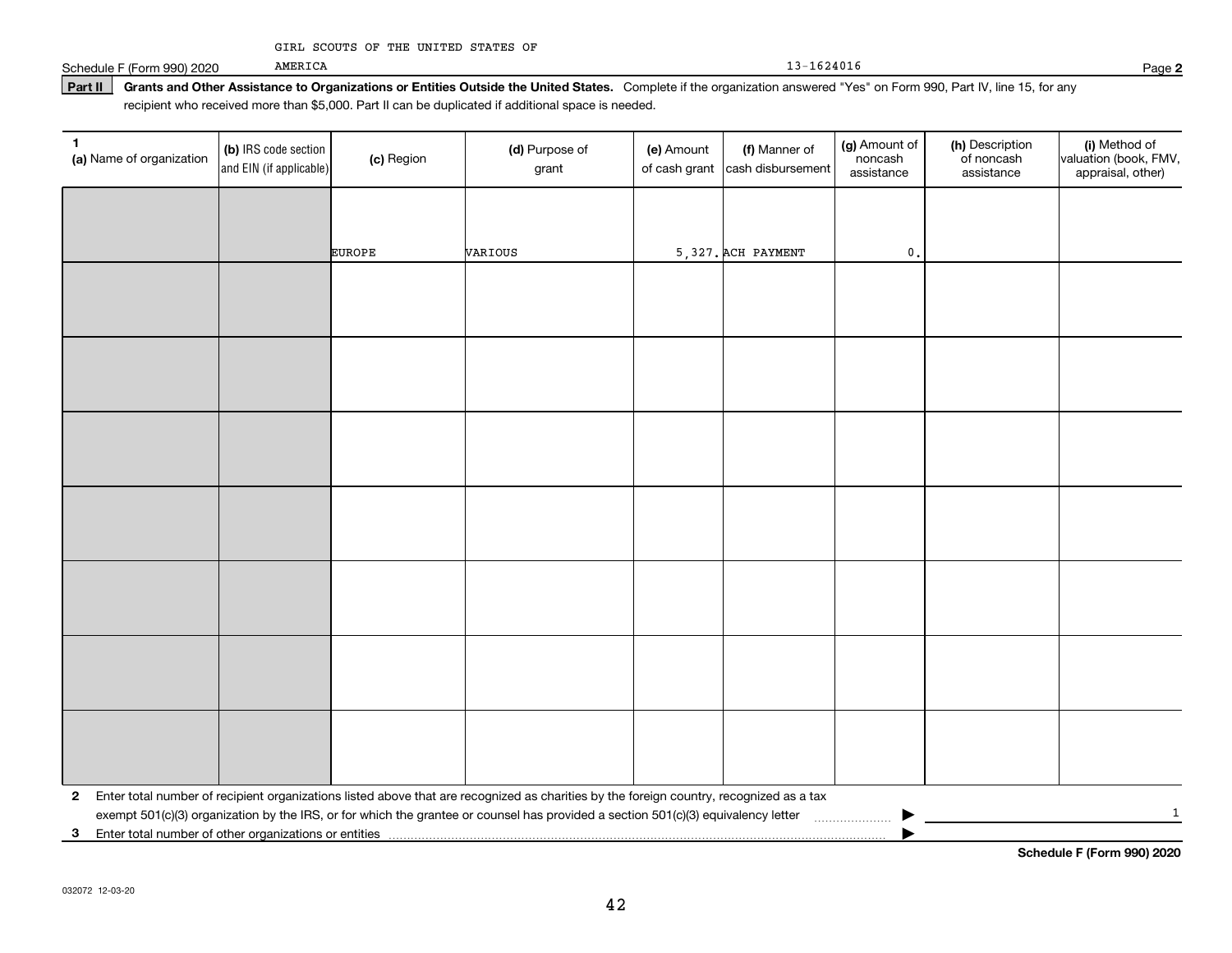|  |  |  |  | GIRL SCOUTS OF THE UNITED STATES OF |  |  |
|--|--|--|--|-------------------------------------|--|--|
|--|--|--|--|-------------------------------------|--|--|

|                 | Schedule F (Form 990) 2020 | AMERICA                                                   | 13-1624016                                                                                                                                       | Page |
|-----------------|----------------------------|-----------------------------------------------------------|--------------------------------------------------------------------------------------------------------------------------------------------------|------|
| <b>Part III</b> |                            |                                                           | Grants and Other Assistance to Individuals Outside the United States. Complete if the organization answered "Yes" on Form 990, Part IV, line 16. |      |
|                 |                            | Part III can be duplicated if additional space is needed. |                                                                                                                                                  |      |

| (b) Region | (c) Number of<br>recipients | (d) Amount of<br>cash grant | (e) Manner of<br>cash disbursement | (f) Amount of<br>noncash<br>assistance | (g) Description of<br>noncash assistance | (h) Method of<br>valuation<br>(book, FMV,<br>appraisal, other) |
|------------|-----------------------------|-----------------------------|------------------------------------|----------------------------------------|------------------------------------------|----------------------------------------------------------------|
|            |                             |                             |                                    |                                        |                                          |                                                                |
|            |                             |                             |                                    |                                        |                                          |                                                                |
|            |                             |                             |                                    |                                        |                                          |                                                                |
|            |                             |                             |                                    |                                        |                                          |                                                                |
|            |                             |                             |                                    |                                        |                                          |                                                                |
|            |                             |                             |                                    |                                        |                                          |                                                                |
|            |                             |                             |                                    |                                        |                                          |                                                                |
|            |                             |                             |                                    |                                        |                                          |                                                                |
|            |                             |                             |                                    |                                        |                                          |                                                                |
|            |                             |                             |                                    |                                        |                                          |                                                                |
|            |                             |                             |                                    |                                        |                                          |                                                                |
|            |                             |                             |                                    |                                        |                                          |                                                                |
|            |                             |                             |                                    |                                        |                                          |                                                                |
|            |                             |                             |                                    |                                        |                                          |                                                                |
|            |                             |                             |                                    |                                        |                                          |                                                                |

**Schedule F (Form 990) 2020**

**3**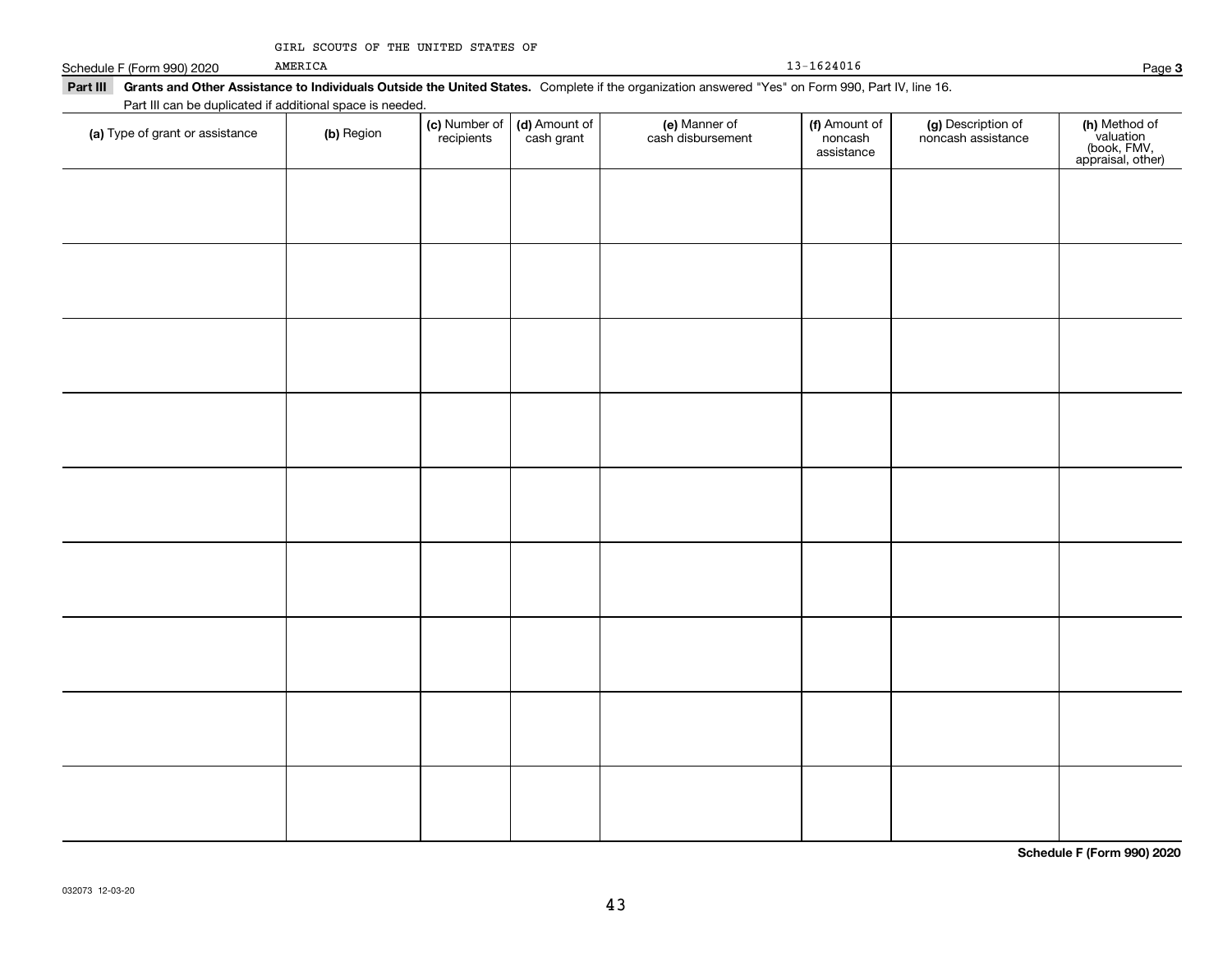GIRL SCOUTS OF THE UNITED STATES OF

|                | GIRL SCOUTS OF THE UNITED STATES OF                                                                                            |                     |                  |
|----------------|--------------------------------------------------------------------------------------------------------------------------------|---------------------|------------------|
|                | AMERICA<br>Schedule F (Form 990) 2020                                                                                          | $13 - 1624016$      | Page 4           |
| <b>Part IV</b> | <b>Foreign Forms</b>                                                                                                           |                     |                  |
|                |                                                                                                                                |                     |                  |
| 1              | Was the organization a U.S. transferor of property to a foreign corporation during the tax year? If "Yes."                     |                     |                  |
|                | the organization may be required to file Form 926, Return by a U.S. Transferor of Property to a Foreign                        |                     |                  |
|                | Corporation (see Instructions for Form 926) (and the content of the content of the corporation (see Instructions for Form 926) | $\mathbf{X}$<br>Yes | <b>No</b>        |
|                |                                                                                                                                |                     |                  |
| 2              | Did the organization have an interest in a foreign trust during the tax year? If "Yes," the organization may                   |                     |                  |
|                | be required to separately file Form 3520, Annual Return To Report Transactions With Foreign Trusts and                         |                     |                  |
|                | Receipt of Certain Foreign Gifts, and/or Form 3520-A, Annual Information Return of Foreign Trust With a                        |                     |                  |
|                |                                                                                                                                | Yes                 | X  <br><b>No</b> |
|                |                                                                                                                                |                     |                  |
| 3              | Did the organization have an ownership interest in a foreign corporation during the tax year? If "Yes."                        |                     |                  |
|                | the organization may be required to file Form 5471, Information Return of U.S. Persons With Respect to                         |                     |                  |
|                |                                                                                                                                | X  <br>Yes          | <b>No</b>        |
|                |                                                                                                                                |                     |                  |
| 4              | Was the organization a direct or indirect shareholder of a passive foreign investment company or a                             |                     |                  |
|                | qualified electing fund during the tax year? If "Yes," the organization may be required to file Form 8621.                     |                     |                  |
|                | Information Return by a Shareholder of a Passive Foreign Investment Company or Qualified Electing                              |                     |                  |
|                |                                                                                                                                | X  <br>Yes          | <b>No</b>        |
| 5              | Did the organization have an ownership interest in a foreign partnership during the tax year? If "Yes."                        |                     |                  |
|                | the organization may be required to file Form 8865, Return of U.S. Persons With Respect to Certain                             |                     |                  |
|                | Foreign Partnerships (see Instructions for Form 8865) <i>mand contained contained contained to reserve the setter</i>          | X  <br>Yes          | <b>No</b>        |
|                |                                                                                                                                |                     |                  |
| 6              | Did the organization have any operations in or related to any boycotting countries during the tax year? If                     |                     |                  |
|                | "Yes," the organization may be required to separately file Form 5713, International Boycott Report (see                        |                     |                  |
|                |                                                                                                                                | Yes                 | х<br>Nο          |
|                |                                                                                                                                |                     |                  |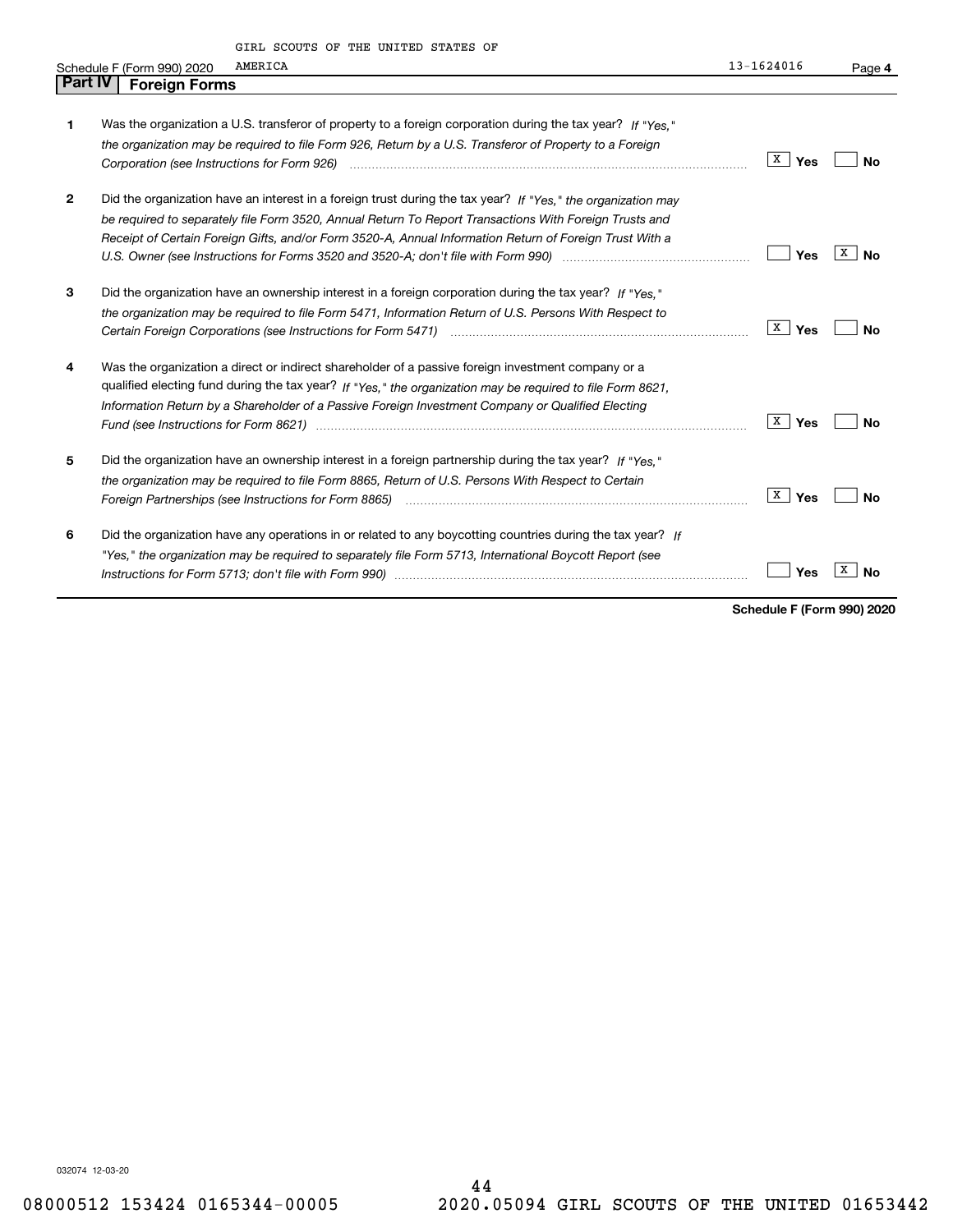Schedule F (Form 990) 2020 AMERICA

**5** 13-1624016

## **Part V Supplemental Information**

Provide the information required by Part I, line 2 (monitoring of funds); Part I, line 3, column (f) (accounting method; amounts of investments vs. expenditures per region); Part II, line 1 (accounting method); Part III (accounting method); and Part III, column (c) (estimated number of recipients), as applicable. Also complete this part to provide any additional information. See instructions.

FORM 990, SCHEDULE F, PART I, LINE 2:

GRANTS PAID

GIRL SCOUTS OF THE UNITED STATES OF AMERICA MONITORS GRANTS AWARDED BY

REVIEWING PROGRESS REPORTS FOR THOSE GRANTS. ADDITIONALLY, FINANCIAL

STAFF REVIEWS ALL EXPENSES SUBMITTED FOR REIMBURSEMENT FOR ALL GRANTS

TO ENSURE COMPLIANCE WITH GSUSA POLICIES AND PROCEDURES.

FORM 990, SCHEDULE F, PART I, LINE 3, COLUMN C:

OFFICERS, EMPLOYEES, OR AGENTS OUTSIDE THE U.S.

GIRL SCOUTS OF THE UNITED STATES OF AMERICA HAS 12 EMPLOYEES LOCATED

OUTSIDE THE UNITED STATES SERVING DEPENDENT MILITARY FAMILIES AND

OTHERS ON US MILITARY BASES, AS WELL AS FAMILIES SERVING AT US

EMBASSIES AND CONSULATES.

FORM 990, SCHEDULE F, PART I, LINE 3, COLUMN E:

TO ASSURE THE DELIVERY OF SERVICES TO GIRLS AND ADULTS IN ACCORDANCE

WITH THE MISSION, POLICIES AND GOALS OF THE ORGANIZATION. SERVICES

INCLUDE LEADERSHIP DEVELOPMENT EXPERIENCES FOR GIRLS AND LEARNING

OPPORTUNITIES FOR ADULTS.

FORM 990, SCHEDULE F, PART IV FOREIGN FORMS:

GIRL SCOUTS OF THE UNITED STATES OF AMERICA ("GSUSA") INVESTS IN

DOMESTIC AND FOREIGN INVESTMENT VEHICLES THAT MAY OWN AN INTEREST IN A

FOREIGN CORPORATION, PASSIVE FOREIGN INVESTMENT COMPANY, OR FOREIGN

PARTNERSHIP. NEVERTHELESS GIRL SCOUTS OF THE UNITED STATES OF AMERICA

ACTIVITIES MAY NOT REACH THE THRESHOLDS REQUIRED FOR FILING THE FORMS

926, 5471, 8621 OR 8865. TO THE EXTENT SUCH A FORM WAS COMPLETED, IT

032075 12-03-20

**Schedule F (Form 990) 2020**

45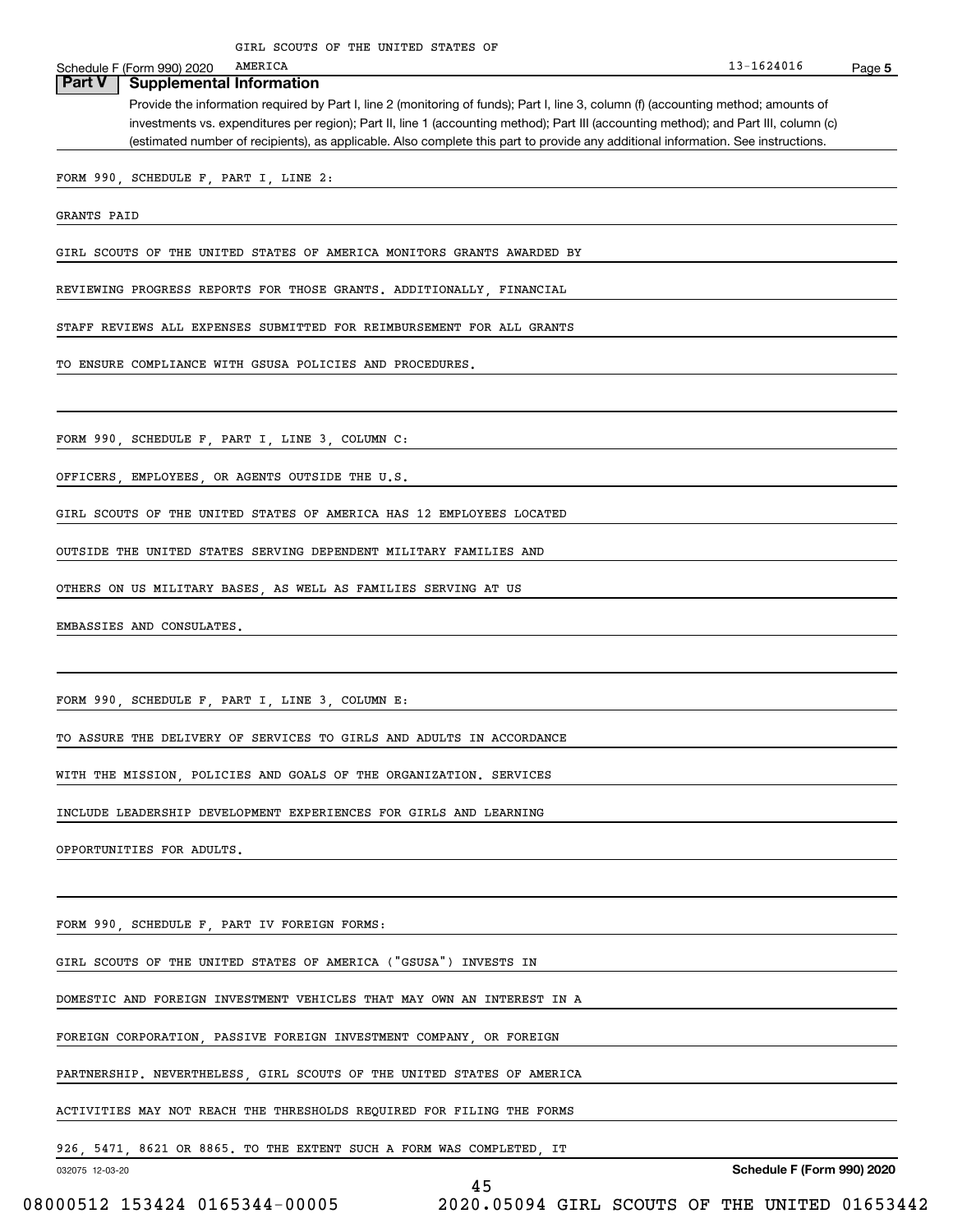Schedule F (Form 990) 2020 AMERICA

# **Part V Supplemental Information**

Provide the information required by Part I, line 2 (monitoring of funds); Part I, line 3, column (f) (accounting method; amounts of investments vs. expenditures per region); Part II, line 1 (accounting method); Part III (accounting method); and Part III, column (c) (estimated number of recipients), as applicable. Also complete this part to provide any additional information. See instructions.

HAS BEEN FILED WITH THE GSUSA'S FORM 990-T.

**Schedule F (Form 990) 2020**

032075 12-03-20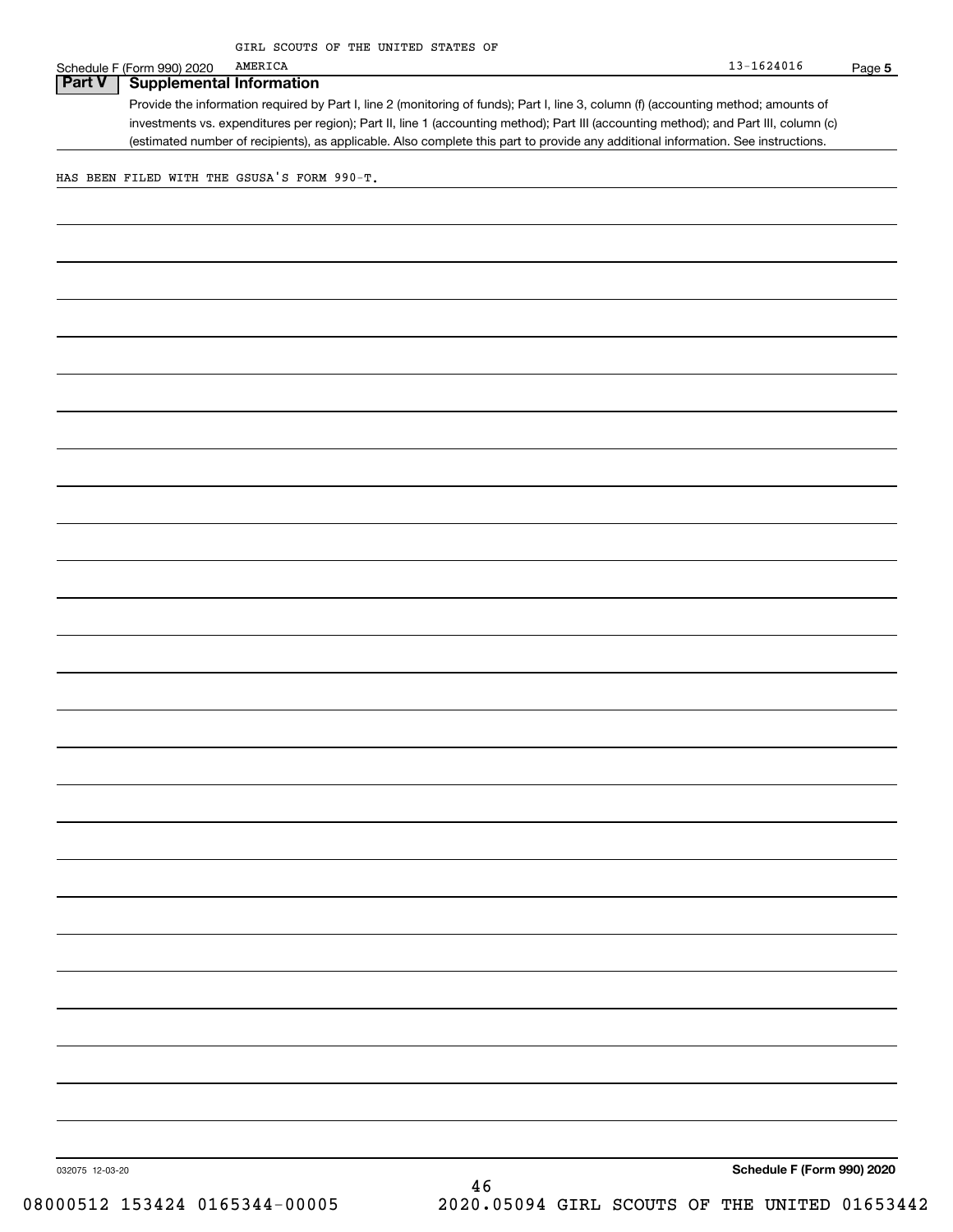| <b>SCHEDULE G</b>                                                                                                    |                                  | <b>Supplemental Information Regarding Fundraising or Gaming Activities</b>                                                                                                                                                                                                                                                                                                                                                                                                                                                                                       |                                                                                             |    |                                                                            |                                                                            | OMB No. 1545-0047                                       |
|----------------------------------------------------------------------------------------------------------------------|----------------------------------|------------------------------------------------------------------------------------------------------------------------------------------------------------------------------------------------------------------------------------------------------------------------------------------------------------------------------------------------------------------------------------------------------------------------------------------------------------------------------------------------------------------------------------------------------------------|---------------------------------------------------------------------------------------------|----|----------------------------------------------------------------------------|----------------------------------------------------------------------------|---------------------------------------------------------|
| (Form 990 or 990-EZ)                                                                                                 |                                  | Complete if the organization answered "Yes" on Form 990, Part IV, line 17, 18, or 19, or if the<br>organization entered more than \$15,000 on Form 990-EZ, line 6a.                                                                                                                                                                                                                                                                                                                                                                                              |                                                                                             |    |                                                                            |                                                                            |                                                         |
| Department of the Treasury                                                                                           |                                  | Attach to Form 990 or Form 990-EZ.                                                                                                                                                                                                                                                                                                                                                                                                                                                                                                                               |                                                                                             |    |                                                                            |                                                                            | <b>Open to Public</b>                                   |
| <b>Internal Revenue Service</b>                                                                                      |                                  | Go to www.irs.gov/Form990 for instructions and the latest information.                                                                                                                                                                                                                                                                                                                                                                                                                                                                                           |                                                                                             |    |                                                                            |                                                                            | Inspection                                              |
| Name of the organization                                                                                             |                                  | GIRL SCOUTS OF THE UNITED STATES OF                                                                                                                                                                                                                                                                                                                                                                                                                                                                                                                              |                                                                                             |    |                                                                            |                                                                            | <b>Employer identification number</b>                   |
|                                                                                                                      | AMERICA                          |                                                                                                                                                                                                                                                                                                                                                                                                                                                                                                                                                                  |                                                                                             |    |                                                                            | 13-1624016                                                                 |                                                         |
| Part I                                                                                                               | required to complete this part.  | Fundraising Activities. Complete if the organization answered "Yes" on Form 990, Part IV, line 17. Form 990-EZ filers are not                                                                                                                                                                                                                                                                                                                                                                                                                                    |                                                                                             |    |                                                                            |                                                                            |                                                         |
| х<br>Mail solicitations<br>a<br> X <br>b<br>  X  <br>Phone solicitations<br>c<br>  X<br>In-person solicitations<br>d | Internet and email solicitations | 1 Indicate whether the organization raised funds through any of the following activities. Check all that apply.<br>$e \mid X$<br>X<br>f<br>Special fundraising events<br>g<br>2 a Did the organization have a written or oral agreement with any individual (including officers, directors, trustees, or<br>key employees listed in Form 990, Part VII) or entity in connection with professional fundraising services?<br>b If "Yes," list the 10 highest paid individuals or entities (fundraisers) pursuant to agreements under which the fundraiser is to be |                                                                                             |    | Solicitation of non-government grants<br>Solicitation of government grants | х<br>Yes                                                                   | No                                                      |
| compensated at least \$5,000 by the organization.                                                                    |                                  |                                                                                                                                                                                                                                                                                                                                                                                                                                                                                                                                                                  |                                                                                             |    |                                                                            |                                                                            |                                                         |
| (i) Name and address of individual<br>or entity (fundraiser)                                                         |                                  | (ii) Activity                                                                                                                                                                                                                                                                                                                                                                                                                                                                                                                                                    | (iii) Did<br>fundraiser<br>have custody<br>from activity<br>or control of<br>contributions? |    | (iv) Gross receipts                                                        | (v) Amount paid<br>to (or retained by)<br>fundraiser<br>listed in col. (i) | (vi) Amount paid<br>to (or retained by)<br>organization |
| SOCIAL CAPITAL INC. - 908 N                                                                                          |                                  |                                                                                                                                                                                                                                                                                                                                                                                                                                                                                                                                                                  | Yes                                                                                         | No |                                                                            |                                                                            |                                                         |
| MI AVE, CHICAGO, IL 60611                                                                                            |                                  | FUNDRAISING STRATEGY                                                                                                                                                                                                                                                                                                                                                                                                                                                                                                                                             |                                                                                             | х  | 0.                                                                         | 360,000.                                                                   | $-360,000.$                                             |
|                                                                                                                      |                                  |                                                                                                                                                                                                                                                                                                                                                                                                                                                                                                                                                                  |                                                                                             |    |                                                                            |                                                                            |                                                         |
|                                                                                                                      |                                  |                                                                                                                                                                                                                                                                                                                                                                                                                                                                                                                                                                  |                                                                                             |    |                                                                            |                                                                            |                                                         |
|                                                                                                                      |                                  |                                                                                                                                                                                                                                                                                                                                                                                                                                                                                                                                                                  |                                                                                             |    |                                                                            |                                                                            |                                                         |
|                                                                                                                      |                                  |                                                                                                                                                                                                                                                                                                                                                                                                                                                                                                                                                                  |                                                                                             |    |                                                                            |                                                                            |                                                         |
|                                                                                                                      |                                  |                                                                                                                                                                                                                                                                                                                                                                                                                                                                                                                                                                  |                                                                                             |    |                                                                            |                                                                            |                                                         |
|                                                                                                                      |                                  |                                                                                                                                                                                                                                                                                                                                                                                                                                                                                                                                                                  |                                                                                             |    |                                                                            |                                                                            |                                                         |
|                                                                                                                      |                                  |                                                                                                                                                                                                                                                                                                                                                                                                                                                                                                                                                                  |                                                                                             |    |                                                                            |                                                                            |                                                         |
|                                                                                                                      |                                  |                                                                                                                                                                                                                                                                                                                                                                                                                                                                                                                                                                  |                                                                                             |    |                                                                            |                                                                            |                                                         |
|                                                                                                                      |                                  |                                                                                                                                                                                                                                                                                                                                                                                                                                                                                                                                                                  |                                                                                             |    |                                                                            |                                                                            |                                                         |
| Total                                                                                                                |                                  |                                                                                                                                                                                                                                                                                                                                                                                                                                                                                                                                                                  |                                                                                             |    |                                                                            | 360,000                                                                    | $-360,000.$                                             |
|                                                                                                                      |                                  | 3 List all states in which the organization is registered or licensed to solicit contributions or has been notified it is exempt from registration                                                                                                                                                                                                                                                                                                                                                                                                               |                                                                                             |    |                                                                            |                                                                            |                                                         |
| or licensing.                                                                                                        |                                  |                                                                                                                                                                                                                                                                                                                                                                                                                                                                                                                                                                  |                                                                                             |    |                                                                            |                                                                            |                                                         |

AL,AK,AZ,AR,CO,CT,DC,FL,GA,HI,IL,KS,LA,ME,MD,MA,MI,MN,MS,MO,NE,NH,NJ,NM,NY NC,ND,OH,OK,OR,PA,RI,SC,TN,UT,VT,VA,WA,WV,WI

LHA For Paperwork Reduction Act Notice, see the Instructions for Form 990 or 990-EZ. Schedule G (Form 990 or 990-EZ) 2020

032081 11-25-20

47 08000512 153424 0165344-00005 2020.05094 GIRL SCOUTS OF THE UNITED 01653442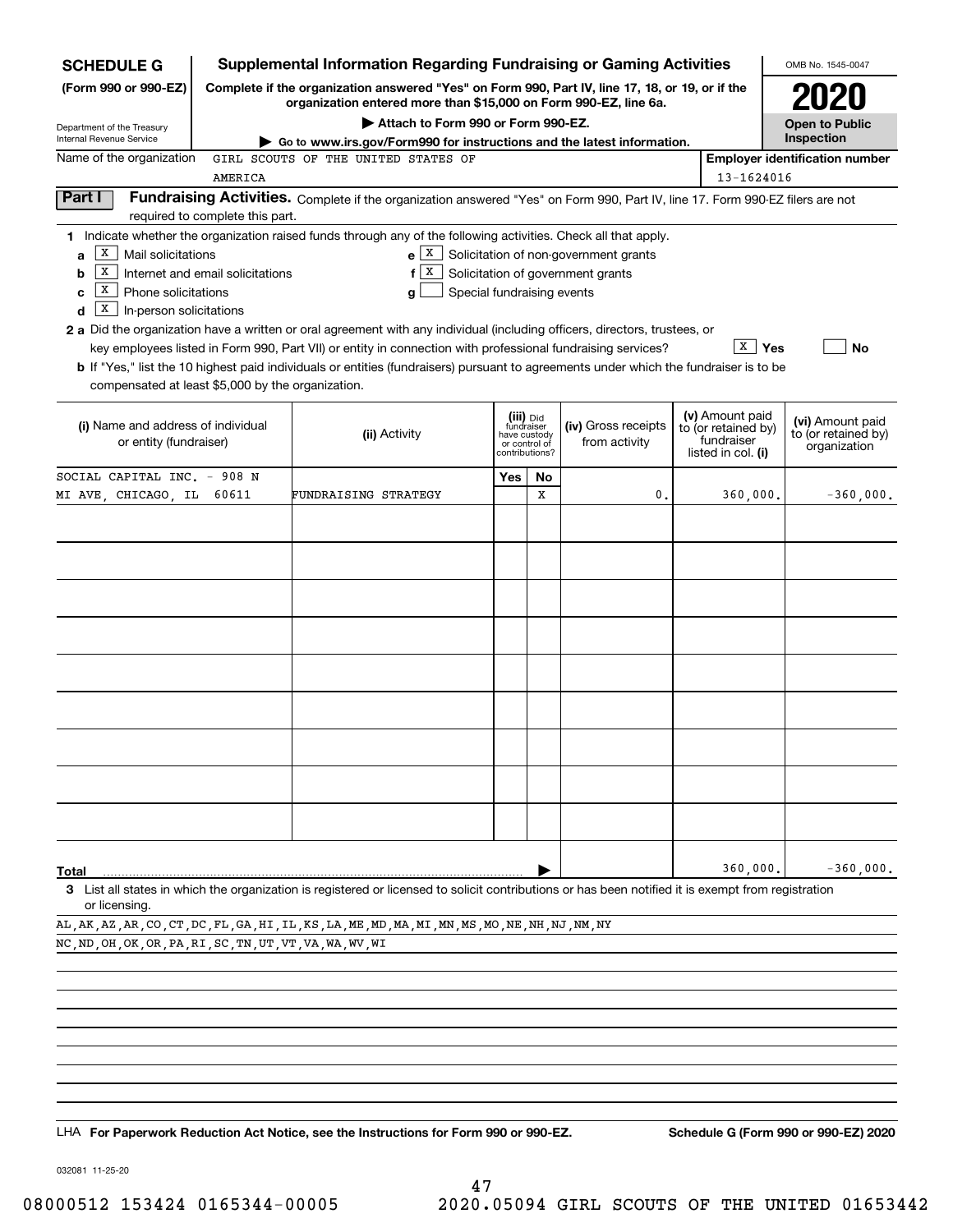|                 |          | Schedule G (Form 990 or 990-EZ) 2020 AMERICA                                                                                                                                                                                                                               |                 |                         |                                 | 13-1624016<br>Page 2       |
|-----------------|----------|----------------------------------------------------------------------------------------------------------------------------------------------------------------------------------------------------------------------------------------------------------------------------|-----------------|-------------------------|---------------------------------|----------------------------|
|                 | Part II  | Fundraising Events. Complete if the organization answered "Yes" on Form 990, Part IV, line 18, or reported more than \$15,000<br>of fundraising event contributions and gross income on Form 990-EZ, lines 1 and 6b. List events with gross receipts greater than \$5,000. |                 |                         |                                 |                            |
|                 |          |                                                                                                                                                                                                                                                                            | (a) Event $#1$  | (b) Event #2            | (c) Other events                |                            |
|                 |          |                                                                                                                                                                                                                                                                            |                 |                         |                                 | (d) Total events           |
|                 |          |                                                                                                                                                                                                                                                                            |                 |                         |                                 | (add col. (a) through      |
|                 |          |                                                                                                                                                                                                                                                                            | (event type)    | (event type)            | (total number)                  | col. (c)                   |
| Revenue         |          |                                                                                                                                                                                                                                                                            |                 |                         |                                 |                            |
|                 | 1        |                                                                                                                                                                                                                                                                            |                 |                         |                                 |                            |
|                 |          |                                                                                                                                                                                                                                                                            |                 |                         |                                 |                            |
|                 |          |                                                                                                                                                                                                                                                                            |                 |                         |                                 |                            |
|                 |          |                                                                                                                                                                                                                                                                            |                 |                         |                                 |                            |
|                 | 3        | Gross income (line 1 minus line 2)                                                                                                                                                                                                                                         |                 |                         |                                 |                            |
|                 | 4        |                                                                                                                                                                                                                                                                            |                 |                         |                                 |                            |
|                 |          |                                                                                                                                                                                                                                                                            |                 |                         |                                 |                            |
|                 | 5        |                                                                                                                                                                                                                                                                            |                 |                         |                                 |                            |
|                 |          |                                                                                                                                                                                                                                                                            |                 |                         |                                 |                            |
|                 | 6        |                                                                                                                                                                                                                                                                            |                 |                         |                                 |                            |
|                 |          |                                                                                                                                                                                                                                                                            |                 |                         |                                 |                            |
| Direct Expenses | 7        | Food and beverages                                                                                                                                                                                                                                                         |                 |                         |                                 |                            |
|                 |          |                                                                                                                                                                                                                                                                            |                 |                         |                                 |                            |
|                 | 8        |                                                                                                                                                                                                                                                                            |                 |                         |                                 |                            |
|                 | 9<br>10  | Direct expense summary. Add lines 4 through 9 in column (d)                                                                                                                                                                                                                |                 |                         | ▶                               |                            |
|                 | 11       | Net income summary. Subtract line 10 from line 3, column (d)                                                                                                                                                                                                               |                 |                         |                                 |                            |
|                 | Part III | Gaming. Complete if the organization answered "Yes" on Form 990, Part IV, line 19, or reported more than                                                                                                                                                                   |                 |                         |                                 |                            |
|                 |          | \$15,000 on Form 990-EZ, line 6a.                                                                                                                                                                                                                                          |                 |                         |                                 |                            |
|                 |          |                                                                                                                                                                                                                                                                            | (a) Bingo       | (b) Pull tabs/instant   | (c) Other gaming                | (d) Total gaming (add      |
|                 |          |                                                                                                                                                                                                                                                                            |                 | bingo/progressive bingo |                                 | col. (a) through col. (c)) |
| Revenue         |          |                                                                                                                                                                                                                                                                            |                 |                         |                                 |                            |
|                 | 1        |                                                                                                                                                                                                                                                                            |                 |                         |                                 |                            |
|                 | 2        |                                                                                                                                                                                                                                                                            |                 |                         |                                 |                            |
|                 |          |                                                                                                                                                                                                                                                                            |                 |                         |                                 |                            |
| Expenses        | 3        |                                                                                                                                                                                                                                                                            |                 |                         |                                 |                            |
| $\ddot{ }$      |          |                                                                                                                                                                                                                                                                            |                 |                         |                                 |                            |
| Direc           | 4        | Rent/facility costs                                                                                                                                                                                                                                                        |                 |                         |                                 |                            |
|                 |          |                                                                                                                                                                                                                                                                            |                 |                         |                                 |                            |
|                 | 5        |                                                                                                                                                                                                                                                                            |                 |                         |                                 |                            |
|                 | 6        | Volunteer labor                                                                                                                                                                                                                                                            | Yes<br>%<br>No. | Yes___<br>%<br>No.      | $Yes$ <sub>___</sub><br>%<br>No |                            |
|                 |          |                                                                                                                                                                                                                                                                            |                 |                         |                                 |                            |
|                 | 7        | Direct expense summary. Add lines 2 through 5 in column (d)                                                                                                                                                                                                                |                 |                         | ▶                               |                            |
|                 |          |                                                                                                                                                                                                                                                                            |                 |                         |                                 |                            |
|                 | 8        |                                                                                                                                                                                                                                                                            |                 |                         |                                 |                            |
|                 |          |                                                                                                                                                                                                                                                                            |                 |                         |                                 |                            |
| 9               |          | Enter the state(s) in which the organization conducts gaming activities:                                                                                                                                                                                                   |                 |                         |                                 |                            |
|                 |          |                                                                                                                                                                                                                                                                            |                 |                         |                                 | Yes<br>No                  |
|                 |          | <b>b</b> If "No," explain:                                                                                                                                                                                                                                                 |                 |                         |                                 |                            |
|                 |          |                                                                                                                                                                                                                                                                            |                 |                         |                                 |                            |
|                 |          |                                                                                                                                                                                                                                                                            |                 |                         |                                 | Yes<br>No                  |
|                 |          | <b>b</b> If "Yes," explain: _                                                                                                                                                                                                                                              |                 |                         |                                 |                            |
|                 |          |                                                                                                                                                                                                                                                                            |                 |                         |                                 |                            |
|                 |          |                                                                                                                                                                                                                                                                            |                 |                         |                                 |                            |

032082 11-25-20

**Schedule G (Form 990 or 990-EZ) 2020**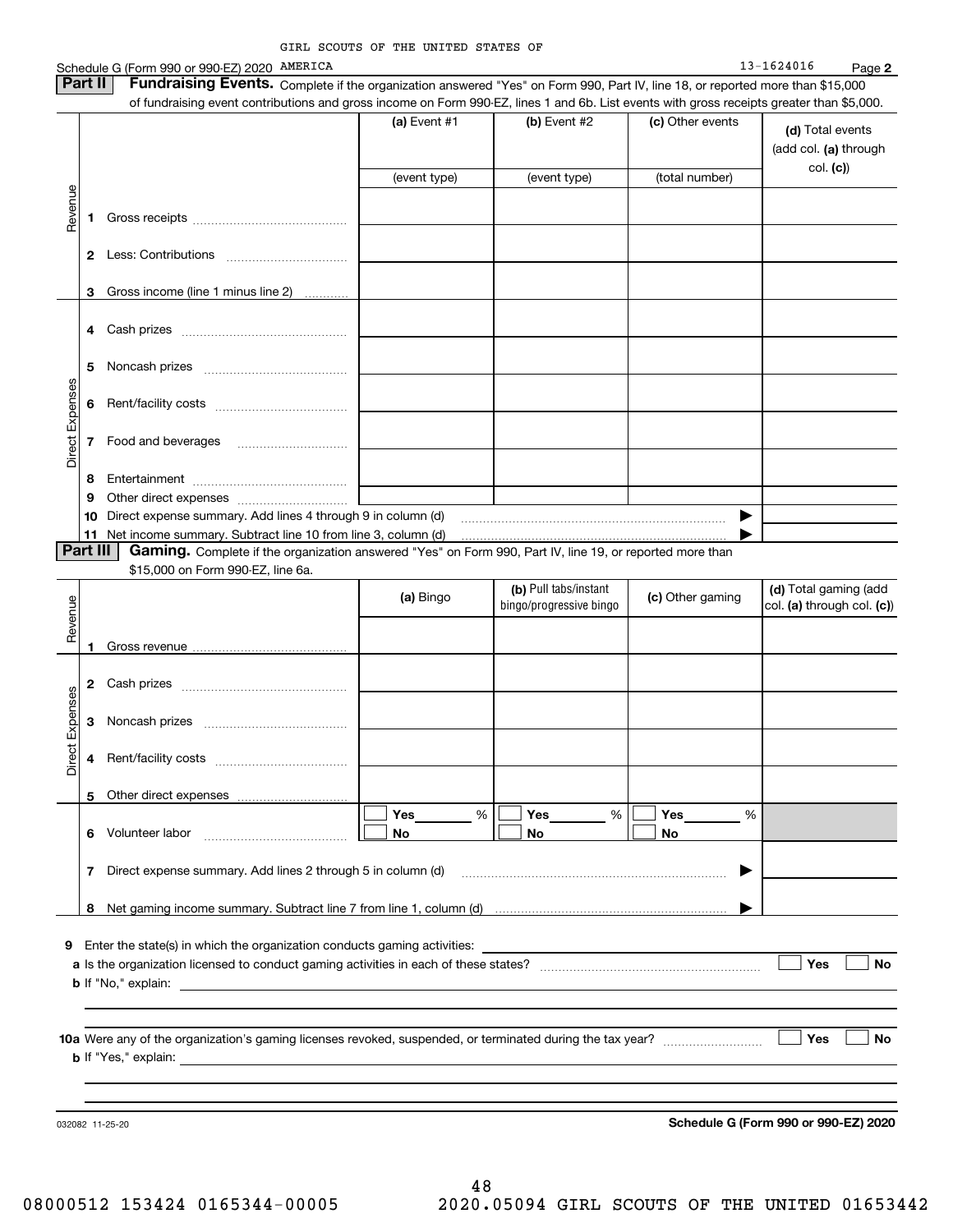GIRL SCOUTS OF THE UNITED STATES OF

|    | Schedule G (Form 990 or 990-EZ) 2020 AMERICA                                                                                                                                                                                              | 13-1624016 |                 | Page 3               |
|----|-------------------------------------------------------------------------------------------------------------------------------------------------------------------------------------------------------------------------------------------|------------|-----------------|----------------------|
|    |                                                                                                                                                                                                                                           |            | Yes             | No                   |
|    | 12 Is the organization a grantor, beneficiary or trustee of a trust, or a member of a partnership or other entity formed                                                                                                                  |            |                 |                      |
|    |                                                                                                                                                                                                                                           |            | $\Box$ Yes      | No                   |
|    | 13 Indicate the percentage of gaming activity conducted in:                                                                                                                                                                               |            |                 |                      |
|    |                                                                                                                                                                                                                                           |            | 13a             | %                    |
|    | <b>b</b> An outside facility <b>contained and the contract of the contract of the contract of the contract of the contract of the contract of the contract of the contract of the contract of the contract of the contract of the con</b> |            | 13 <sub>b</sub> | %                    |
|    | 14 Enter the name and address of the person who prepares the organization's gaming/special events books and records:                                                                                                                      |            |                 |                      |
|    |                                                                                                                                                                                                                                           |            |                 |                      |
|    |                                                                                                                                                                                                                                           |            |                 |                      |
|    |                                                                                                                                                                                                                                           |            | Yes             | No                   |
|    |                                                                                                                                                                                                                                           |            |                 |                      |
|    |                                                                                                                                                                                                                                           |            |                 |                      |
|    | c If "Yes," enter name and address of the third party:                                                                                                                                                                                    |            |                 |                      |
|    |                                                                                                                                                                                                                                           |            |                 |                      |
|    |                                                                                                                                                                                                                                           |            |                 |                      |
|    | Name $\blacktriangleright$ $\lrcorner$                                                                                                                                                                                                    |            |                 |                      |
|    |                                                                                                                                                                                                                                           |            |                 |                      |
|    |                                                                                                                                                                                                                                           |            |                 |                      |
| 16 | Gaming manager information:                                                                                                                                                                                                               |            |                 |                      |
|    |                                                                                                                                                                                                                                           |            |                 |                      |
|    | Name $\blacktriangleright$                                                                                                                                                                                                                |            |                 |                      |
|    | Gaming manager compensation > \$                                                                                                                                                                                                          |            |                 |                      |
|    |                                                                                                                                                                                                                                           |            |                 |                      |
|    | Description of services provided states and the contract of the contract of the contract of the contract of the contract of the contract of the contract of the contract of the contract of the contract of the contract of th            |            |                 |                      |
|    |                                                                                                                                                                                                                                           |            |                 |                      |
|    |                                                                                                                                                                                                                                           |            |                 |                      |
|    | Director/officer<br>Employee<br>Independent contractor                                                                                                                                                                                    |            |                 |                      |
|    |                                                                                                                                                                                                                                           |            |                 |                      |
| 17 | Mandatory distributions:                                                                                                                                                                                                                  |            |                 |                      |
|    | a Is the organization required under state law to make charitable distributions from the gaming proceeds to                                                                                                                               |            |                 |                      |
|    | retain the state gaming license?                                                                                                                                                                                                          |            |                 | $\Box$ Yes $\Box$ No |
|    | <b>b</b> Enter the amount of distributions required under state law to be distributed to other exempt organizations or spent in the                                                                                                       |            |                 |                      |
|    | organization's own exempt activities during the tax year $\triangleright$ \$                                                                                                                                                              |            |                 |                      |
|    | Supplemental Information. Provide the explanations required by Part I, line 2b, columns (iii) and (v); and Part III, lines 9, 9b, 10b,<br> Part IV                                                                                        |            |                 |                      |
|    | 15b, 15c, 16, and 17b, as applicable. Also provide any additional information. See instructions.                                                                                                                                          |            |                 |                      |
|    |                                                                                                                                                                                                                                           |            |                 |                      |
|    |                                                                                                                                                                                                                                           |            |                 |                      |
|    |                                                                                                                                                                                                                                           |            |                 |                      |
|    |                                                                                                                                                                                                                                           |            |                 |                      |
|    |                                                                                                                                                                                                                                           |            |                 |                      |
|    |                                                                                                                                                                                                                                           |            |                 |                      |
|    |                                                                                                                                                                                                                                           |            |                 |                      |
|    |                                                                                                                                                                                                                                           |            |                 |                      |
|    |                                                                                                                                                                                                                                           |            |                 |                      |
|    |                                                                                                                                                                                                                                           |            |                 |                      |
|    |                                                                                                                                                                                                                                           |            |                 |                      |
|    | Schedule G (Form 990 or 990-EZ) 2020<br>032083 11-25-20                                                                                                                                                                                   |            |                 |                      |
|    | 49                                                                                                                                                                                                                                        |            |                 |                      |

08000512 153424 0165344-00005 2020.05094 GIRL SCOUTS OF THE UNITED 01653442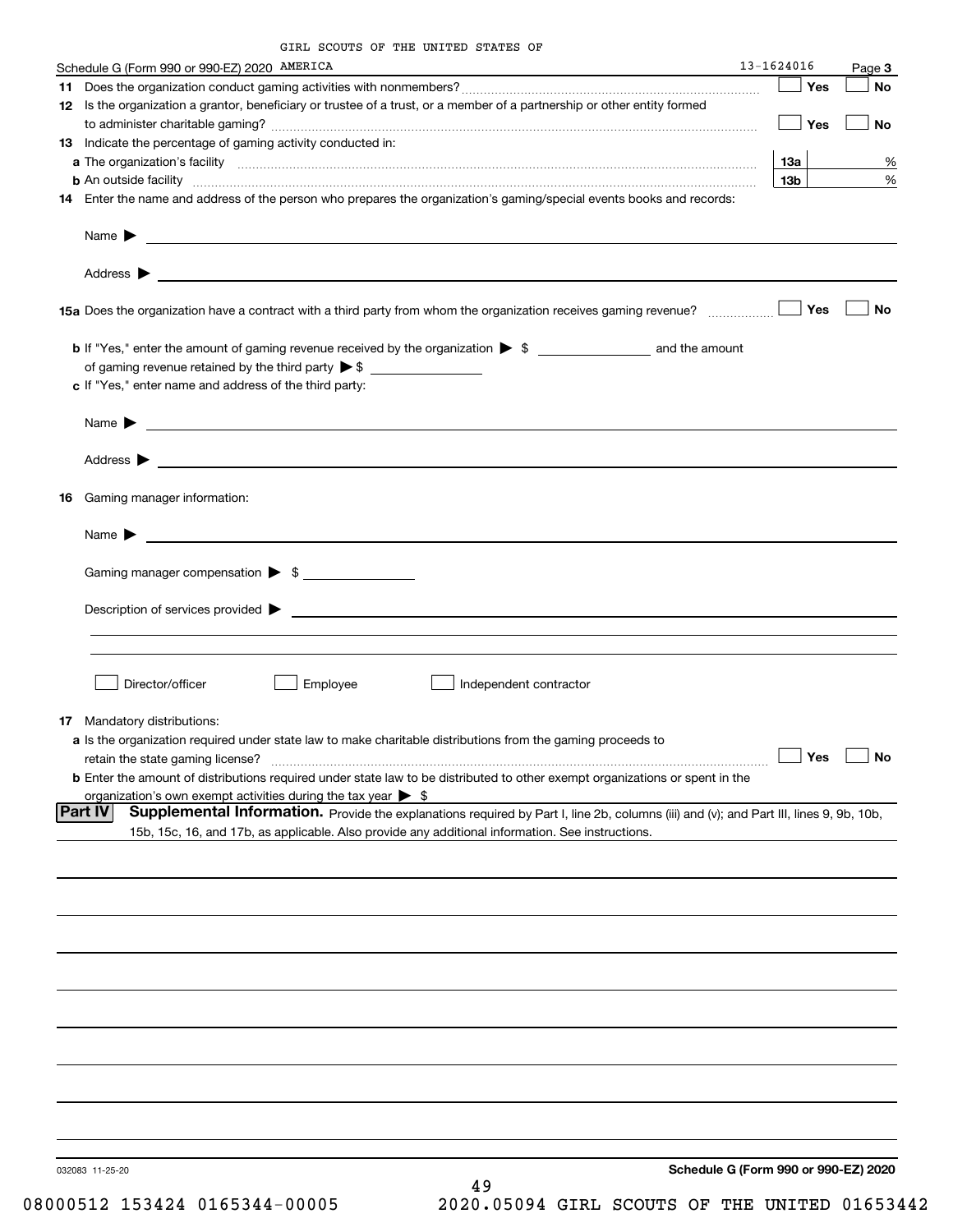| Schedule<br>990 or<br>` (Form | AMERICA<br>$.990-EZ$         | 1624016<br>⊤ ⊃ ت⊥ | Page |
|-------------------------------|------------------------------|-------------------|------|
| <b>Part IV</b><br>ים ה        | ⊥ Informatior<br>(continued) |                   |      |
|                               |                              |                   |      |

|                 | Schedule G (Form 990 or 990-EZ) |
|-----------------|---------------------------------|
| 032084 04-01-20 |                                 |

50 08000512 153424 0165344-00005 2020.05094 GIRL SCOUTS OF THE UNITED 01653442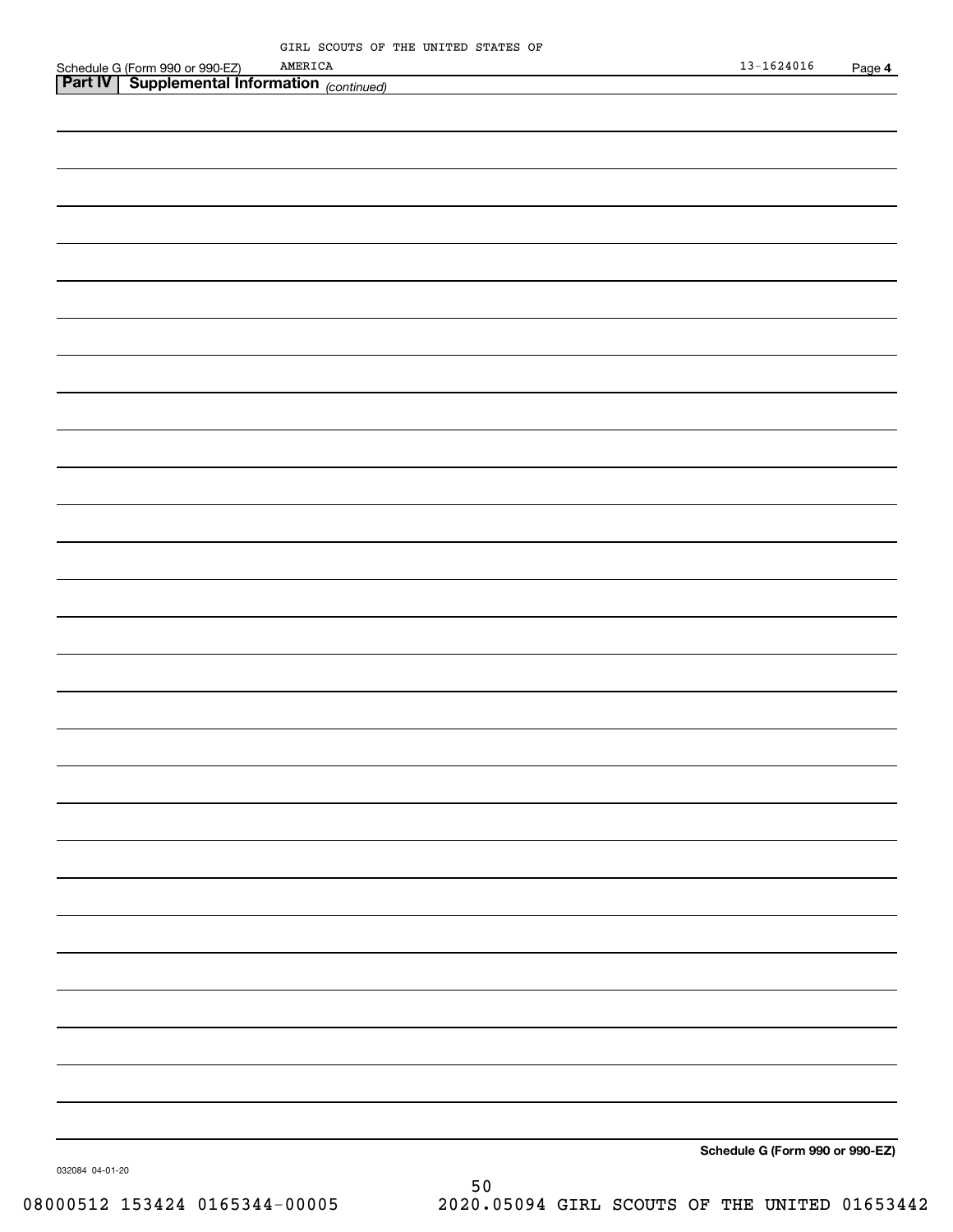| <b>SCHEDULE I</b><br><b>Grants and Other Assistance to Organizations,</b>                                                                                                      |                                                                                                                                                                  |                                                   |                             |                                         |                                                                | OMB No. 1545-0047                        |                                                     |  |  |
|--------------------------------------------------------------------------------------------------------------------------------------------------------------------------------|------------------------------------------------------------------------------------------------------------------------------------------------------------------|---------------------------------------------------|-----------------------------|-----------------------------------------|----------------------------------------------------------------|------------------------------------------|-----------------------------------------------------|--|--|
| (Form 990)                                                                                                                                                                     |                                                                                                                                                                  | Governments, and Individuals in the United States |                             |                                         |                                                                |                                          |                                                     |  |  |
| Department of the Treasury<br>Internal Revenue Service                                                                                                                         | Complete if the organization answered "Yes" on Form 990, Part IV, line 21 or 22.<br>Attach to Form 990.<br>Go to www.irs.gov/Form990 for the latest information. |                                                   |                             |                                         |                                                                |                                          |                                                     |  |  |
| GIRL SCOUTS OF THE UNITED STATES OF                                                                                                                                            |                                                                                                                                                                  |                                                   |                             |                                         |                                                                |                                          | Inspection                                          |  |  |
| Name of the organization<br>AMERICA                                                                                                                                            |                                                                                                                                                                  |                                                   |                             |                                         |                                                                |                                          | <b>Employer identification number</b><br>13-1624016 |  |  |
| Part I<br><b>General Information on Grants and Assistance</b>                                                                                                                  |                                                                                                                                                                  |                                                   |                             |                                         |                                                                |                                          |                                                     |  |  |
| Does the organization maintain records to substantiate the amount of the grants or assistance, the grantees' eligibility for the grants or assistance, and the selection<br>1. |                                                                                                                                                                  |                                                   |                             |                                         |                                                                |                                          | $X$ Yes<br><b>No</b>                                |  |  |
| Describe in Part IV the organization's procedures for monitoring the use of grant funds in the United States.<br>$\mathbf{2}$<br>Part II                                       |                                                                                                                                                                  |                                                   |                             |                                         |                                                                |                                          |                                                     |  |  |
| Grants and Other Assistance to Domestic Organizations and Domestic Governments. Complete if the organization answered "Yes" on Form 990, Part IV, line 21, for any             |                                                                                                                                                                  |                                                   |                             |                                         |                                                                |                                          |                                                     |  |  |
| recipient that received more than \$5,000. Part II can be duplicated if additional space is needed.<br>1 (a) Name and address of organization<br>or government                 | (b) $EIN$                                                                                                                                                        | (c) IRC section<br>(if applicable)                | (d) Amount of<br>cash grant | (e) Amount of<br>non-cash<br>assistance | (f) Method of<br>valuation (book,<br>FMV, appraisal,<br>other) | (g) Description of<br>noncash assistance | (h) Purpose of grant<br>or assistance               |  |  |
| GS OF TROPICAL FLORIDA<br>11347 SW 160 ST<br>MIAMI, FL 33157-2703                                                                                                              | 59-0651087 501 (C) (3)                                                                                                                                           |                                                   | 30,092.                     | 0.                                      |                                                                |                                          | PROGRAM FULFILLMENT                                 |  |  |
| GS OF ALASKA<br>2000 W INTERNATIONAL AIRPORT RD.<br>ANCHORAGE, AK 99505                                                                                                        | 92-6000179 501 (C) (3)                                                                                                                                           |                                                   | 35,508                      | 0.                                      |                                                                |                                          | PROGRAM FULFILLMENT                                 |  |  |
| GS OF BLACK DIAMOND COUNCIL<br>321 VIRGINIA ST. W<br>CHARLESTON, WV 25302-2114                                                                                                 | $55-0420373$ 501 (C) (3)                                                                                                                                         |                                                   | 53,336.                     | 0.                                      |                                                                |                                          | PROGRAM FULFILLMENT                                 |  |  |
| GS OF CARIBE<br>500 CALLE ELISA COLBERG<br>SAN JUAN, PR 00907-9908                                                                                                             | 66-0200470 501 (C) (3)                                                                                                                                           |                                                   | 5,727.                      | 0.                                      |                                                                |                                          | PROGRAM FULFILLMENT                                 |  |  |
| GS OF CENTRAL INDIANA<br>7201 GIRL SCOUT LANE<br>INDIANAPOLIS, IN 46214                                                                                                        | $35-0876381$ 501 (C) (3)                                                                                                                                         |                                                   | 159,509                     | 0.                                      |                                                                |                                          | PROGRAM FULFILLMENT                                 |  |  |
| GS CENTRAL ILLINOIS<br>3020 BAKER DRIVE<br>SPRINGFIELD, IL 62703-5918                                                                                                          | $37-0681529$ 501 (C) (3)                                                                                                                                         |                                                   | 69,570.                     | 0.                                      |                                                                |                                          | PROGRAM FULFILLMENT                                 |  |  |
| Enter total number of section 501(c)(3) and government organizations listed in the line 1 table<br>$\mathbf{2}$                                                                |                                                                                                                                                                  |                                                   |                             |                                         |                                                                |                                          | 110.                                                |  |  |
| Enter total number of other organizations listed in the line 1 table<br>3                                                                                                      |                                                                                                                                                                  |                                                   |                             |                                         |                                                                |                                          | $\mathbf{0}$ .                                      |  |  |

51

**For Paperwork Reduction Act Notice, see the Instructions for Form 990. Schedule I (Form 990) 2020** LHA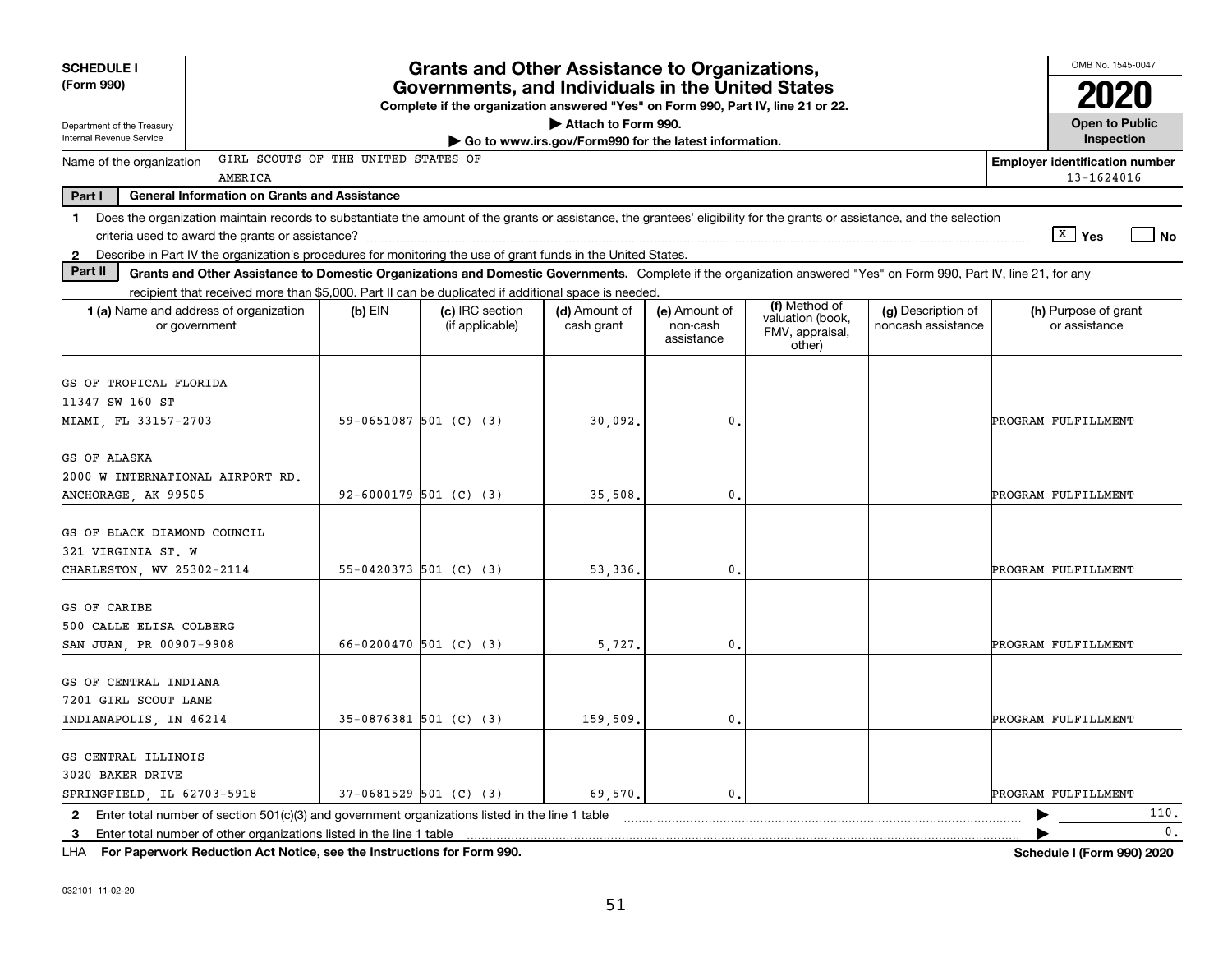| Part II   Continuation of Grants and Other Assistance to Domestic Organizations and Domestic Governments (Schedule I (Form 990), Part II.) |                            |                                  |                             |                                         |                                                                |                                           |                                       |
|--------------------------------------------------------------------------------------------------------------------------------------------|----------------------------|----------------------------------|-----------------------------|-----------------------------------------|----------------------------------------------------------------|-------------------------------------------|---------------------------------------|
| (a) Name and address of<br>organization or government                                                                                      | $(b)$ EIN                  | (c) IRC section<br>if applicable | (d) Amount of<br>cash grant | (e) Amount of<br>non-cash<br>assistance | (f) Method of<br>valuation<br>(book, FMV,<br>appraisal, other) | (g) Description of<br>non-cash assistance | (h) Purpose of grant<br>or assistance |
| GS OF CENTRAL & SOUTHERN NEW                                                                                                               |                            |                                  |                             |                                         |                                                                |                                           |                                       |
| JERSEY - 40 BRACE RD - CHERRY                                                                                                              |                            |                                  |                             |                                         |                                                                |                                           |                                       |
| HILL, NJ 08034-2621                                                                                                                        | 22-1928958 501 (C) (3)     |                                  | 115,451.                    | $\mathbf 0$ .                           |                                                                |                                           | PROGRAM FULFILLMENT                   |
|                                                                                                                                            |                            |                                  |                             |                                         |                                                                |                                           |                                       |
| GS OF THE CHESAPEAKE BAY                                                                                                                   |                            |                                  |                             |                                         |                                                                |                                           |                                       |
| 225 S. OLD BALTIMORE PIKE                                                                                                                  |                            |                                  |                             |                                         |                                                                |                                           |                                       |
| NEWARK, DE 19702                                                                                                                           | $51-0064337$ 501 (C) (3)   |                                  | 43,562.                     | $^{\circ}$ .                            |                                                                |                                           | PROGRAM FULFILLMENT                   |
|                                                                                                                                            |                            |                                  |                             |                                         |                                                                |                                           |                                       |
| GS OF CITRUS                                                                                                                               |                            |                                  |                             |                                         |                                                                |                                           |                                       |
| 341 NORTH MILLS AVE                                                                                                                        |                            |                                  |                             |                                         |                                                                |                                           |                                       |
| ORLANDO, FL 32803-5753                                                                                                                     | 59-0696293 501 (C) (3)     |                                  | 76,206.                     | $\mathbf 0$ .                           |                                                                |                                           | PROGRAM FULFILLMENT                   |
|                                                                                                                                            |                            |                                  |                             |                                         |                                                                |                                           |                                       |
| GS OF GREATER MISSISSIPPI                                                                                                                  |                            |                                  |                             |                                         |                                                                |                                           |                                       |
| 1471 W COUNTY LINE RD                                                                                                                      |                            |                                  |                             |                                         |                                                                |                                           |                                       |
| JACKSON, MS 39213-7842                                                                                                                     | 64-0384222 501 (C) (3)     |                                  | 50,011                      | $\mathbf{0}$ .                          |                                                                |                                           | PROGRAM FULFILLMENT                   |
| GS OF THE DESERT SOUTHWEST -                                                                                                               |                            |                                  |                             |                                         |                                                                |                                           |                                       |
| SOUTHERN NEW MEXICO & WEST TEXAS                                                                                                           |                            |                                  |                             |                                         |                                                                |                                           |                                       |
| 9700 GIRL SCOUT WAY - EL PASO, TX                                                                                                          |                            |                                  |                             |                                         |                                                                |                                           |                                       |
| 79924-3828                                                                                                                                 | $74-1189693$ 501 (C) (3)   |                                  | 48,816.                     | $\mathbf{0}$                            |                                                                |                                           | PROGRAM FULFILLMENT                   |
|                                                                                                                                            |                            |                                  |                             |                                         |                                                                |                                           |                                       |
| GS OF EASTERN OKLAHOMA                                                                                                                     |                            |                                  |                             |                                         |                                                                |                                           |                                       |
| 4810 S. 129TH E. AVE.                                                                                                                      |                            |                                  |                             |                                         |                                                                |                                           |                                       |
| TULSA, OK 74134                                                                                                                            | $73-0579240$ 501 (C) (3)   |                                  | 42,218.                     | $^{\circ}$ .                            |                                                                |                                           | PROGRAM FULFILLMENT                   |
|                                                                                                                                            |                            |                                  |                             |                                         |                                                                |                                           |                                       |
| GS OF EASTERN WASHINGTON AND                                                                                                               |                            |                                  |                             |                                         |                                                                |                                           |                                       |
| NORTHERN IDAHO - 1404 NORTH ASH                                                                                                            |                            |                                  |                             |                                         |                                                                |                                           |                                       |
| ST. - SPOKANE, WA 99201-2806                                                                                                               | $91-0570844$ 501 (C) (3)   |                                  | 47,123.                     | $\mathbf{0}$ .                          |                                                                |                                           | PROGRAM FULFILLMENT                   |
|                                                                                                                                            |                            |                                  |                             |                                         |                                                                |                                           |                                       |
| GS OF EASTERN SOUTH CAROLINA                                                                                                               |                            |                                  |                             |                                         |                                                                |                                           |                                       |
| 7257 CROSS COUNTY ROAD                                                                                                                     |                            |                                  |                             |                                         |                                                                |                                           |                                       |
| NORTH CHARLESTON, SC 29418                                                                                                                 | $57-0341216$ $501$ (C) (3) |                                  | 42,432.                     | $\mathbf{0}$ .                          |                                                                |                                           | PROGRAM FULFILLMENT                   |
|                                                                                                                                            |                            |                                  |                             |                                         |                                                                |                                           |                                       |
| GS OF GATEWAY                                                                                                                              |                            |                                  |                             |                                         |                                                                |                                           |                                       |
| 1000 SHEARER AVE.                                                                                                                          |                            |                                  |                             |                                         |                                                                |                                           |                                       |
| JACKSONVILLE, FL 32205-6055                                                                                                                | 59-0637857 501 (C) (3)     |                                  | 114,328.                    | $\mathbf{0}$ .                          |                                                                |                                           | PROGRAM FULFILLMENT                   |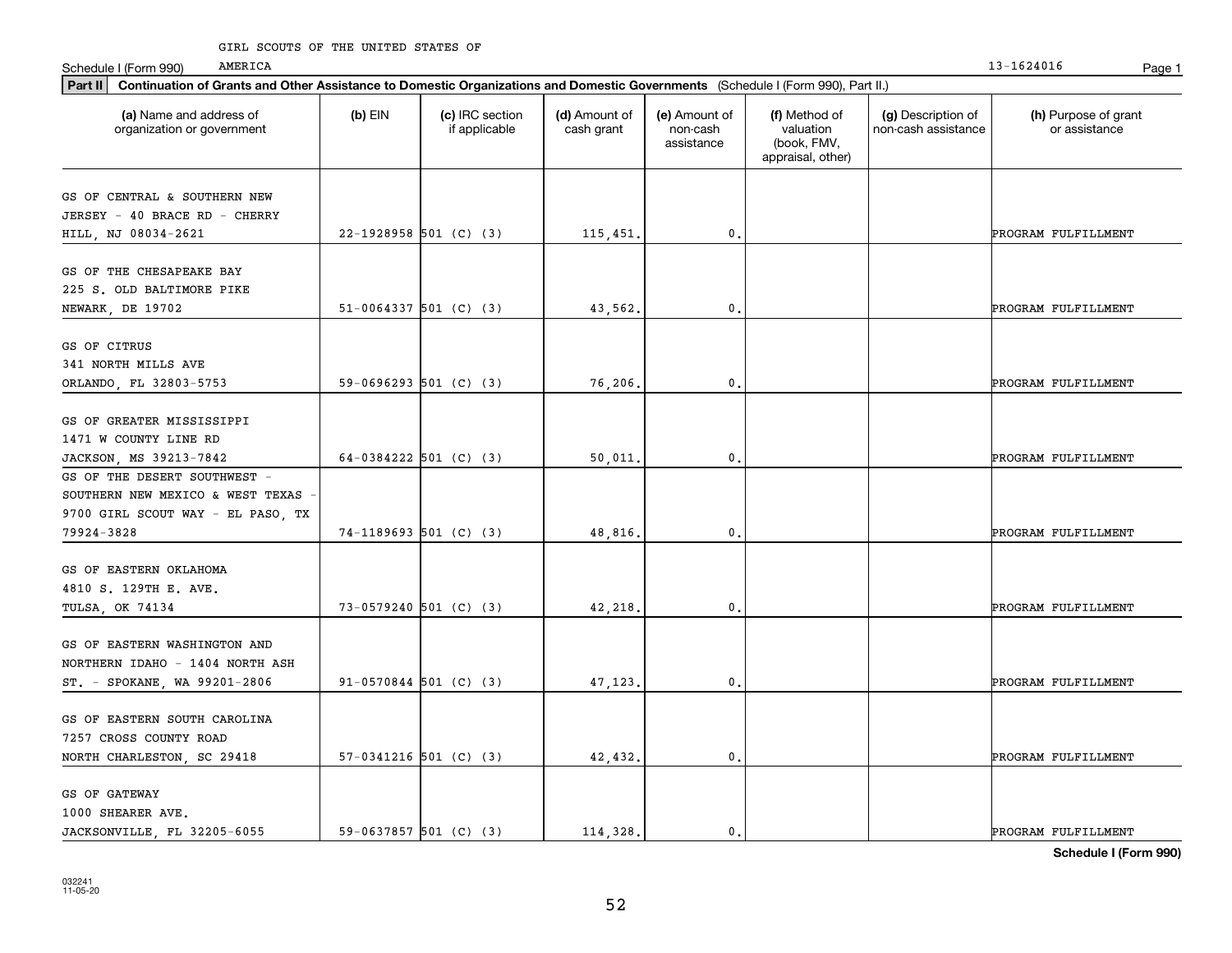#### GIRL SCOUTS OF THE UNITED STATES OF

AMERICA

| Part II   Continuation of Grants and Other Assistance to Domestic Organizations and Domestic Governments (Schedule I (Form 990), Part II.) |                            |                                  |                             |                                         |                                                                |                                           |                                       |
|--------------------------------------------------------------------------------------------------------------------------------------------|----------------------------|----------------------------------|-----------------------------|-----------------------------------------|----------------------------------------------------------------|-------------------------------------------|---------------------------------------|
| (a) Name and address of<br>organization or government                                                                                      | $(b)$ EIN                  | (c) IRC section<br>if applicable | (d) Amount of<br>cash grant | (e) Amount of<br>non-cash<br>assistance | (f) Method of<br>valuation<br>(book, FMV,<br>appraisal, other) | (g) Description of<br>non-cash assistance | (h) Purpose of grant<br>or assistance |
| GS OF GREATER IOWA                                                                                                                         |                            |                                  |                             |                                         |                                                                |                                           |                                       |
| 10715 HICKMAN RD                                                                                                                           |                            |                                  |                             |                                         |                                                                |                                           |                                       |
| DES MOINES, IA 50322-3733                                                                                                                  | $42-0698218$ 501 (C) (3)   |                                  | 63,016.                     | $\mathbf 0$ .                           |                                                                |                                           | PROGRAM FULFILLMENT                   |
|                                                                                                                                            |                            |                                  |                             |                                         |                                                                |                                           |                                       |
| GS OF GULFCOAST                                                                                                                            |                            |                                  |                             |                                         |                                                                |                                           |                                       |
| 4780 CATTLEMEN RD                                                                                                                          |                            |                                  |                             |                                         |                                                                |                                           |                                       |
| SARASOTA, FL 34233                                                                                                                         | 59-0760212 501 (C) (3)     |                                  | 42,765                      | 0.                                      |                                                                |                                           | PROGRAM FULFILLMENT                   |
| GS OF HAWAII                                                                                                                               |                            |                                  |                             |                                         |                                                                |                                           |                                       |
| 410 ATKINSON DRIVE, SUITE 2E1                                                                                                              |                            |                                  |                             |                                         |                                                                |                                           |                                       |
| HONOLULU, HI 96814-4729                                                                                                                    | 99-0073488 501 (C) (3)     |                                  | 39,823.                     | $\mathbf{0}$ .                          |                                                                |                                           | PROGRAM FULFILLMENT                   |
|                                                                                                                                            |                            |                                  |                             |                                         |                                                                |                                           |                                       |
| GS HEART OF MICHIGAN                                                                                                                       |                            |                                  |                             |                                         |                                                                |                                           |                                       |
| 601 WEST MAPLE ST                                                                                                                          |                            |                                  |                             |                                         |                                                                |                                           |                                       |
| KALAMAZOO, MI 49008-1923                                                                                                                   | 38-1581300 501 (C) (3)     |                                  | 99,126.                     | $^{\rm 0}$ .                            |                                                                |                                           | PROGRAM FULFILLMENT                   |
| GS HEART OF THE SOUTH                                                                                                                      |                            |                                  |                             |                                         |                                                                |                                           |                                       |
| 717 SOUTH WHITE STATION RD                                                                                                                 |                            |                                  |                             |                                         |                                                                |                                           |                                       |
| MEMPHIS, TN 38117                                                                                                                          | 62-0502197 501 (C) (3)     |                                  | 76,314.                     | $\mathbf 0$                             |                                                                |                                           | PROGRAM FULFILLMENT                   |
|                                                                                                                                            |                            |                                  |                             |                                         |                                                                |                                           |                                       |
| GS OF HISTORIC GEORGIA                                                                                                                     |                            |                                  |                             |                                         |                                                                |                                           |                                       |
| 330 DRAYTON STREET                                                                                                                         |                            |                                  |                             |                                         |                                                                |                                           |                                       |
| SAVANNAH, GA 31401                                                                                                                         | $58-0566191$ $501$ (C) (3) |                                  | 116,776.                    | $\mathbf 0$ .                           |                                                                |                                           | PROGRAM FULFILLMENT                   |
| GS OF THE JERSEY SHORE                                                                                                                     |                            |                                  |                             |                                         |                                                                |                                           |                                       |
| 242 ADELPHIA RD                                                                                                                            |                            |                                  |                             |                                         |                                                                |                                           |                                       |
| FARMINGDALE, NJ 07727-3525                                                                                                                 | $21-0731966$ 501 (C) (3)   |                                  | 57,498.                     | $\mathbf{0}$ .                          |                                                                |                                           | PROGRAM FULFILLMENT                   |
|                                                                                                                                            |                            |                                  |                             |                                         |                                                                |                                           |                                       |
| GS OF KANSAS HEARTLAND                                                                                                                     |                            |                                  |                             |                                         |                                                                |                                           |                                       |
| 360 S LEXINGTON RD                                                                                                                         |                            |                                  |                             |                                         |                                                                |                                           |                                       |
| WICHITA, KS 67218-1700                                                                                                                     | $48-0556718$ 501 (C) (3)   |                                  | 50,619.                     | $\mathbf{0}$ .                          |                                                                |                                           | PROGRAM FULFILLMENT                   |
| GS OF KENTUCKIANA                                                                                                                          |                            |                                  |                             |                                         |                                                                |                                           |                                       |
| 2115 LEXINGTON RD                                                                                                                          |                            |                                  |                             |                                         |                                                                |                                           |                                       |
|                                                                                                                                            | 61-0444698 501 (C) (3)     |                                  | 88,260.                     | $\mathbf{0}$ .                          |                                                                |                                           | PROGRAM FULFILLMENT                   |
| LOUISVILLE, KY 40206-2816                                                                                                                  |                            |                                  |                             |                                         |                                                                |                                           |                                       |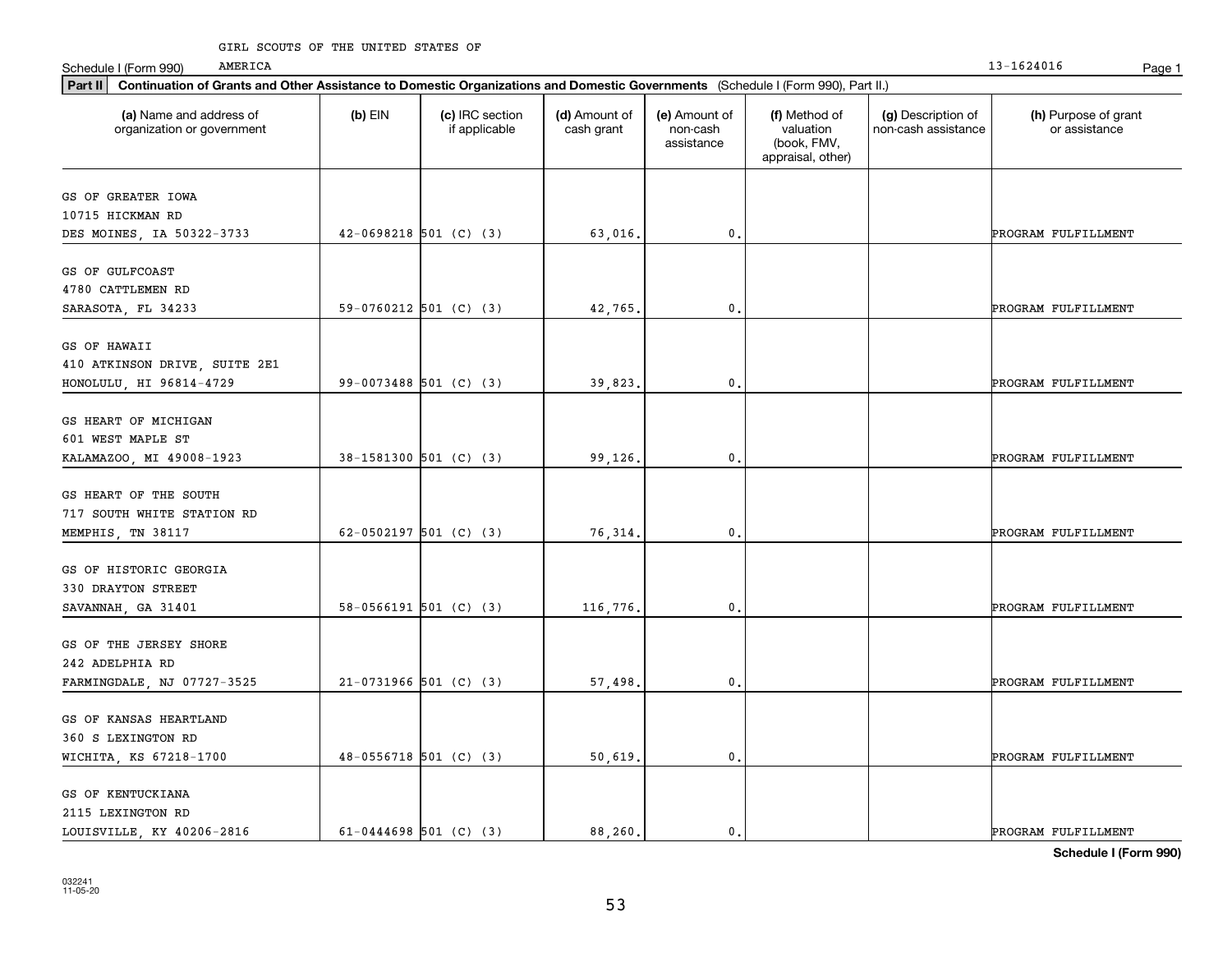| AMERICA<br>Schedule I (Form 990)                                                                                                            |           |                                  |                             |                                         |                                                                |                                           | 13-1624016                            | Page 1 |
|---------------------------------------------------------------------------------------------------------------------------------------------|-----------|----------------------------------|-----------------------------|-----------------------------------------|----------------------------------------------------------------|-------------------------------------------|---------------------------------------|--------|
| Continuation of Grants and Other Assistance to Domestic Organizations and Domestic Governments (Schedule I (Form 990), Part II.)<br>Part II |           |                                  |                             |                                         |                                                                |                                           |                                       |        |
| (a) Name and address of<br>organization or government                                                                                       | $(b)$ EIN | (c) IRC section<br>if applicable | (d) Amount of<br>cash grant | (e) Amount of<br>non-cash<br>assistance | (f) Method of<br>valuation<br>(book, FMV,<br>appraisal, other) | (g) Description of<br>non-cash assistance | (h) Purpose of grant<br>or assistance |        |
| GS OF KENTUCKY'S WILDERNESS ROAD<br>2277 EXECUTIVE DRIVE<br>LEXINGTON, KY 40505-4807                                                        |           | $61-0608104$ 501 (C) (3)         | 58,680.                     | $\mathbf{0}$ .                          |                                                                |                                           | PROGRAM FULFILLMENT                   |        |
| GS OF MONTANA AND WYOMING<br>2303 GRAND AVE<br>BILLINGS, MT 59102                                                                           |           | 81-6001486 501 (C) (3)           | 29.671.                     | $\mathbf{0}$                            |                                                                |                                           | PROGRAM FULFILLMENT                   |        |
| GS OF MANITOU<br>5212 WINDWARD COURT<br>SHEBOYGAN, WI 53083-1857                                                                            |           | 39-0920672 501 (C) (3)           | 15,730.                     | $^{\circ}$ .                            |                                                                |                                           | PROGRAM FULFILLMENT                   |        |
| GS OF NASSAU COUNTY<br>110 RING RD WEST<br>GARDEN CITY, NY 11530-3296                                                                       |           | $11-2041443$ 501 (C) (3)         | 68,964                      | $^{\rm 0}$ .                            |                                                                |                                           | PROGRAM FULFILLMENT                   |        |
| GS OF NORTHEASTERN NEW YORK<br>8 MOUNTAIN VIEW AVE<br>ALBANY, NY 12205-2804                                                                 |           | $14-1438466$ 501 (C) (3)         | 24,889                      | 0.                                      |                                                                |                                           | PROGRAM FULFILLMENT                   |        |
| GS OF NORTHERN ILLINOIS<br>353 RANDALL ROAD SOUTH<br>ELGIN, IL 60177                                                                        |           | $36 - 2358083$ 501 (C) (3)       | 83,013.                     | $^{\rm 0}$ .                            |                                                                |                                           | PROGRAM FULFILLMENT                   |        |
| GS OF NORTHERN INDIANA-MICHIANA<br>10008 DUPONT CIRCLE DRIVE EAST<br>FORT WAYNE, IN 46825                                                   |           | 35-1054339 501 (C) (3)           | 81,872.                     | $^{\rm 0}$ .                            |                                                                |                                           | PROGRAM FULFILLMENT                   |        |
| GS OF NYPENN PATHWAYS<br>8170 THOMPSON RD<br>CICERO, NY 13039                                                                               |           | $16-0844808$ 501 (C) (3)         | 94,162.                     | $\mathbf{0}$ .                          |                                                                |                                           | PROGRAM FULFILLMENT                   |        |
| GS OF SILVER SAGE<br>8948 W BARNES ST<br>BOISE ID 83709                                                                                     |           | $82 - 0259644$ 501 (C) (3)       | 29.826.                     | $\mathbf{0}$ .                          |                                                                |                                           | PROGRAM FULFILLMENT                   |        |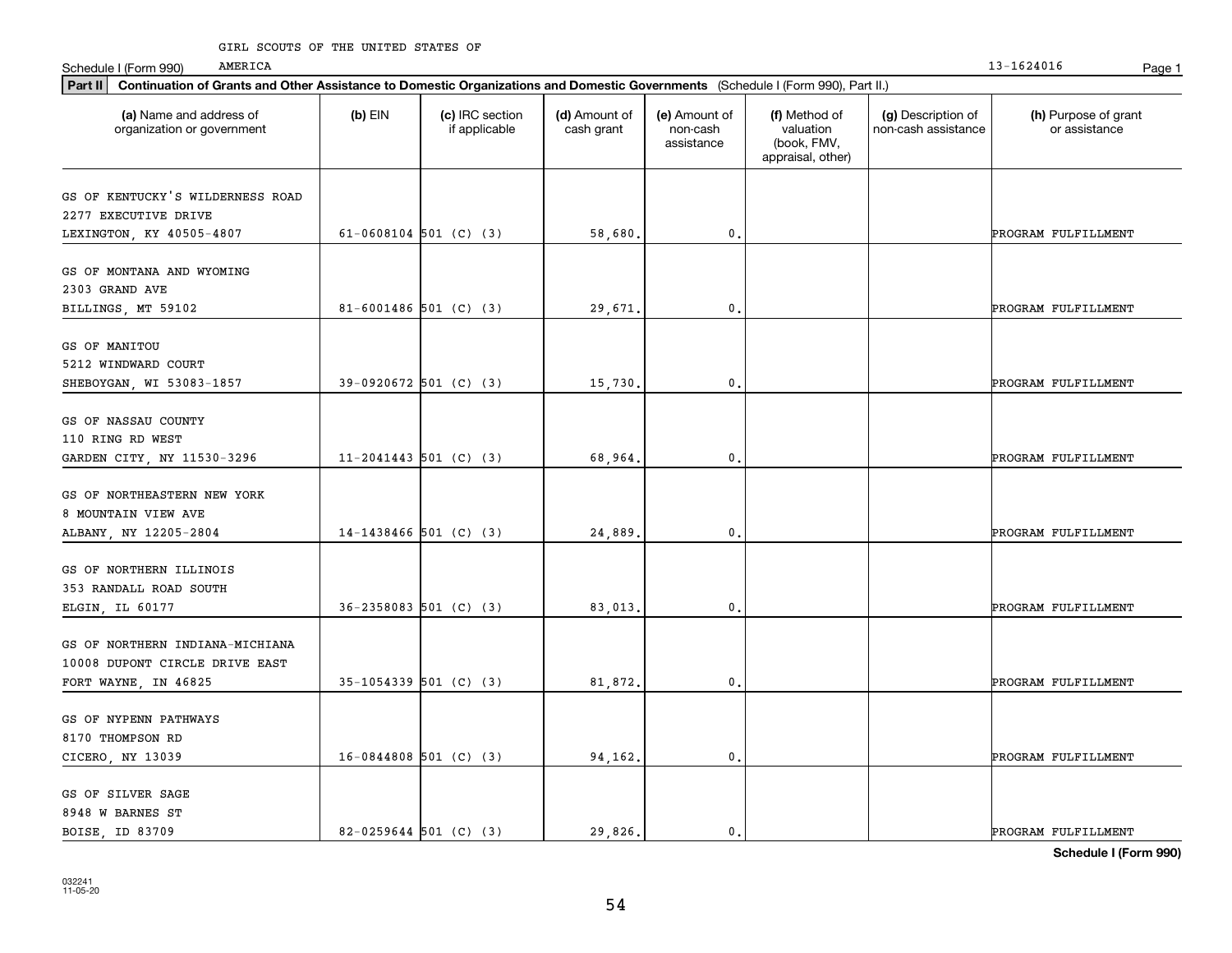| AMERICA<br>Schedule I (Form 990)                                                                                                            |           |                                  |                             |                                         |                                                                |                                           | 13-1624016                            | Page 1 |
|---------------------------------------------------------------------------------------------------------------------------------------------|-----------|----------------------------------|-----------------------------|-----------------------------------------|----------------------------------------------------------------|-------------------------------------------|---------------------------------------|--------|
| Continuation of Grants and Other Assistance to Domestic Organizations and Domestic Governments (Schedule I (Form 990), Part II.)<br>Part II |           |                                  |                             |                                         |                                                                |                                           |                                       |        |
| (a) Name and address of<br>organization or government                                                                                       | $(b)$ EIN | (c) IRC section<br>if applicable | (d) Amount of<br>cash grant | (e) Amount of<br>non-cash<br>assistance | (f) Method of<br>valuation<br>(book, FMV,<br>appraisal, other) | (g) Description of<br>non-cash assistance | (h) Purpose of grant<br>or assistance |        |
| GS OF SOUTHERN ALABAMA                                                                                                                      |           |                                  |                             |                                         |                                                                |                                           |                                       |        |
| 3483 SPRINGHILL AVENUE<br>MOBILE, AL 36608-1522                                                                                             |           | 63-0421430 501 (C) (3)           | 46,624.                     | 0.                                      |                                                                |                                           | PROGRAM FULFILLMENT                   |        |
| GS OF THE SOUTHERN APPALACHIANS<br>1567 DOWNTOWN WEST BLVD                                                                                  |           |                                  |                             |                                         |                                                                |                                           |                                       |        |
| KNOXVILLE, TN 37919                                                                                                                         |           | 62-0505206 501 (C) (3)           | 80,194.                     | 0.                                      |                                                                |                                           | PROGRAM FULFILLMENT                   |        |
| GS OF SOUTHEAST FLORIDA<br>6944 LAKE WORTH RD.                                                                                              |           |                                  |                             |                                         |                                                                |                                           |                                       |        |
| LAKE WORTH, FL 33467                                                                                                                        |           | 59-0657327 501 (C) (3)           | 57,747.                     | $\mathfrak o$ .                         |                                                                |                                           | PROGRAM FULFILLMENT                   |        |
| GS SUFFOLK COUNTY<br>442 MORELAND RD<br>COMMACK, NY 11725-5708                                                                              |           | $11 - 2164434$ 501 (C) (3)       | 54,104.                     | $\mathfrak o$ .                         |                                                                |                                           | PROGRAM FULFILLMENT                   |        |
| GS OF TEXAS OKLAHOMA PLAINS<br>4901 BRIARHAVEN RD                                                                                           |           |                                  |                             |                                         |                                                                |                                           |                                       |        |
| FORT WORTH, TX 76109-4499                                                                                                                   |           | 75-0818162 501 (C) (3)           | 94,245.                     | 0.                                      |                                                                |                                           | PROGRAM FULFILLMENT                   |        |
| GS OF VIRGINIA SKYLINE<br>3663 PETERS CREEK RD, NW<br>ROANOKE, VA 24019-2809                                                                |           | $54-0737207$ 501 (C) (3)         | 47,370.                     | $\mathfrak o$ .                         |                                                                |                                           | PROGRAM FULFILLMENT                   |        |
| GS OF WESTERN NEW YORK<br>3332 WALDEN AVE., SUITE 106                                                                                       |           |                                  |                             |                                         |                                                                |                                           |                                       |        |
| DEPEW, NY 14043-2400                                                                                                                        |           | $16-0743096$ 501 (C) (3)         | 46,096.                     | 0.                                      |                                                                |                                           | PROGRAM FULFILLMENT                   |        |
| GS DAKOTA HORIZONS<br>1101 SOUTH MARION RD<br>SIOUX FALLS, SD 57106-3466                                                                    |           | $46-0250744$ 501 (C) (3)         | 47,291.                     | $\mathbf{0}$ .                          |                                                                |                                           | PROGRAM FULFILLMENT                   |        |
| GS HEART OF CENTRAL CALIFORNIA<br>6601 ELVAS AVE<br>SACRAMENTO, CA 95819-4339                                                               |           | 94-1582429 501 (C) (3)           | 74.548.                     | $\mathbf{0}$ .                          |                                                                |                                           | PROGRAM FULFILLMENT                   |        |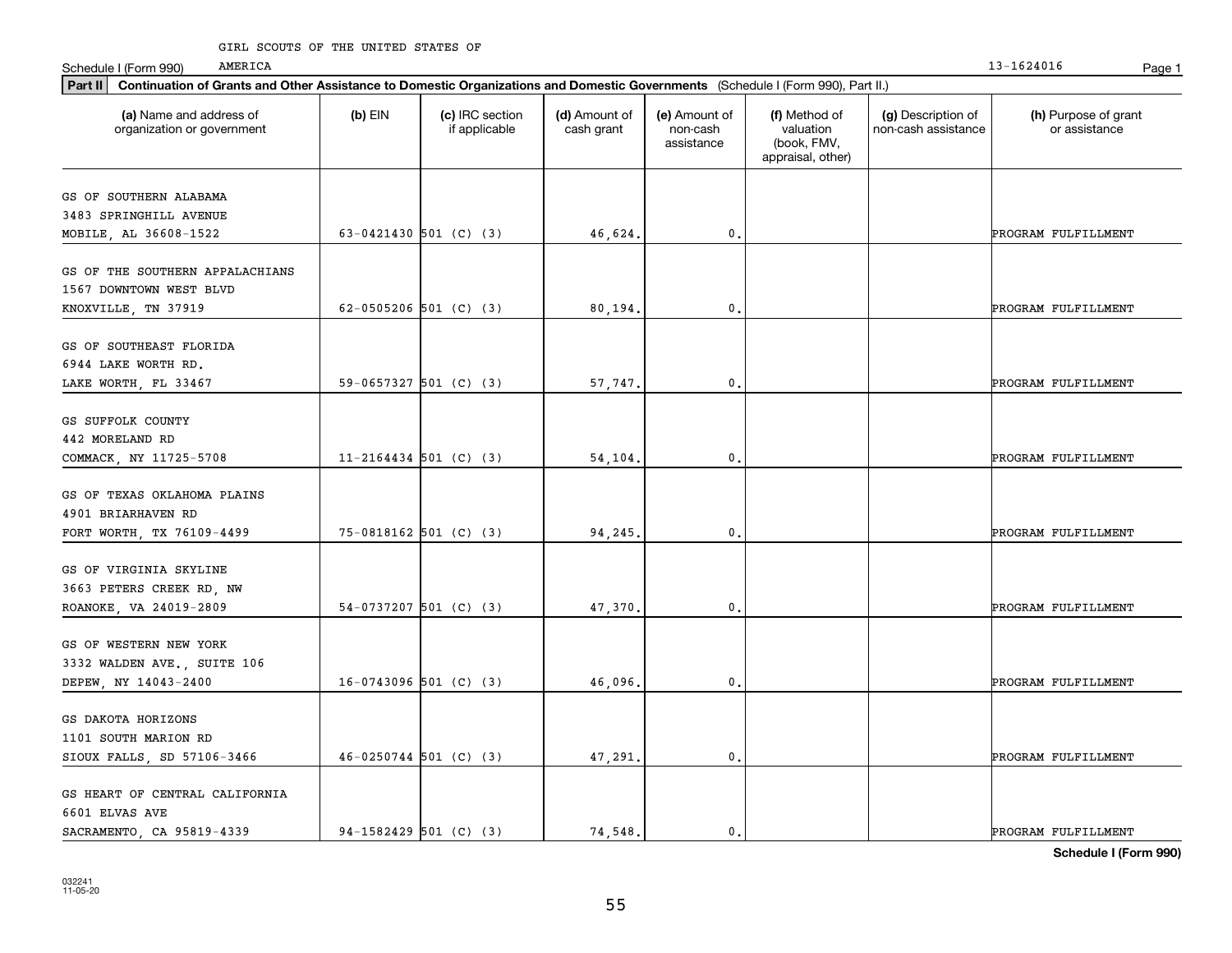| Part II   Continuation of Grants and Other Assistance to Domestic Organizations and Domestic Governments (Schedule I (Form 990), Part II.) |           |                                  |                             |                                         |                                                                |                                           |                                       |
|--------------------------------------------------------------------------------------------------------------------------------------------|-----------|----------------------------------|-----------------------------|-----------------------------------------|----------------------------------------------------------------|-------------------------------------------|---------------------------------------|
| (a) Name and address of<br>organization or government                                                                                      | $(b)$ EIN | (c) IRC section<br>if applicable | (d) Amount of<br>cash grant | (e) Amount of<br>non-cash<br>assistance | (f) Method of<br>valuation<br>(book, FMV,<br>appraisal, other) | (g) Description of<br>non-cash assistance | (h) Purpose of grant<br>or assistance |
| GS OF COLORADO                                                                                                                             |           |                                  |                             |                                         |                                                                |                                           |                                       |
| 3801 SOUTH FLORIDA AVE, #720                                                                                                               |           |                                  |                             |                                         |                                                                |                                           |                                       |
| DENVER, CO 80210                                                                                                                           |           | 84-0410630 501 (C) (3)           | 205,561.                    | $\mathbf{0}$ .                          |                                                                |                                           | PROGRAM FULFILLMENT                   |
|                                                                                                                                            |           |                                  |                             |                                         |                                                                |                                           |                                       |
| GS IN THE HEART OF PENNSYLVANIA                                                                                                            |           |                                  |                             |                                         |                                                                |                                           |                                       |
| 350 HALE AVE                                                                                                                               |           |                                  |                             |                                         |                                                                |                                           |                                       |
| HARRISBURG, PA 17104-1518                                                                                                                  |           | $24-0795960$ 501 (C) (3)         | 115,503,                    | 0.                                      |                                                                |                                           | PROGRAM FULFILLMENT                   |
| GS OF THE GREEN & WHITE MOUNTAINS                                                                                                          |           |                                  |                             |                                         |                                                                |                                           |                                       |
| 60 KNIGHT LANE, SUITE 30                                                                                                                   |           |                                  |                             |                                         |                                                                |                                           |                                       |
| WILLISTON, VT 05495                                                                                                                        |           | $02 - 0243160$ 501 (C) (3)       | 95,901.                     | 0.                                      |                                                                |                                           | PROGRAM FULFILLMENT                   |
|                                                                                                                                            |           |                                  |                             |                                         |                                                                |                                           |                                       |
| GS OF EASTERN MASSACHUSETTS                                                                                                                |           |                                  |                             |                                         |                                                                |                                           |                                       |
| 420 BOYLSTON ST, SUITE 505                                                                                                                 |           |                                  |                             |                                         |                                                                |                                           |                                       |
| BOSTON, MA 02116                                                                                                                           |           | $04-2703281$ 501 (C) (3)         | 174,698.                    | 0.                                      |                                                                |                                           | PROGRAM FULFILLMENT                   |
|                                                                                                                                            |           |                                  |                             |                                         |                                                                |                                           |                                       |
| GS OF EASTERN MISSOURI                                                                                                                     |           |                                  |                             |                                         |                                                                |                                           |                                       |
| 2300 BALL DR                                                                                                                               |           |                                  |                             |                                         |                                                                |                                           |                                       |
| ST. LOUIS, MO 63146                                                                                                                        |           | $43-0662471$ 501 (C) (3)         | 28,834.                     | 0.                                      |                                                                |                                           | PROGRAM FULFILLMENT                   |
| GS OF MAINE                                                                                                                                |           |                                  |                             |                                         |                                                                |                                           |                                       |
| 138 GANNETT DR                                                                                                                             |           |                                  |                             |                                         |                                                                |                                           |                                       |
| SOUTH PORTLAND, ME 04106-6909                                                                                                              |           | $01-0269802$ 501 (C) (3)         | 25,697.                     | 0.                                      |                                                                |                                           | PROGRAM FULFILLMENT                   |
|                                                                                                                                            |           |                                  |                             |                                         |                                                                |                                           |                                       |
| GS OF SOUTHEASTERN NEW ENGLAND                                                                                                             |           |                                  |                             |                                         |                                                                |                                           |                                       |
| 500 GREENWICH AVE                                                                                                                          |           |                                  |                             |                                         |                                                                |                                           |                                       |
| WARWICK, RI 02886                                                                                                                          |           | $05-0300724$ 501 (C) (3)         | 52,225.                     | 0.                                      |                                                                |                                           | PROGRAM FULFILLMENT                   |
|                                                                                                                                            |           |                                  |                             |                                         |                                                                |                                           |                                       |
| GS OF CONNECTICUT                                                                                                                          |           |                                  |                             |                                         |                                                                |                                           |                                       |
| 340 WASHINGTON ST                                                                                                                          |           |                                  |                             |                                         |                                                                |                                           |                                       |
| HARTFORD, CT 06106-3317                                                                                                                    |           | $06-0646756$ 501 (C) (3)         | 164,425.                    | 0.                                      |                                                                |                                           | PROGRAM FULFILLMENT                   |
| GS OF COLONIAL COAST                                                                                                                       |           |                                  |                             |                                         |                                                                |                                           |                                       |
| 912 CEDAR RD                                                                                                                               |           |                                  |                             |                                         |                                                                |                                           |                                       |
| CHESAPEAKE, VA 23322-7002                                                                                                                  |           | $54-1158412$ 501 (C) (3)         | 64.702.                     | 0.                                      |                                                                |                                           | PROGRAM FULFILLMENT                   |
|                                                                                                                                            |           |                                  |                             |                                         |                                                                |                                           |                                       |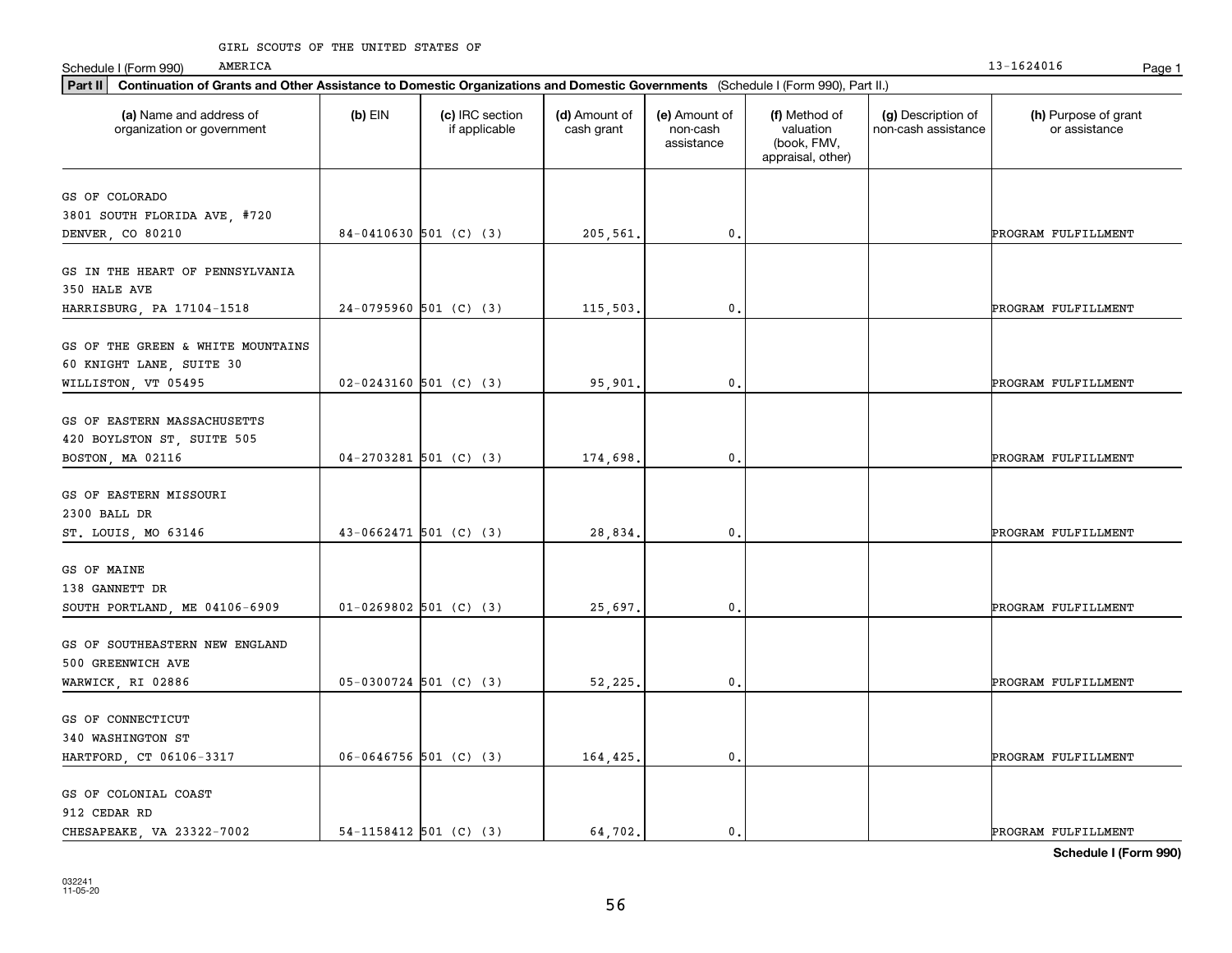| Part II   Continuation of Grants and Other Assistance to Domestic Organizations and Domestic Governments (Schedule I (Form 990), Part II.) |           |                                  |                             |                                         |                                                                |                                           |                                       |
|--------------------------------------------------------------------------------------------------------------------------------------------|-----------|----------------------------------|-----------------------------|-----------------------------------------|----------------------------------------------------------------|-------------------------------------------|---------------------------------------|
| (a) Name and address of<br>organization or government                                                                                      | $(b)$ EIN | (c) IRC section<br>if applicable | (d) Amount of<br>cash grant | (e) Amount of<br>non-cash<br>assistance | (f) Method of<br>valuation<br>(book, FMV,<br>appraisal, other) | (g) Description of<br>non-cash assistance | (h) Purpose of grant<br>or assistance |
| GS COMMONWEALTH COUNCIL OF                                                                                                                 |           |                                  |                             |                                         |                                                                |                                           |                                       |
| VIRGINIA - 4900 AUGUSTA AVENUE                                                                                                             |           |                                  |                             |                                         |                                                                |                                           |                                       |
| SUITE 200 - RICHMOND, VA 23230                                                                                                             |           | $54-0534506$ 501 (C) (3)         | 58,884.                     | $\mathbf{0}$ .                          |                                                                |                                           | PROGRAM FULFILLMENT                   |
|                                                                                                                                            |           |                                  |                             |                                         |                                                                |                                           |                                       |
| GS COUNCIL OF GREATER NEW YORK                                                                                                             |           |                                  |                             |                                         |                                                                |                                           |                                       |
| 40 WALL ST., SUITE 708                                                                                                                     |           |                                  |                             |                                         |                                                                |                                           |                                       |
| NEW YORK, NY 10005                                                                                                                         |           | 13-1624014 501 (C) (3)           | 131,528,                    | $\mathbf{0}$ .                          |                                                                |                                           | PROGRAM FULFILLMENT                   |
|                                                                                                                                            |           |                                  |                             |                                         |                                                                |                                           |                                       |
| GS OF GREATER SOUTH TEXAS                                                                                                                  |           |                                  |                             |                                         |                                                                |                                           |                                       |
| 202 E MADISON AVE                                                                                                                          |           | $74-1256499$ 501 (C) (3)         | 20,960.                     | $\mathbf{0}$ .                          |                                                                |                                           | PROGRAM FULFILLMENT                   |
| HARLINGEN, TX 78550-4904                                                                                                                   |           |                                  |                             |                                         |                                                                |                                           |                                       |
| GS OF NEW MEXICO TRAILS                                                                                                                    |           |                                  |                             |                                         |                                                                |                                           |                                       |
| 4000 JEFFERSON PLAZA, NORTHEAST                                                                                                            |           |                                  |                             |                                         |                                                                |                                           |                                       |
| ALBUQUERQUE, NM 87109                                                                                                                      |           | 85-6011246 501 (C) (3)           | 27,069.                     | $\mathbf 0$ .                           |                                                                |                                           | PROGRAM FULFILLMENT                   |
|                                                                                                                                            |           |                                  |                             |                                         |                                                                |                                           |                                       |
| GS HEART OF THE HUDSON                                                                                                                     |           |                                  |                             |                                         |                                                                |                                           |                                       |
| 2 GREAT OAK LN                                                                                                                             |           |                                  |                             |                                         |                                                                |                                           |                                       |
| PLEASANTVILLE, NY 10570-2110                                                                                                               |           | $13-2985898$ 501 (C) (3)         | 118,493.                    | $\mathbf{0}$                            |                                                                |                                           | PROGRAM FULFILLMENT                   |
|                                                                                                                                            |           |                                  |                             |                                         |                                                                |                                           |                                       |
| GS OF OHIO'S HEARTLAND COUNCIL                                                                                                             |           |                                  |                             |                                         |                                                                |                                           |                                       |
| 1700 WATERMARK DR                                                                                                                          |           |                                  |                             |                                         |                                                                |                                           |                                       |
| COLUMBUS, OH 43215-1097                                                                                                                    |           | $31 - 4379475$ 501 (C) (3)       | 77,141                      | 0.                                      |                                                                |                                           | PROGRAM FULFILLMENT                   |
| GS HEART OF NEW JERSEY                                                                                                                     |           |                                  |                             |                                         |                                                                |                                           |                                       |
| 1171 STATE ROUTE 28                                                                                                                        |           |                                  |                             |                                         |                                                                |                                           |                                       |
| NORTH BRANCH, NJ 08876                                                                                                                     |           | $22 - 1638950$ 501 (C) (3)       | 113,124.                    | $\mathbf{0}$ .                          |                                                                |                                           | PROGRAM FULFILLMENT                   |
|                                                                                                                                            |           |                                  |                             |                                         |                                                                |                                           |                                       |
| GS OF NORTHERN NEW JERSEY                                                                                                                  |           |                                  |                             |                                         |                                                                |                                           |                                       |
| 95 NEWARK POMPTON TPKE                                                                                                                     |           |                                  |                             |                                         |                                                                |                                           |                                       |
| RIVERDALE, NJ 07457-1426                                                                                                                   |           | 22-1928958 501 (C) (3)           | 96,576.                     | $\mathbf{0}$ .                          |                                                                |                                           | PROGRAM FULFILLMENT                   |
|                                                                                                                                            |           |                                  |                             |                                         |                                                                |                                           |                                       |
| GS OF EASTERN PENNSYLVANIA                                                                                                                 |           |                                  |                             |                                         |                                                                |                                           |                                       |
| 330 MANOR RD                                                                                                                               |           |                                  |                             |                                         |                                                                |                                           |                                       |
| MIQUON, PA 19444-1741                                                                                                                      |           | 23-1352309 501 (C) (3)           | 182.726.                    | $\mathbf{0}$ .                          |                                                                |                                           | PROGRAM FULFILLMENT                   |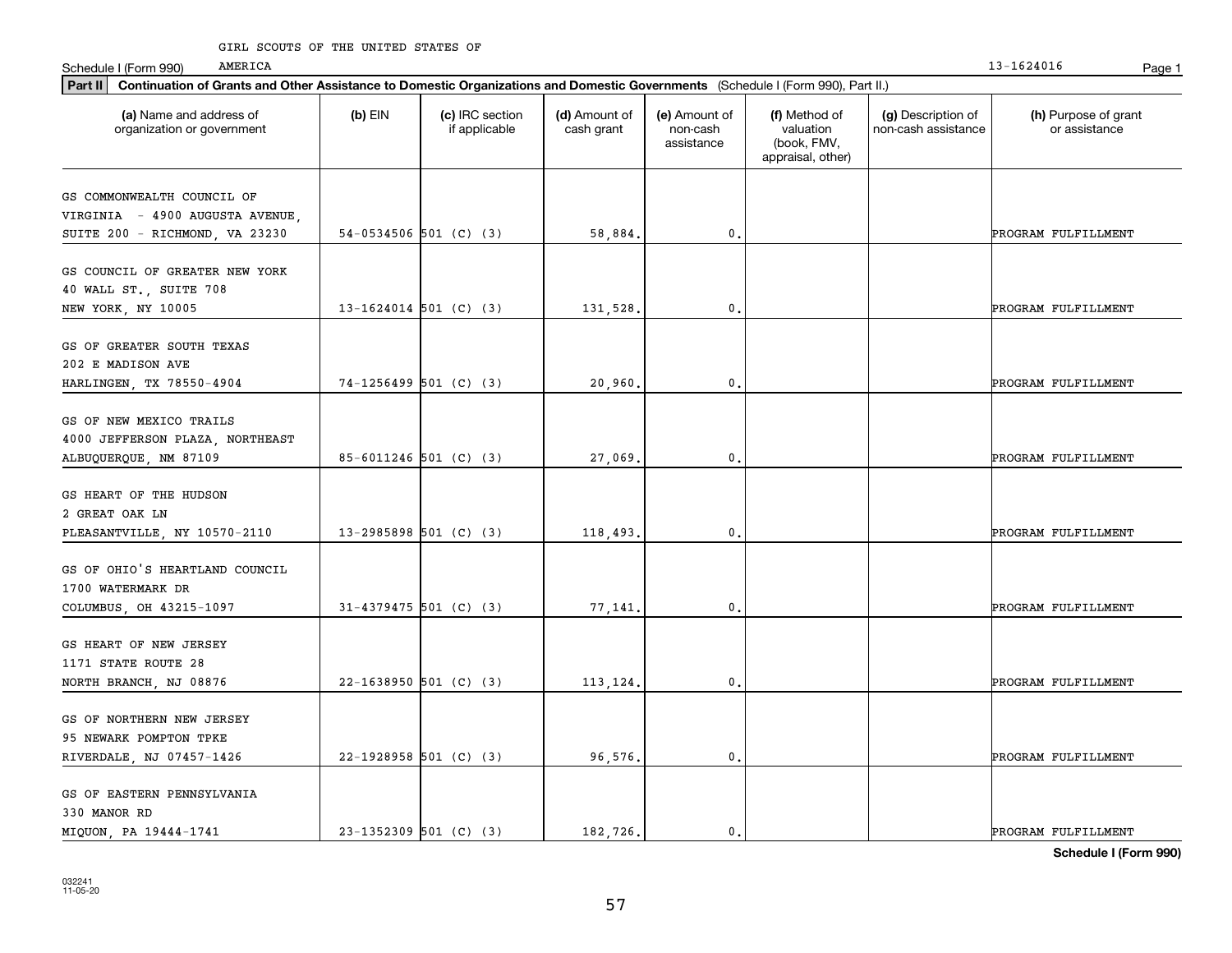#### GIRL SCOUTS OF THE UNITED STATES OF

AMERICA

| Part II   Continuation of Grants and Other Assistance to Domestic Organizations and Domestic Governments (Schedule I (Form 990), Part II.) |                          |                                  |                             |                                         |                                                                |                                           |                                       |
|--------------------------------------------------------------------------------------------------------------------------------------------|--------------------------|----------------------------------|-----------------------------|-----------------------------------------|----------------------------------------------------------------|-------------------------------------------|---------------------------------------|
| (a) Name and address of<br>organization or government                                                                                      | $(b)$ EIN                | (c) IRC section<br>if applicable | (d) Amount of<br>cash grant | (e) Amount of<br>non-cash<br>assistance | (f) Method of<br>valuation<br>(book, FMV,<br>appraisal, other) | (g) Description of<br>non-cash assistance | (h) Purpose of grant<br>or assistance |
| GS OF ORANGE COUNTY                                                                                                                        |                          |                                  |                             |                                         |                                                                |                                           |                                       |
| 9500 TOLEDO WAY                                                                                                                            |                          |                                  |                             |                                         |                                                                |                                           |                                       |
| IRVINE, CA 92618                                                                                                                           | 23-7395094 501 (C) (3)   |                                  | 101,532.                    | 0.                                      |                                                                |                                           | PROGRAM FULFILLMENT                   |
|                                                                                                                                            |                          |                                  |                             |                                         |                                                                |                                           |                                       |
| GS WESTERN PENNSYLVANIA                                                                                                                    |                          |                                  |                             |                                         |                                                                |                                           |                                       |
| 503 MARTINDALE STREET, SUITE 500                                                                                                           |                          |                                  |                             |                                         |                                                                |                                           |                                       |
| PITTSBURGH, PA 15212                                                                                                                       | $25-1126094$ 501 (C) (3) |                                  | 96,567.                     | 0.                                      |                                                                |                                           | PROGRAM FULFILLMENT                   |
| GS OF WESTERN OHIO                                                                                                                         |                          |                                  |                             |                                         |                                                                |                                           |                                       |
| 4930 CORNELL RD                                                                                                                            |                          |                                  |                             |                                         |                                                                |                                           |                                       |
| CINCINNATI, OH 45242-1804                                                                                                                  | $31-0679091$ 501 (C) (3) |                                  | 172,036.                    | 0.                                      |                                                                |                                           | PROGRAM FULFILLMENT                   |
|                                                                                                                                            |                          |                                  |                             |                                         |                                                                |                                           |                                       |
| GS OF NORTH EAST OHIO                                                                                                                      |                          |                                  |                             |                                         |                                                                |                                           |                                       |
| ONE GIRL SCOUT WAY                                                                                                                         |                          |                                  |                             |                                         |                                                                |                                           |                                       |
| MACEDONIA, OH 44056-2156                                                                                                                   | $34-0726094$ 501 (C) (3) |                                  | 134,387.                    | 0.                                      |                                                                |                                           | PROGRAM FULFILLMENT                   |
| GS OF GREATER CHICAGO AND                                                                                                                  |                          |                                  |                             |                                         |                                                                |                                           |                                       |
| NORTHWEST INDIANA - GIRL SCOUT                                                                                                             |                          |                                  |                             |                                         |                                                                |                                           |                                       |
| GATHERING PLACE - CHICAGO, IL                                                                                                              |                          |                                  |                             |                                         |                                                                |                                           |                                       |
| 60030                                                                                                                                      | 36-3871241 501 (C) (3)   |                                  | 254,424.                    | $\mathbf{0}$                            |                                                                |                                           | PROGRAM FULFILLMENT                   |
|                                                                                                                                            |                          |                                  |                             |                                         |                                                                |                                           |                                       |
| GS OF EASTERN IOWA & WESTERN                                                                                                               |                          |                                  |                             |                                         |                                                                |                                           |                                       |
| ILLINOIS - 940 GOLDEN VALLEY DRIVE                                                                                                         |                          |                                  |                             |                                         |                                                                |                                           |                                       |
| - BETTENDORF, IA 52722                                                                                                                     | $42-1008848$ 501 (C) (3) |                                  | 69,625,                     | 0.                                      |                                                                |                                           | PROGRAM FULFILLMENT                   |
|                                                                                                                                            |                          |                                  |                             |                                         |                                                                |                                           |                                       |
| GS OF SOUTHERN ILLINOIS                                                                                                                    |                          |                                  |                             |                                         |                                                                |                                           |                                       |
| #4 GINGER CREEK PKY                                                                                                                        |                          |                                  |                             |                                         |                                                                |                                           |                                       |
| GLEN CARBON, IL 62034-3537                                                                                                                 | 37-0811488 501 (C) (3)   |                                  | 59,966.                     | 0.                                      |                                                                |                                           | PROGRAM FULFILLMENT                   |
| GS OF MICHIGAN SHORE TO SHORE                                                                                                              |                          |                                  |                             |                                         |                                                                |                                           |                                       |
| 3275 WALKER AVE NW                                                                                                                         |                          |                                  |                             |                                         |                                                                |                                           |                                       |
| GRAND RAPIDS, MI 49544-9775                                                                                                                | $38-1366924$ 501 (C) (3) |                                  | 45,193.                     | 0.                                      |                                                                |                                           | PROGRAM FULFILLMENT                   |
|                                                                                                                                            |                          |                                  |                             |                                         |                                                                |                                           |                                       |
| GS OF MIDDLE TENNESSEE, INC.                                                                                                               |                          |                                  |                             |                                         |                                                                |                                           |                                       |
| 4522 GRANNY WHITE PIKE                                                                                                                     |                          |                                  |                             |                                         |                                                                |                                           |                                       |
| NASHVILLE, TN 37204                                                                                                                        | 62-0589380 501 (C) (3)   |                                  | 21.051.                     | $\mathfrak{o}$ .                        |                                                                |                                           | PROGRAM FULFILLMENT                   |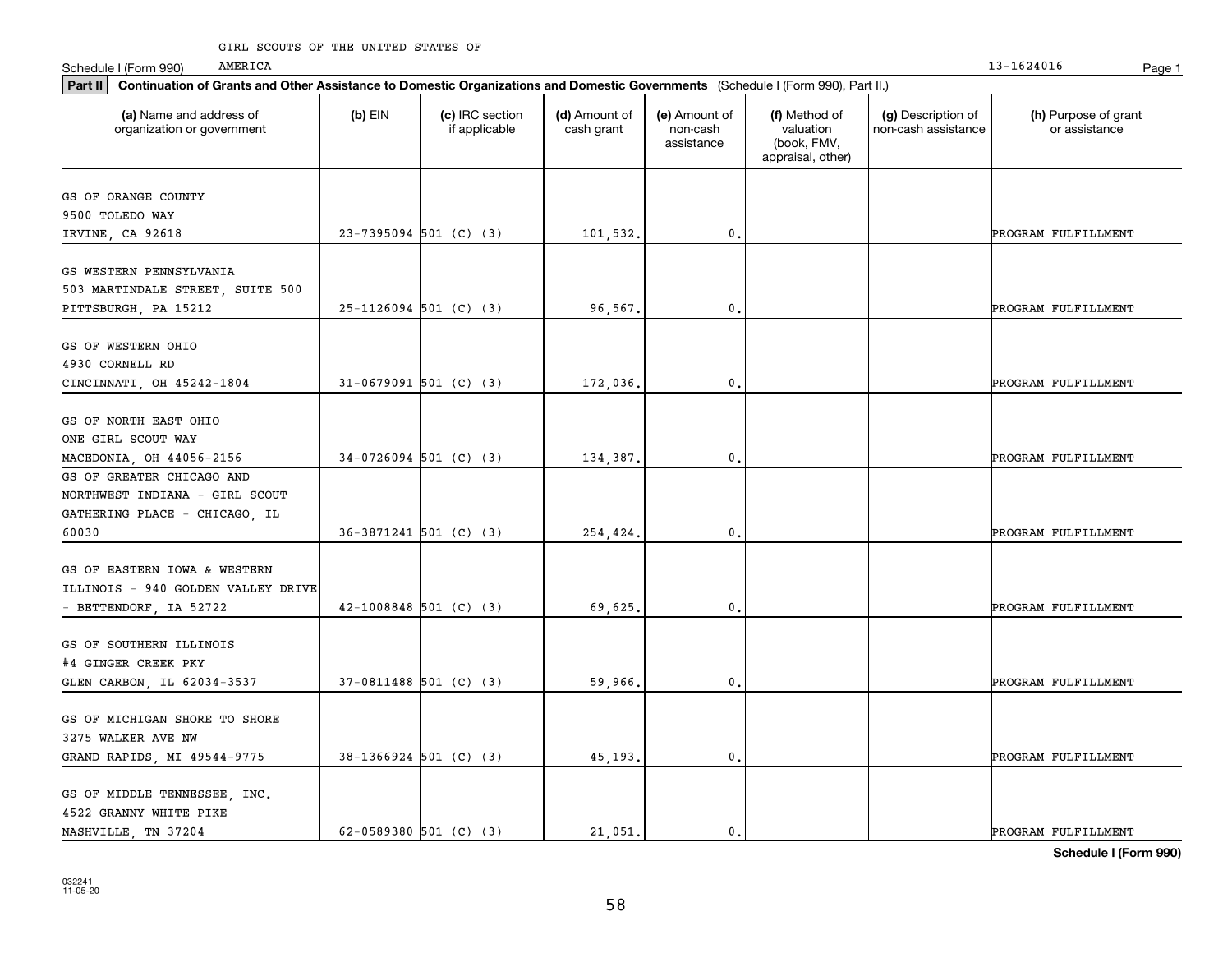| Part II   Continuation of Grants and Other Assistance to Domestic Organizations and Domestic Governments (Schedule I (Form 990), Part II.) |           |                                  |                             |                                         |                                                                |                                           |                                       |
|--------------------------------------------------------------------------------------------------------------------------------------------|-----------|----------------------------------|-----------------------------|-----------------------------------------|----------------------------------------------------------------|-------------------------------------------|---------------------------------------|
| (a) Name and address of<br>organization or government                                                                                      | $(b)$ EIN | (c) IRC section<br>if applicable | (d) Amount of<br>cash grant | (e) Amount of<br>non-cash<br>assistance | (f) Method of<br>valuation<br>(book, FMV,<br>appraisal, other) | (g) Description of<br>non-cash assistance | (h) Purpose of grant<br>or assistance |
| GS OF WISCONSIN SOUTHEAST                                                                                                                  |           |                                  |                             |                                         |                                                                |                                           |                                       |
| 131 SOUTH 69 ST                                                                                                                            |           |                                  |                             |                                         |                                                                |                                           |                                       |
| MILWAUKEE, WI 53214-1663                                                                                                                   |           | 39-0892833 501 (C) (3)           | 94,489.                     | $\mathbf{0}$ .                          |                                                                |                                           | PROGRAM FULFILLMENT                   |
| GS OF THE MINNESOTA AND WISCONSIN                                                                                                          |           |                                  |                             |                                         |                                                                |                                           |                                       |
| RIVER VALLEYS - 400 SOUTH ROBERT                                                                                                           |           |                                  |                             |                                         |                                                                |                                           |                                       |
| ST - ST. PAUL, MN 55107-2214                                                                                                               |           | $41-0877820$ 501 (C) (3)         | 97,889                      | $^{\rm 0}$ .                            |                                                                |                                           | PROGRAM FULFILLMENT                   |
| GS OF NE KANSAS & NW MISSOURI                                                                                                              |           |                                  |                             |                                         |                                                                |                                           |                                       |
| 8383 BLUE PKY DR                                                                                                                           |           |                                  |                             |                                         |                                                                |                                           |                                       |
| KANSAS CITY, MO 64133-4750                                                                                                                 |           | $43-0892926$ 501 (C) (3)         | 119,820.                    | $\mathbf{0}$ .                          |                                                                |                                           | PROGRAM FULFILLMENT                   |
|                                                                                                                                            |           |                                  |                             |                                         |                                                                |                                           |                                       |
| GIRL SCOUTS OF CENTRAL MARYLAND                                                                                                            |           |                                  |                             |                                         |                                                                |                                           |                                       |
| 4806 SETON DR                                                                                                                              |           |                                  |                             |                                         |                                                                |                                           |                                       |
| BALTIMORE, MD 21215-3247                                                                                                                   |           | 52-0780207 501 (C) (3)           | 129,992.                    | $^{\rm 0}$ .                            |                                                                |                                           | PROGRAM FULFILLMENT                   |
| GS OF THE NATIONS CAPITAL                                                                                                                  |           |                                  |                             |                                         |                                                                |                                           |                                       |
| 4301 CONNECTICUT AVE, NW, STE. M-2                                                                                                         |           |                                  |                             |                                         |                                                                |                                           |                                       |
| WASHINGTON, DC 20008-2304                                                                                                                  |           | $54-0732966$ 501 (C) (3)         | 181,412.                    | $^{\rm 0}$ .                            |                                                                |                                           | PROGRAM FULFILLMENT                   |
|                                                                                                                                            |           |                                  |                             |                                         |                                                                |                                           |                                       |
| GS HORNETS NEST COUNCIL                                                                                                                    |           |                                  |                             |                                         |                                                                |                                           |                                       |
| 7007 IDLEWILD RD                                                                                                                           |           |                                  |                             |                                         |                                                                |                                           |                                       |
| CHARLOTTE, NC 28212-5751                                                                                                                   |           | $56-0563842$ 501 (C) (3)         | 23,390.                     | $^{\rm 0}$ .                            |                                                                |                                           | PROGRAM FULFILLMENT                   |
| GS OF NORTH CENTRAL ALABAMA                                                                                                                |           |                                  |                             |                                         |                                                                |                                           |                                       |
| 105 HEATHERBROOKE PARK DRIVE                                                                                                               |           |                                  |                             |                                         |                                                                |                                           |                                       |
| BIRMINGHAM, AL 35242-8008                                                                                                                  |           | 63-0288834 501 (C) (3)           | 73,670.                     | 0.                                      |                                                                |                                           | PROGRAM FULFILLMENT                   |
|                                                                                                                                            |           |                                  |                             |                                         |                                                                |                                           |                                       |
| GS CAROLINAS PEAKS TO PIEDMONT,                                                                                                            |           |                                  |                             |                                         |                                                                |                                           |                                       |
| INC. - 8818 W MARKET ST - COLFAX.                                                                                                          |           |                                  |                             |                                         |                                                                |                                           |                                       |
| NC 27235                                                                                                                                   |           | $56-0577629$ 501 (C) (3)         | 109,034.                    | $^{\rm 0}$ .                            |                                                                |                                           | PROGRAM FULFILLMENT                   |
| GS OF THE NORTHWESTERN GREAT LAKES                                                                                                         |           |                                  |                             |                                         |                                                                |                                           |                                       |
| 4693 NORTH LYNNDALE DRIVE                                                                                                                  |           |                                  |                             |                                         |                                                                |                                           |                                       |
| APPLETON, WI 54913                                                                                                                         |           | $39-1016314$ 501 (C) (3)         | 63.062.                     | $\mathbf{0}$ .                          |                                                                |                                           | PROGRAM FULFILLMENT                   |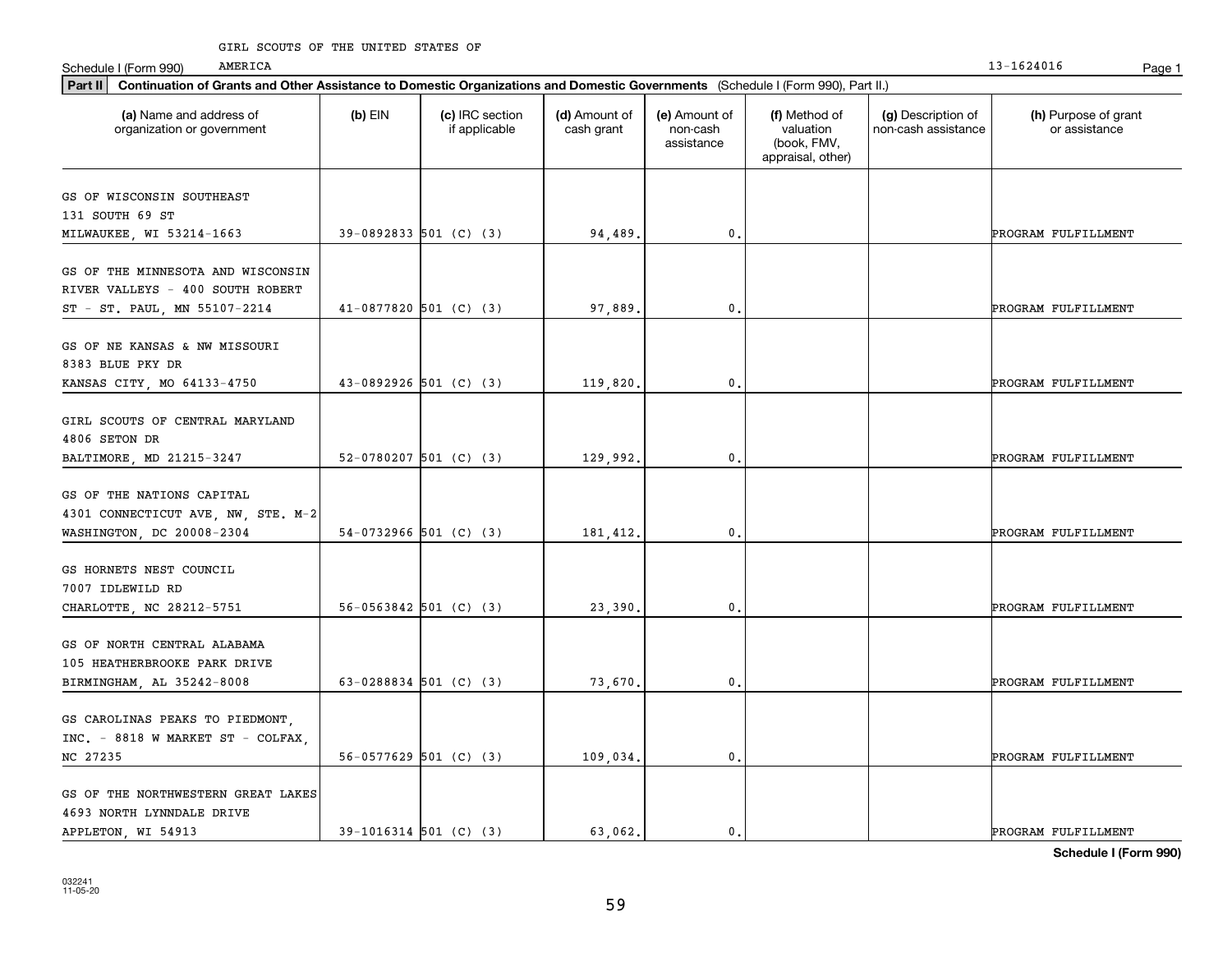#### GIRL SCOUTS OF THE UNITED STATES OF

AMERICA

| Part II   Continuation of Grants and Other Assistance to Domestic Organizations and Domestic Governments (Schedule I (Form 990), Part II.) |           |                                  |                             |                                         |                                                                |                                           |                                       |
|--------------------------------------------------------------------------------------------------------------------------------------------|-----------|----------------------------------|-----------------------------|-----------------------------------------|----------------------------------------------------------------|-------------------------------------------|---------------------------------------|
| (a) Name and address of<br>organization or government                                                                                      | $(b)$ EIN | (c) IRC section<br>if applicable | (d) Amount of<br>cash grant | (e) Amount of<br>non-cash<br>assistance | (f) Method of<br>valuation<br>(book, FMV,<br>appraisal, other) | (g) Description of<br>non-cash assistance | (h) Purpose of grant<br>or assistance |
| GS NORTH CAROLINA COASTAL PINES                                                                                                            |           |                                  |                             |                                         |                                                                |                                           |                                       |
| 6901 PINECREST RD                                                                                                                          |           |                                  |                             |                                         |                                                                |                                           |                                       |
| RALEIGH, NC 27613-4538                                                                                                                     |           | 56-0791500 501 (C) (3)           | 98,864.                     | $\mathbf 0$ .                           |                                                                |                                           | PROGRAM FULFILLMENT                   |
|                                                                                                                                            |           |                                  |                             |                                         |                                                                |                                           |                                       |
| GS OF SOUTHEASTERN MICHIGAN                                                                                                                |           |                                  |                             |                                         |                                                                |                                           |                                       |
| 1333 BREWERY PARK BLVD, #500                                                                                                               |           |                                  |                             |                                         |                                                                |                                           |                                       |
| DETROIT, MI 48202-3012                                                                                                                     |           | $38-1359207$ 501 (C) (3)         | 62,144                      | 0.                                      |                                                                |                                           | PROGRAM FULFILLMENT                   |
| GS OF SOUTH CAROLINA-MOUNTAINS TO                                                                                                          |           |                                  |                             |                                         |                                                                |                                           |                                       |
| MIDLANDS - FIVE INDEPENDENCE                                                                                                               |           |                                  |                             |                                         |                                                                |                                           |                                       |
| POINTE, SUITE 120 - GREENVILLE, SC                                                                                                         |           |                                  |                             |                                         |                                                                |                                           |                                       |
| 29615                                                                                                                                      |           | $57-0314433$ $501$ (C) (3)       | 65,476.                     | $\mathbf{0}$ .                          |                                                                |                                           | PROGRAM FULFILLMENT                   |
|                                                                                                                                            |           |                                  |                             |                                         |                                                                |                                           |                                       |
| GS OF GREATER ATLANTA                                                                                                                      |           |                                  |                             |                                         |                                                                |                                           |                                       |
| 5601 NORTH ALLEN RD                                                                                                                        |           |                                  |                             |                                         |                                                                |                                           |                                       |
| MABLETON, GA 30126                                                                                                                         |           | $58-0566190$ 501 (C) (3)         | 159,965                     | 0.                                      |                                                                |                                           | PROGRAM FULFILLMENT                   |
|                                                                                                                                            |           |                                  |                             |                                         |                                                                |                                           |                                       |
| GS OF WEST CENTRAL FLORIDA                                                                                                                 |           |                                  |                             |                                         |                                                                |                                           |                                       |
| 4610 EISENHOWER BLVD                                                                                                                       |           |                                  |                             |                                         |                                                                |                                           |                                       |
| TAMPA, FL 33634                                                                                                                            |           | $59-0624454$ 501 (C) (3)         | 141,791                     | 0.                                      |                                                                |                                           | PROGRAM FULFILLMENT                   |
|                                                                                                                                            |           |                                  |                             |                                         |                                                                |                                           |                                       |
| GS DIAMONDS OF ARKANSAS, OKLAHOMA<br>& TEXAS - 11311 ARCADE DR., SUITE                                                                     |           |                                  |                             |                                         |                                                                |                                           |                                       |
| 102 - LITTLE ROCK, AR 72212                                                                                                                |           | $71-0309373$ 501 (C) (3)         | 85,723.                     | $\mathbf 0$ .                           |                                                                |                                           | PROGRAM FULFILLMENT                   |
|                                                                                                                                            |           |                                  |                             |                                         |                                                                |                                           |                                       |
| GS WESTERN OKLAHOMA, INC.                                                                                                                  |           |                                  |                             |                                         |                                                                |                                           |                                       |
| 6100 N ROBINSON AVE                                                                                                                        |           |                                  |                             |                                         |                                                                |                                           |                                       |
| OKLAHOMA CITY, OK 73118-1809                                                                                                               |           | 73-0677849 501 (C) (3)           | 44,558                      | 0.                                      |                                                                |                                           | PROGRAM FULFILLMENT                   |
|                                                                                                                                            |           |                                  |                             |                                         |                                                                |                                           |                                       |
| GS OF CENTRAL TEXAS                                                                                                                        |           |                                  |                             |                                         |                                                                |                                           |                                       |
| 12012 PARK 35 CIR                                                                                                                          |           |                                  |                             |                                         |                                                                |                                           |                                       |
| AUSTIN, TX 78753                                                                                                                           |           | 74-1109644 501 (C) (3)           | 76,974.                     | $\mathbf{0}$ .                          |                                                                |                                           | PROGRAM FULFILLMENT                   |
|                                                                                                                                            |           |                                  |                             |                                         |                                                                |                                           |                                       |
| GS OF MINNESOTA & WISCO LAKES &                                                                                                            |           |                                  |                             |                                         |                                                                |                                           |                                       |
| PINES - 400 2ND AVE SOUTH - WAITE                                                                                                          |           |                                  |                             |                                         |                                                                |                                           |                                       |
| PARK, MN 56387-1470                                                                                                                        |           | $41-0877820$ 501 (C) (3)         | 29.185.                     | 0.                                      |                                                                |                                           | PROGRAM FULFILLMENT                   |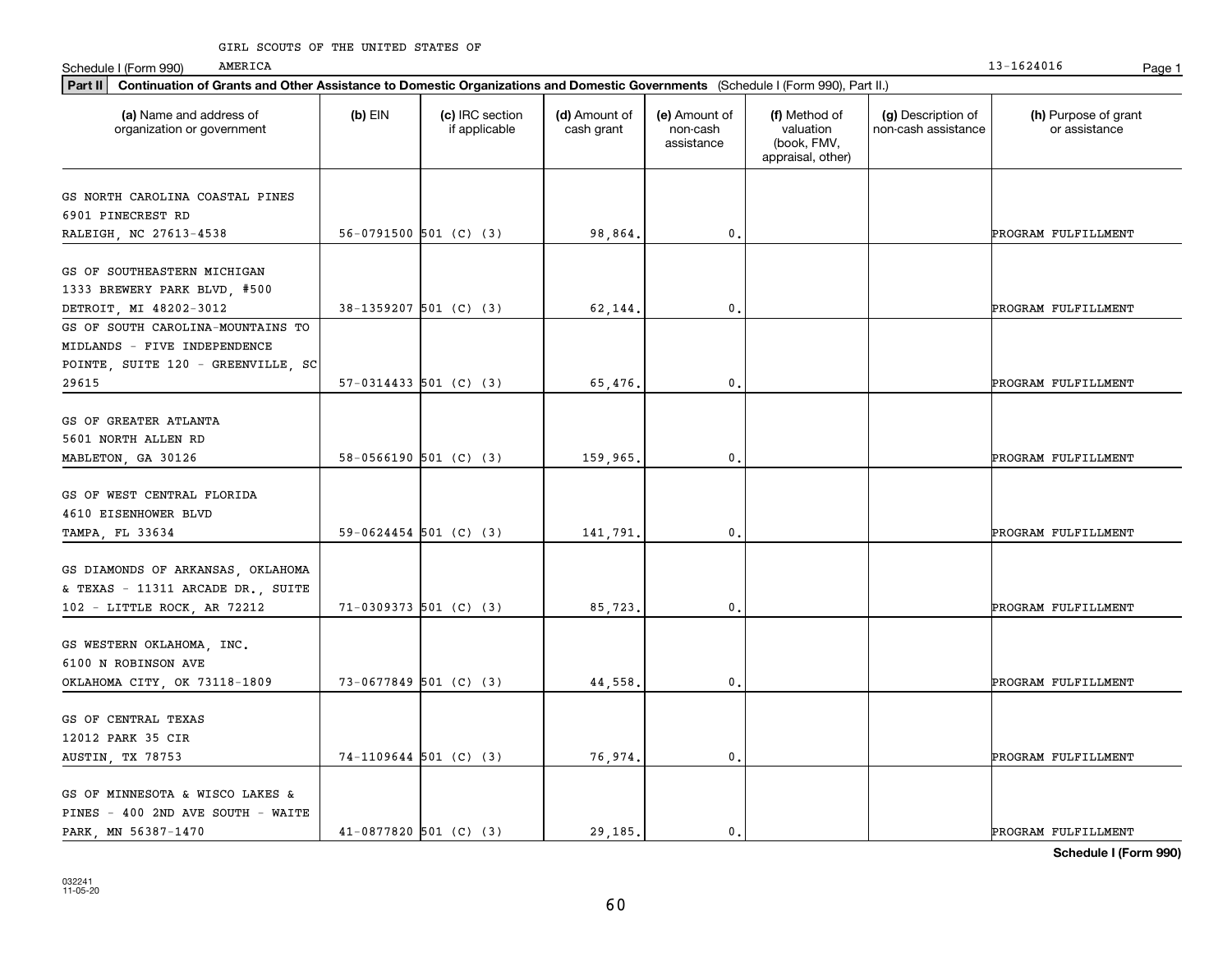#### GIRL SCOUTS OF THE UNITED STATES OF

AMERICA

| Part II   Continuation of Grants and Other Assistance to Domestic Organizations and Domestic Governments (Schedule I (Form 990), Part II.) |                          |                                  |                             |                                         |                                                                |                                           |                                       |
|--------------------------------------------------------------------------------------------------------------------------------------------|--------------------------|----------------------------------|-----------------------------|-----------------------------------------|----------------------------------------------------------------|-------------------------------------------|---------------------------------------|
| (a) Name and address of<br>organization or government                                                                                      | $(b)$ EIN                | (c) IRC section<br>if applicable | (d) Amount of<br>cash grant | (e) Amount of<br>non-cash<br>assistance | (f) Method of<br>valuation<br>(book, FMV,<br>appraisal, other) | (g) Description of<br>non-cash assistance | (h) Purpose of grant<br>or assistance |
| GS OF THE MISSOURI HEARTLAND                                                                                                               |                          |                                  |                             |                                         |                                                                |                                           |                                       |
| 210 SOUTH INGRAM MILL RD                                                                                                                   |                          |                                  |                             |                                         |                                                                |                                           |                                       |
| SPRINGFIELD, MO 65802-6100                                                                                                                 | 44-0594943 501 (C) (3)   |                                  | 69,028.                     | $\mathbf{0}$                            |                                                                |                                           | PROGRAM FULFILLMENT                   |
|                                                                                                                                            |                          |                                  |                             |                                         |                                                                |                                           |                                       |
| GS OF LOUISIANA PINES TO THE GULF<br>1720 KALISTE SALOOM RD, STE. C-1                                                                      |                          |                                  |                             |                                         |                                                                |                                           |                                       |
| LAFAYETTE, LA 70508-6140                                                                                                                   | $72-0488660$ 501 (C) (3) |                                  | 46,399                      | $^{\rm 0}$ .                            |                                                                |                                           | PROGRAM FULFILLMENT                   |
| GS OF LOUISIANA EAST                                                                                                                       |                          |                                  |                             |                                         |                                                                |                                           |                                       |
| 841 SOUTH CLEARVIEW PKY                                                                                                                    |                          |                                  |                             |                                         |                                                                |                                           |                                       |
| NEW ORLEANS, LA 70121-3119                                                                                                                 | $72-0453615$ 501 (C) (3) |                                  | 24,712.                     | $\mathbf{0}$ .                          |                                                                |                                           | PROGRAM FULFILLMENT                   |
|                                                                                                                                            |                          |                                  |                             |                                         |                                                                |                                           |                                       |
| GS OF SAN JACINTO COUNCIL                                                                                                                  |                          |                                  |                             |                                         |                                                                |                                           |                                       |
| 3110 SOUTHWEST FREEWAY                                                                                                                     |                          |                                  |                             |                                         |                                                                |                                           |                                       |
| HOUSTON, TX 77098-4508                                                                                                                     | $74-6001254$ 501 (C) (3) |                                  | 53, 574.                    | $^{\rm 0}$ .                            |                                                                |                                           | PROGRAM FULFILLMENT                   |
|                                                                                                                                            |                          |                                  |                             |                                         |                                                                |                                           |                                       |
| GS OF SOUTHWEST TEXAS                                                                                                                      |                          |                                  |                             |                                         |                                                                |                                           |                                       |
| 811 N COKER LOOP RD                                                                                                                        |                          |                                  |                             |                                         |                                                                |                                           |                                       |
| SAN ANTONIO, TX 78216-2812                                                                                                                 | $74-1109759$ 501 (C) (3) |                                  | 63,234.                     | $\mathbf{0}$                            |                                                                |                                           | PROGRAM FULFILLMENT                   |
| GS OF NORTHEAST TEXAS                                                                                                                      |                          |                                  |                             |                                         |                                                                |                                           |                                       |
| 6001 SUMMERSIDE DR                                                                                                                         |                          |                                  |                             |                                         |                                                                |                                           |                                       |
| DALLAS, TX 75252                                                                                                                           | 75-1101571 501 (C) (3)   |                                  | 284,856.                    | $\mathbf 0$ .                           |                                                                |                                           | PROGRAM FULFILLMENT                   |
|                                                                                                                                            |                          |                                  |                             |                                         |                                                                |                                           |                                       |
| GS ARIZONA CACTUS PINE                                                                                                                     |                          |                                  |                             |                                         |                                                                |                                           |                                       |
| 119 E CORONADO RD                                                                                                                          |                          |                                  |                             |                                         |                                                                |                                           |                                       |
| PHOENIX, AZ 85004-1512                                                                                                                     | $86-0133397$ 501 (C) (3) |                                  | 120,431                     | $\mathbf{0}$ .                          |                                                                |                                           | PROGRAM FULFILLMENT                   |
|                                                                                                                                            |                          |                                  |                             |                                         |                                                                |                                           |                                       |
| GS OF SOUTHERN ARIZONA                                                                                                                     |                          |                                  |                             |                                         |                                                                |                                           |                                       |
| 4300 EAST BROADWAY BLVD                                                                                                                    |                          |                                  |                             |                                         |                                                                |                                           |                                       |
| TUCSON, AZ 85711-3506                                                                                                                      | 86-0008917 501 (C) (3)   |                                  | 43, 423.                    | $\mathbf 0$ .                           |                                                                |                                           | PROGRAM FULFILLMENT                   |
|                                                                                                                                            |                          |                                  |                             |                                         |                                                                |                                           |                                       |
| GS OF SOUTHERN NEVADA, INC                                                                                                                 |                          |                                  |                             |                                         |                                                                |                                           |                                       |
| 2941 HARRIS AVE                                                                                                                            |                          |                                  |                             |                                         |                                                                |                                           |                                       |
| LAS VEGAS, NV 89101-2309                                                                                                                   | 88-0060273 501 (C) (3)   |                                  | 52,730.                     | $^{\rm 0}$ .                            |                                                                |                                           | PROGRAM FULFILLMENT                   |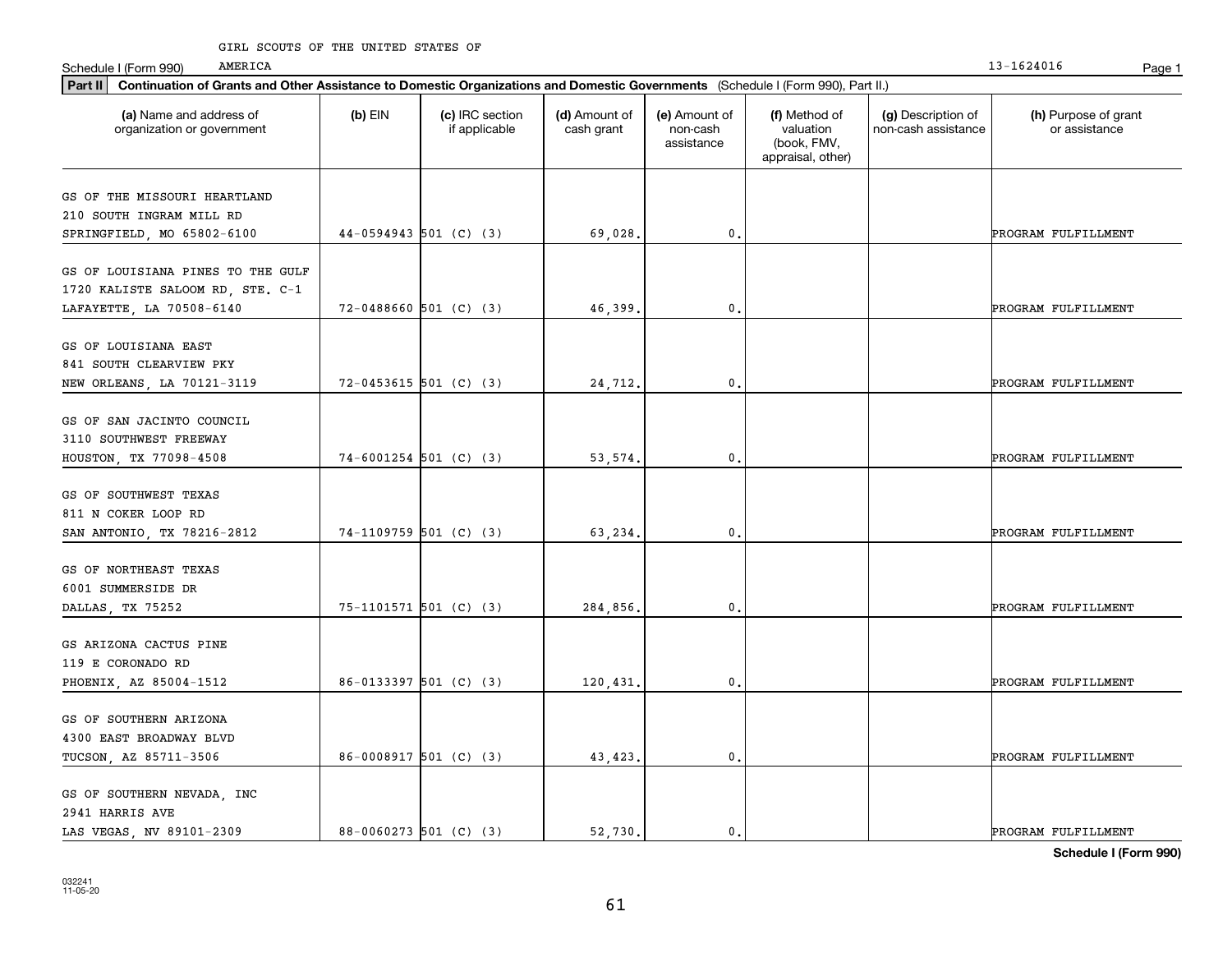| Part II   Continuation of Grants and Other Assistance to Domestic Organizations and Domestic Governments (Schedule I (Form 990), Part II.) |                            |                                  |                             |                                         |                                                                |                                           |                                       |
|--------------------------------------------------------------------------------------------------------------------------------------------|----------------------------|----------------------------------|-----------------------------|-----------------------------------------|----------------------------------------------------------------|-------------------------------------------|---------------------------------------|
| (a) Name and address of<br>organization or government                                                                                      | $(b)$ EIN                  | (c) IRC section<br>if applicable | (d) Amount of<br>cash grant | (e) Amount of<br>non-cash<br>assistance | (f) Method of<br>valuation<br>(book, FMV,<br>appraisal, other) | (g) Description of<br>non-cash assistance | (h) Purpose of grant<br>or assistance |
| GS OF WESTERN WASHINGTON                                                                                                                   |                            |                                  |                             |                                         |                                                                |                                           |                                       |
| 5601 6TH AVE SOUTH, SUITE 150                                                                                                              |                            |                                  |                             |                                         |                                                                |                                           |                                       |
| SEATTLE, WA 98108                                                                                                                          | $91 - 6060940$ 501 (C) (3) |                                  | 152,778.                    | $\mathbf{0}$ .                          |                                                                |                                           | PROGRAM FULFILLMENT                   |
|                                                                                                                                            |                            |                                  |                             |                                         |                                                                |                                           |                                       |
| GS OF CENTRAL & WESTERN                                                                                                                    |                            |                                  |                             |                                         |                                                                |                                           |                                       |
| MASSACHUSETTS - 301 KELLY WAY -                                                                                                            |                            |                                  |                             |                                         |                                                                |                                           |                                       |
| HOLYOKE, MA 01040-9685                                                                                                                     | $04-2317694$ 501 (C) (3)   |                                  | 80,581                      | 0.                                      |                                                                |                                           | PROGRAM FULFILLMENT                   |
|                                                                                                                                            |                            |                                  |                             |                                         |                                                                |                                           |                                       |
| GS OF OREGON & SW WASHINGTON INC.                                                                                                          |                            |                                  |                             |                                         |                                                                |                                           |                                       |
| 9620 SW BARBUR BLVD<br>PORTLAND, OR 97219                                                                                                  | 93-0399051 501 (C) (3)     |                                  | 66,562.                     | $\mathbf{0}$ .                          |                                                                |                                           | PROGRAM FULFILLMENT                   |
|                                                                                                                                            |                            |                                  |                             |                                         |                                                                |                                           |                                       |
| GS OF NORTHERN CALIFORNIA                                                                                                                  |                            |                                  |                             |                                         |                                                                |                                           |                                       |
| 1650 HARBOR BAY PKY, SUITE 100                                                                                                             |                            |                                  |                             |                                         |                                                                |                                           |                                       |
| ALAMEDA, CA 94502                                                                                                                          | 94-1551410 501 (C) (3)     |                                  | 224,290.                    | 0.                                      |                                                                |                                           | PROGRAM FULFILLMENT                   |
|                                                                                                                                            |                            |                                  |                             |                                         |                                                                |                                           |                                       |
| GS OF CALIFORNIA'S CENTRAL COAST                                                                                                           |                            |                                  |                             |                                         |                                                                |                                           |                                       |
| 1500 PALMA DR, SUITE 110                                                                                                                   |                            |                                  |                             |                                         |                                                                |                                           |                                       |
| VENTURA, CA 93003                                                                                                                          | 94-1567162 501 (C) (3)     |                                  | 55,979.                     | $\mathbf 0$ .                           |                                                                |                                           | PROGRAM FULFILLMENT                   |
| GS OF GREATER LOS ANGELES                                                                                                                  |                            |                                  |                             |                                         |                                                                |                                           |                                       |
| 1150 S. OLIVE ST, SUITE 600                                                                                                                |                            |                                  |                             |                                         |                                                                |                                           |                                       |
| LOS ANGELES, CA 90015                                                                                                                      | 95-1644033 501 (C) (3)     |                                  | 129,048.                    | 0.                                      |                                                                |                                           | PROGRAM FULFILLMENT                   |
|                                                                                                                                            |                            |                                  |                             |                                         |                                                                |                                           |                                       |
| GS SAN DIEGO                                                                                                                               |                            |                                  |                             |                                         |                                                                |                                           |                                       |
| 1231 UPAS ST                                                                                                                               |                            |                                  |                             |                                         |                                                                |                                           |                                       |
| SAN DIEGO, CA 92103-5199                                                                                                                   | 95-1644585 501 (C) (3)     |                                  | 81,339.                     | 0.                                      |                                                                |                                           | PROGRAM FULFILLMENT                   |
|                                                                                                                                            |                            |                                  |                             |                                         |                                                                |                                           |                                       |
| GS SPIRIT OF NEBRASKA                                                                                                                      |                            |                                  |                             |                                         |                                                                |                                           |                                       |
| 2121 SOUTH 44TH ST                                                                                                                         |                            |                                  |                             |                                         |                                                                |                                           |                                       |
| OMAHA, NE 68105-2809                                                                                                                       | $47-0432299$ 501 (C) (3)   |                                  | 19,742.                     | $\mathbf{0}$ .                          |                                                                |                                           | PROGRAM FULFILLMENT                   |
| GS OF CENTRAL CALIFORNIA SOUTH                                                                                                             |                            |                                  |                             |                                         |                                                                |                                           |                                       |
| 1377 W SHAW AVE                                                                                                                            |                            |                                  |                             |                                         |                                                                |                                           |                                       |
| FRESNO, CA 93711-3604                                                                                                                      | 95-1766795 501 (C) (3)     |                                  | 34,845.                     | $\mathbf{0}$ .                          |                                                                |                                           | PROGRAM FULFILLMENT                   |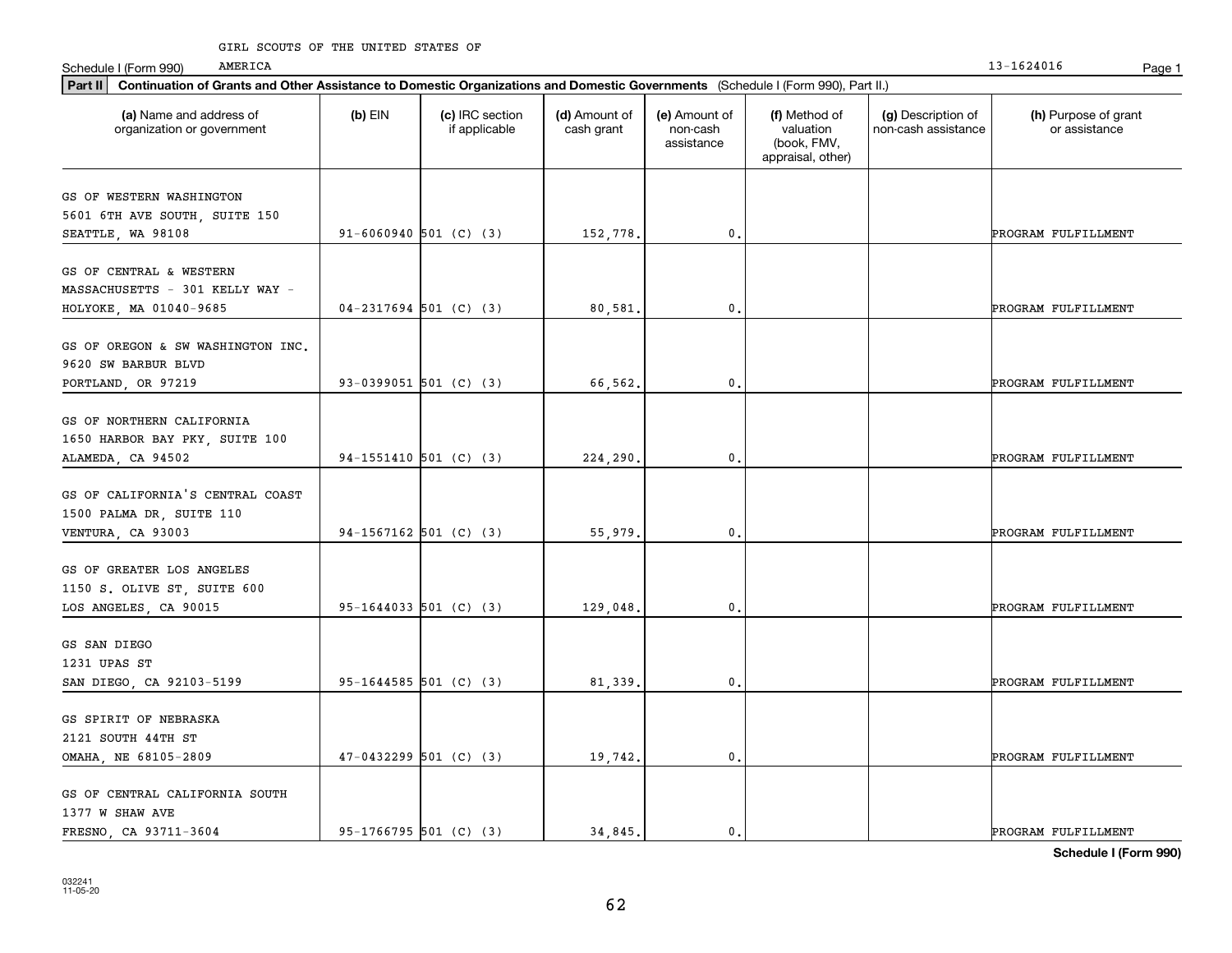### GIRL SCOUTS OF THE UNITED STATES OF

AMERICA

| Part II   Continuation of Grants and Other Assistance to Domestic Organizations and Domestic Governments (Schedule I (Form 990), Part II.) |                          |                                  |                             |                                         |                                                                |                                           |                                       |
|--------------------------------------------------------------------------------------------------------------------------------------------|--------------------------|----------------------------------|-----------------------------|-----------------------------------------|----------------------------------------------------------------|-------------------------------------------|---------------------------------------|
| (a) Name and address of<br>organization or government                                                                                      | $(b)$ EIN                | (c) IRC section<br>if applicable | (d) Amount of<br>cash grant | (e) Amount of<br>non-cash<br>assistance | (f) Method of<br>valuation<br>(book, FMV,<br>appraisal, other) | (g) Description of<br>non-cash assistance | (h) Purpose of grant<br>or assistance |
| GS OF SAN GORGONIO                                                                                                                         |                          |                                  |                             |                                         |                                                                |                                           |                                       |
| 1751 PLUM LN                                                                                                                               |                          |                                  |                             |                                         |                                                                |                                           |                                       |
| REDLANDS, CA 92374-4533                                                                                                                    | 95-1967727 501 (C) (3)   |                                  | 67,091.                     | $\mathfrak o$ .                         |                                                                |                                           | PROGRAM FULFILLMENT                   |
|                                                                                                                                            |                          |                                  |                             |                                         |                                                                |                                           |                                       |
| GS OF UTAH                                                                                                                                 |                          |                                  |                             |                                         |                                                                |                                           |                                       |
| 445 EAST 4500 SOUTH, SUITE #125                                                                                                            |                          |                                  |                             |                                         |                                                                |                                           |                                       |
| MURRAY, UT 84107-3101                                                                                                                      | $87-0221612$ 501 (C) (3) |                                  | 49,577.                     | 0.                                      |                                                                |                                           | PROGRAM FULFILLMENT                   |
|                                                                                                                                            |                          |                                  |                             |                                         |                                                                |                                           |                                       |
| GS OF WISCONSIN-BADGERLAND                                                                                                                 |                          |                                  |                             |                                         |                                                                |                                           |                                       |
| 2710 SKI LN                                                                                                                                |                          |                                  |                             |                                         |                                                                |                                           |                                       |
| MADISON, WI 53713-3267                                                                                                                     | $39-0806331$ 501 (C) (3) |                                  | 54,703.                     | $\mathbf{0}$ .                          |                                                                |                                           | PROGRAM FULFILLMENT                   |
|                                                                                                                                            |                          |                                  |                             |                                         |                                                                |                                           |                                       |
| GS OF THE SIERRA NEVADA, INC.<br>605 WASHINGTON ST                                                                                         |                          |                                  |                             |                                         |                                                                |                                           |                                       |
| RENO, NV 89503                                                                                                                             | $88-0060580$ 501 (C) (3) |                                  | 17,502.                     | $\mathsf{0}\,.$                         |                                                                |                                           | PROGRAM FULFILLMENT                   |
|                                                                                                                                            |                          |                                  |                             |                                         |                                                                |                                           |                                       |
| GS OF SOUTHWEST INDIANA                                                                                                                    |                          |                                  |                             |                                         |                                                                |                                           |                                       |
| 5000 E. VIRGINIA ST, SUITES 2 & 3                                                                                                          |                          |                                  |                             |                                         |                                                                |                                           |                                       |
| EVANSVILLE, IN 47715                                                                                                                       | $35-0876380$ 501 (C) (3) |                                  | 28,828.                     | $\mathbf 0$ .                           |                                                                |                                           | PROGRAM FULFILLMENT                   |
|                                                                                                                                            |                          |                                  |                             |                                         |                                                                |                                           |                                       |
|                                                                                                                                            |                          |                                  |                             |                                         |                                                                |                                           |                                       |
|                                                                                                                                            |                          |                                  |                             |                                         |                                                                |                                           |                                       |
|                                                                                                                                            |                          |                                  |                             |                                         |                                                                |                                           |                                       |
|                                                                                                                                            |                          |                                  |                             |                                         |                                                                |                                           |                                       |
|                                                                                                                                            |                          |                                  |                             |                                         |                                                                |                                           |                                       |
|                                                                                                                                            |                          |                                  |                             |                                         |                                                                |                                           |                                       |
|                                                                                                                                            |                          |                                  |                             |                                         |                                                                |                                           |                                       |
|                                                                                                                                            |                          |                                  |                             |                                         |                                                                |                                           |                                       |
|                                                                                                                                            |                          |                                  |                             |                                         |                                                                |                                           |                                       |
|                                                                                                                                            |                          |                                  |                             |                                         |                                                                |                                           |                                       |
|                                                                                                                                            |                          |                                  |                             |                                         |                                                                |                                           |                                       |
|                                                                                                                                            |                          |                                  |                             |                                         |                                                                |                                           |                                       |
|                                                                                                                                            |                          |                                  |                             |                                         |                                                                |                                           |                                       |
|                                                                                                                                            |                          |                                  |                             |                                         |                                                                |                                           |                                       |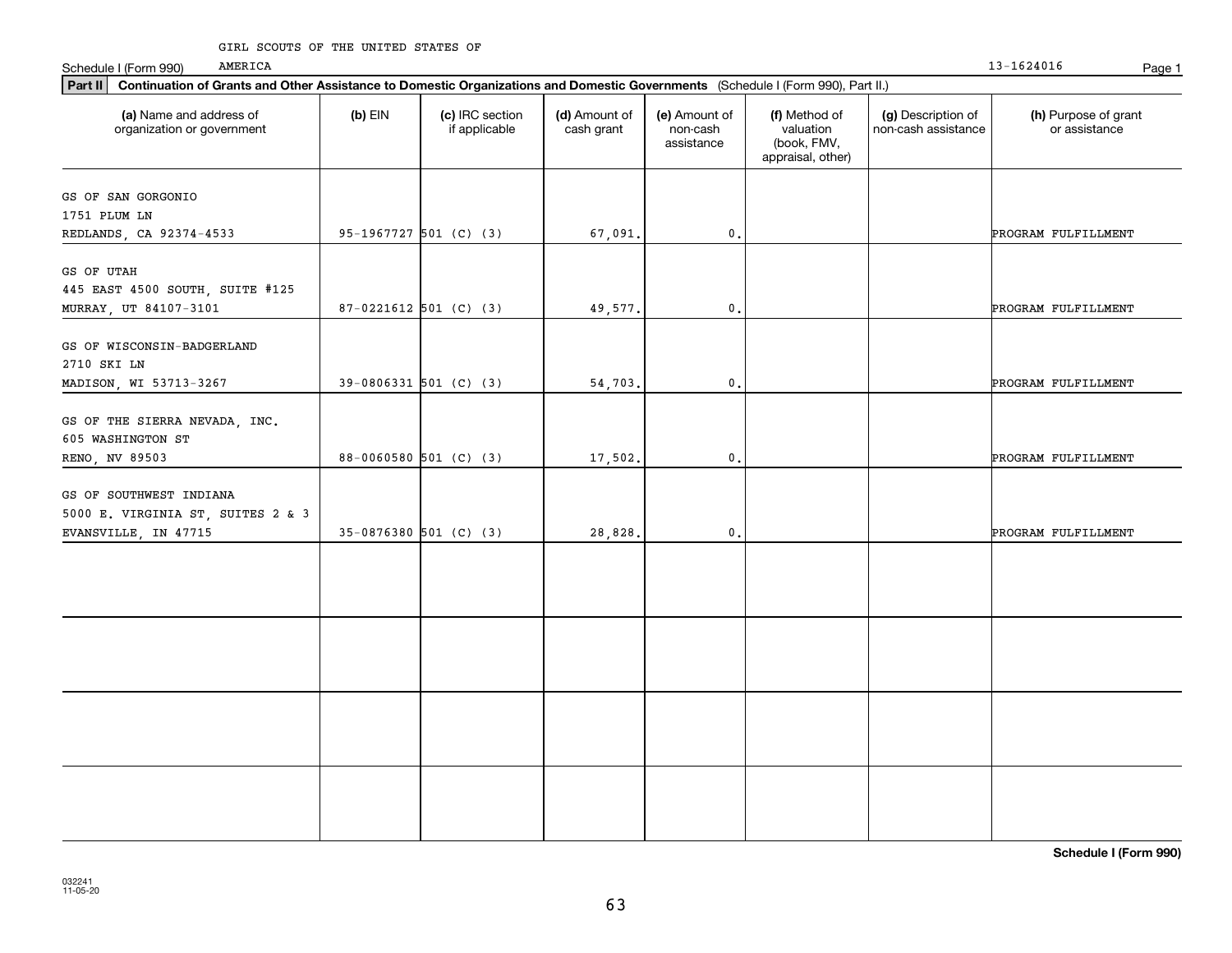Schedule I (Form 990) 2020

#### 13-1624016

**2**

**Part III | Grants and Other Assistance to Domestic Individuals. Complete if the organization answered "Yes" on Form 990, Part IV, line 22.** Part III can be duplicated if additional space is needed.

| (a) Type of grant or assistance         | (b) Number of<br>recipients | (c) Amount of<br>cash grant | (d) Amount of non-<br>cash assistance | (e) Method of valuation<br>(book, FMV, appraisal, other) | (f) Description of noncash assistance |
|-----------------------------------------|-----------------------------|-----------------------------|---------------------------------------|----------------------------------------------------------|---------------------------------------|
|                                         |                             |                             |                                       |                                                          |                                       |
| 2021 ALCOA SCHOLARSHIP                  |                             | 27,937.                     | $\mathbf{0}$ .                        |                                                          |                                       |
|                                         |                             |                             |                                       |                                                          |                                       |
| 2021 KAPPA DELTA FOUNDATION SCHOLARSHIP |                             | 25,707.                     | $\mathbf{0}$ .                        |                                                          |                                       |
|                                         |                             |                             |                                       |                                                          |                                       |
| 2021 SUSAN BUTLER SCHOLARSHIP           |                             | 25,339.                     | $\mathbf{0}$ .                        |                                                          |                                       |
|                                         |                             |                             |                                       |                                                          |                                       |
|                                         |                             |                             |                                       |                                                          |                                       |
|                                         |                             |                             |                                       |                                                          |                                       |
|                                         |                             |                             |                                       |                                                          |                                       |

Part IV | Supplemental Information. Provide the information required in Part I, line 2; Part III, column (b); and any other additional information.

FORM 990, SCHEDULE I, PART I, LINE 2:

THE ORGANIZATION MONITORS GRANTS AND SCHOLARSHIPS BY REVIEWING PROGRESS

REPORTS FOR GRANTS AND SCHOLARSHIPS. ADDITIONALLY, FINANCIAL STAFF

REVIEWS ALL EXPENSES SUBMITTED FOR REIMBURSEMENT FOR ALL GRANTS AND

SCHOLARSHIPS TO ENSURE COMPLIANCE WITH GSUSA POLICIES AND PROCEDURES.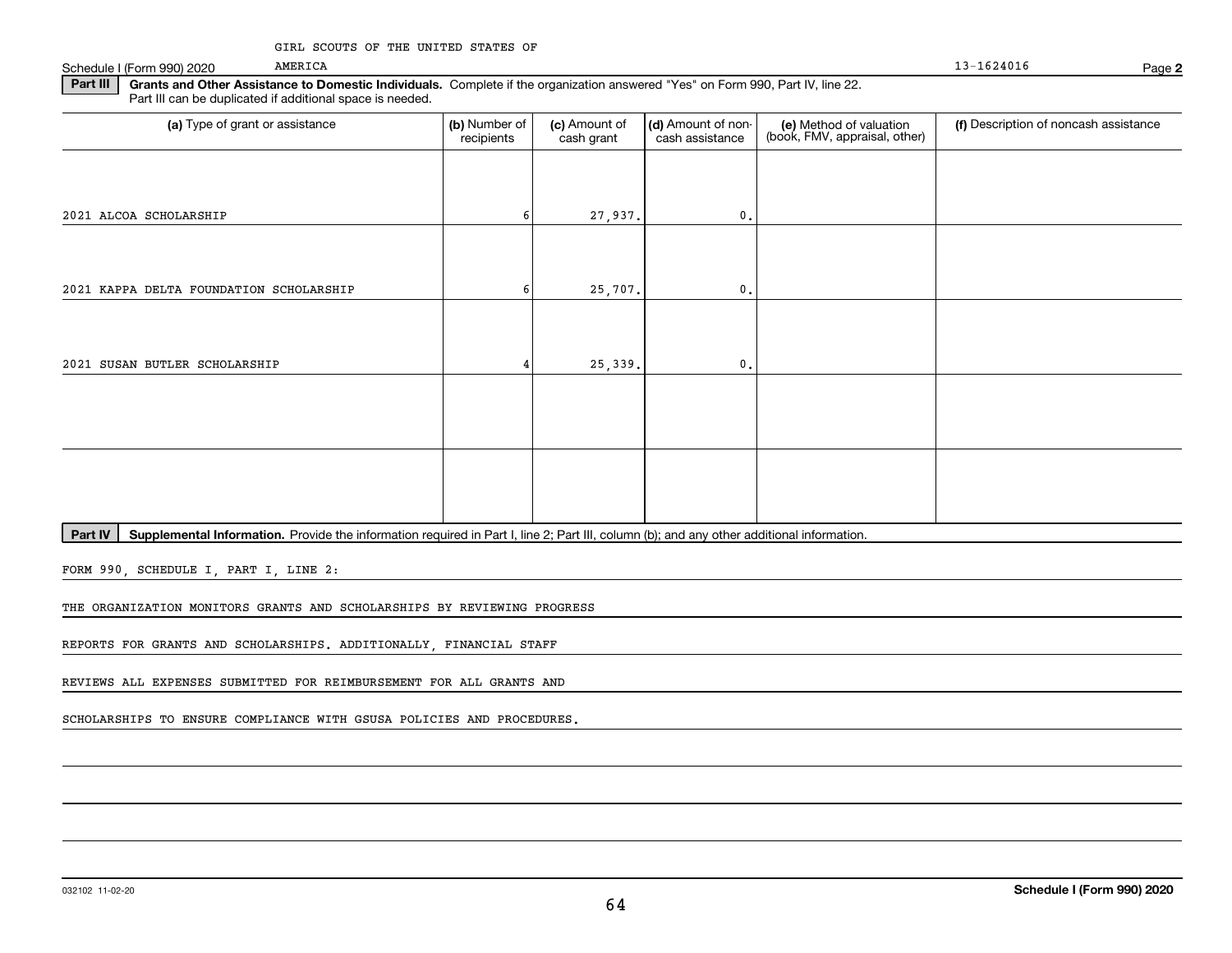|                                                                                                                                                                                                                                          | <b>SCHEDULE J</b>                                                                                                                                                                                                                    |                                                                                                               | <b>Compensation Information</b>                                                                                        |                                       | OMB No. 1545-0047          |     |    |  |
|------------------------------------------------------------------------------------------------------------------------------------------------------------------------------------------------------------------------------------------|--------------------------------------------------------------------------------------------------------------------------------------------------------------------------------------------------------------------------------------|---------------------------------------------------------------------------------------------------------------|------------------------------------------------------------------------------------------------------------------------|---------------------------------------|----------------------------|-----|----|--|
|                                                                                                                                                                                                                                          | (Form 990)                                                                                                                                                                                                                           |                                                                                                               | For certain Officers, Directors, Trustees, Key Employees, and Highest                                                  |                                       |                            |     |    |  |
|                                                                                                                                                                                                                                          |                                                                                                                                                                                                                                      |                                                                                                               | <b>Compensated Employees</b>                                                                                           |                                       | 2020                       |     |    |  |
|                                                                                                                                                                                                                                          | Department of the Treasury                                                                                                                                                                                                           |                                                                                                               | Complete if the organization answered "Yes" on Form 990, Part IV, line 23.<br>Attach to Form 990.                      |                                       | <b>Open to Public</b>      |     |    |  |
|                                                                                                                                                                                                                                          | Internal Revenue Service                                                                                                                                                                                                             |                                                                                                               | $\blacktriangleright$ Go to www.irs.gov/Form990 for instructions and the latest information.                           |                                       | Inspection                 |     |    |  |
|                                                                                                                                                                                                                                          | Name of the organization                                                                                                                                                                                                             | GIRL SCOUTS OF THE UNITED STATES OF                                                                           |                                                                                                                        | <b>Employer identification number</b> |                            |     |    |  |
|                                                                                                                                                                                                                                          |                                                                                                                                                                                                                                      | AMERICA                                                                                                       |                                                                                                                        |                                       | 13-1624016                 |     |    |  |
|                                                                                                                                                                                                                                          | Part I                                                                                                                                                                                                                               | Questions Regarding Compensation                                                                              |                                                                                                                        |                                       |                            |     |    |  |
|                                                                                                                                                                                                                                          |                                                                                                                                                                                                                                      |                                                                                                               |                                                                                                                        |                                       |                            | Yes | No |  |
|                                                                                                                                                                                                                                          |                                                                                                                                                                                                                                      |                                                                                                               | Check the appropriate box(es) if the organization provided any of the following to or for a person listed on Form 990, |                                       |                            |     |    |  |
|                                                                                                                                                                                                                                          |                                                                                                                                                                                                                                      | Part VII, Section A, line 1a. Complete Part III to provide any relevant information regarding these items.    |                                                                                                                        |                                       |                            |     |    |  |
|                                                                                                                                                                                                                                          | First-class or charter travel<br>Housing allowance or residence for personal use                                                                                                                                                     |                                                                                                               |                                                                                                                        |                                       |                            |     |    |  |
|                                                                                                                                                                                                                                          | Travel for companions<br>Payments for business use of personal residence                                                                                                                                                             |                                                                                                               |                                                                                                                        |                                       |                            |     |    |  |
|                                                                                                                                                                                                                                          |                                                                                                                                                                                                                                      | Tax indemnification and gross-up payments                                                                     | Health or social club dues or initiation fees                                                                          |                                       |                            |     |    |  |
|                                                                                                                                                                                                                                          |                                                                                                                                                                                                                                      | Discretionary spending account                                                                                | Personal services (such as maid, chauffeur, chef)                                                                      |                                       |                            |     |    |  |
|                                                                                                                                                                                                                                          |                                                                                                                                                                                                                                      |                                                                                                               |                                                                                                                        |                                       |                            |     |    |  |
| <b>b</b> If any of the boxes on line 1a are checked, did the organization follow a written policy regarding payment or<br>reimbursement or provision of all of the expenses described above? If "No," complete Part III to explain<br>1b |                                                                                                                                                                                                                                      |                                                                                                               |                                                                                                                        |                                       |                            |     |    |  |
|                                                                                                                                                                                                                                          |                                                                                                                                                                                                                                      |                                                                                                               |                                                                                                                        |                                       |                            |     |    |  |
|                                                                                                                                                                                                                                          | Did the organization require substantiation prior to reimbursing or allowing expenses incurred by all directors,<br>2                                                                                                                |                                                                                                               |                                                                                                                        |                                       |                            |     |    |  |
|                                                                                                                                                                                                                                          | $\mathbf{2}$                                                                                                                                                                                                                         |                                                                                                               |                                                                                                                        |                                       |                            |     |    |  |
| З                                                                                                                                                                                                                                        |                                                                                                                                                                                                                                      |                                                                                                               | Indicate which, if any, of the following the organization used to establish the compensation of the organization's     |                                       |                            |     |    |  |
|                                                                                                                                                                                                                                          |                                                                                                                                                                                                                                      |                                                                                                               | CEO/Executive Director. Check all that apply. Do not check any boxes for methods used by a related organization to     |                                       |                            |     |    |  |
|                                                                                                                                                                                                                                          |                                                                                                                                                                                                                                      | establish compensation of the CEO/Executive Director, but explain in Part III.                                |                                                                                                                        |                                       |                            |     |    |  |
|                                                                                                                                                                                                                                          | $X$ Compensation committee                                                                                                                                                                                                           |                                                                                                               | Written employment contract                                                                                            |                                       |                            |     |    |  |
|                                                                                                                                                                                                                                          | х<br>X  <br>Compensation survey or study<br>Independent compensation consultant                                                                                                                                                      |                                                                                                               |                                                                                                                        |                                       |                            |     |    |  |
|                                                                                                                                                                                                                                          | X  <br>Approval by the board or compensation committee<br>Form 990 of other organizations                                                                                                                                            |                                                                                                               |                                                                                                                        |                                       |                            |     |    |  |
|                                                                                                                                                                                                                                          |                                                                                                                                                                                                                                      |                                                                                                               |                                                                                                                        |                                       |                            |     |    |  |
| 4                                                                                                                                                                                                                                        |                                                                                                                                                                                                                                      | During the year, did any person listed on Form 990, Part VII, Section A, line 1a, with respect to the filing  |                                                                                                                        |                                       |                            |     |    |  |
|                                                                                                                                                                                                                                          | organization or a related organization:                                                                                                                                                                                              |                                                                                                               |                                                                                                                        |                                       |                            |     |    |  |
| а                                                                                                                                                                                                                                        |                                                                                                                                                                                                                                      | Receive a severance payment or change-of-control payment?                                                     |                                                                                                                        |                                       | 4a                         | х   |    |  |
| b                                                                                                                                                                                                                                        |                                                                                                                                                                                                                                      | Participate in or receive payment from a supplemental nonqualified retirement plan?                           |                                                                                                                        |                                       | 4b                         |     | x  |  |
| с                                                                                                                                                                                                                                        |                                                                                                                                                                                                                                      | Participate in or receive payment from an equity-based compensation arrangement?                              |                                                                                                                        |                                       | 4c                         |     | X  |  |
|                                                                                                                                                                                                                                          |                                                                                                                                                                                                                                      | If "Yes" to any of lines 4a-c, list the persons and provide the applicable amounts for each item in Part III. |                                                                                                                        |                                       |                            |     |    |  |
|                                                                                                                                                                                                                                          |                                                                                                                                                                                                                                      |                                                                                                               |                                                                                                                        |                                       |                            |     |    |  |
|                                                                                                                                                                                                                                          |                                                                                                                                                                                                                                      | Only section 501(c)(3), 501(c)(4), and 501(c)(29) organizations must complete lines 5-9.                      |                                                                                                                        |                                       |                            |     |    |  |
| 5                                                                                                                                                                                                                                        |                                                                                                                                                                                                                                      |                                                                                                               | For persons listed on Form 990, Part VII, Section A, line 1a, did the organization pay or accrue any compensation      |                                       |                            |     |    |  |
|                                                                                                                                                                                                                                          | contingent on the revenues of:                                                                                                                                                                                                       |                                                                                                               |                                                                                                                        |                                       |                            |     |    |  |
| a                                                                                                                                                                                                                                        |                                                                                                                                                                                                                                      |                                                                                                               | The organization? <b>With the organization? Constitution of the organization</b> of the organization?                  |                                       | 5a                         | Х   |    |  |
|                                                                                                                                                                                                                                          |                                                                                                                                                                                                                                      |                                                                                                               |                                                                                                                        |                                       | 5b                         |     | X  |  |
|                                                                                                                                                                                                                                          |                                                                                                                                                                                                                                      | If "Yes" on line 5a or 5b, describe in Part III.                                                              |                                                                                                                        |                                       |                            |     |    |  |
| 6                                                                                                                                                                                                                                        |                                                                                                                                                                                                                                      |                                                                                                               | For persons listed on Form 990, Part VII, Section A, line 1a, did the organization pay or accrue any compensation      |                                       |                            |     |    |  |
|                                                                                                                                                                                                                                          | contingent on the net earnings of:                                                                                                                                                                                                   |                                                                                                               |                                                                                                                        |                                       |                            | Х   |    |  |
| a                                                                                                                                                                                                                                        | The organization? <b>With the contract of the contract of the contract of the contract of the contract of the contract of the contract of the contract of the contract of the contract of the contract of the contract of the co</b> |                                                                                                               |                                                                                                                        |                                       |                            |     |    |  |
|                                                                                                                                                                                                                                          |                                                                                                                                                                                                                                      |                                                                                                               |                                                                                                                        |                                       | 6b                         |     | х  |  |
|                                                                                                                                                                                                                                          |                                                                                                                                                                                                                                      | If "Yes" on line 6a or 6b, describe in Part III.                                                              |                                                                                                                        |                                       |                            |     |    |  |
|                                                                                                                                                                                                                                          |                                                                                                                                                                                                                                      |                                                                                                               | 7 For persons listed on Form 990, Part VII, Section A, line 1a, did the organization provide any nonfixed payments     |                                       |                            |     |    |  |
|                                                                                                                                                                                                                                          |                                                                                                                                                                                                                                      |                                                                                                               |                                                                                                                        |                                       | 7                          |     | х  |  |
| Were any amounts reported on Form 990, Part VII, paid or accrued pursuant to a contract that was subject to the<br>8                                                                                                                     |                                                                                                                                                                                                                                      |                                                                                                               |                                                                                                                        |                                       |                            |     |    |  |
|                                                                                                                                                                                                                                          | initial contract exception described in Regulations section 53.4958-4(a)(3)? If "Yes," describe in Part III                                                                                                                          |                                                                                                               |                                                                                                                        |                                       |                            |     |    |  |
| 9                                                                                                                                                                                                                                        | If "Yes" on line 8, did the organization also follow the rebuttable presumption procedure described in                                                                                                                               |                                                                                                               |                                                                                                                        |                                       |                            |     |    |  |
|                                                                                                                                                                                                                                          |                                                                                                                                                                                                                                      |                                                                                                               |                                                                                                                        |                                       | 9                          |     |    |  |
|                                                                                                                                                                                                                                          |                                                                                                                                                                                                                                      | LHA For Paperwork Reduction Act Notice, see the Instructions for Form 990.                                    |                                                                                                                        |                                       | Schedule J (Form 990) 2020 |     |    |  |

032111 12-07-20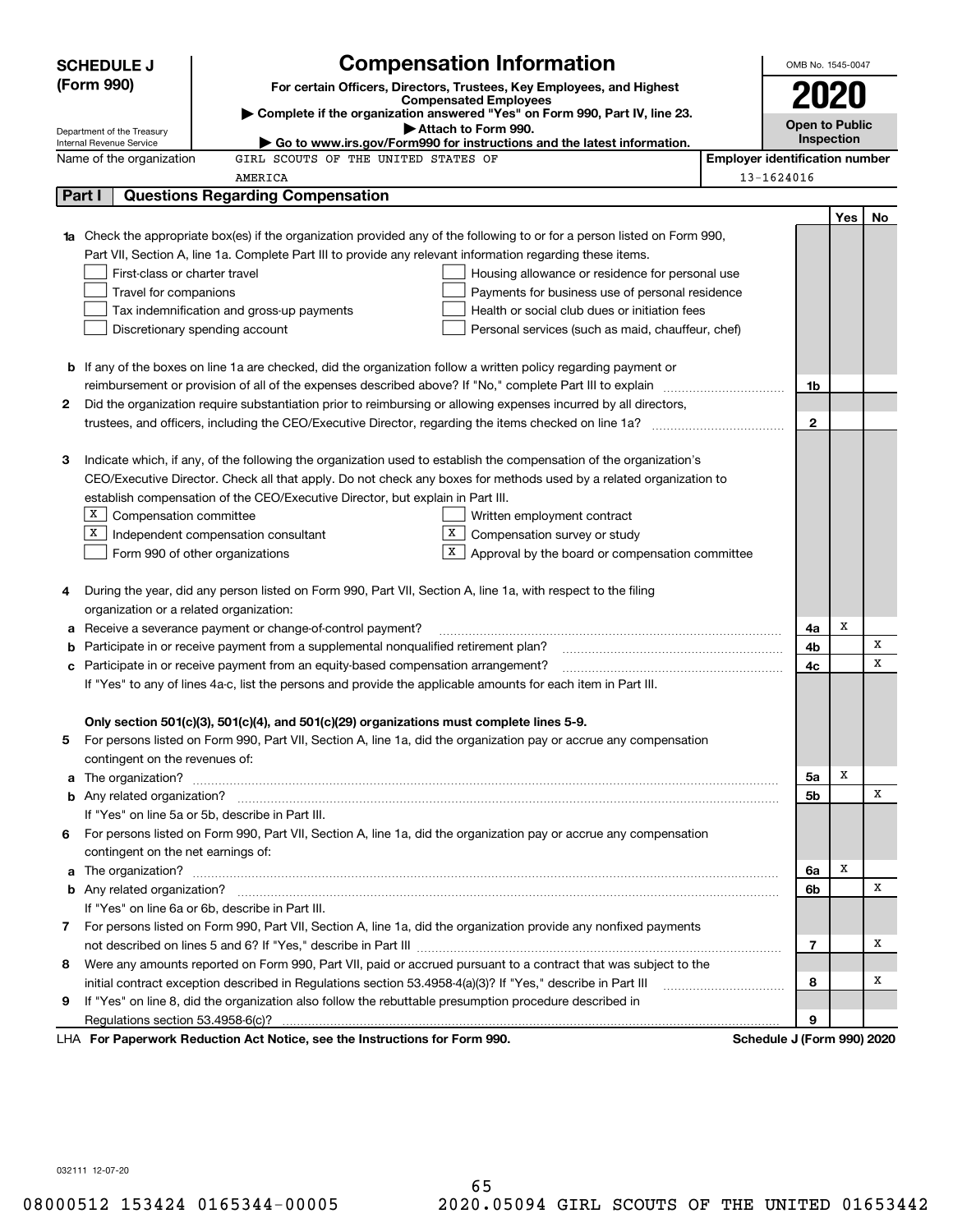13-1624016

# **Part II Officers, Directors, Trustees, Key Employees, and Highest Compensated Employees.**  Schedule J (Form 990) 2020 Page Use duplicate copies if additional space is needed.

For each individual whose compensation must be reported on Schedule J, report compensation from the organization on row (i) and from related organizations, described in the instructions, on row (ii). Do not list any individuals that aren't listed on Form 990, Part VII.

**Note:**  The sum of columns (B)(i)-(iii) for each listed individual must equal the total amount of Form 990, Part VII, Section A, line 1a, applicable column (D) and (E) amounts for that individual.

|                                       |      |                | (B) Breakdown of W-2 and/or 1099-MISC compensation<br>(C) Retirement and |                                           |                                | (D) Nontaxable | (E) Total of columns | (F) Compensation                                           |
|---------------------------------------|------|----------------|--------------------------------------------------------------------------|-------------------------------------------|--------------------------------|----------------|----------------------|------------------------------------------------------------|
| (A) Name and Title                    |      |                | (ii) Bonus &<br>incentive<br>compensation                                | (iii) Other<br>reportable<br>compensation | other deferred<br>compensation | benefits       | $(B)(i)-(D)$         | in column (B)<br>reported as deferred<br>on prior Form 990 |
| SYLVIA ACEVEDO<br>(1)                 | (i)  | 324.747.       | 127,063                                                                  | 772,188                                   | 339,538                        | 13,389         | 1,576,925            | $\mathbf{0}$ .                                             |
| FORMER CEO & EX OFFICIO BD            | (ii) | 0.             | $\Omega$                                                                 | $\Omega$                                  | 0                              | $\Omega$       | O.                   | $\mathbf 0$ .                                              |
| ANGELA OLDEN<br>(2)                   | (i)  | 357,900        | 41,000                                                                   | 1,641                                     | 11,796                         | 39,856         | 452,193              | $\mathbf{0}$ .                                             |
| CHIEF FINANCIAL OFFICER               | (ii) | $\mathbf 0$ .  | 0                                                                        | $\mathbf{0}$ .                            | 0                              | 0              | $\Omega$             | 0.                                                         |
| LYNELLE MCKAY (THRU 12/2020)<br>(3)   | (i)  | 325,991        | 19,520                                                                   | 42,000                                    | 11,117                         | 36,266         | 434,894              | $\mathbf{0}$ .                                             |
| CHIEF CUSTOMER OFFICER                | (ii) | $\mathbf{0}$   | 0                                                                        | $\mathbf{0}$ .                            | 0                              | 0              | $\Omega$             | $\mathbf{0}$ .                                             |
| BARRY HOROWITZ (THRU 05/2021)<br>(4)  | (i)  | 332,210        | 37,500                                                                   | 7,218                                     | 5,044                          | 30,695         | 412,667              | 0.                                                         |
| CHIEF REVENUE OFFICER                 | (ii) | $\mathbf{0}$   | 0.                                                                       | 0.                                        | 0                              | 0              | 0                    | 0.                                                         |
| ANNETTE FREYTAG<br>(5)                | (i)  | 221,733        | 38,000                                                                   | 127,300                                   | 9,188                          | 12,406         | 408,627              | $\mathbf{0}$ .                                             |
| FORMER CHIEF OF STAFF                 | (ii) | 0.             | 0.                                                                       | $\mathbf{0}$ .                            | 0                              | 0              | $\Omega$             | $\mathbf{0}$ .                                             |
| <b>JENNIFER ROCHON</b><br>(6)         | (i)  | 350,081        | $\mathbf{0}$ .                                                           | 864                                       | 7.711                          | 42.704         | 401,360              | 0.                                                         |
| GENERAL COUNSEL                       | (ii) | $\mathbf{0}$   | $\mathbf 0$ .                                                            | 0.                                        | 0                              | 0              | 0                    | 0.                                                         |
| SAPREET KAUR SALUJA<br>(7)            | (i)  | 344,059        | 0.                                                                       | 1,430                                     | 11,117                         | 23,337         | 379,943              | 0.                                                         |
| CHIEF STR PSHIP/NEW VENT OFFICER      | (ii) | $\mathbf 0$ .  | 0                                                                        | 0.                                        | 0                              | 0              | 0                    | $\mathbf{0}$ .                                             |
| MAUREEN MCNERNEY<br>(8)               | (i)  | 274,019        | 21,000                                                                   | 651                                       | 9.176                          | 41,727         | 346.573              | $\mathbf{0}$ .                                             |
| CHIEF PEOPLE OFFICER                  | (ii) | $\mathbf{0}$   | 0                                                                        | 0.                                        | 0                              | 0              | 0                    | 0.                                                         |
| ROBERT O'CONNOR (THRU 09/2020)<br>(9) | (i)  | 160,284        | $\mathbf{0}$                                                             | 106,684                                   | 19,568                         | 3,942          | 290,478              | 0.                                                         |
| SR DIRECTOR, TECH OPERATIONS          | (ii) | $\mathbf{0}$   | $\mathbf 0$                                                              | 0.                                        | 0                              | 0              | 0                    | $\mathbf{0}$ .                                             |
| (10) AMY BODIN                        | (i)  | 232,096.       | 5,000                                                                    | 975                                       | 6,211                          | 26,816         | 271,098              | $\mathbf 0$ .                                              |
| CHIEF ADMIN OFFICER                   | (ii) | $\mathbf{0}$   | $\mathbf{0}$                                                             | 0.                                        | 0                              | 0              | 0                    | 0.                                                         |
| (11) PHILIP KAGAN                     | (i)  | 249,891        | 0.                                                                       | 0.                                        | 8,130                          | 1,652          | 259,673              | 0.                                                         |
| EXECUTIVE, IT & SECURITY OFFICER      | (ii) | 0.             | 0.                                                                       | $\mathbf{0}$ .                            | 0                              | 0              | 0                    | $\mathbf{0}$ .                                             |
| (12) DANIEL SCHULTZE (THRU 09/2020)   | (i)  | 198,839        | 0.                                                                       | 42,725                                    | 7,674                          | 8,404          | 257.642              | $\mathbf{0}$ .                                             |
| SR. DR. PRODUCTS, PLATFORMS, & SVCS   | (ii) | $\mathbf{0}$ . | $\mathbf{0}$ .                                                           | $\mathbf 0$ .                             | 0                              | 0              | $\mathbf{0}$         | $\mathbf 0$ .                                              |
| (13) WENDY LOU (AS OF 05/2021)        | (i)  | 213,744        | $\mathbf{0}$ .                                                           | $\mathbf{0}$ .                            | 6,873                          | 2,620          | 223, 237             | $\mathbf 0$ .                                              |
| CHIEF REVENUE OFFICER                 | (i)  | $\mathbf{0}$ . | $\mathbf{0}$ .                                                           | $\mathbf{0}$ .                            | 0.                             | 0              | 0                    | $\mathbf 0$ .                                              |
| (14) JUDITH N. BATTY                  | (i)  | 218,734        | 0.                                                                       | $\mathbf{0}$ .                            | 0                              | 471            | 219,205              | $\mathbf 0$ .                                              |
| INTERIM CEO & EX OFFICIO BD           | (ii) | 0.             | $\mathbf{0}$ .                                                           | $\mathbf{0}$ .                            | 0.                             | $\mathbf 0$ .  | $\mathbf{0}$         | $\mathbf{0}$ .                                             |
| (15) AMY BERKOWITZ                    | (i)  | 0.             | $\mathbf{0}$ .                                                           | 213,459                                   | $\mathbf{0}$ .                 | $\mathbf{0}$ . | 213,459              | $\mathbf{0}$ .                                             |
| FORMER CHIEF INFORMATION OFFICER      | (ii) | $\mathbf{0}$ . | $\mathbf{0}$ .                                                           | $\mathbf 0$ .                             | 0                              | $\mathbf{0}$ . | $\mathbf{0}$         | $\mathbf 0$ .                                              |
| (16) ANTHONY DOYE                     | (i)  | 50,932.        | $\mathbf{0}$ .                                                           | 90,298.                                   | 2,813                          | 6,385          | 150,428              | $\mathfrak o$ .                                            |
| FORMER CHIEF OPERATING OFFICER        | (ii) | 0.             | $\mathbf{0}$ .                                                           | $\mathbf{0}$ .                            | 0.                             | $\mathbf{0}$ . | 0.                   | $\mathbf 0$ .                                              |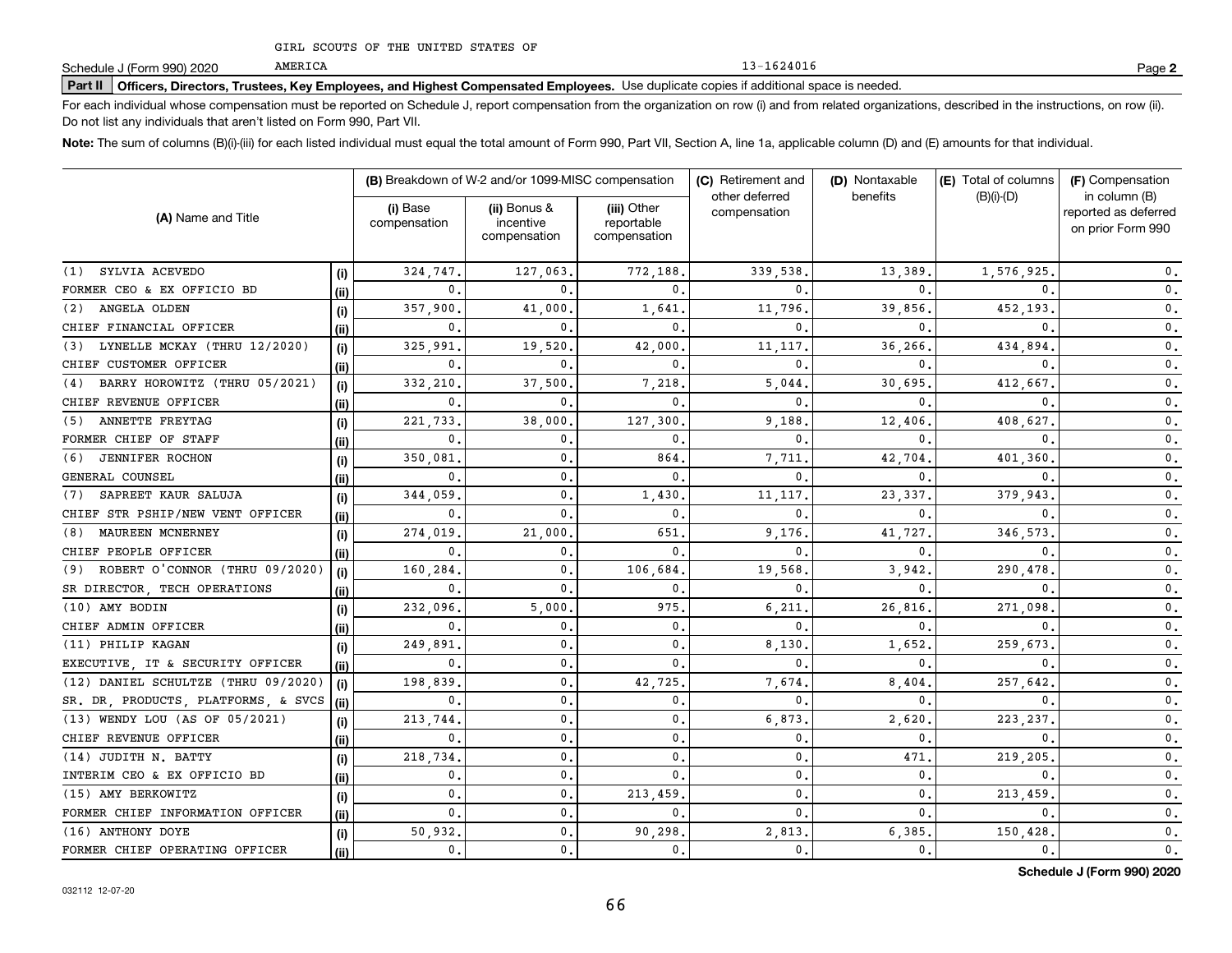**Part III Supplemental Information**

Schedule J (Form 990) 2020 MMERICA<br>**Part III** Supplemental Information<br>Provide the information, explanation, or descriptions required for Part I, lines 1a, 1b, 3, 4a, 4b, 4c, 5a, 5b, 6a, 6b, 7, and 8, and for Part II. Also

FORM 990, SCHEDULE J, PART I, LINE 4A:

FORMER CEO, SYLVIA ACEVEDO, RECEIVED A SEVERANCE PAYMENT IN CALENDAR

AMERICA

YEAR 2020 OF \$330,000 THAT IS INCLUDED IN HER WAGES IN SCHEDULE J, PART

II, COLUMN (B)(III) AS REPORTABLE COMPENSATION. IN ADDITION, INCLUDED

IN MS. ACEVEDO'S REPORTABLE COMPENSATION IS \$330,000 IN ATTORNEY FEES.

THIS AMOUNT WAS PAID VIA A FORM 1099 AND IS, LIKEWISE, REPORTED IN

SCHEDULE J, PART II, COLUMN (B)(III). FINALLY, A PORTION OF MS.

ACEVEDO'S SEVERANCE COMPENSATION HAS BEEN DEFERRED UNTIL 2021 AND THAT

\$330,000 PAYMENT IS REFLECTED IN SCHEDULE J, PART II, COLUMN (C) AS

DEFERRED COMPENSATION.

DUE TO COVID, GSUSA RESTRUCTURED ITS STAFF IN 2020. THE FOLLOWING

INDIVIDUALS DISCLOSED ON GSUSA FORM 990 RECEIVED A SEVERANCE PAYMENT

DURING CALENDAR YEAR 2020:

AMY BERKOWITZ, CIO: \$159,373

TONY DOYE, COO: \$75,000

ANNETTE FREYTAG, CHIEF OF STAFF: \$78,750

ROBERT O'CONNOR, CTO: \$66,145

Page 3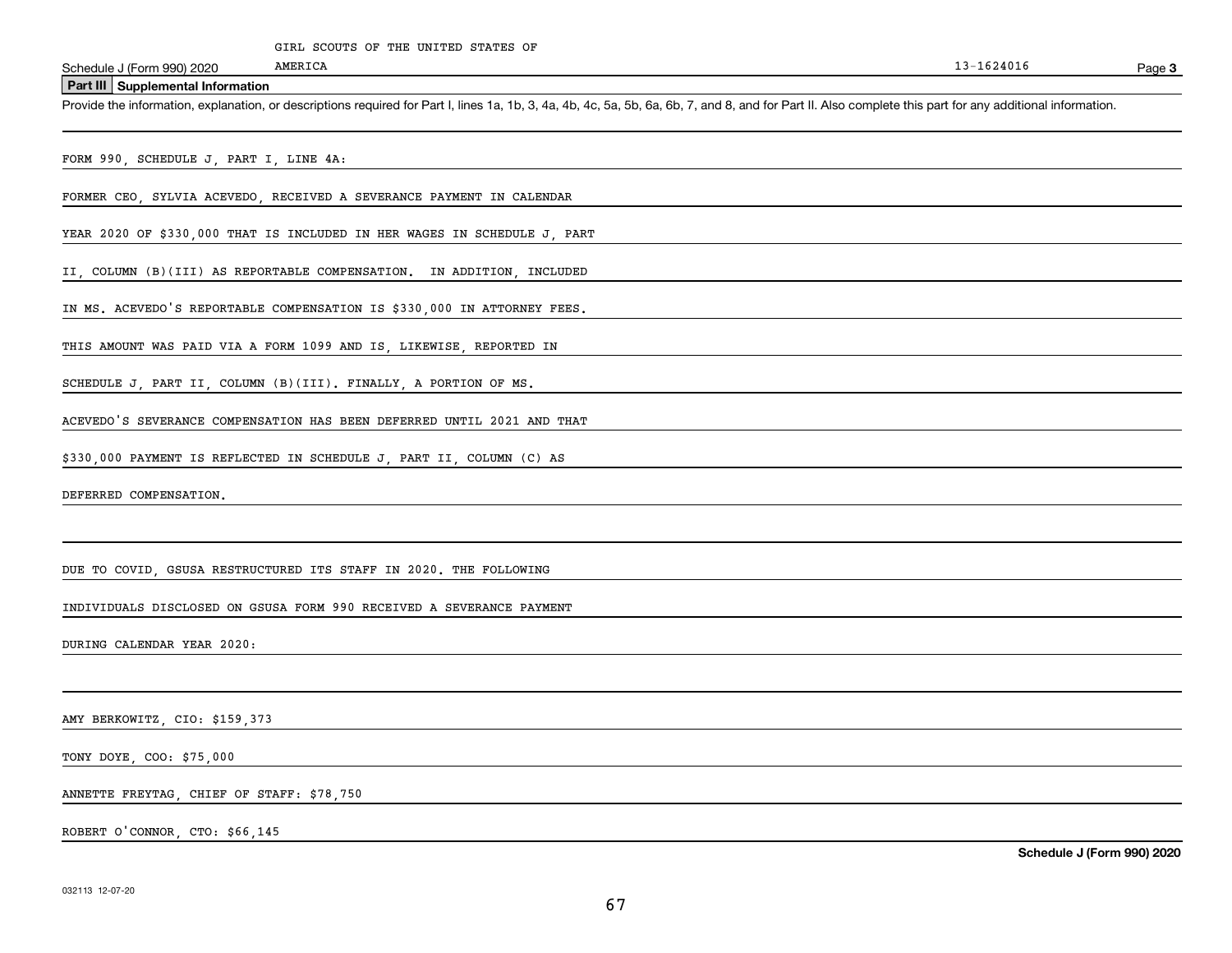**Part III Supplemental Information**

Schedule J (Form 990) 2020 MMERICA<br>**Part III** Supplemental Information<br>Provide the information, explanation, or descriptions required for Part I, lines 1a, 1b, 3, 4a, 4b, 4c, 5a, 5b, 6a, 6b, 7, and 8, and for Part II. Also

DANIEL SCHULTZE, SR DIRECTOR, PRODUCTS, PLATFORMS & SERVICES: \$15,288

AMERICA

BARRY HOROWITZ, CHIEF REVENUE OFFICER, RECEIVED A SEVERANCE PAYMENT

DURING FISCAL 2021 THAT WILL BE DISCLOSED IN NEXT YEAR'S FORM 990.

A PORTION OF THE SEVERANCE PAYMENTS WAS PAID BY INSURANCE.

FORM 990, SCHEDULE J, PART I, LINE 5(A) AND  $6(A)$ :

EXECUTIVE TEAM INCENTIVE COMPENSATION IS BASED ON STRATEGIC, FINANCIAL

AND PROGRAM TARGETS, WHICH INCLUDE REVENUE AND OTHER METRICS AS

APPROVED BY THE EXECUTIVE DEVELOPMENT AND COMPENSATION COMMITTEE

(EDCC). BONUSES WERE PAID FOR FY2019 AND REPORTED AS TAXABLE INCOME IN

PART II, COLUMN B(II). THERE WERE NO BONUSES ACCRUED OR PAID FOR

FY2020 OR 2021.

CERTAIN NON-EXECUTIVE TEAM MEMBERS RECEIVED DISCRETIONARY BONUSES. THE

DISCRETIONARY BONUS AWARDS ARE ISSUED AS SPECIAL RECOGNITION AND REWARD

FOR EXCEPTIONAL PERFORMANCE, SIGNIFICANT CONTRIBUTIONS, SUBSTANTIAL

ACCOMPLISHMENTS, ALL DEMONSTRATED BY G.I.R.L BEHAVIORS. THE EXECUTIVE

 $13-1624016$ 

Page 3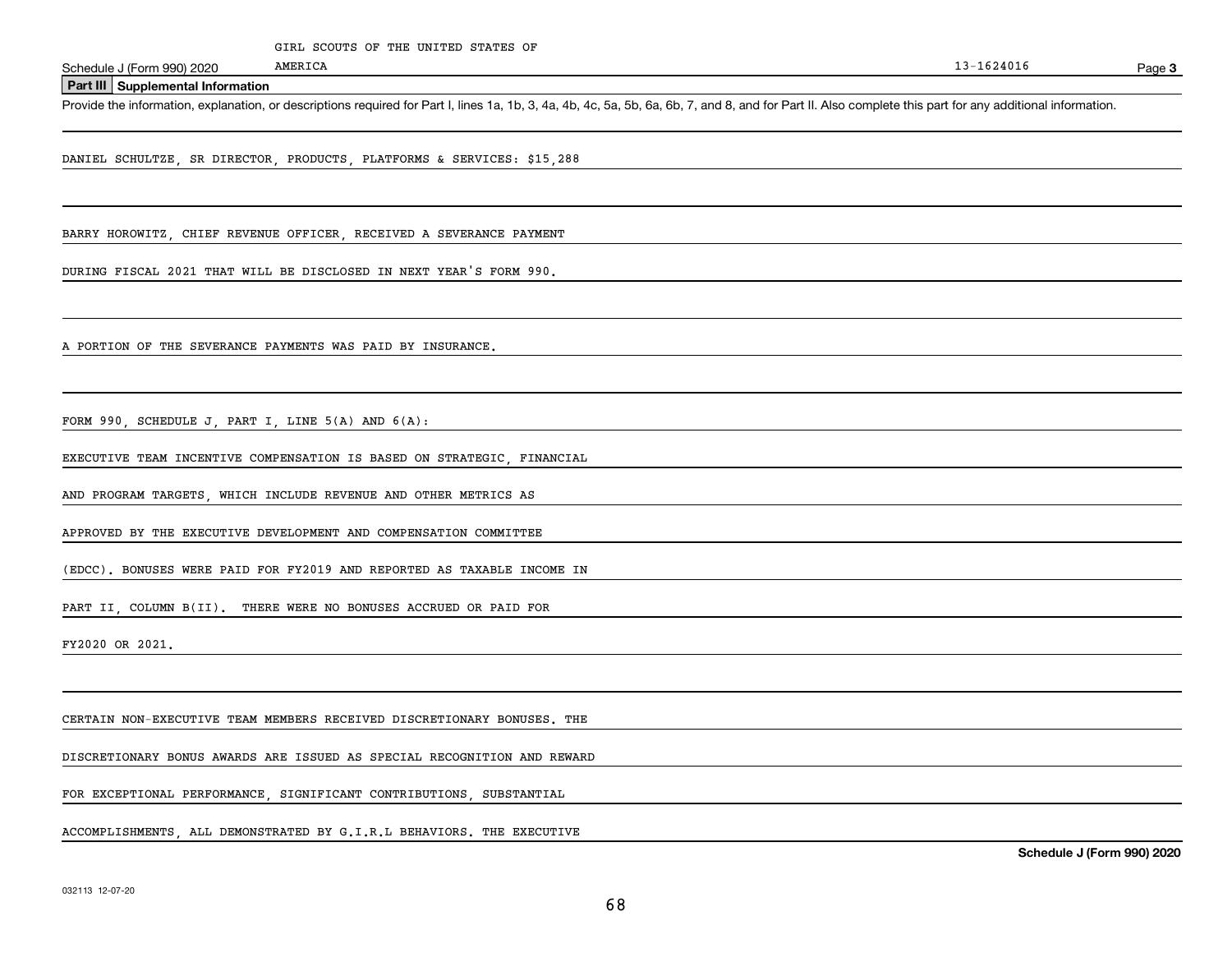Page 3

**Part III Supplemental Information**

Schedule J (Form 990) 2020 MMERICA<br>**Part III** Supplemental Information<br>Provide the information, explanation, or descriptions required for Part I, lines 1a, 1b, 3, 4a, 4b, 4c, 5a, 5b, 6a, 6b, 7, and 8, and for Part II. Also

TEAM MEMBERS SUBMIT THEIR RECOMMENDATIONS, BASED ON ESTABLISHED

AMERICA

CRITERIA IN THE PLAN, TO THE CHIEF PEOPLE OFFICER WHO PRESENTS TO THE

CEO FOR FINAL APPROVAL.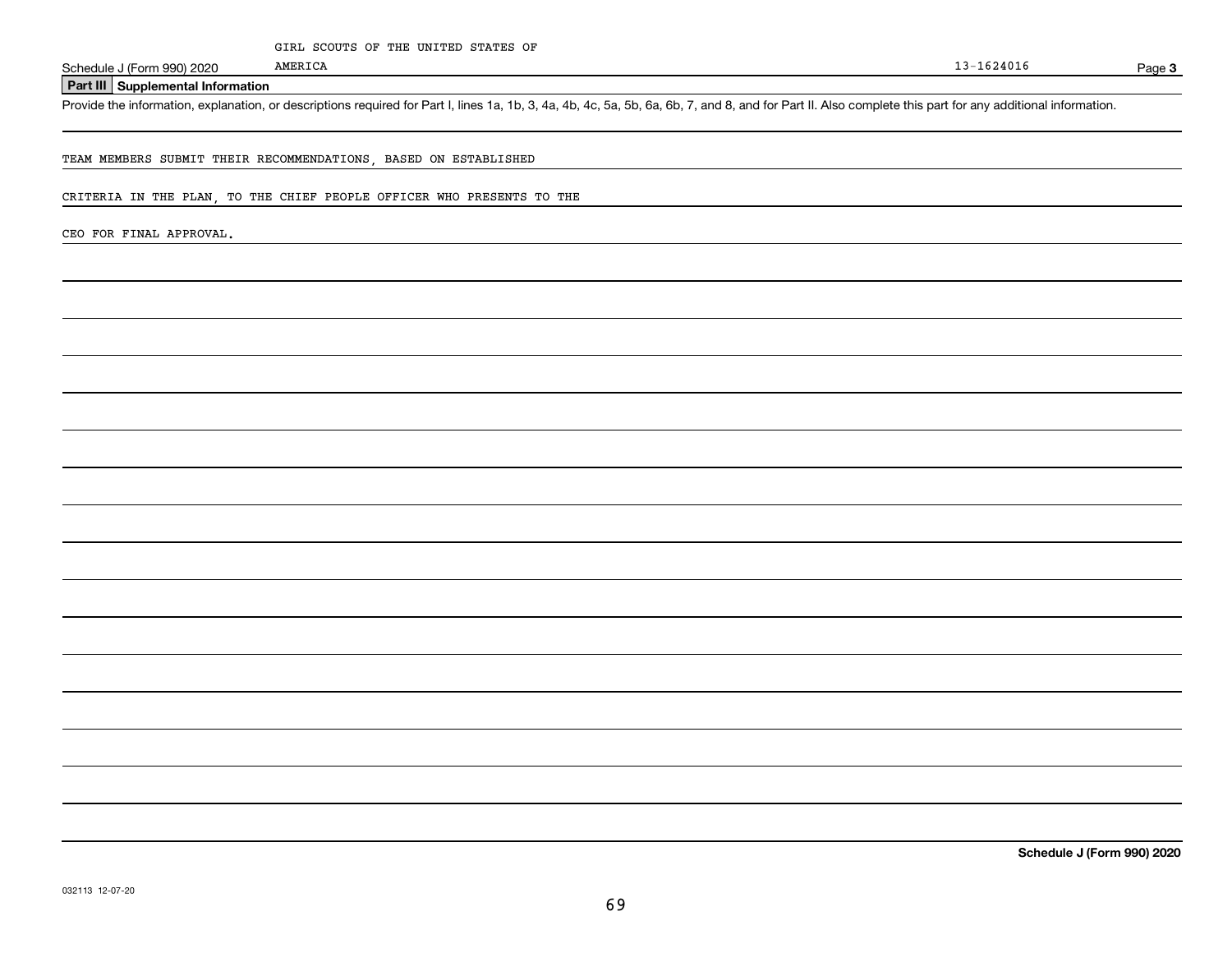## **SCHEDULE M (Form 990)**

# **Noncash Contributions**

OMB No. 1545-0047

| Department of the Treasury |
|----------------------------|
| Internal Revenue Service   |

**Complete if the organizations answered "Yes" on Form 990, Part IV, lines 29 or 30.** <sup>J</sup>**2020 Attach to Form 990.** J

**Open to Public Inspection**

| Name of the organization GIRL SC |         |  |
|----------------------------------|---------|--|
|                                  | AMERICA |  |

 **Go to www.irs.gov/Form990 for instructions and the latest information.** J

|  | ion GIRL SCOUTS OF THE UNITED STATES OF |  |  |  |
|--|-----------------------------------------|--|--|--|

| <b>Employer identification number</b> |  |  |  |  |  |  |
|---------------------------------------|--|--|--|--|--|--|
| 13-1624016                            |  |  |  |  |  |  |

| Method of determining<br>noncash contribution amounts |            |
|-------------------------------------------------------|------------|
|                                                       |            |
|                                                       |            |
|                                                       |            |
|                                                       |            |
|                                                       |            |
|                                                       |            |
|                                                       |            |
|                                                       |            |
|                                                       |            |
|                                                       |            |
|                                                       |            |
|                                                       |            |
|                                                       |            |
|                                                       |            |
|                                                       |            |
|                                                       |            |
|                                                       |            |
|                                                       |            |
|                                                       |            |
|                                                       |            |
|                                                       |            |
|                                                       |            |
|                                                       |            |
|                                                       |            |
|                                                       |            |
|                                                       |            |
|                                                       |            |
|                                                       |            |
|                                                       |            |
|                                                       |            |
|                                                       |            |
|                                                       |            |
|                                                       |            |
|                                                       |            |
|                                                       |            |
|                                                       | No         |
|                                                       |            |
|                                                       |            |
|                                                       | х          |
|                                                       |            |
|                                                       |            |
|                                                       |            |
|                                                       | х          |
|                                                       |            |
|                                                       |            |
|                                                       |            |
|                                                       |            |
|                                                       | Yes  <br>X |

032141 11-23-20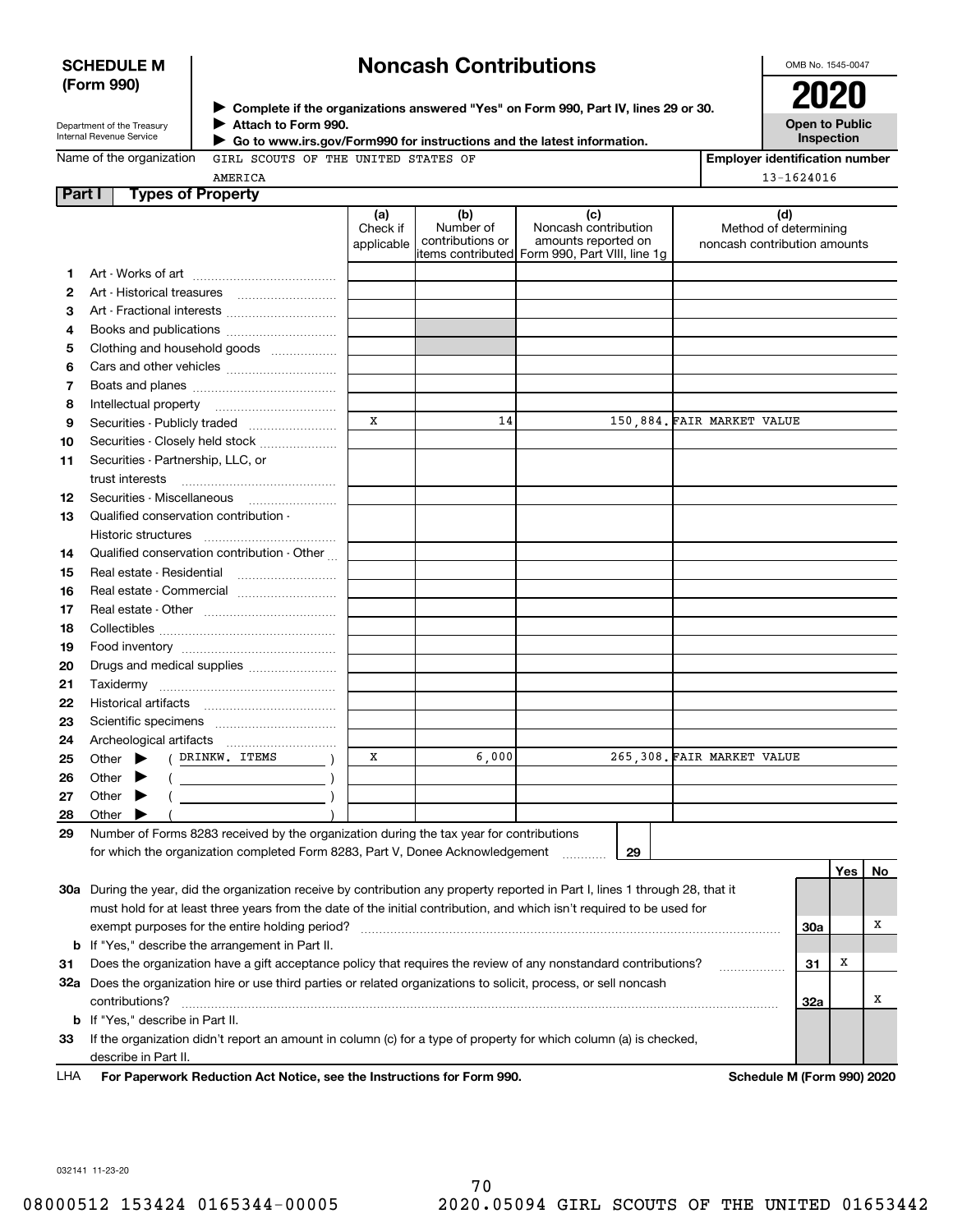|                 |                            | GIRL SCOUTS OF THE UNITED STATES OF                                                                                                                                                                                                                                              |                            |
|-----------------|----------------------------|----------------------------------------------------------------------------------------------------------------------------------------------------------------------------------------------------------------------------------------------------------------------------------|----------------------------|
|                 | Schedule M (Form 990) 2020 | AMERICA                                                                                                                                                                                                                                                                          | $13 - 1624016$<br>Page 2   |
| <b>Part II</b>  |                            | <b>Supplemental Information.</b> Provide the information required by Part I, lines 30b, 32b, and 33, and whether the organization is reporting in Part I, column (b), the number of contributions, the number of items received, or<br>this part for any additional information. |                            |
|                 |                            |                                                                                                                                                                                                                                                                                  |                            |
|                 |                            |                                                                                                                                                                                                                                                                                  |                            |
|                 |                            |                                                                                                                                                                                                                                                                                  |                            |
|                 |                            |                                                                                                                                                                                                                                                                                  |                            |
|                 |                            |                                                                                                                                                                                                                                                                                  |                            |
|                 |                            |                                                                                                                                                                                                                                                                                  |                            |
|                 |                            |                                                                                                                                                                                                                                                                                  |                            |
|                 |                            |                                                                                                                                                                                                                                                                                  |                            |
|                 |                            |                                                                                                                                                                                                                                                                                  |                            |
|                 |                            |                                                                                                                                                                                                                                                                                  |                            |
|                 |                            |                                                                                                                                                                                                                                                                                  |                            |
|                 |                            |                                                                                                                                                                                                                                                                                  |                            |
|                 |                            |                                                                                                                                                                                                                                                                                  |                            |
|                 |                            |                                                                                                                                                                                                                                                                                  |                            |
|                 |                            |                                                                                                                                                                                                                                                                                  |                            |
|                 |                            |                                                                                                                                                                                                                                                                                  |                            |
|                 |                            |                                                                                                                                                                                                                                                                                  |                            |
|                 |                            |                                                                                                                                                                                                                                                                                  |                            |
|                 |                            |                                                                                                                                                                                                                                                                                  |                            |
|                 |                            |                                                                                                                                                                                                                                                                                  |                            |
|                 |                            |                                                                                                                                                                                                                                                                                  |                            |
|                 |                            |                                                                                                                                                                                                                                                                                  |                            |
|                 |                            |                                                                                                                                                                                                                                                                                  |                            |
|                 |                            |                                                                                                                                                                                                                                                                                  |                            |
|                 |                            |                                                                                                                                                                                                                                                                                  |                            |
|                 |                            |                                                                                                                                                                                                                                                                                  |                            |
|                 |                            |                                                                                                                                                                                                                                                                                  |                            |
|                 |                            |                                                                                                                                                                                                                                                                                  |                            |
|                 |                            |                                                                                                                                                                                                                                                                                  |                            |
|                 |                            |                                                                                                                                                                                                                                                                                  |                            |
| 032142 11-23-20 |                            |                                                                                                                                                                                                                                                                                  | Schedule M (Form 990) 2020 |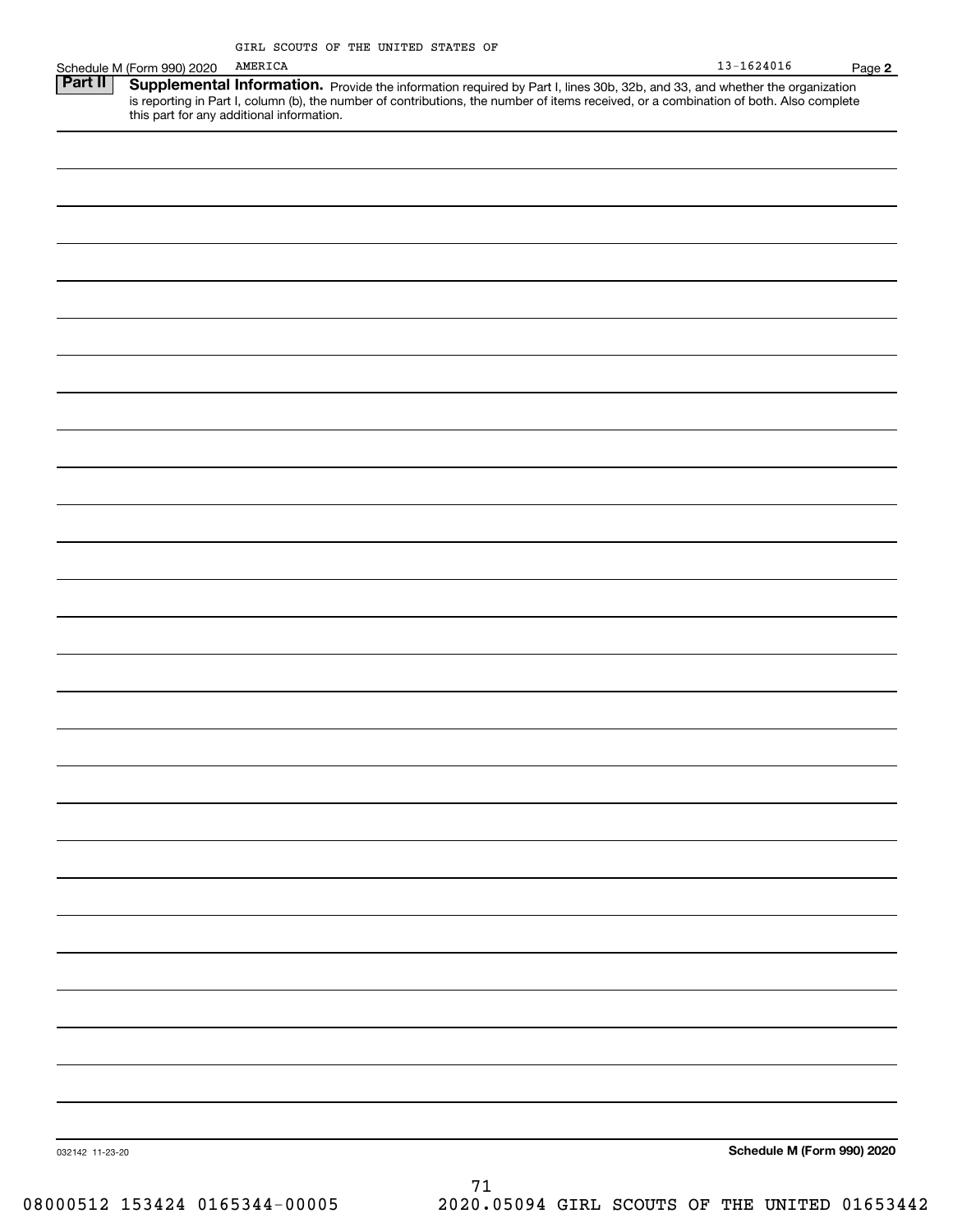**(Form 990 or 990-EZ)**

Department of the Treasury Internal Revenue Service Name of the organization

## **SCHEDULE O Supplemental Information to Form 990 or 990-EZ**

**Complete to provide information for responses to specific questions on Form 990 or 990-EZ or to provide any additional information. | Attach to Form 990 or 990-EZ. | Go to www.irs.gov/Form990 for the latest information.**



**Employer identification number**

13-1624016

AMERICA

COVID-19 IMPACT

DURING FISCAL YEAR 2021, COVID-19 CONTINUED TO HAVE A DETRIMENTAL

IMPACT ON MEMBERSHIP AS MANY SCHOOLS CONTINUED TO BE CLOSED, RESUMED

GIRL SCOUTS OF THE UNITED STATES OF

CLASSES ON A HYBRID BASIS AND SEVERLY RESTRICTED ACCESS TO SPACE.

GSUSA AND THE GIRL SCOUT MOVEMENT CONTINUED TO RESPOND QUICKLY AND

AGILELY. VIRTUAL PROGRAMMING FOR GIRLS WAS DEVELOPED NATIONALLY AND

LOCALLY AND CONTINUED TO BE OFFERED TO ENSURE GIRLS COULD STILL BENEFIT

FROM THE GIRL SCOUT LEADERSHIP EXPERIENCE. ALTHOUGH REVENUES WERE

SIGNIFICANTLY IMPACTED, COST REDUCTIONS WERE MEASURED TO ENSURE THAT

SERVICES TO OUR GIRLS WERE ENHANCED AND SUSTAINED DURING THIS CRITICAL

PERIOD. PRUDENT FISCAL MANAGEMENT ALLOWED THE ORGANIZATION TO CONTINUE

TO INVEST IN OUR MEMBERS AND OUR BUSINESS AND SUPPORT OUR COUNCILS

WHILE MAINTAINING A STRONG BALANCE SHEET. A COMBINATION OF DEBT

FINANCING AND UTILIZATION OF OUR STRONG INVESTMENTS ALLOWED US TO USE

OUR RESOURCES WISELY. THE MAJORITY OF GSUSA STAFF CONTINUED TO

EFFECTIVELY WORK IN A VIRTUAL WORK ENVIRONMENT.

AS A RESPONSE TO THE COVID-19 PANDEMIC THE U.S. FEDERAL GOVERNMENT

PASSED THE CORONAVIRUS AID, RELIEF, AND ECONOMIC SECURITY ACT ("CARES

ACT"). DURING THE PRIOR FISCAL YEAR 2020 GSUSA RECEIVED A \$7,307,000

PAYROLL PROTECTION PROGRAM LOAN ("PPP") UNDER THE CARES ACT AND AN

ADVANCE OF \$10,000 UNDER THE ECONOMIC INJURY DISASTER LOAN PROGRAM

("EIDL"), BOTH ADMINISTERED BY THE SMALL BUSINESS ADMINISTRATION. ON

JULY 20, 2021, THE SMALL BUSINESS ADMINISTRATION AUTHORIZED THE FULL

FORGIVENESS OF THE \$7,307,000 PPP LOAN. SINCE THE CONDITIONS FOR THE

## USE OF THE FUNDS HAD BEEN MET, THE FORGIVEN TOTAL WAS RECOGNIZED IN

032211 11-20-20 LHA For Paperwork Reduction Act Notice, see the Instructions for Form 990 or 990-EZ. Schedule O (Form 990 or 990-EZ) 2020

72

08000512 153424 0165344-00005 2020.05094 GIRL SCOUTS OF THE UNITED 01653442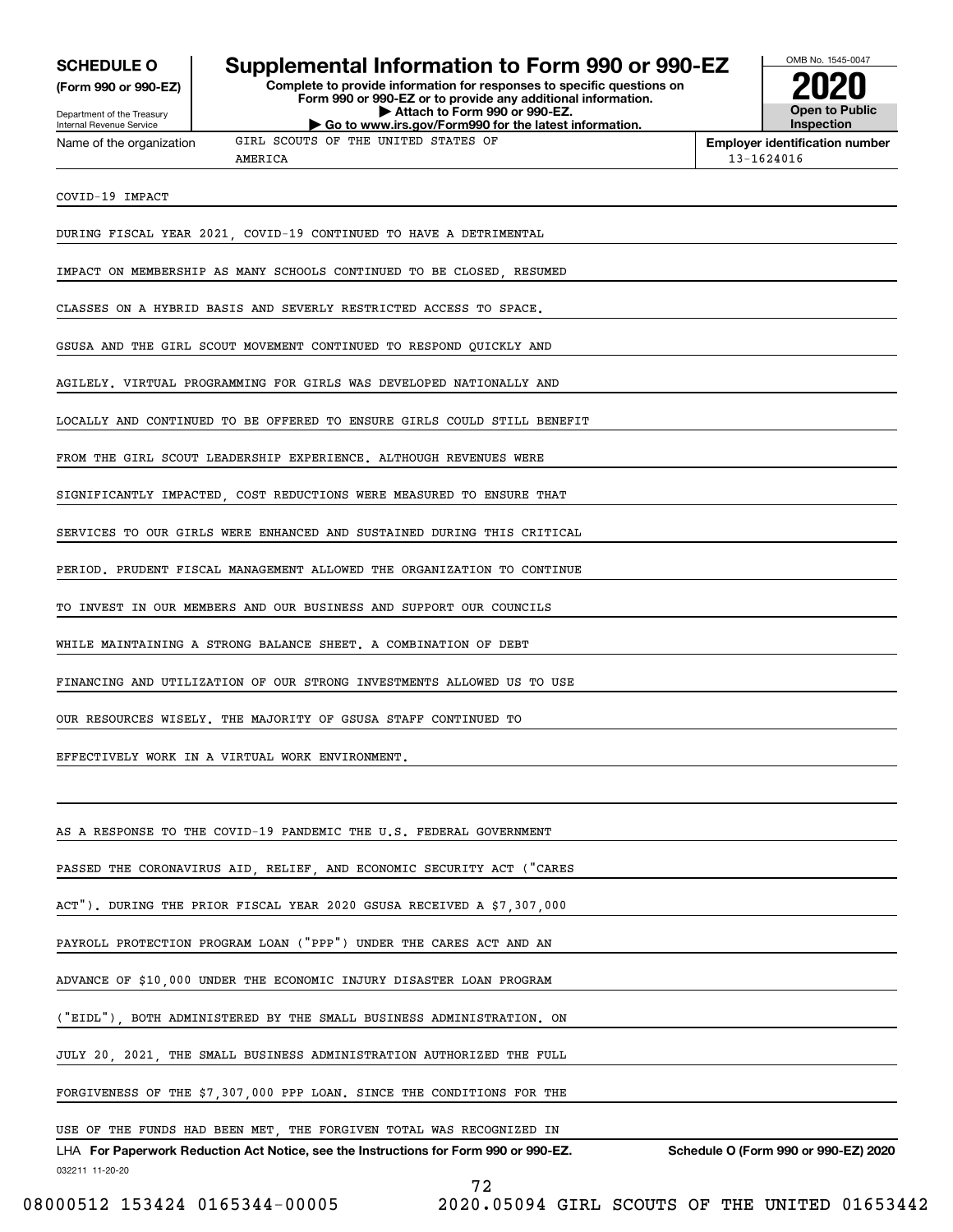| Schedule O (Form 990 or 990-EZ) 2020<br>GIRL SCOUTS OF THE UNITED STATES OF<br>Name of the organization<br>AMERICA | <b>Employer identification number</b><br>13-1624016 |
|--------------------------------------------------------------------------------------------------------------------|-----------------------------------------------------|
| FISCAL YEAR 2020 AND IS REFLECTED GOVERNMENT GRANTS IN PART VIII.                                                  |                                                     |
|                                                                                                                    |                                                     |
| DURING MAY 2021, GSUSA RECEIVED A SECOND PPP LOAN IN THE AMOUNT OF                                                 |                                                     |
| \$2,000,000. SIMILAR TO THE TREATMENT OF THE FIRST LOAN, GSUSA ACCOUNTED                                           |                                                     |
| FOR THE SECOND PPP LOAN AS A CONDITIONAL CONTRIBUTION THAT WILL BE                                                 |                                                     |
| RECOGNIZED AS GRANT REVENUE WHEN THE CONDITIONS FOR USE OF THE                                                     |                                                     |
| FUNDS HAVE BEEN MET AND IT IS ACKNOWLEDGED BY THE LENDER THAT THE LOAN                                             |                                                     |
| WILL BE FORGIVEN. THE FUNDING WAS RECORDED AS DEFERRED REVENUE IN THE                                              |                                                     |
| STATEMENT OF FINANCIAL POSITION AT SEPTEMBER 30, 2021. THE PPP LOAN WAS                                            |                                                     |
| FORGIVEN IN FISCAL YEAR 2022.                                                                                      |                                                     |
| FORM 990, PART I, LINE 1, DESCRIPTION OF ORGANIZATION'S MISSION:                                                   |                                                     |
|                                                                                                                    |                                                     |
| WHO MAKE THE WORLD A BETTER PLACE.                                                                                 |                                                     |
| FORM 990, PART I, LINE 6                                                                                           |                                                     |
| TOTAL NUMBER OF VOLUNTEERS: ALL ADULT MEMBERS, WHO ARE NOT EMPLOYEES OF                                            |                                                     |
| GIRL SCOUTS OF THE UNITED STATES OF AMERICA OR GIRL SCOUT COUNCILS, ARE                                            |                                                     |
| CONSIDERED VOLUNTEERS OF THE ORGANIZATION.                                                                         |                                                     |
| FORM 990, PART III, LINE 1, DESCRIPTION OF ORGANIZATION'S MISSION:                                                 |                                                     |
| FORMED IN 1912 IN SAVANNAH, GEORGIA, GSUSA IS NOW IN ITS SECOND CENTURY                                            |                                                     |
| OF SERVING GIRLS, WITH NEARLY TWO MILLION ADULT AND GIRL MEMBERS SPREAD                                            |                                                     |
| ACROSS 111 INDEPENDENT GIRL SCOUT COUNCILS. THE GOVERNANCE OF THE                                                  |                                                     |
|                                                                                                                    |                                                     |
| ORGANIZATION RELIES ON AN EFFICIENT DEMOCRATIC PROCESS THAT IS                                                     |                                                     |
| RESPONSIVE TO OUR FAST-CHANGING WORLD.                                                                             |                                                     |
| AS THE WORLD'S FOREMOST GIRL LEADERSHIP ORGANIZATION, GSUSA PUTS GIRLS                                             |                                                     |
|                                                                                                                    |                                                     |
| FRONT AND CENTER, UNDERSTANDING THAT WHEN GIRLS SUCCEED, SO DOES                                                   |                                                     |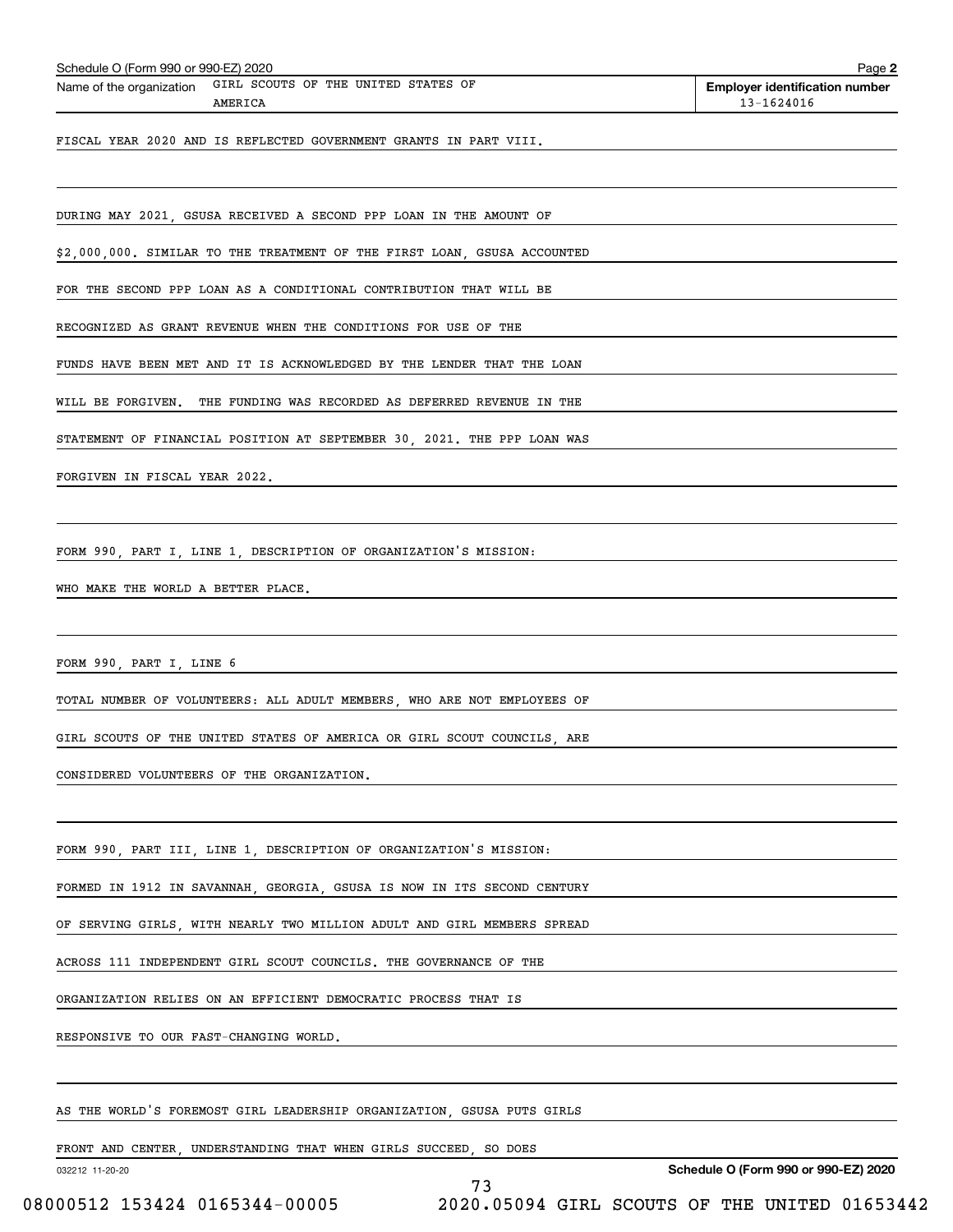| Schedule O (Form 990 or 990-EZ) 2020                                    | Page 2                                              |
|-------------------------------------------------------------------------|-----------------------------------------------------|
| Name of the organization GIRL SCOUTS OF THE UNITED STATES OF<br>AMERICA | <b>Employer identification number</b><br>13-1624016 |
| SOCIETY. THE GIRL-ONLY, GIRL-LED, AND ALL-AROUND GIRL-DEFINED ASPECTS   |                                                     |
| OF GIRL SCOUTING ARE CRUCIAL TO WHAT THE ORGANIZATION OFFERS, AND THE   |                                                     |
| FOUNDATION OF THE GIRL SCOUT PROGRAM IS THE GIRL SCOUT LEADERSHIP       |                                                     |
| EXPERIENCE, WHICH HELPS GIRLS TAKE THE LEAD IN THEIR OWN LIVES AND THE  |                                                     |
| WORLD.                                                                  |                                                     |
|                                                                         |                                                     |
| WITH THE SUPPORT OF CARING ADULT VOLUNTEERS AND MENTORS, GIRL SCOUTS    |                                                     |
| EXPLORE STEM (SCIENCE, TECHNOLOGY, ENGINEERING, AND MATH), THE          |                                                     |
| OUTDOORS, AND ENTREPRENEURSHIP, ALL WHILE DEVELOPING CRUCIAL LIFE       |                                                     |
| SKILLS THAT SERVE THEM WELL BEYOND THEIR TIME AS GIRL MEMBERS. THE GIRL |                                                     |
| SCOUT PROGRAM IS PROVEN TO HELP GIRLS THRIVE IN FIVE KEY WAYS           |                                                     |
| DEVELOPING A STRONG SENSE OF SELF; SEEKING CHALLENGES AND LEARNING FROM |                                                     |
| SETBACKS; DISPLAYING POSITIVE VALUES; FORMING AND MAINTAINING HEALTHY   |                                                     |
| RELATIONSHIPS; AND IDENTIFYING AND SOLVING PROBLEMS.                    |                                                     |
|                                                                         |                                                     |
| GSUSA IS AN INCREASINGLY DIVERSE ORGANIZATION THAT SEEKS TO GIVE ALL    |                                                     |
| GIRLS IN EVERY COMMUNITY ACROSS OUR NATION; OF EVERY BACKGROUND AND     |                                                     |
| ABILITY; AND IN EVERY ECONOMIC CIRCUMSTANCE THE TOOLS THEY NEED TO      |                                                     |
| EMPOWER THEMSELVES TO CREATE THE CHANGES THEY WANT TO SEE IN THE WORLD. |                                                     |
| TODAY APPROXIMATELY 30% OF YOUTH MEMBERS ARE GIRLS OF DIVERSE RACIAL    |                                                     |
| AND ETHNIC BACKGROUNDS, AND GSUSA IS COMMITTED TO DOING THE WORK TO     |                                                     |
| BECOME AN ANTI-RACIST ORGANIZATION. IN JUNE 2020, GSUSA LAUNCHED ITS    |                                                     |
| PLEDGE TO CREATE AN ANTI-RACIST ORGANIZATION AND WORLD AND ASKED ITS    |                                                     |
| MEMBERS AND SUPPORTERS TO SIGN IT TO SIGNIFY THE ENTIRE GIRL SCOUT      |                                                     |
| MOVEMENT'S COMMITMENT TO WORKING FOR JUSTICE AND EQUALITY - ENORMOUS    |                                                     |
| AND ONGOING WORK THAT IS FOUNDATIONAL TO THE ORGANIZATION'S PROMISE TO  |                                                     |
| SERVE ALL GIRLS.                                                        |                                                     |
|                                                                         |                                                     |

74

032212 11-20-20

**Schedule O (Form 990 or 990-EZ) 2020**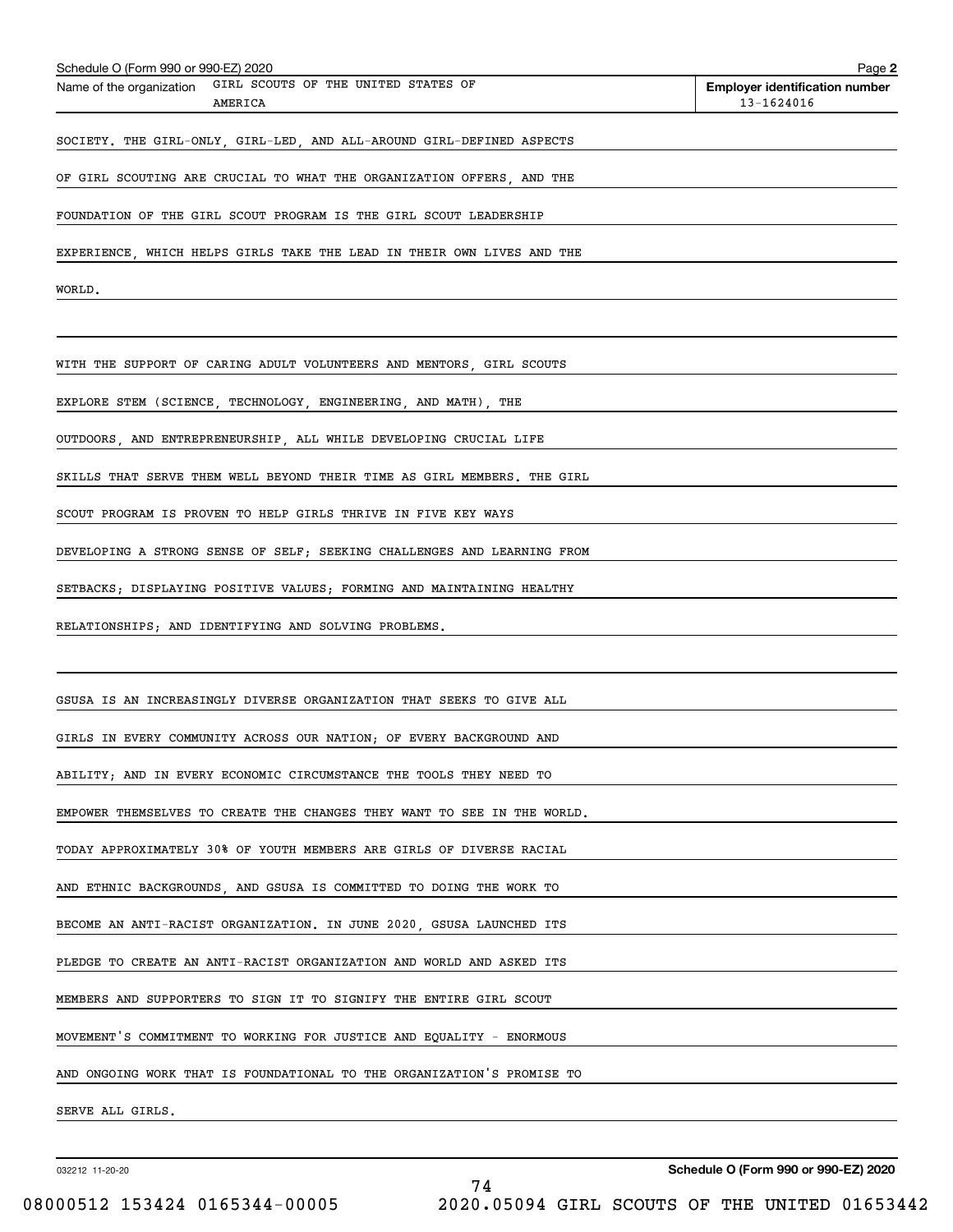| Schedule O (Form 990 or 990-EZ) 2020<br>Name of the organization GIRL SCOUTS OF THE UNITED STATES OF | Page 2<br><b>Employer identification number</b> |
|------------------------------------------------------------------------------------------------------|-------------------------------------------------|
| AMERICA                                                                                              | 13-1624016                                      |
| THE PURPOSE OF GSUSA IS TO PROMOTE THE GIRL SCOUT MOVEMENT, WHICH                                    |                                                 |
| CONSISTS OF ALL MEMBERS REGISTERED THROUGH THE NATIONAL OFFICE AND GIRL                              |                                                 |
| SCOUT COUNCILS. GSUSA RECEIVED A CONGRESSIONAL CHARTER BY A SPECIAL ACT                              |                                                 |
| OF THE UNITED STATES CONGRESS ON MARCH 16, 1950, AND GIRL SCOUTS' 111                                |                                                 |
| COUNCILS ARE GRANTED CHARTERS BY THE GSUSA BOARD OF DIRECTORS. EACH                                  |                                                 |
| GIRL SCOUT COUNCIL IS SEPARATELY INCORPORATED BUT CHARTERED BY GSUSA                                 |                                                 |
| WITH TWO PRIMARY RESPONSIBILITIES: TO DELIVER THE GIRL SCOUT LEADERSHIP                              |                                                 |
| EXPERIENCE TO ANY GIRL IN GRADE K-12 WHO MEETS THE MEMBERSHIP                                        |                                                 |
| REQUIREMENTS, AND TO FURTHER THE DEVELOPMENT OF THE GIRL SCOUT MOVEMENT                              |                                                 |
| IN THE UNITED STATES.                                                                                |                                                 |
|                                                                                                      |                                                 |
| GSUSA PROVIDES SERVICES TO ITS CHARTERED COUNCILS. IN PROVIDING THESE                                |                                                 |
| SERVICES, GSUSA IS EXEMPT FROM FEDERAL INCOME TAX IN ACCORDANCE WITH                                 |                                                 |
| SECTION $501(C)(3)$ OF THE INTERNAL REVENUE CODE.                                                    |                                                 |
|                                                                                                      |                                                 |
| FORM 990, PART III, LINE 4A, PROGRAM SERVICE ACCOMPLISHMENTS:                                        |                                                 |
| GIRL PROGRAM DEVELOPMENT AND ADULT LEARNING OPPORTUNITIES:                                           |                                                 |
| -DEVELOP AND EVALUATE TIMELY, GIRL-ENDORSED PROGRAMMING FOR GIRL                                     |                                                 |
| MEMBERS OF GSUSA, UPHOLDING GSUSA'S REPUTATION AS THE PREMIER                                        |                                                 |
| LEADERSHIP DEVELOPMENT EXPERIENCE FOR GIRLS.                                                         |                                                 |
|                                                                                                      |                                                 |
| -DRIVE THE FULL LIFECYCLE MANAGEMENT OF GIRL SCOUT PROGRAMS, ENSURING                                |                                                 |
| RELEVANT AND ENGAGING IN-PERSON AND ONLINE EXPERIENCES FOR GIRLS.                                    |                                                 |
|                                                                                                      |                                                 |
| -PROVIDE OPPORTUNITIES FOR GIRL SCOUTS TO ENJOY VALUABLE CROSS-CULTURAL                              |                                                 |
| EXPERIENCES THAT HELP THEM BETTER UNDERSTAND AND RESPECT OTHER CULTURES                              |                                                 |

75

AND GLOBAL ISSUES, AS WELL AS HOW THEY CAN HELP WHERE THEY FEEL

INSPIRED TO DO SO.

032212 11-20-20

**Schedule O (Form 990 or 990-EZ) 2020**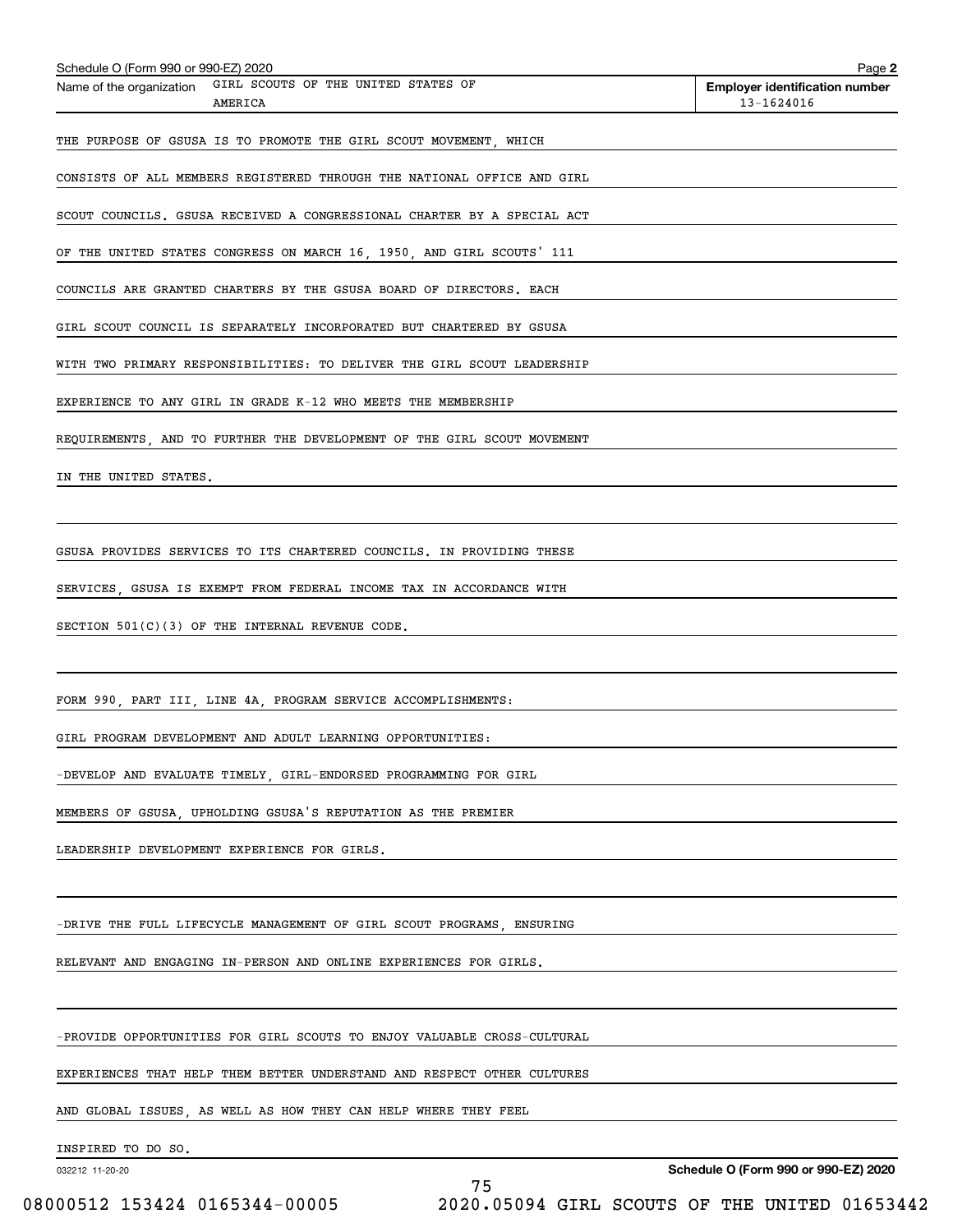| Schedule O (Form 990 or 990-EZ) 2020 |                                                                         |    | Page 2                                              |
|--------------------------------------|-------------------------------------------------------------------------|----|-----------------------------------------------------|
| Name of the organization             | GIRL SCOUTS OF THE UNITED STATES OF<br>AMERICA                          |    | <b>Employer identification number</b><br>13-1624016 |
|                                      |                                                                         |    |                                                     |
|                                      | -LEAD COOKIE PROGRAM STRATEGY, GOVERNANCE AND NATIONAL EXECUTION IN     |    |                                                     |
|                                      | SUPPORT OF THE GIRL SCOUT COOKIE PROGRAM.                               |    |                                                     |
|                                      |                                                                         |    |                                                     |
|                                      | -DEVELOP AND ENHANCE DIGITAL COOKIE TECHNOLOGY PROVIDING GIRLS THE      |    |                                                     |
|                                      | OPPORTUNITY TO BUILD THEIR OWN E-COMMERCE WEBSITE FOR THEIR COOKIE      |    |                                                     |
| BUSINESS.                            |                                                                         |    |                                                     |
|                                      | -EFFECTIVELY UTILIZE GIRL SCOUT PROPERTIES TO PROVIDE UNIQUE CUSTOMER   |    |                                                     |
|                                      | EXPERIENCES AND GROW MEMBERSHIP INCLUDING THE JULIETTE GORDON LOW       |    |                                                     |
|                                      | BIRTHPLACE IN SAVANNAH, GA AND THE EDITH MACY CENTER IN WESTCHESTER     |    |                                                     |
| COUNTY, NY.                          |                                                                         |    |                                                     |
|                                      |                                                                         |    |                                                     |
|                                      | -DEVELOP AND MANAGE GSUSA'S RELATIONSHIP AND PROGRAMMING WITH THE WORLD |    |                                                     |
|                                      | ASSOCIATION OF GIRL GUIDES AND GIRL SCOUTS (WAGGGS) AND OTHER GLOBAL    |    |                                                     |
| ORGANIZATIONS.                       |                                                                         |    |                                                     |
|                                      |                                                                         |    |                                                     |
|                                      | -DEVELOP AND EVALUATE LEARNING OPPORTUNITIES FOR ADULT MEMBERS OF       |    |                                                     |
|                                      | GSUSA, SO THAT GIRL SCOUT VOLUNTEERS FEEL SUPPORTED AND ABLE TO         |    |                                                     |
|                                      | CONFIDENTLY AND EFFECTIVELY GUIDE AND DELIVER PROGRAMMING TO GIRLS.     |    |                                                     |
|                                      | FORM 990, PART III, LINE 4B, PROGRAM SERVICE ACCOMPLISHMENTS:           |    |                                                     |
| COMPREHENSIVE COUNCIL SUPPORT:       |                                                                         |    |                                                     |
|                                      | -PROVIDE DIRECT CONSULTING AND ASSISTANCE TO ALL 111 GIRL SCOUT         |    |                                                     |
|                                      | COUNCILS AND USA GIRL SCOUTS OVERSEAS TO ENSURE THAT GIRL SCOUT         |    |                                                     |
|                                      | PROGRAMS AND SERVICES ARE DELIVERED EFFECTIVELY AND CONSISTENTLY        |    |                                                     |
|                                      | NATIONWIDE AND OVERSEAS IN ACCORDANCE WITH THE MISSION, POLICIES, AND   |    |                                                     |
| GOALS OF THE ORGANIZATION.           |                                                                         |    |                                                     |
| 032212 11-20-20                      |                                                                         | 76 | Schedule O (Form 990 or 990-EZ) 2020                |

08000512 153424 0165344-00005 2020.05094 GIRL SCOUTS OF THE UNITED 01653442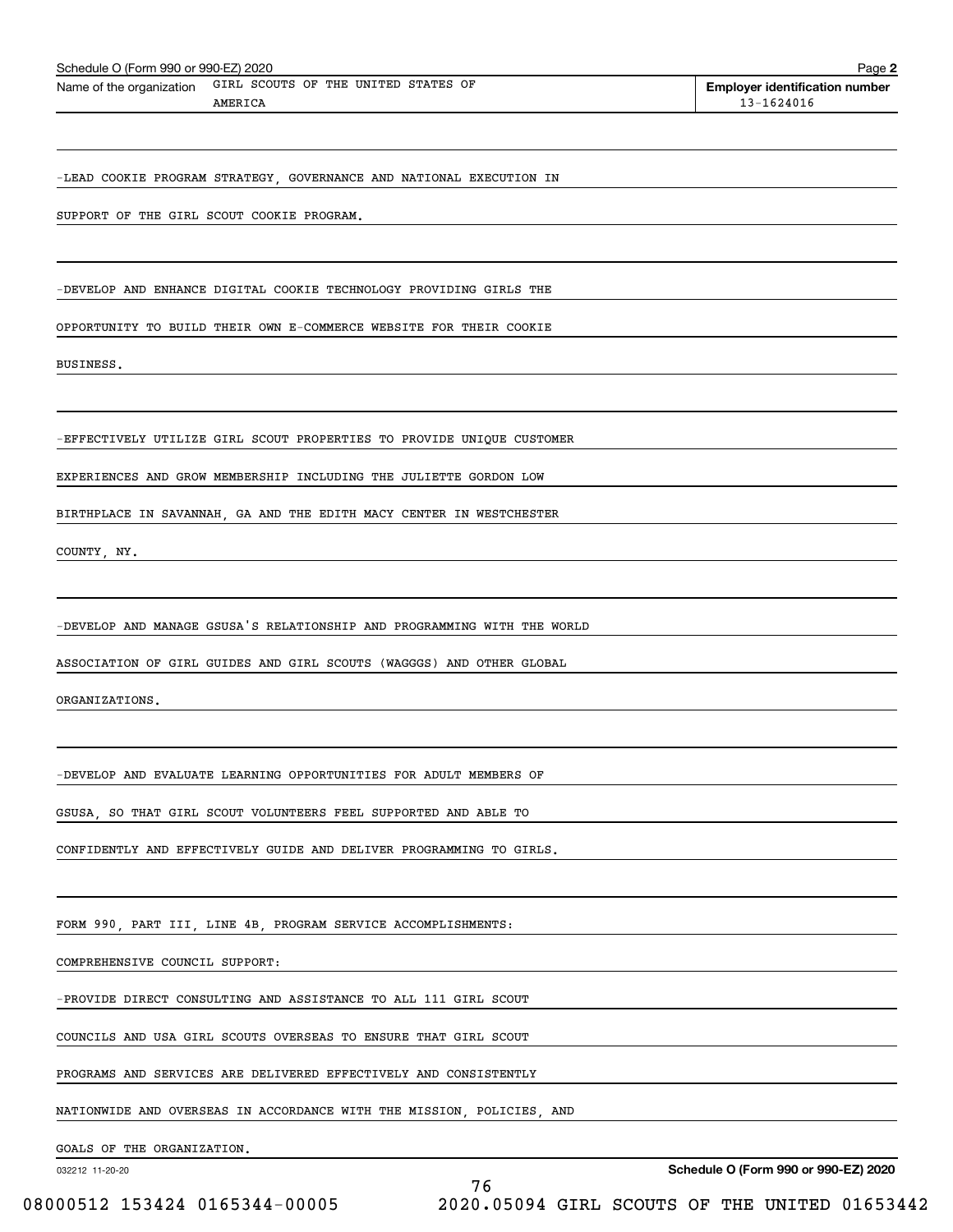| Schedule O (Form 990 or 990-EZ) 2020                                    | Page 2                                                  |
|-------------------------------------------------------------------------|---------------------------------------------------------|
| Name of the organization GIRL SCOUTS OF THE UNITED STATES OF<br>AMERICA | <b>Employer identification number</b><br>$13 - 1624016$ |
|                                                                         |                                                         |
| -DRIVE SUSTAINABLE MEMBERSHIP GROWTH AND MOVEMENT HEALTH BY ENGAGING    |                                                         |
| OUR GIRLS, VOLUNTEERS, PARENTS, COUNCILS, AND SUPPORTERS TO FULFILL THE |                                                         |
| GIRL SCOUT MISSION. THE TEAMS PROVIDING COUNCIL SUPPORT ARE INVOLVED    |                                                         |
| WITH NETWORK ALIGNMENT AND ADVANCEMENT OF MISSION DELIVERY STRATEGIES:  |                                                         |
| COUNCIL LEADERSHIP SUPPORT AND TRAINING; CULTIVATION OF NATIONAL        |                                                         |
| PARTNERSHIPS THAT DRIVE MEMBERSHIP GROWTH; AND MOVEMENT PROPERTY        |                                                         |
| STRATEGY AND SUPPORT. THE TEAMS WORK CLOSELY WITH ALL OTHER GSUSA       |                                                         |
| COMMUNITIES TO BRING AN EXCEPTIONAL EXPERIENCE TO OUR MEMBERS AND TO    |                                                         |
| ENSURE A VIBRANT, SUSTAINABLY GROWING MOVEMENT.                         |                                                         |

77

-ENHANCE THE CUSTOMER EXPERIENCE WITH A FOCUS ON ENGAGEMENT OF

VOLUNTEERS, AND THE RETENTION AND RECRUITMENT OF MEMBERS, SUPPORTED BY

DEVELOPMENT, IMPLEMENTATION AND OPERATIONS OF THE MOVEMENT-WIDE COMMON

TECHNOLOGY PLATFORM AND PRODUCTS.

-PROVIDE DIRECT GRANTS TO COUNCILS TO ENHANCE THEIR FINANCIAL STABILITY

AND BUILD PROGRAMMATIC CAPACITY.

FORM 990, PART III, LINE 4C, PROGRAM SERVICE ACCOMPLISHMENTS:

BRAND PROMOTION AND EXTERNAL ENGAGEMENT:

-PROMOTE THE GIRL SCOUT BRAND, PROGRAM, AND MISSION FAR AND WIDE,

EMPHASIZING THAT GIRL SCOUTS OF THE USA IS THE PLACE WHERE GIRLS AND

YOUNG WOMEN LEARN TO TAKE THE LEAD IN THEIR OWN LIVES AND THE WORLD.

-MAINTAIN GSUSA'S POSITION IN THE MARKETPLACE AS THE SINGLE BEST

LEADERSHIP DEVELOPMENT ORGANIZATION FOR GIRLS IN THE WORLD.

032212 11-20-20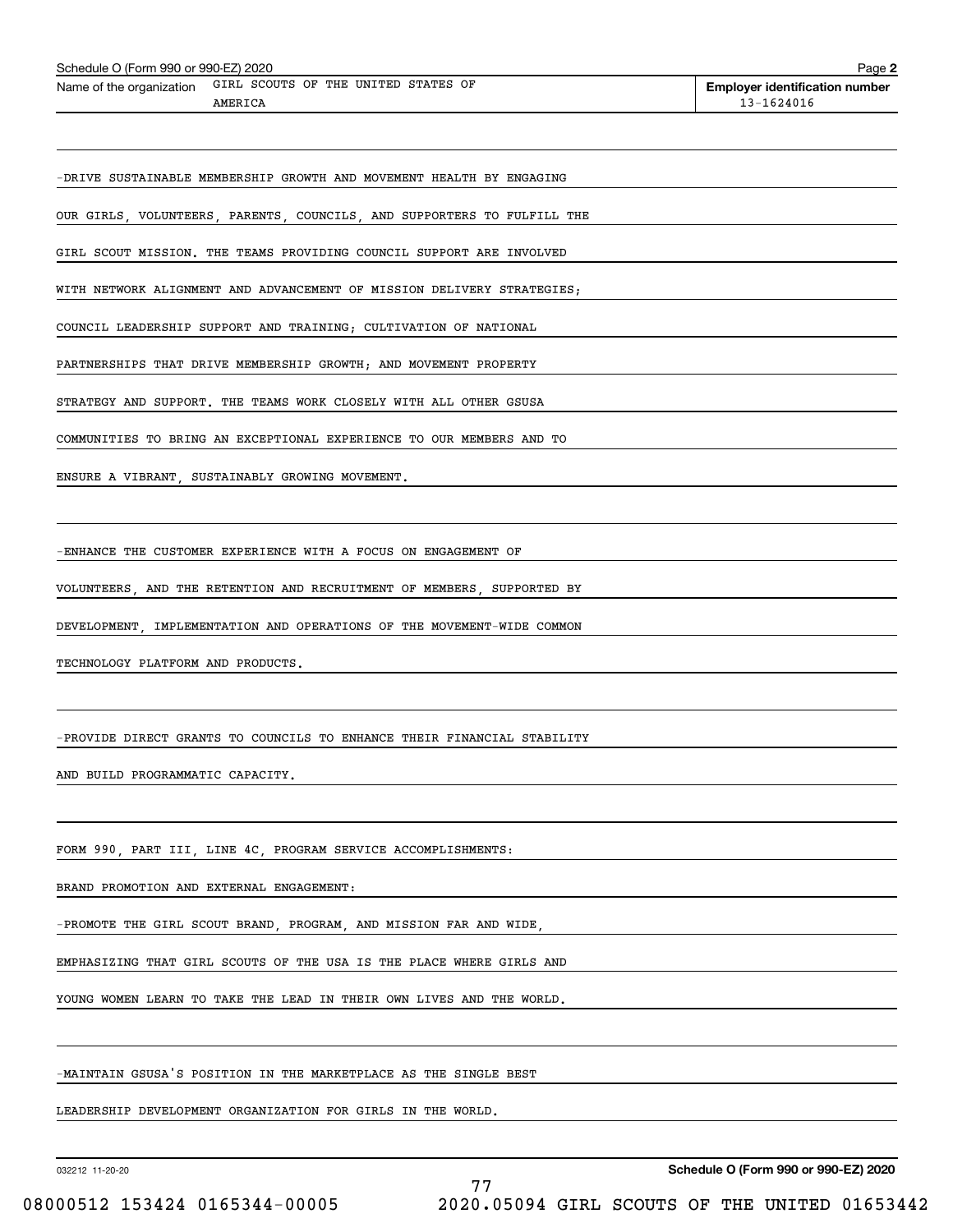| Schedule O (Form 990 or 990-EZ) 2020                                 | Page 2                                |  |  |  |
|----------------------------------------------------------------------|---------------------------------------|--|--|--|
| GIRL SCOUTS OF THE UNITED STATES OF<br>Name of the organization      | <b>Employer identification number</b> |  |  |  |
| AMERICA                                                              | 13-1624016                            |  |  |  |
| -RESEARCH AND ADVOCATE ON ISSUES THAT AFFECT GIRLS AND WOMEN LOCALLY |                                       |  |  |  |
| NATIONALLY, AND/OR GLOBALLY.                                         |                                       |  |  |  |
|                                                                      |                                       |  |  |  |
| -DEVELOP AND PROMOTE THE GIRL SCOUT COOKIE PROGRAM, THE LARGEST      |                                       |  |  |  |
|                                                                      |                                       |  |  |  |

GIRL-LED ENTREPRENEURIAL PROGRAM IN THE WORLD.

-DEVELOP, MARKET, AND SELL GIRL SCOUT-BRANDED ITEMS AND PROGRAM

MATERIALS TO GIRL SCOUT MEMBERS AND THE GENERAL PUBLIC.

-PROVIDE GIRL SCOUT COUNCILS WITH MARKETING AND COMMUNICATIONS TOOLS

AND RESOURCES TO HELP THEM REACH EXTERNAL AUDIENCES IN WAYS THAT ARE

CONSISTENT WITH NATIONAL EFFORTS, TO DRIVE THE PUBLIC'S RECOGNITION OF

GIRL SCOUTS AS A SINGLE COHESIVE MOVEMENT FOR GIRLS.

FORM 990, PART VI, SECTION A, LINE 4:

IN OCTOBER 2020, BY VOTE OF THE NATIONAL COUNCIL, GSUSA AMENDED ITS

CONSTITUTION TO (1) REQUIRE DELEGATES TO BE ELECTED IN THE CALENDAR YEAR

PRECEDING THE NATIONAL COUNCIL SESSION AND (2) FURTHER DESCRIBE THE

GOVERNING PROCESS AND PROCEDURE FOR SETTING DUES.

FORM 990, PART VI, SECTION A, LINE 6:

MEMBERSHIP

THE MEMBERSHIP OF THE CORPORATION CONSISTS OF THE MEMBERS OF THE NATIONAL

COUNCIL OF GIRL SCOUTS OF THE USA. THE MEMBERSHIP OF THE NATIONAL COUNCIL

INCLUDES: A. DELEGATES ELECTED BY GIRL SCOUT COUNCILS WHO ARE REGISTERED

THROUGH SUCH LOCAL COUNCILS; B. DELEGATES FROM USA GIRL SCOUTS OVERSEAS; C.

MEMBERS OF THE NATIONAL BOARD OF DIRECTORS; D. NATIONAL BOARD DEVELOPMENT

COMMITTEE MEMBERS; E. PAST PRESIDENTS OF GSUSA; F. SUCH OTHER PERSONS AS

78

032212 11-20-20

**Schedule O (Form 990 or 990-EZ) 2020**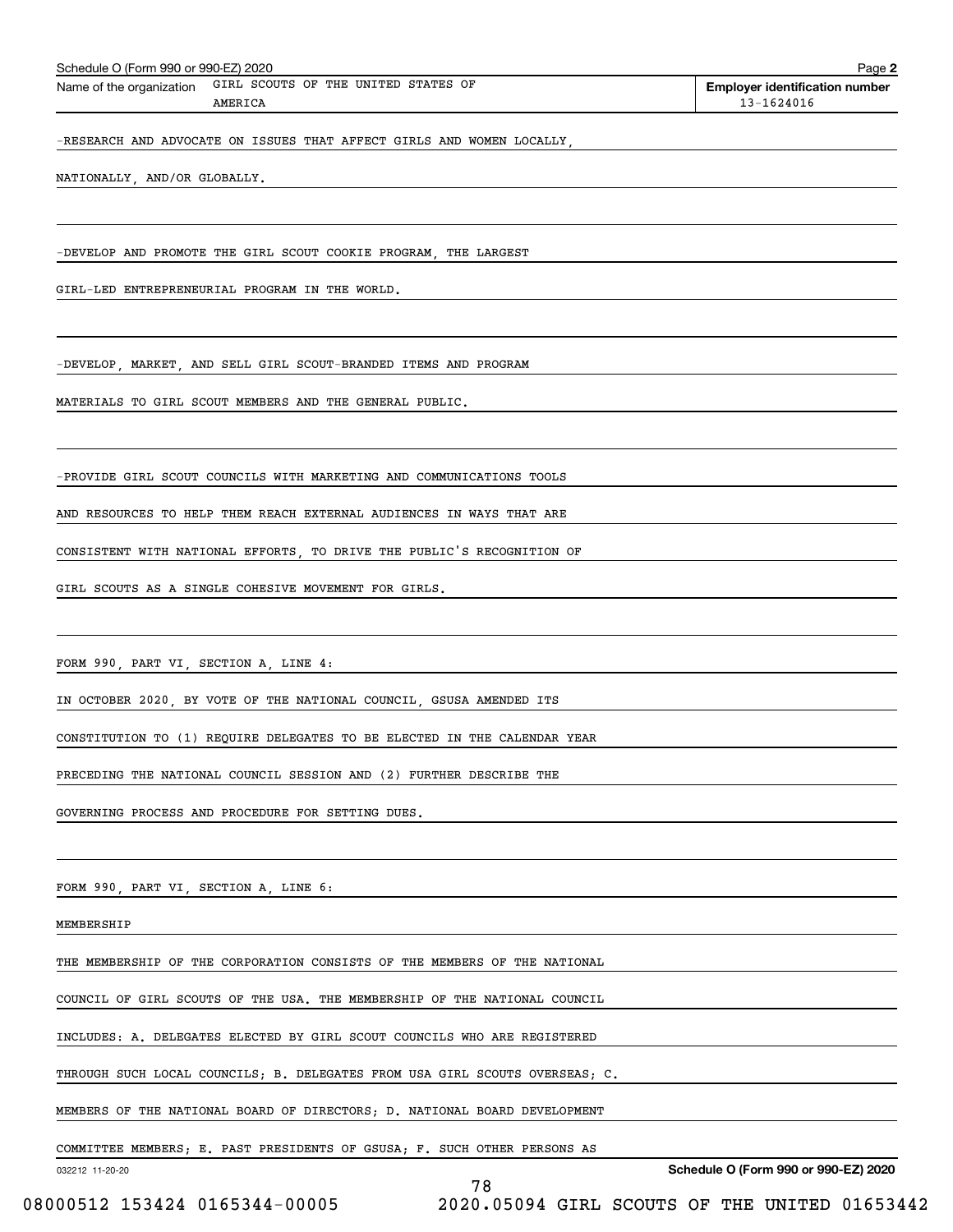| Schedule O (Form 990 or 990-EZ) 2020                                        | Page 2                                              |
|-----------------------------------------------------------------------------|-----------------------------------------------------|
| GIRL SCOUTS OF THE UNITED STATES OF<br>Name of the organization<br>AMERICA  | <b>Employer identification number</b><br>13-1624016 |
|                                                                             |                                                     |
| MAY BE ELECTED BY THE NATIONAL COUNCIL. A REGULAR SESSION OF THE NATIONAL   |                                                     |
| COUNCIL IS HELD TRIENNIALLY TO ELECT A NATIONAL BOARD OF DIRECTORS AND      |                                                     |
| DETERMINE GENERAL LINES OF POLICY BY ACTING UPON PROPOSALS.                 |                                                     |
|                                                                             |                                                     |
|                                                                             |                                                     |
| FORM 990, PART VI, SECTION A, LINE 7A:                                      |                                                     |
| SEE FORM 990, PART VI, SECTION A, LINE 6 EXPLANATION                        |                                                     |
|                                                                             |                                                     |
| FORM 990, PART VI, SECTION A, LINE 7B:                                      |                                                     |
| SEE FORM 990, PART VI, SECTION A, LINE 6 EXPLANATION                        |                                                     |
|                                                                             |                                                     |
|                                                                             |                                                     |
| FORM 990, PART VI, SECTION B, LINE 11B:                                     |                                                     |
| FORM 990 REVIEW                                                             |                                                     |
| THE FORM 990 WAS PREPARED BY AN INDEPENDENT ACCOUNTING FIRM IN CONJUNCTION  |                                                     |
| WITH THE ORGANIZATION'S FINANCE DEPARTMENT. THE DRAFT WAS THEN REVIEWED BY  |                                                     |
| THE AUDIT COMMITTEE. A COPY OF THE DRAFT FORM 990 WAS CIRCULATED TO THE     |                                                     |
| FULL BOARD OF DIRECTORS IN EITHER PAPER OR ELECTRONIC FORM FOR DISCUSSION   |                                                     |
|                                                                             |                                                     |
| AND COMMENT. EACH BOARD MEMBER WAS PROVIDED THE OPPORTUNITY TO COMMENT ON   |                                                     |
| THE INFORMATION CONTAINED IN THE 990 PRIOR TO ITS FILING WITH THE INTERNAL  |                                                     |
| REVENUE SERVICE.                                                            |                                                     |
|                                                                             |                                                     |
| FORM 990, PART VI, SECTION B, LINE 12C:                                     |                                                     |
| CONFLICT OF INTEREST POLICY                                                 |                                                     |
| EACH EMPLOYEE AND BOARD MEMBER IS REQUIRED TO ANNUALLY COMPLETE A           |                                                     |
| DISCLOSURE FORM THAT REQUIRES DISCLOSURE OF ANY CONFLICTS OF INTEREST. THE  |                                                     |
|                                                                             |                                                     |
| ORGANIZATION ENSURES EACH EMPLOYEE AND BOARD MEMBER HAS COMPLETED THE FORM  |                                                     |
| AND MAINTAINS THE DOCUMENTATION. POTENTIAL BOARD CONFLICTS ARE DISCLOSED TO |                                                     |
| THE BOARD CHAIR, WHO REFERS THE MATTER TO THE FULL BOARD, THE EXECUTIVE     |                                                     |
| COMMITTEE, AUDIT COMMITTEE, OR OTHER BOARD COMMITTEE HAVING AUTHORITY OVER  |                                                     |
| 032212 11-20-20<br>79                                                       | Schedule O (Form 990 or 990-EZ) 2020                |

 <sup>08000512 153424 0165344-00005 2020.05094</sup> GIRL SCOUTS OF THE UNITED 01653442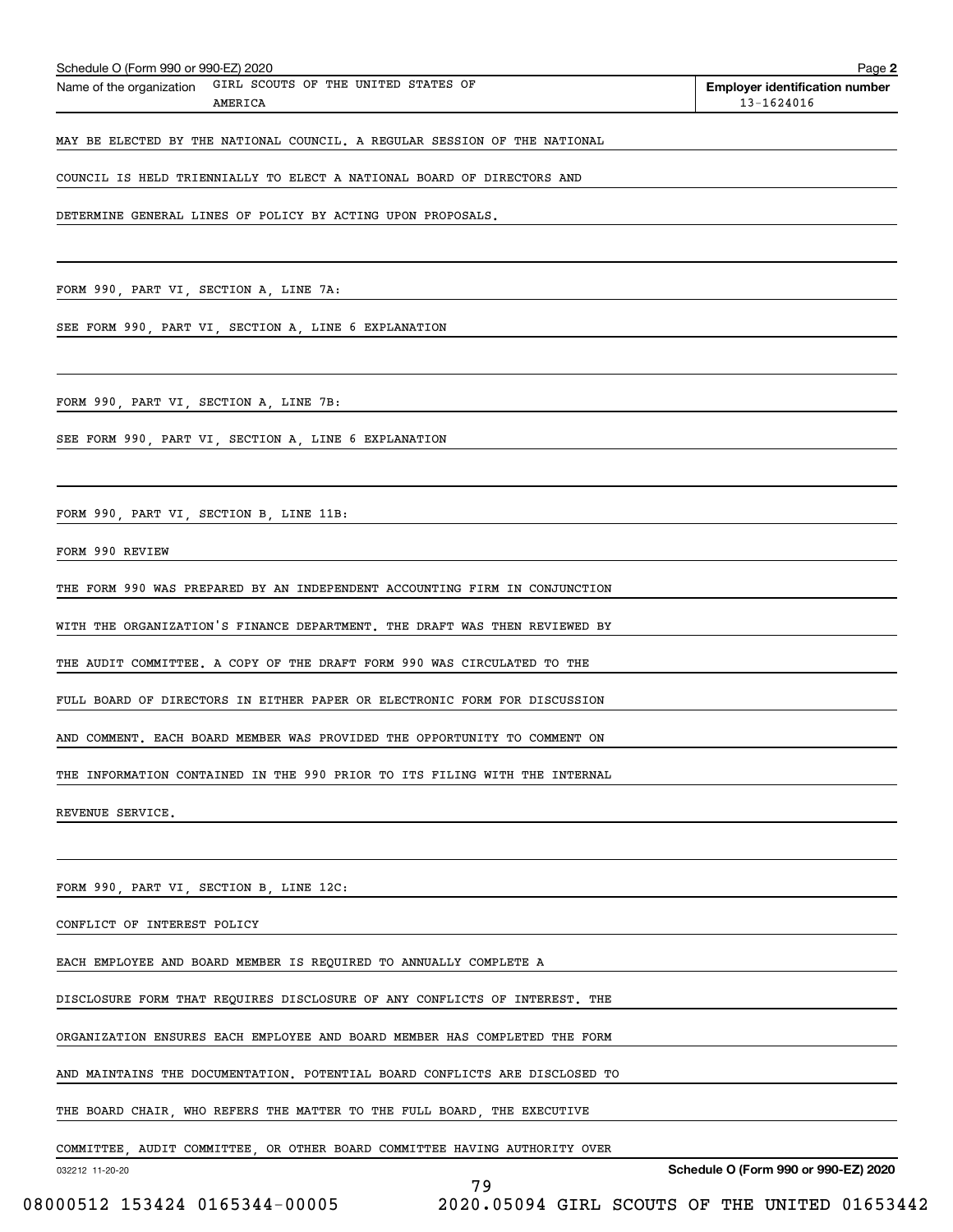| Schedule O (Form 990 or 990-EZ) 2020                                        | Page 2                                              |
|-----------------------------------------------------------------------------|-----------------------------------------------------|
| GIRL SCOUTS OF THE UNITED STATES OF<br>Name of the organization<br>AMERICA  | <b>Employer identification number</b><br>13-1624016 |
| THE SUBSTANTIVE MATTER IN QUESTION. FOR EACH CONFLICT DISCLOSED, THE BOARD  |                                                     |
| OR BOARD COMMITTEE WILL DETERMINE WHETHER THE ARRANGEMENT IS IN GSUSA'S     |                                                     |
| BEST INTEREST AND WHETHER IT IS FAIR AND REASONABLE TO GSUSA AND DETERMINE  |                                                     |
| WHETHER TO ENTER INTO SUCH ARRANGEMENT. THE BOARD MEMBER MAY NOT BE PRESENT |                                                     |
| FOR DISCUSSION OF OR VOTE ON THE ARRANGEMENT AND IS NOT COUNTED IN A QUORUM |                                                     |
| FOR SUCH MEETING. DISCLOSED EMPLOYEE POTENTIAL CONFLICTS OF INTEREST ARE    |                                                     |
| REVIEWED BY THE GENERAL COUNSEL, CFO OR, IN THE CASE OF KEY EMPLOYEES, THE  |                                                     |
| AUDIT COMMITTEE OF THE BOARD, WHO MAY APPROVE THE MATTER ONLY IF IT IS      |                                                     |
| FAIR, REASONABLE AND IN THE BEST INTEREST OF GSUSA.                         |                                                     |
|                                                                             |                                                     |
| FORM 990, PART VI, SECTION B, LINE 15:                                      |                                                     |
| COMPENSATION REVIEW                                                         |                                                     |
| THE ORGANIZATION FOLLOWS A CONSISTENT PROCESS TO DETERMINE SALARIES OF THE  |                                                     |
| CEO AND TOP MANAGEMENT WHICH INCLUDES:                                      |                                                     |
|                                                                             |                                                     |
| 1. USING WILLIS TOWERS WATSON, AN INDEPENDENT COMPENSATION CONSULTING FIRM  |                                                     |
| WHO COMPILES BENCHMARKS MARKET ASSESSMENTS SALARY AND TOTAL COMPENSATION    |                                                     |
| DATA FOR THE CEO AND EXECUTIVE TEAM.                                        |                                                     |
|                                                                             |                                                     |
| 2. THE CHAIR OF THE NATIONAL BOARD AND THE CHAIR OF THE EXECUTIVE           |                                                     |
| DEVELOPMENT AND COMPENSATION COMMITTEE REVIEW THE CEO'S PERFORMANCE BASED   |                                                     |
| ON GSUSA'S PERFORMANCE AGAINST GOALS AND DETERMINE ANY RECOMMENDED SALARY   |                                                     |
| OR INCENTIVE PAYMENTS.                                                      |                                                     |
|                                                                             |                                                     |
| 3. THE CEO SHARES A SUMMARY OF THE EXECUTIVE TEAM'S PERFORMANCE AND         |                                                     |
| DISCUSSES RECOMMENDED SALARY OR INCENTIVE PAYMENTS WITH THE EXECUTIVE       |                                                     |
| DEVELOPMENT AND COMPENSATION COMMITTEE.                                     |                                                     |
|                                                                             |                                                     |

032212 11-20-20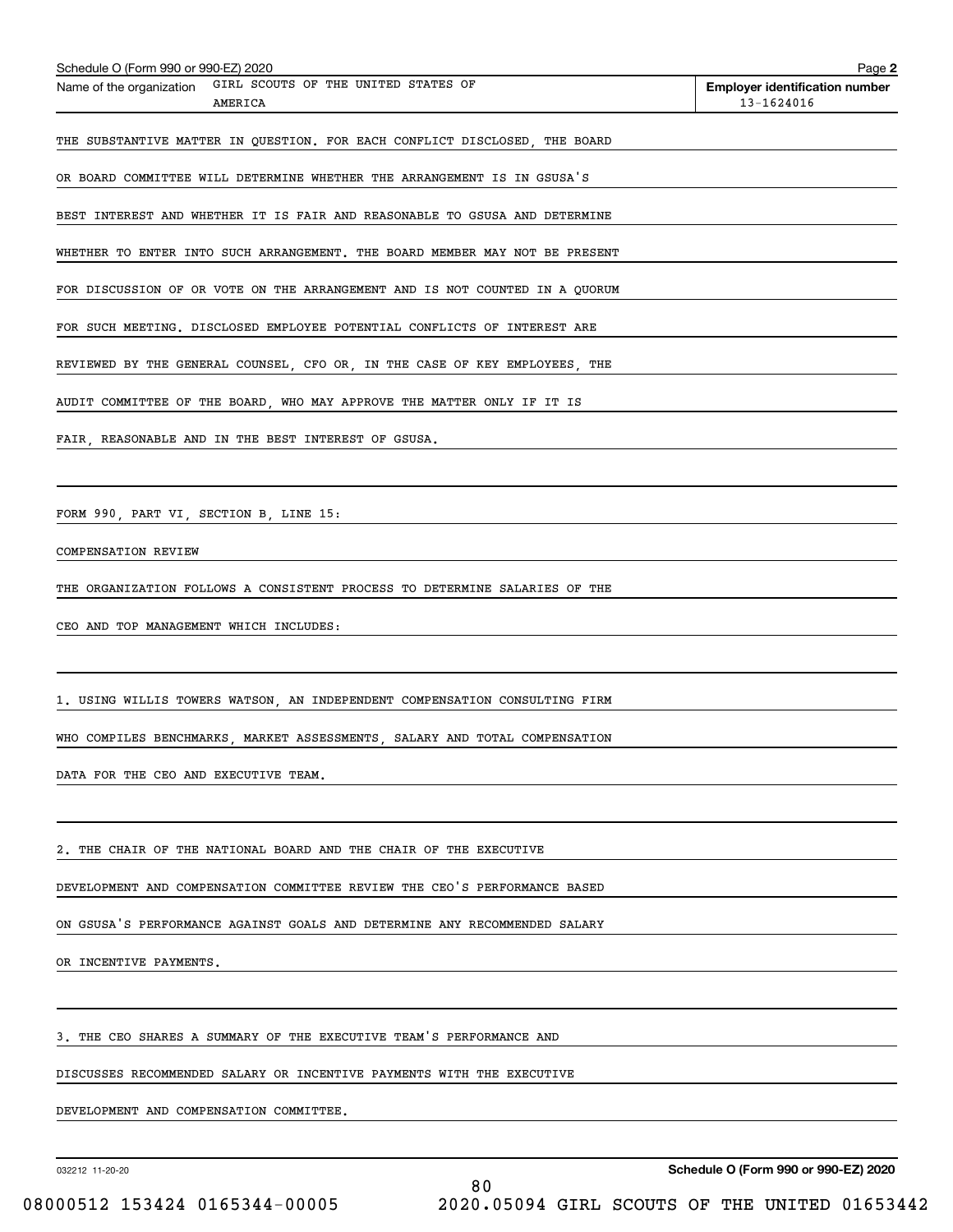| Schedule O (Form 990 or 990-EZ) 2020                                                               |             | Page 2                                              |
|----------------------------------------------------------------------------------------------------|-------------|-----------------------------------------------------|
| GIRL SCOUTS OF THE UNITED STATES OF<br>Name of the organization<br>AMERICA                         |             | <b>Employer identification number</b><br>13-1624016 |
| 4. BASED ON THIS INFORMATION, THE EDCC REVIEWS AND RECOMMENDS COMPENSATION;                        |             |                                                     |
| THE RECOMMENDATIONS ARE REVIEWED AND APPROVED BY THE EXECUTIVE COMMITTEE OF                        |             |                                                     |
| THE BOARD.                                                                                         |             |                                                     |
|                                                                                                    |             |                                                     |
| FORM 990, PART VI, LINE 17, LIST OF STATES RECEIVING COPY OF FORM 990:                             |             |                                                     |
| AL, AK, AZ, AR, CA, CO, CT, DC, FL, GA, HI, IL, KS, KY, LA, ME, MD, MA, MI, MN, MS, MO, NV, NH, NJ |             |                                                     |
| NM, NY, NC, ND, OH, OK, OR, PA, RI, SC, TN, UT, VT, VA, WA, WV, WI                                 |             |                                                     |
|                                                                                                    |             |                                                     |
| FORM 990, PART VI, SECTION C, LINE 19:                                                             |             |                                                     |
| <b>DISCLOSURES</b>                                                                                 |             |                                                     |
| THE ORGANIZATION MAKES ITS AUDITED FINANCIAL STATEMENTS AND FORM 990                               |             |                                                     |
| AVAILABLE TO THE GENERAL PUBLIC VIA ITS WEBSITE. THE ORGANIZATION'S                                |             |                                                     |
| GOVERNING DOCUMENTS ARE ADDITIONALLY PUBLISHED IN A "BLUE BOOK OF BASIC                            |             |                                                     |
| DOCUMENTS" WHICH IS ALSO AVAILABLE TO THE GENERAL PUBLIC VIA ITS WEBSITE.                          |             |                                                     |
|                                                                                                    |             |                                                     |
| FORM 990, PART XI, LINE 9, CHANGES IN NET ASSETS:                                                  |             |                                                     |
| PENSION RELATED GAIN                                                                               | 10,846,561. |                                                     |
| PENSION COSTS OTHER THAN NET PERIODIC PENSION COST                                                 | 521,570.    |                                                     |
| CHANGE IN VALUE OF CHARITABLE GIFT ANNUITY                                                         | 60,777.     |                                                     |
| CHANGE IN VALUE OF DEFERRED GIFTS                                                                  | 39,734.     |                                                     |
| TOTAL TO FORM 990, PART XI, LINE 9                                                                 | 11,468,642. |                                                     |
|                                                                                                    |             |                                                     |
|                                                                                                    |             |                                                     |
|                                                                                                    |             |                                                     |
|                                                                                                    |             |                                                     |
|                                                                                                    |             |                                                     |
|                                                                                                    |             |                                                     |
|                                                                                                    |             |                                                     |
|                                                                                                    |             |                                                     |

032212 11-20-20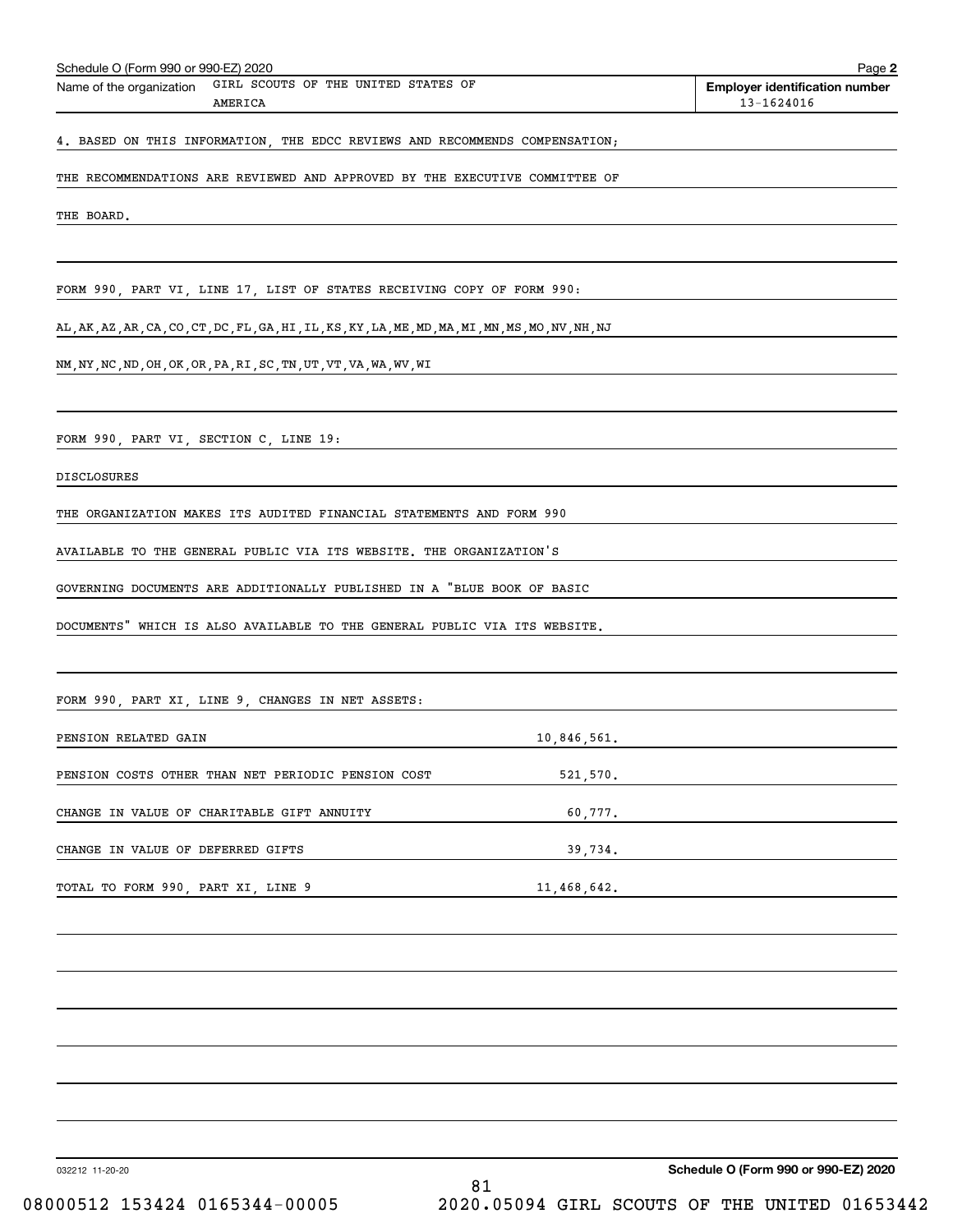**SCHEDULE R (Form 990)**

# **Complete if the organization answered "Yes" on Form 990, Part IV, line 33, 34, 35b, 36, or 37.** |

## **Attach to Form 990.**  |

**Related Organizations and Unrelated Partnerships**

| Department of the Treasury<br>Internal Revenue Service | Allach lo Form 990.<br>$\blacktriangleright$ Go to www.irs.gov/Form990 for instructions and the latest information. |                | Open to Public<br><b>Inspection</b> |
|--------------------------------------------------------|---------------------------------------------------------------------------------------------------------------------|----------------|-------------------------------------|
| Name of the organization                               | GIRL SCOUTS OF THE UNITED STATES OF                                                                                 |                | Employer identification number      |
|                                                        | AMERICA                                                                                                             | $13 - 1624016$ |                                     |
|                                                        |                                                                                                                     |                |                                     |

## **Part I Identification of Disregarded Entities.**  Complete if the organization answered "Yes" on Form 990, Part IV, line 33.

| (a)<br>Name, address, and EIN (if applicable)<br>of disregarded entity | (b)<br>Primary activity | (c)<br>Legal domicile (state or<br>foreign country) | (d)<br>Total income | (e)<br>End-of-year assets | (f)<br>Direct controlling<br>entity |
|------------------------------------------------------------------------|-------------------------|-----------------------------------------------------|---------------------|---------------------------|-------------------------------------|
| NEW YORK GIRL SCOUTS, INC. (NOMINEE)                                   |                         |                                                     |                     |                           |                                     |
| 420 FIFTH AVENUE                                                       |                         |                                                     |                     |                           |                                     |
| NEW YORK, NY 10018                                                     | REAL PROPERTY HOLDING   | NEW YORK                                            | $\mathbf{0}$ .      | 16,923,000. GSUSA         |                                     |
| ONE GS MEDIA, LLC                                                      |                         |                                                     |                     |                           |                                     |
| 420 FIFTH AVENUE                                                       |                         |                                                     |                     |                           |                                     |
| NEW YORK, NY 10018                                                     | MEDIA                   | DELAWARE                                            | 666,352.            | 234,497. GSUSA            |                                     |
|                                                                        |                         |                                                     |                     |                           |                                     |
|                                                                        |                         |                                                     |                     |                           |                                     |

#### **Identification of Related Tax-Exempt Organizations.** Complete if the organization answered "Yes" on Form 990, Part IV, line 34, because it had one or more related tax-exempt **Part II** organizations during the tax year.

| (a)<br>Name, address, and EIN<br>of related organization | (b)<br>Primary activity | (c)<br>Legal domicile (state or<br>foreign country) | (d)<br><b>Exempt Code</b><br>section | (e)<br>Public charity<br>status (if section | (f)<br>Direct controlling<br>entity |     | $(g)$<br>Section 512(b)(13)<br>controlled<br>entity? |
|----------------------------------------------------------|-------------------------|-----------------------------------------------------|--------------------------------------|---------------------------------------------|-------------------------------------|-----|------------------------------------------------------|
|                                                          |                         |                                                     |                                      | 501(c)(3))                                  |                                     | Yes | No                                                   |
| WORLD FOUNDATION FOR GIRL GUIDES AND GIRL                |                         |                                                     |                                      |                                             |                                     |     |                                                      |
| SCOUTS - 23-7147834, 420 FIFTH AVENUE, NEW               |                         |                                                     |                                      |                                             |                                     |     |                                                      |
| YORK, NY 10018                                           | GIRL SCOUTING           | NEW YORK                                            | 501(C)(3)                            | LINE 7                                      | GSUSA                               | X   |                                                      |
|                                                          |                         |                                                     |                                      |                                             |                                     |     |                                                      |
|                                                          |                         |                                                     |                                      |                                             |                                     |     |                                                      |
|                                                          |                         |                                                     |                                      |                                             |                                     |     |                                                      |

**For Paperwork Reduction Act Notice, see the Instructions for Form 990. Schedule R (Form 990) 2020**

OMB No. 1545-0047

**2020**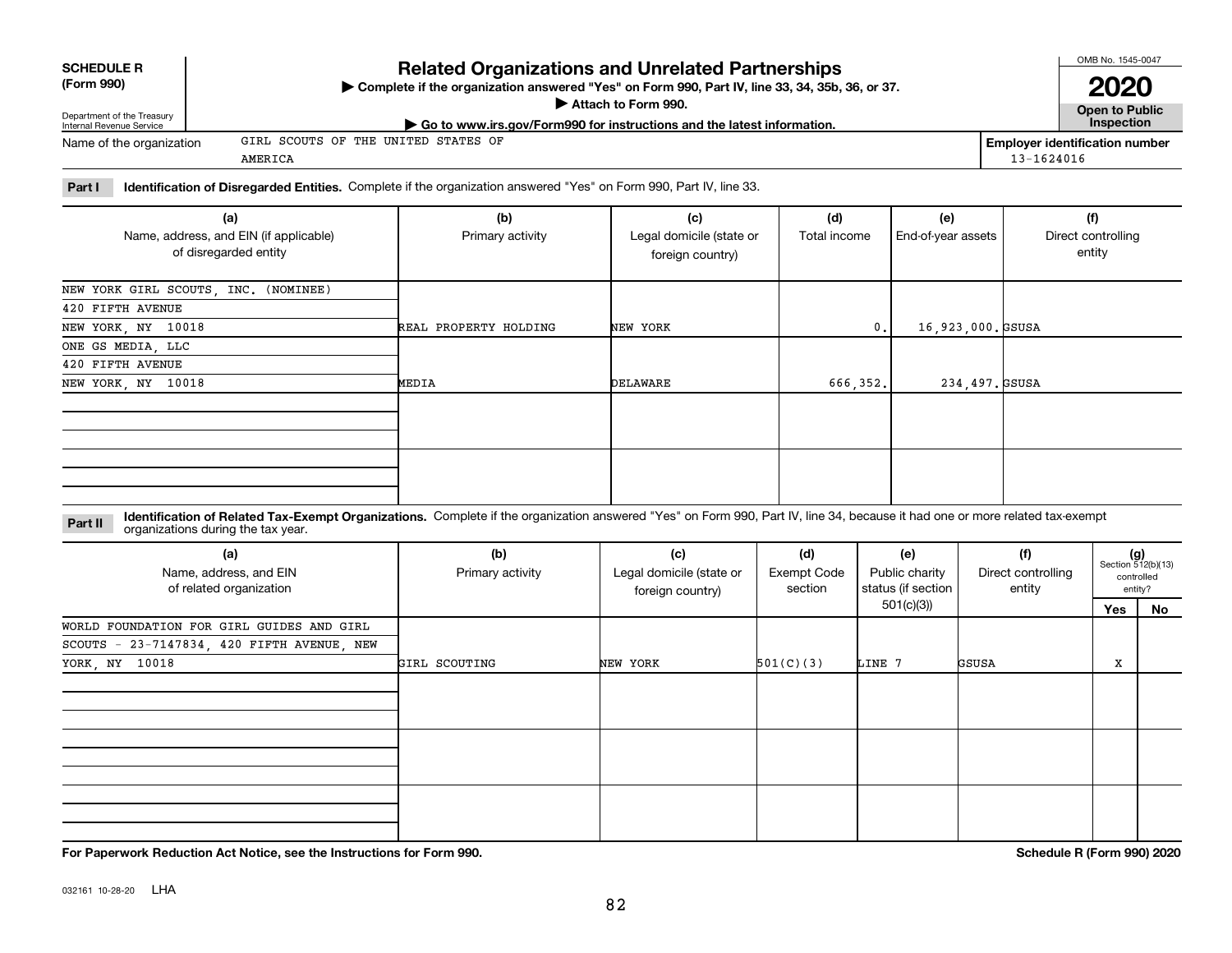Schedule R (Form 990) 2020 AMERICA 20016 Page 2016 2017 2018 2019 2017 2020 2031 2020 2020 Page 2016 2020 2020 AMERICA

| Identification of Related Organizations Taxable as a Partnership. Complete if the organization answered "Yes" on Form 990, Part IV, line 34, because it had one or more related<br>Part III<br>organizations treated as a partnership during the tax year. |                  |                                           |                              |                                                                       |                          |                                   |                                  |          |                                               |          |                                               |
|------------------------------------------------------------------------------------------------------------------------------------------------------------------------------------------------------------------------------------------------------------|------------------|-------------------------------------------|------------------------------|-----------------------------------------------------------------------|--------------------------|-----------------------------------|----------------------------------|----------|-----------------------------------------------|----------|-----------------------------------------------|
| (a)                                                                                                                                                                                                                                                        | (b)              | (c)                                       | (d)                          | (e)                                                                   | (f)                      | (g)                               | (h)                              |          | (i)                                           | (j)      | (k)                                           |
| Name, address, and EIN<br>of related organization                                                                                                                                                                                                          | Primary activity | Legal<br>domicile<br>(state or<br>foreign | Direct controlling<br>entity | Predominant income<br>(related, unrelated,<br>excluded from tax under | Share of total<br>income | Share of<br>end-of-year<br>assets | Disproportionate<br>allocations? |          | Code V-UBI<br>amount in box<br>20 of Schedule | partner? | General or Percentage<br>managing   ownership |
|                                                                                                                                                                                                                                                            |                  | country)                                  |                              | sections 512-514)                                                     |                          |                                   |                                  | Yes   No | K-1 (Form 1065) Yes No                        |          |                                               |
|                                                                                                                                                                                                                                                            |                  |                                           |                              |                                                                       |                          |                                   |                                  |          |                                               |          |                                               |
|                                                                                                                                                                                                                                                            |                  |                                           |                              |                                                                       |                          |                                   |                                  |          |                                               |          |                                               |
|                                                                                                                                                                                                                                                            |                  |                                           |                              |                                                                       |                          |                                   |                                  |          |                                               |          |                                               |
|                                                                                                                                                                                                                                                            |                  |                                           |                              |                                                                       |                          |                                   |                                  |          |                                               |          |                                               |
|                                                                                                                                                                                                                                                            |                  |                                           |                              |                                                                       |                          |                                   |                                  |          |                                               |          |                                               |
|                                                                                                                                                                                                                                                            |                  |                                           |                              |                                                                       |                          |                                   |                                  |          |                                               |          |                                               |
|                                                                                                                                                                                                                                                            |                  |                                           |                              |                                                                       |                          |                                   |                                  |          |                                               |          |                                               |
|                                                                                                                                                                                                                                                            |                  |                                           |                              |                                                                       |                          |                                   |                                  |          |                                               |          |                                               |
|                                                                                                                                                                                                                                                            |                  |                                           |                              |                                                                       |                          |                                   |                                  |          |                                               |          |                                               |
|                                                                                                                                                                                                                                                            |                  |                                           |                              |                                                                       |                          |                                   |                                  |          |                                               |          |                                               |
|                                                                                                                                                                                                                                                            |                  |                                           |                              |                                                                       |                          |                                   |                                  |          |                                               |          |                                               |
|                                                                                                                                                                                                                                                            |                  |                                           |                              |                                                                       |                          |                                   |                                  |          |                                               |          |                                               |
|                                                                                                                                                                                                                                                            |                  |                                           |                              |                                                                       |                          |                                   |                                  |          |                                               |          |                                               |
|                                                                                                                                                                                                                                                            |                  |                                           |                              |                                                                       |                          |                                   |                                  |          |                                               |          |                                               |

#### **Identification of Related Organizations Taxable as a Corporation or Trust.** Complete if the organization answered "Yes" on Form 990, Part IV, line 34, because it had one or more related **Part IV** organizations treated as a corporation or trust during the tax year.

| (a)<br>Name, address, and EIN<br>of related organization | (b)<br>Primary activity | (c)<br>Legal domicile<br>(state or<br>foreign | (d)<br>Direct controlling<br>entity | (e)<br>Type of entity<br>(C corp, S corp,<br>or trust) | (f)<br>Share of total<br>income | (g)<br>Share of<br>end-of-year<br>assets | (h)<br> Percentage <br>ownership |   | $\begin{array}{c} \textbf{(i)}\\ \text{Section}\\ 512 \text{(b)} \text{(13)}\\ \text{controlled}\end{array}$<br>entity? |
|----------------------------------------------------------|-------------------------|-----------------------------------------------|-------------------------------------|--------------------------------------------------------|---------------------------------|------------------------------------------|----------------------------------|---|-------------------------------------------------------------------------------------------------------------------------|
|                                                          |                         | country)                                      |                                     |                                                        |                                 |                                          | Yes   No                         |   |                                                                                                                         |
| GIRL SCOUTS OF THE USA TRUST - 30-6349021                |                         |                                               |                                     |                                                        |                                 |                                          |                                  |   |                                                                                                                         |
| 400 HOWARD STREET                                        |                         |                                               |                                     |                                                        |                                 |                                          |                                  |   |                                                                                                                         |
| SAN FRANCISCO, CA 94105                                  | GRANTOR TRUST           | ΝY                                            | GSUSA                               | TRUST                                                  | 1,350,182.                      | 538.                                     | $100$ <sup>8</sup>               | x |                                                                                                                         |
|                                                          |                         |                                               |                                     |                                                        |                                 |                                          |                                  |   |                                                                                                                         |
|                                                          |                         |                                               |                                     |                                                        |                                 |                                          |                                  |   |                                                                                                                         |
|                                                          |                         |                                               |                                     |                                                        |                                 |                                          |                                  |   |                                                                                                                         |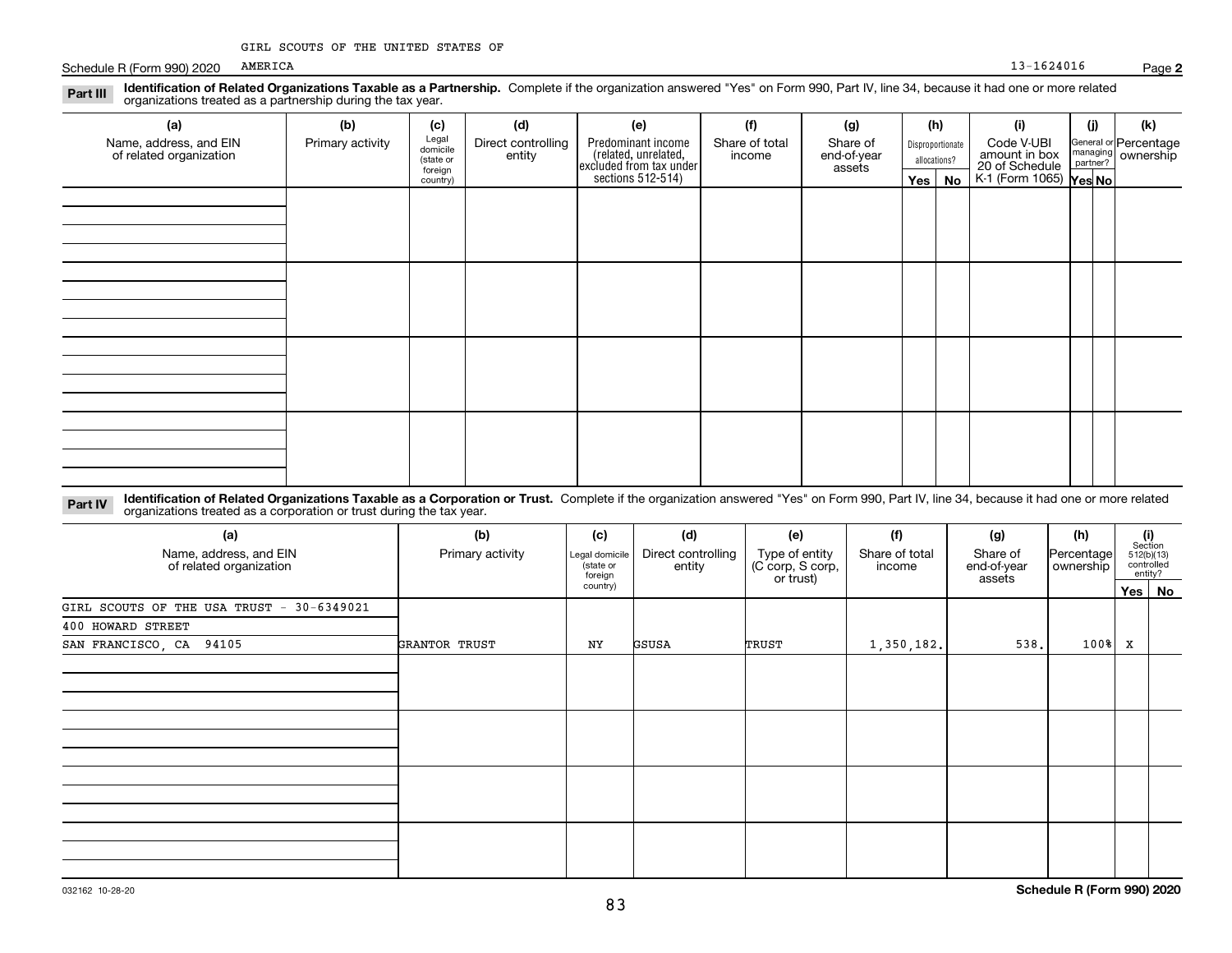|  |  | GIRL SCOUTS OF THE UNITED STATES OF |  |
|--|--|-------------------------------------|--|
|  |  |                                     |  |

Schedule R (Form 990) 2020 AMERICA 20016 Page 2016 2017 2018 2019 2017 2020 2031 2020 2020 Page 2016 2020 2020 AMERICA

**Part V** T**ransactions With Related Organizations.** Complete if the organization answered "Yes" on Form 990, Part IV, line 34, 35b, or 36.

| Note: Complete line 1 if any entity is listed in Parts II, III, or IV of this schedule. |                                                                                                                                                                                                                                |                |   |   |  |  |
|-----------------------------------------------------------------------------------------|--------------------------------------------------------------------------------------------------------------------------------------------------------------------------------------------------------------------------------|----------------|---|---|--|--|
|                                                                                         | 1 During the tax year, did the organization engage in any of the following transactions with one or more related organizations listed in Parts II-IV?                                                                          |                |   |   |  |  |
|                                                                                         |                                                                                                                                                                                                                                | 1a             |   | x |  |  |
|                                                                                         | <b>b</b> Gift, grant, or capital contribution to related organization(s)                                                                                                                                                       | 1b             |   | x |  |  |
|                                                                                         | c Gift, grant, or capital contribution from related organization(s)                                                                                                                                                            | 1 <sub>c</sub> | X |   |  |  |
|                                                                                         | <b>d</b> Loans or loan guarantees to or for related organization(s)                                                                                                                                                            | 1d             |   | x |  |  |
|                                                                                         | <b>e</b> Loans or loan quarantees by related organization(s)                                                                                                                                                                   | 1e             |   | x |  |  |
|                                                                                         |                                                                                                                                                                                                                                |                |   |   |  |  |
|                                                                                         | f Dividends from related organization(s) material contracts and contracts are contracted as a contract of the contract or contract or contract or contract or contract or contract or contract or contract or contract or cont | 1f             |   | x |  |  |
|                                                                                         | g Sale of assets to related organization(s) manufactured contains and contained a state of assets to related organization(s) manufactured contains and contains a state of assets to related organization(s) manufactured cont | 1a             |   | x |  |  |
|                                                                                         | h Purchase of assets from related organization(s) manufactured and content to the content of assets from related organization(s)                                                                                               | 1h             |   | X |  |  |
|                                                                                         | i Exchange of assets with related organization(s) macrocommunically contained and analyzing contained and analyzing contained and analyzing contained and analyzing contained and analyzing contained and analyzing contained  | 1i             |   | x |  |  |
|                                                                                         |                                                                                                                                                                                                                                | 1i.            |   | X |  |  |
|                                                                                         |                                                                                                                                                                                                                                |                |   |   |  |  |
|                                                                                         | k Lease of facilities, equipment, or other assets from related organization(s) manufaction content and content and content and content and content and content and content and content and content and content and content and | 1k             |   | x |  |  |
|                                                                                         | Performance of services or membership or fundraising solicitations for related organization(s)                                                                                                                                 | 11             |   | x |  |  |
|                                                                                         | m Performance of services or membership or fundraising solicitations by related organization(s)                                                                                                                                | 1 <sub>m</sub> |   | X |  |  |
|                                                                                         |                                                                                                                                                                                                                                | 1n             |   | X |  |  |
|                                                                                         | <b>o</b> Sharing of paid employees with related organization(s)                                                                                                                                                                | 10             |   | X |  |  |
|                                                                                         |                                                                                                                                                                                                                                |                |   |   |  |  |
|                                                                                         | p Reimbursement paid to related organization(s) for expenses [11111] [12] Research Manuscript Reimbursement paid to related organization(s) for expenses [11111] [12] Manuscript Manuscript Reimbursement paid to related orga | 1p             |   | x |  |  |
|                                                                                         |                                                                                                                                                                                                                                | 1a             |   | x |  |  |
|                                                                                         |                                                                                                                                                                                                                                |                |   |   |  |  |
|                                                                                         | r Other transfer of cash or property to related organization(s)                                                                                                                                                                |                |   | x |  |  |
|                                                                                         |                                                                                                                                                                                                                                | 1s             |   | x |  |  |

**2**If the answer to any of the above is "Yes," see the instructions for information on who must complete this line, including covered relationships and transaction thresholds.

| (a)<br>Name of related organization                  | (b)<br>Transaction<br>type (a-s) | (c)<br>Amount involved | (d)<br>Method of determining amount involved |
|------------------------------------------------------|----------------------------------|------------------------|----------------------------------------------|
| (1) WORLD FOUNDATION FOR GIRL GUIDES AND GIRL SCOUTS | C                                | 150,482.FMV            |                                              |
| (2)                                                  |                                  |                        |                                              |
| (3)                                                  |                                  |                        |                                              |
| (4)                                                  |                                  |                        |                                              |
| (5)                                                  |                                  |                        |                                              |
| (6)                                                  |                                  |                        |                                              |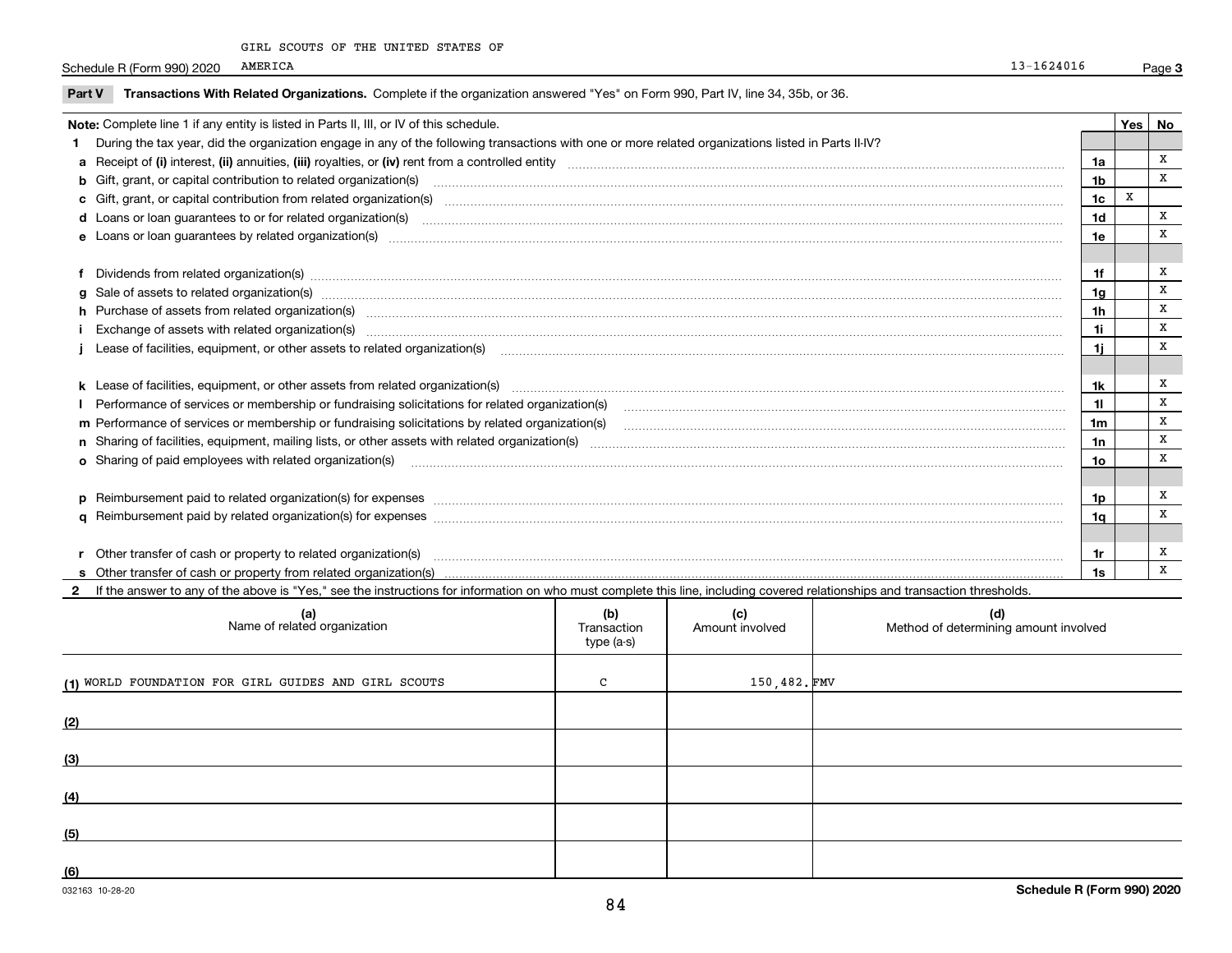## GIRL SCOUTS OF THE UNITED STATES OF

Schedule R (Form 990) 2020 AMERICA 2016 AMERICA

## **Part VI Unrelated Organizations Taxable as a Partnership. Complete if the organization answered "Yes" on Form 990, Part IV, line 37.**

Provide the following information for each entity taxed as a partnership through which the organization conducted more than five percent of its activities (measured by total assets or gross revenue) that was not a related organization. See instructions regarding exclusion for certain investment partnerships.

| (a)                                 | י יש שיש יש יש<br>(b) | (c)                                 | <br>(d)                                                                                    |                                                          |  | (f)               | (g)                     |                                  | (h)                   | (i)                                                                                          | (i)    | (k) |
|-------------------------------------|-----------------------|-------------------------------------|--------------------------------------------------------------------------------------------|----------------------------------------------------------|--|-------------------|-------------------------|----------------------------------|-----------------------|----------------------------------------------------------------------------------------------|--------|-----|
| Name, address, and EIN<br>of entity | Primary activity      | Legal domicile<br>(state or foreign | Predominant income<br>(related, unrelated,<br>excluded from tax under<br>sections 512-514) | (e)<br>Are all<br>partners sec.<br>$501(c)(3)$<br>orgs.? |  | Share of<br>total | Share of<br>end-of-year |                                  | Dispropor-<br>tionate | Code V-UBI<br>amount in box 20 managing<br>of Schedule K-1 partner?<br>(Form 1065)<br>ves No |        |     |
|                                     |                       | country)                            |                                                                                            | Yes No                                                   |  | income            | assets                  | allocations?<br>$\sqrt{Y}$ es No |                       |                                                                                              | Yes No |     |
|                                     |                       |                                     |                                                                                            |                                                          |  |                   |                         |                                  |                       |                                                                                              |        |     |
|                                     |                       |                                     |                                                                                            |                                                          |  |                   |                         |                                  |                       |                                                                                              |        |     |
|                                     |                       |                                     |                                                                                            |                                                          |  |                   |                         |                                  |                       |                                                                                              |        |     |
|                                     |                       |                                     |                                                                                            |                                                          |  |                   |                         |                                  |                       |                                                                                              |        |     |
|                                     |                       |                                     |                                                                                            |                                                          |  |                   |                         |                                  |                       |                                                                                              |        |     |
|                                     |                       |                                     |                                                                                            |                                                          |  |                   |                         |                                  |                       |                                                                                              |        |     |
|                                     |                       |                                     |                                                                                            |                                                          |  |                   |                         |                                  |                       |                                                                                              |        |     |
|                                     |                       |                                     |                                                                                            |                                                          |  |                   |                         |                                  |                       |                                                                                              |        |     |
|                                     |                       |                                     |                                                                                            |                                                          |  |                   |                         |                                  |                       |                                                                                              |        |     |
|                                     |                       |                                     |                                                                                            |                                                          |  |                   |                         |                                  |                       |                                                                                              |        |     |
|                                     |                       |                                     |                                                                                            |                                                          |  |                   |                         |                                  |                       |                                                                                              |        |     |
|                                     |                       |                                     |                                                                                            |                                                          |  |                   |                         |                                  |                       |                                                                                              |        |     |
|                                     |                       |                                     |                                                                                            |                                                          |  |                   |                         |                                  |                       |                                                                                              |        |     |
|                                     |                       |                                     |                                                                                            |                                                          |  |                   |                         |                                  |                       |                                                                                              |        |     |
|                                     |                       |                                     |                                                                                            |                                                          |  |                   |                         |                                  |                       |                                                                                              |        |     |
|                                     |                       |                                     |                                                                                            |                                                          |  |                   |                         |                                  |                       |                                                                                              |        |     |
|                                     |                       |                                     |                                                                                            |                                                          |  |                   |                         |                                  |                       |                                                                                              |        |     |
|                                     |                       |                                     |                                                                                            |                                                          |  |                   |                         |                                  |                       |                                                                                              |        |     |
|                                     |                       |                                     |                                                                                            |                                                          |  |                   |                         |                                  |                       |                                                                                              |        |     |
|                                     |                       |                                     |                                                                                            |                                                          |  |                   |                         |                                  |                       |                                                                                              |        |     |
|                                     |                       |                                     |                                                                                            |                                                          |  |                   |                         |                                  |                       |                                                                                              |        |     |
|                                     |                       |                                     |                                                                                            |                                                          |  |                   |                         |                                  |                       |                                                                                              |        |     |
|                                     |                       |                                     |                                                                                            |                                                          |  |                   |                         |                                  |                       |                                                                                              |        |     |
|                                     |                       |                                     |                                                                                            |                                                          |  |                   |                         |                                  |                       |                                                                                              |        |     |
|                                     |                       |                                     |                                                                                            |                                                          |  |                   |                         |                                  |                       |                                                                                              |        |     |
|                                     |                       |                                     |                                                                                            |                                                          |  |                   |                         |                                  |                       |                                                                                              |        |     |

**Schedule R (Form 990) 2020**